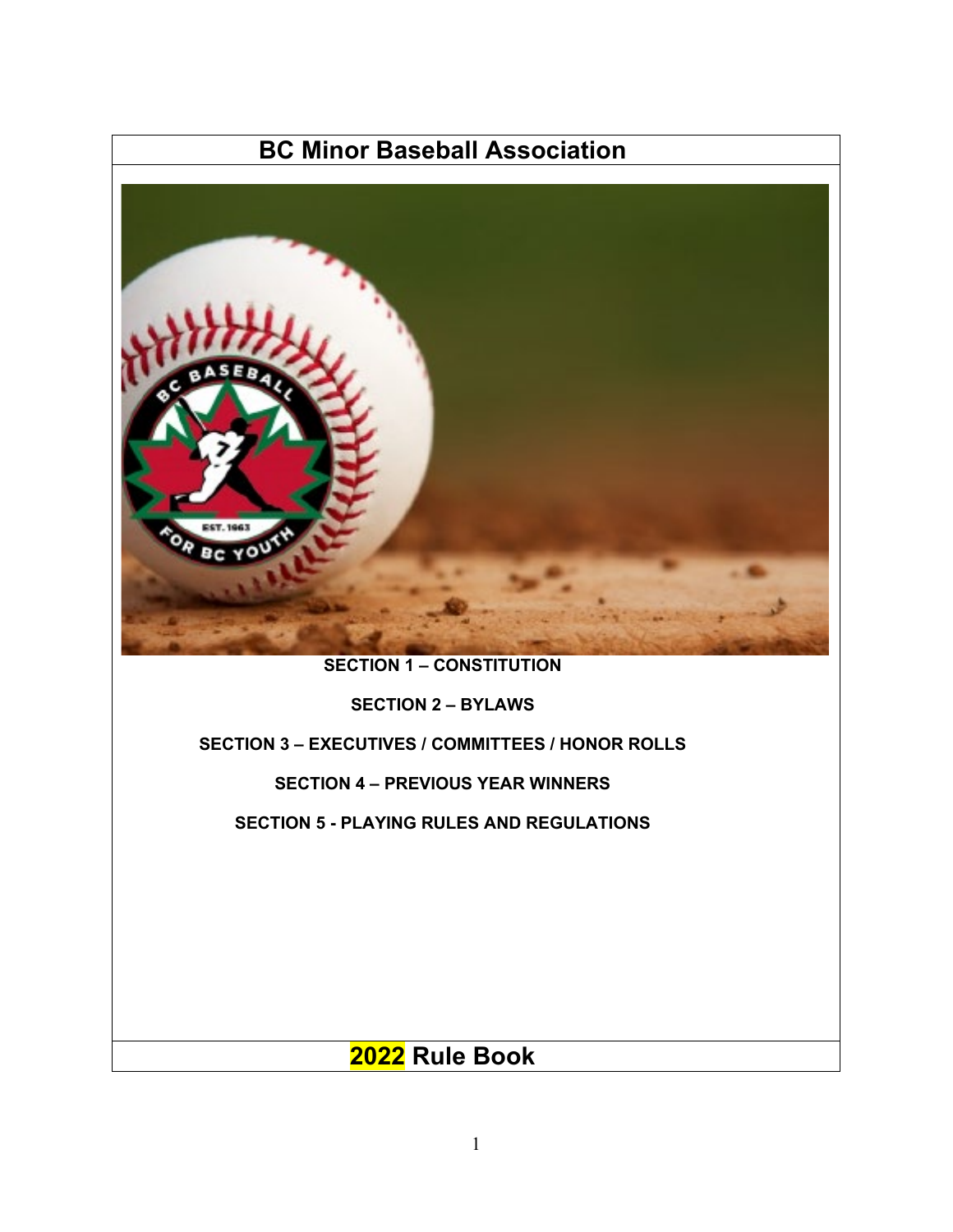#### **THE BRITISH COLUMBIA MINOR BASEBALL ASSOCIATION**

#### **REGISTERED OFFICE**

 $14 - 7175$  17<sup>th</sup> Avenue Burnaby BC V3N 1K8

#### **MAILING ADDRESS**

Box 1061 Crofton BC V0R 1R0

#### **BOARD OF DIRECTORS**

| <b>EXECUTIVE</b> | <b>PRESIDENT</b>           |
|------------------|----------------------------|
| <b>DIRECTORS</b> | <b>1ST VICE-PRESIDENT</b>  |
|                  | 2ND VICE-PRESIDENT         |
|                  | <b>RECORDING SECRETARY</b> |
|                  | <b>TREASURER</b>           |

#### **COORDINATING SECRETARY**

C/O REGISTERED OFFICE

#### **Changes for the 2022 Playing Season**

Rules that have changed for the 2022 season have been highlighted in yellow. Deletions are not highlighted or shown. Refer to AGM minutes for details.

**Section 1 Constitution**

#### **CONSTITUTION**

#### **(1) Name**

The name of this Association shall be "The British Columbia Minor Baseball Association", hereafter referred to as the BCMBA

#### **(2) Purposes**

The purposes of BCMBA shall be:

(a) To foster, improve and govern the game of baseball for their member associations in the Province of British Columbia, in accordance with the standard rules prescribed by the British Columbia Minor Baseball Association.

(b) To institute and regulate competitions in all recognized divisions among its member associations.

(c) BCMBA shall not operate nor permit the operation of a social club on premises occupied by it or under its control, nor will it permit games of chance to be played on such premises and this provision is unalterable.

Incorporated as a Society under the "Societies Act" February 29, 1968 #7930 Amended November 17, 2012.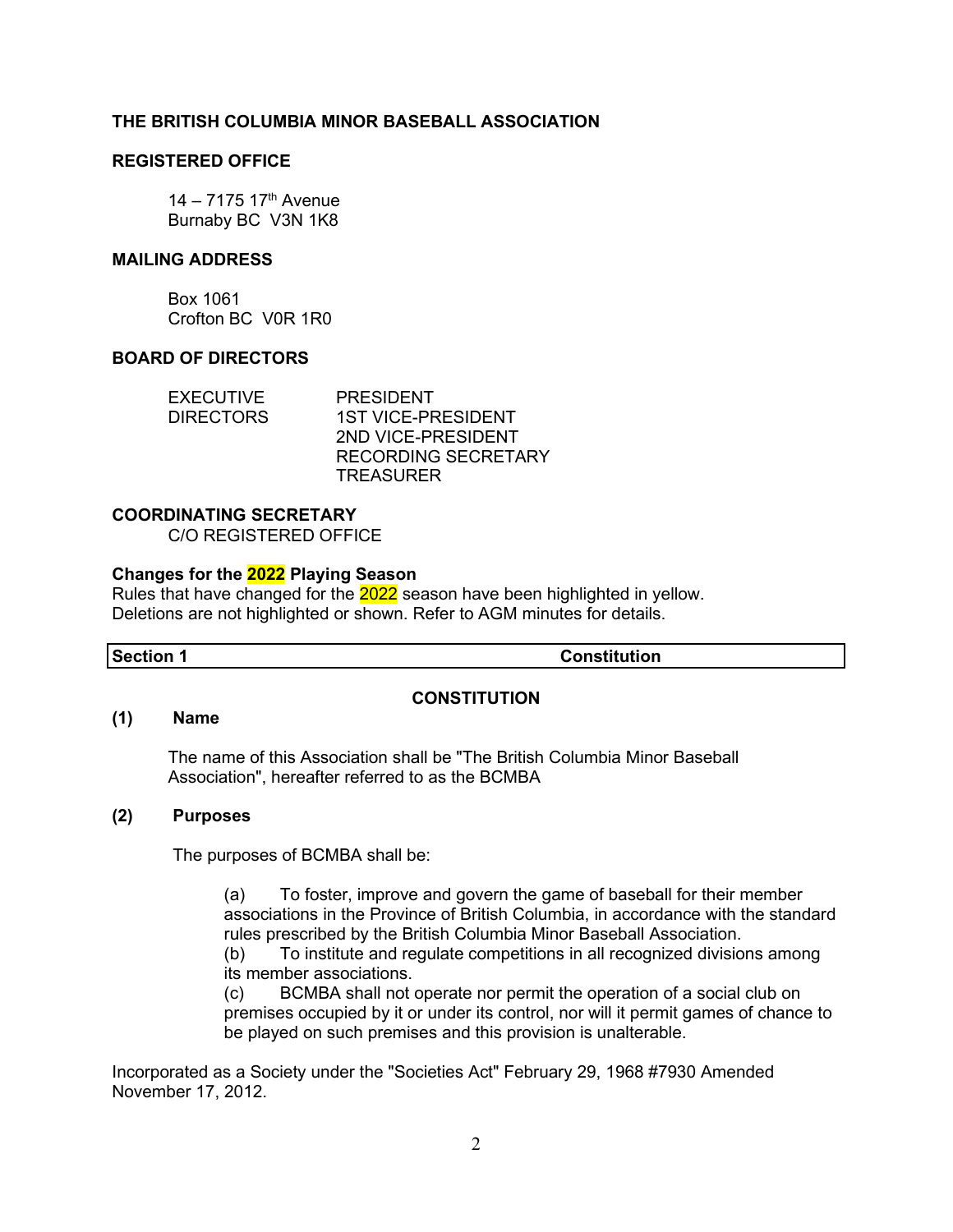#### **Section 2 Bylaws**

Amended: November 14, 2020

#### BYLAWS

Article I General Article II Rules Article III Membership Article IV Player Eligibility Article V Government Article VI Nominations For Directors Article VII Past Presidents Article VIII Duties Of Executive Article IX Meetings Article X Quorums Article XI Amendments Article XI! Order Of Business - Annual Meeting Article XIII Fees Article XV Tournaments Article XVI Trophies Article XVII Exhibition Or Inter-League Games Article XVIII Boundaries Article XIX Procedure Article XX General

#### **BYLAWS**

#### **Article I General**

- (a) The registered office of BCMBA will be in the Province of B.C.
- (b) BCMBA may do such things, as approved by the Board of Directors, as may be necessary to raise funds to carry out the objects of BCMBA and may accept donations for this purpose.
- (c) The Secretary shall have custody of the seal of BCMBA which shall be affixed in the presence of the President, Secretary, and one other Director.
- (d) BCMBA shall have no borrowing powers.
- (e) Inspection of the books and records of BCMBA may be made by affiliated members at the place of and during the course of any meeting of BCMBA books and records of BCMBA shall be audited annually.
- (f) The operations of BCMBA are to be chiefly carried on within the City of Surrey in the Province of British Columbia.
- (g) In the event of the dissolution of BCMBA, the assets of BCMBA remaining after the satisfaction of its liabilities and the proposed dissolution costs would become the property of the British Columbia Amateur Baseball Association to be held in trust until such time as a new British Columbia Baseball Association is formed, whose purposes would be compatible with those of the defunct Association and incorporated under the Societies Act. Dissolution of BCMBA shall be affected upon a 75% majority of voting members present, passed at a special meeting called for that purpose. This provision was previously unalterable and shall only be altered by unanimous vote of the membership present at a meeting to alter this paragraph Article I(g).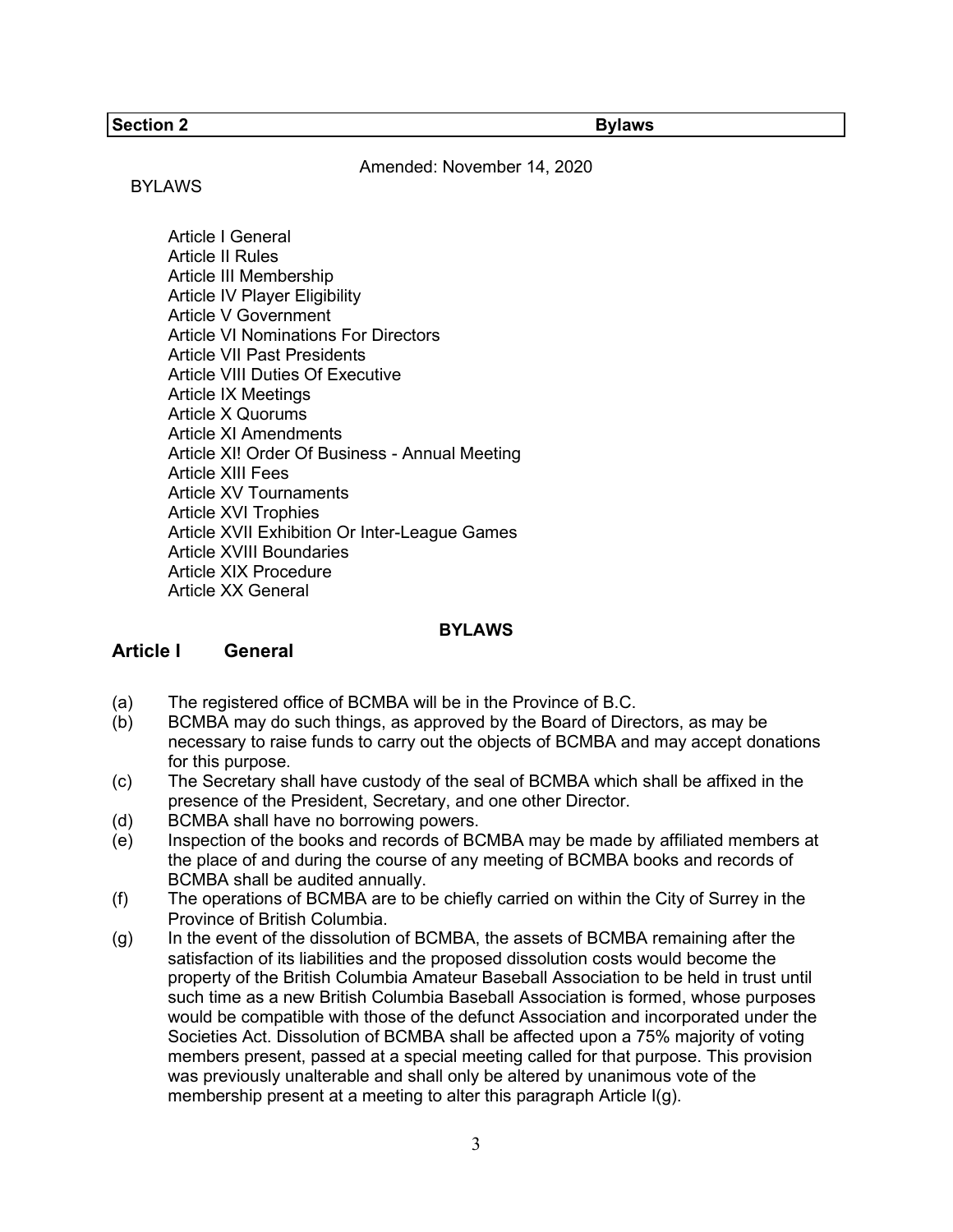# **Article II Rules**

- Sec. 1: That the rules be that of the Canadian Federation of Amateur Baseball, hereafter referred to as the C.F.A.B., Official Baseball Rules and amendments thereto.
- Sec 2: That British Columbia Minor Baseball Association shall be governed by this Constitution and Bylaws along with its playing rules and regulations (the "Playing Rules and Regulations"). The Playing Rules and Regulations are considered Ordinary Resolutions as defined in the BC Societies Act and are reviewed and amended by the membership each year at the Annual General Meeting by way of a majority vote (50% +1) of the votes cast, per resolution, at the Annual General Meeting and those Playing Rules and Regulations each year are hereby incorporated by reference to these Bylaws (hereinafter referred to as the "Rulebook").
- Sec. 3: Specific amendments as set out by the British Columbia Baseball Association in our Rules and Regulations book and/or sections governing League and Tournament play within the Province of British Columbia shall take precedence over the C.F.A.B. Official Baseball Rules.

#### **Article III Membership**

- **Sec 1:** Membership in this Association shall be open to those Leagues and associations which agree to abide by and comply with the Constitution, By-Laws, and Rules of the British Columbia Baseball Association. Members shall become members by submitting affiliation forms as provided and referred to on the Rulebook. Members shall hereinafter be referred to as Affiliated Associations. Affiliated Associations of British Columbia Baseball Association, commencing March 7, 1987, WILL BE REQUIRED to file with BCMBA a certified copy of their "CONSTITUTION AND BY-LAWS" and any subsequent amendments thereto. Membership year shall be from March 31st of each current year. Affiliated Associations shall remain in good standing pursuant to rules as set forth in the Rulebook.
- **Sec 2:** Elected and appointed voting members of the Board of Directors, who do not represent Affiliated Associations per Article III, Section 1, will for the duration of their tenure, have full motion and voting rights of Article III, Section 1 members including moving and voting upon Playing Rules and Regulations of the Rulebook except they:

1. will not have a vote to elect directors at member meetings [Special and General Meetings]

2. will not be allowed to put forth motions pertaining to the Constitution or By-laws and will not have a vote on same motions.

# **Article IV Player Eligibility**

All persons who qualify under the residence rule may participate within their Affiliated Associations and participate in and with British Columbia Baseball Association Leagues (see Article XVIII, Section 1: & Sec. 2:)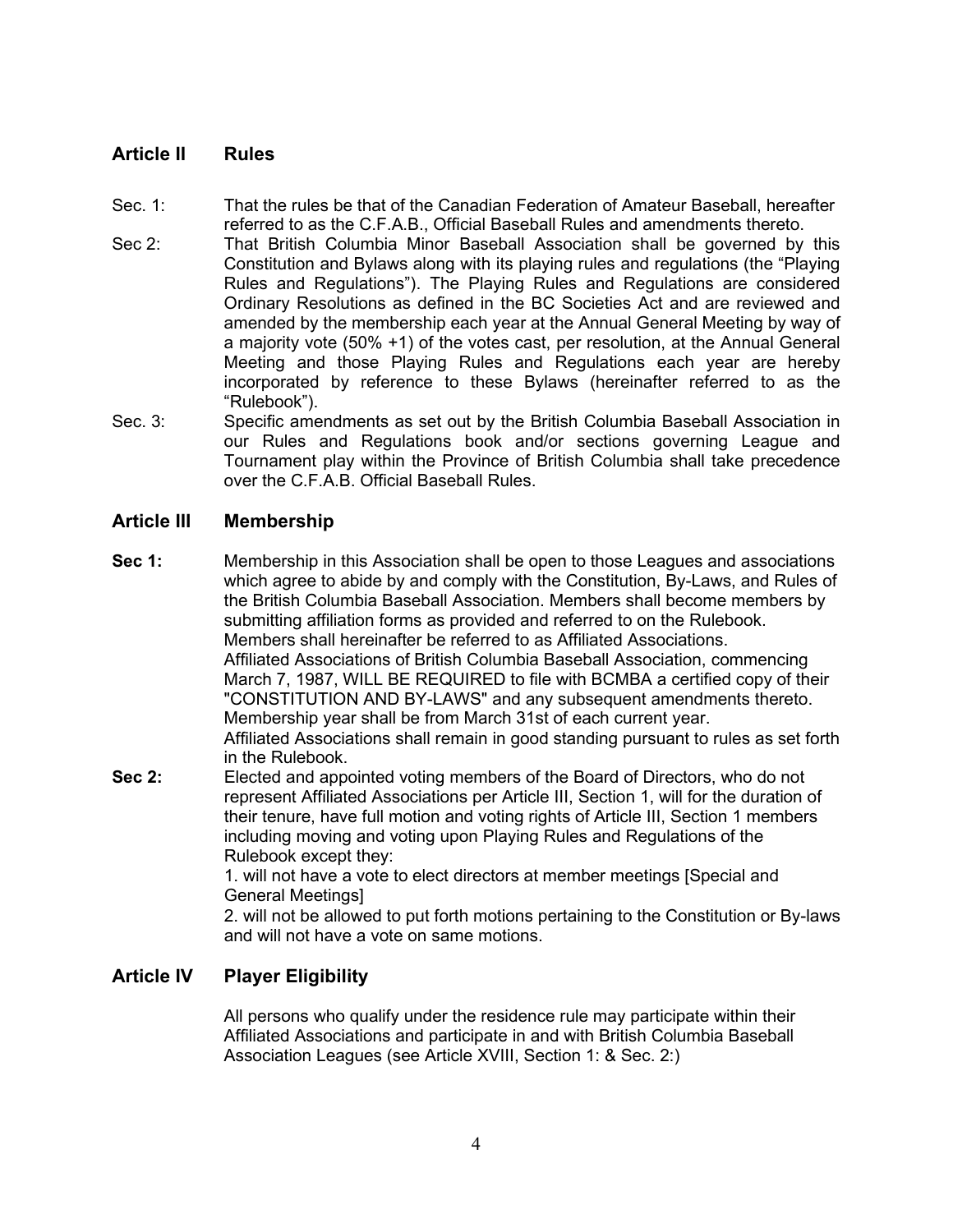# **Article V Government**

- Sec. 1: The government of the British Columbia Baseball Association shall be vested in a board of 21 directors, of whom:
	- a) two (2) will be from Vancouver Island; and
	- b) two (2) will be from the Interior of the Province; and
	- c) one (1) will be from the Northern region; and
	- d) eleven (11) will be from Metro Vancouver the Fraser Valley, or the Sunshine Coast; and
	- e) five (5) will be from any part of the Province of BC who may represent any intended to ensure regional representation for those areas which are unfilled by local regional representatives.

At each Annual General Meeting, following the election of directors, the Affiliated Associations shall elect from the Board Members the following officers, for a term that expires at the Annual General Meeting: President and Treasurer in ODD numbered years and the 1<sup>st</sup> Vice President, 2<sup>nd</sup> Vice President and Secretary in EVEN numbered years. The election of Officers shall not exceed the term of their directorship.

Sec. 2: Twelve (12) members shall be elected to the Board of Directors at the Annual General Meeting which falls on even numbered years, for a two-year term of whom one (1) must be from Vancouver Island, one (1) must be from the Interior of the Province, one (1) must be from the Northern Region, six (6) must be from Metro Vancouver, Fraser Valley, or the Sunshine Coast and three (3) from any region of the Province.

> Nine (9) members shall be elected to the Board of Directors at the Annual General Meeting that falls on odd numbered years, for a two-year term of whom one (1) must be from Vancouver Island, one (1) must be from the Interior of the Province, five (5) must be from Metro Vancouver, Fraser Valley, or the Sunshine Coast and two (2) from any region of the Province.

- Sec. 3: The Board of Directors shall have the power to fill, for the unexpired terms, all vacancies occurring in their number, between annual elections. The term of director appointed under this clause will expire at the next AGM.
- Sec. 4: The Board of Directors will have the authority to appoint a Coordinating Secretary, Umpire-In-Chief and Area Supervisors as the need may arise from time to time.
- Sec. 5: Any director absent from two (2) consecutive Board of Director meetings or three meetings in any twelve (12) month period, without reasonable cause as determined by a majority of the Directors, may be removed from the Board of Directors.

# **Article VI Nominations for Directors**

- Sec. 1: Directors shall be nominated in writing by an affiliated League in good standing, or by a Director of BCMBA
- Sec. 2: Nominations to be in the hands of the Coordinating Secretary, no later than three weeks before the date of the Annual Meeting.
- Sec. 3: Nominations will be accepted from the floor, at the Annual Meeting.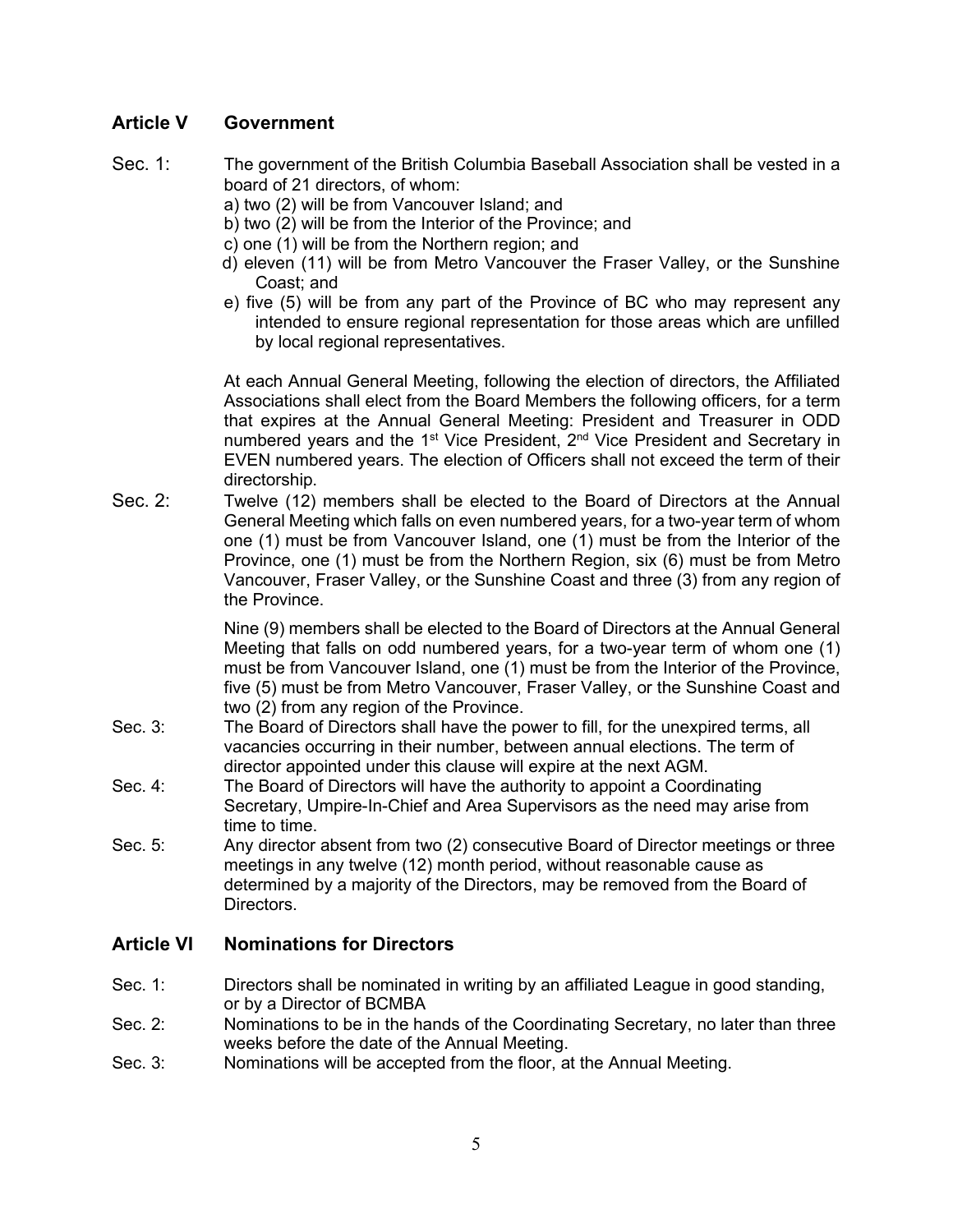# **Article VII Past Presidents**

Sec. 1: The immediate past president shall sit on the board in the position of past president for a period of one year after a new president is elected. At the conclusion of one year, the office of past president will be vacant until such time that a new president is elected.

# **Article VIII Duties of Executive**

- Sec. 1: The PRESIDENT shall preside at all meetings of the Board of Directors and Association, with the usual privileges of the office.
- Sec. 2: 1ST VICE-PRESIDENT shall assist the President in all matters pertaining to BCMBA, and in the absence of the President, shall perform the duties of the President.
- Sec. 3: The 2ND VICE-PRESIDENT shall, in the absence of the President, and 1st Vice-President, perform the duties of the President.
- Sec. 4: The SECRETARY shall take the minutes of the Annual, Board of Directors, and any Meetings, and be responsible for circulating these among the members of the Board of Directors, as soon as possible following said meetings.
- Sec. 5: The TREASURER shall be the custodian of all monies, or other property paid or donated to BCMBA and shall disburse same upon authority from the Board of Directors. The Treasurer shall keep a true and accurate record of all receipts and disbursements and shall render a true account when required. The Treasurer shall furnish bonds in a Guarantee Company to the sum of \$10,000.00 - BCMBA paying the premium.
- Sec. 6: The COORDINATING SECRETARY shall carry out all duties assigned to him/her by the Board of Directors. The Coordinating Secretary shall attend all meetings of the Board of Directors. The Coordinating Secretary may be compensated for his/her services and the amount to be determined by the Board of Directors.
- Sec. 7: The CHAIRMAN OF THE RULES COMMITTEE shall be an elected director and responsible for the standardization of rules interpretation. He/she may also function as the UMPIRE-IN-CHIEF of the British Columbia Baseball Association.
- Sec. 8: The AREA SUPERVISORS shall be in charge of any geographic area or areas as delegated by the Board of Directors. These geographic areas may be defined as specific "zones" or larger areas and if in doubt the Area Supervisor shall contact the Board of Directors directly.
- Sec. 9: The PLAYER ELIGIBILITY CHAIRPERSON appointed by the BCMBA Executive Committee shall oversee all Player Movement Applications. Any decisions will be communicated directly to the BCMBA representative responsible for the appropriate division.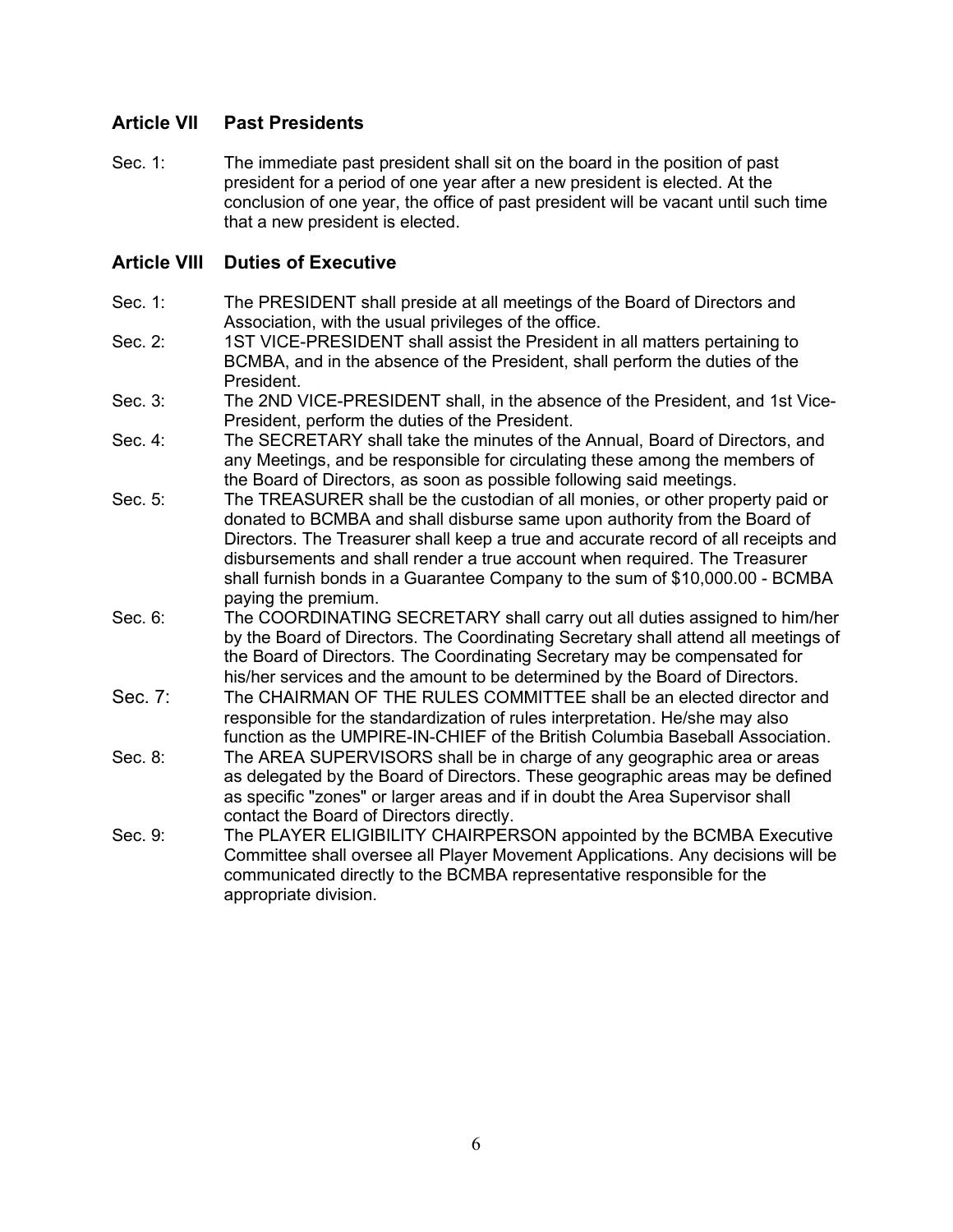# **Article IX Meetings**

- Sec. 1: The Annual Meeting of the British Columbia Baseball Association shall be held during the month of November each year.
- Sec. 2: At each Annual Meeting of the British Columbia Baseball Association, the place of meeting for the following year shall be decided by the Affiliated Associations present. In the event that no place is decided upon, the incoming Board of Directors shall decide where the next Annual Meeting shall be held.
- Sec. 3: No delegate of an Affiliated Associations shall be permitted to vote at an Annual Meeting or Special Meeting unless they shall have filed with the Coordinating Secretary, a certificate of appointment of an existing member of that Affiliated Association, signed by the President or Secretary of the Affiliated Association. Voting Proxies between Affiliated Associations are not permitted at any Annual Meeting or Special Meeting.
- Sec. 4: Special or General Meetings may be at the call of the President at any time, however, must be held upon the request of three affiliated members in good standing within thirty (30) days of receiving such notice.
- Sec. 5: A minimum of seven (7) days notice of such a meeting must be given, and the reason for such meeting noted therein.
- Sec. 6: The Affiliated Association must have operated the previous year under the jurisdiction of the British Columbia Baseball Association, before being given the right to vote at the Annual Meeting.
- Sec. 7: An Affiliated Associations in good standing shall be entitled to one vote at General or Special Meetings with exceptions noted in Article III, Section 2

# **Article X Quorums**

Sec. 1: Seven Directors shall constitute a quorum at Board Meetings. Annual, General or Special Meetings a simple majority of delegates present and voting at any meeting of BCMBA shall be a quorum.

# **Article XI Amendments**

- Sec. 1: This Constitution and By-Laws, or any section thereof shall be amended or repealed by extraordinary resolution approved at any stipulated meeting (but not including a Board of Directors Meeting), by a three-quarters vote of the members present and voting, provided that written notice of such change or changes, over the signature of the President or Secretary, shall be sent to each member League at least fifteen (15) days prior to the meeting at which the proposed change or changes shall be submitted to a vote.
- Sec. 2: Notwithstanding anything contained herein, this Constitution and By-Laws, or any section thereof may be amended or repealed by a three-quarters vote of the member Affiliated Associations represented at an Annual Meeting.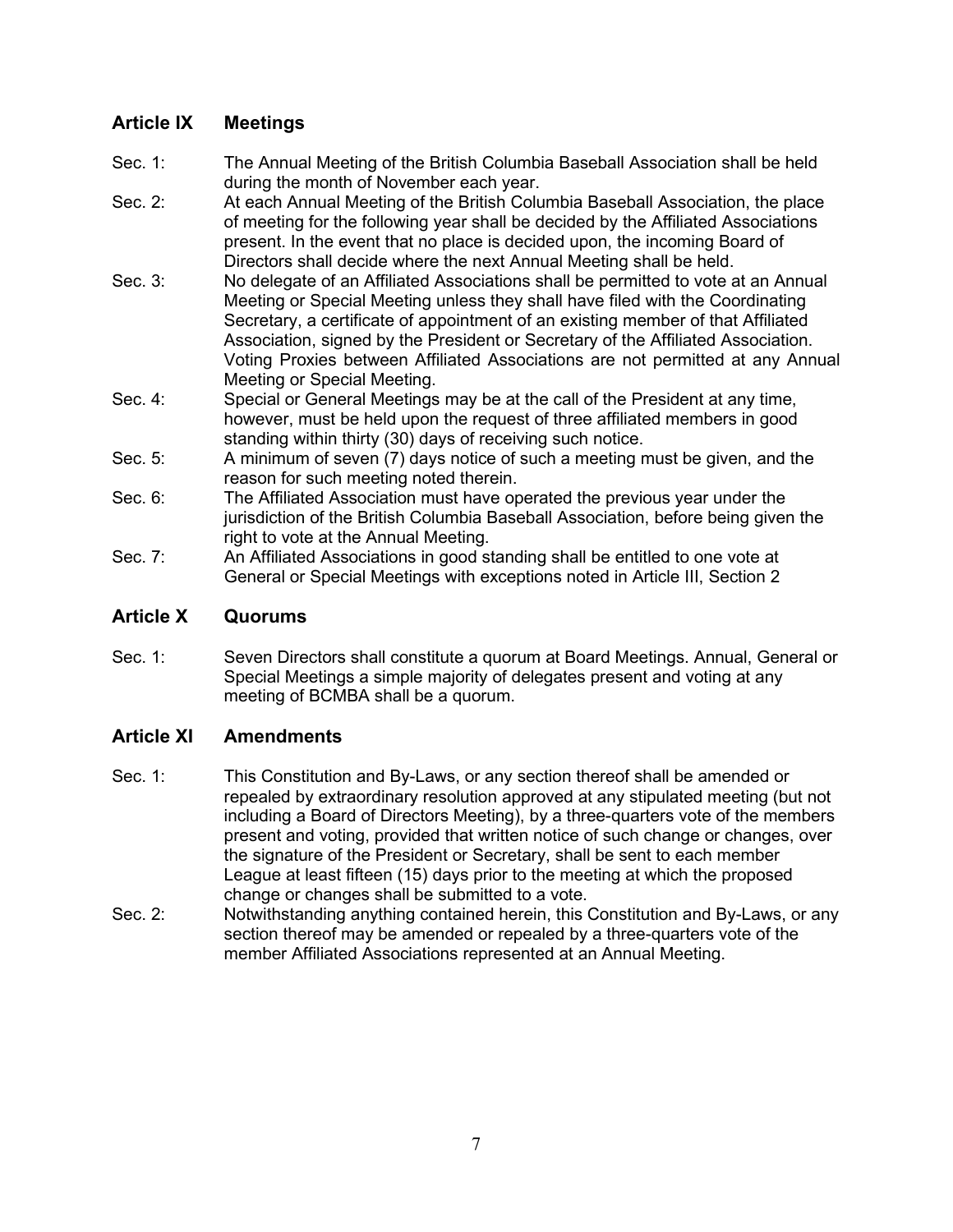# **Article XII Order of Business - Annual Meeting**

- 1. Roll Call
- 2. President's Welcome
- 3. Minutes of the last Annual, General or any Special meeting held during the year
- 4. President's Report
- 5. Correspondence
- 6. Treasurer's Report
- 7. Committee Reports
- 8. General Business
- 9. Election of Officers
- 10. New Business

# **Article XIII Fees**

Sec. 1: To be determined at each Annual Meeting of BCMBA

# **Article XIV Age Requirements and Divisions of Players playing within Affiliated Associations**

Article repealed at the 2020 AGM

# **Article XV Tournaments**

- Sec. 1: All Associations in good standing, subject to Rules and Regulations governing League and Tournament play, are entitled to enter tournaments conducted under sanction of the British Columbia Baseball Association
- Sec. 2: For all Tournaments leading to the selection of Provincial Champions the preferred format will be "Round Robin". The board is allowed the discretion to apply a different format on a case by case basis.
- Sec. 3: That any team representing a British Columbia Baseball Association (BCMBA) member association, participating in any international or invitational competition, or otherwise, must receive the prior approval of the Association concerned and the British Columbia Baseball Association.
- Sec. 4: That any player playing on a team participating in any international or invitational tournament or competition representing the Province of British Columbia, or otherwise, must first receive the approval of their home league and the British Columbia Baseball Association.
- Sec. 5: All tournaments sanctioned by the British Columbia Baseball Association must comply with the British Columbia Baseball Association Rules and Regulations.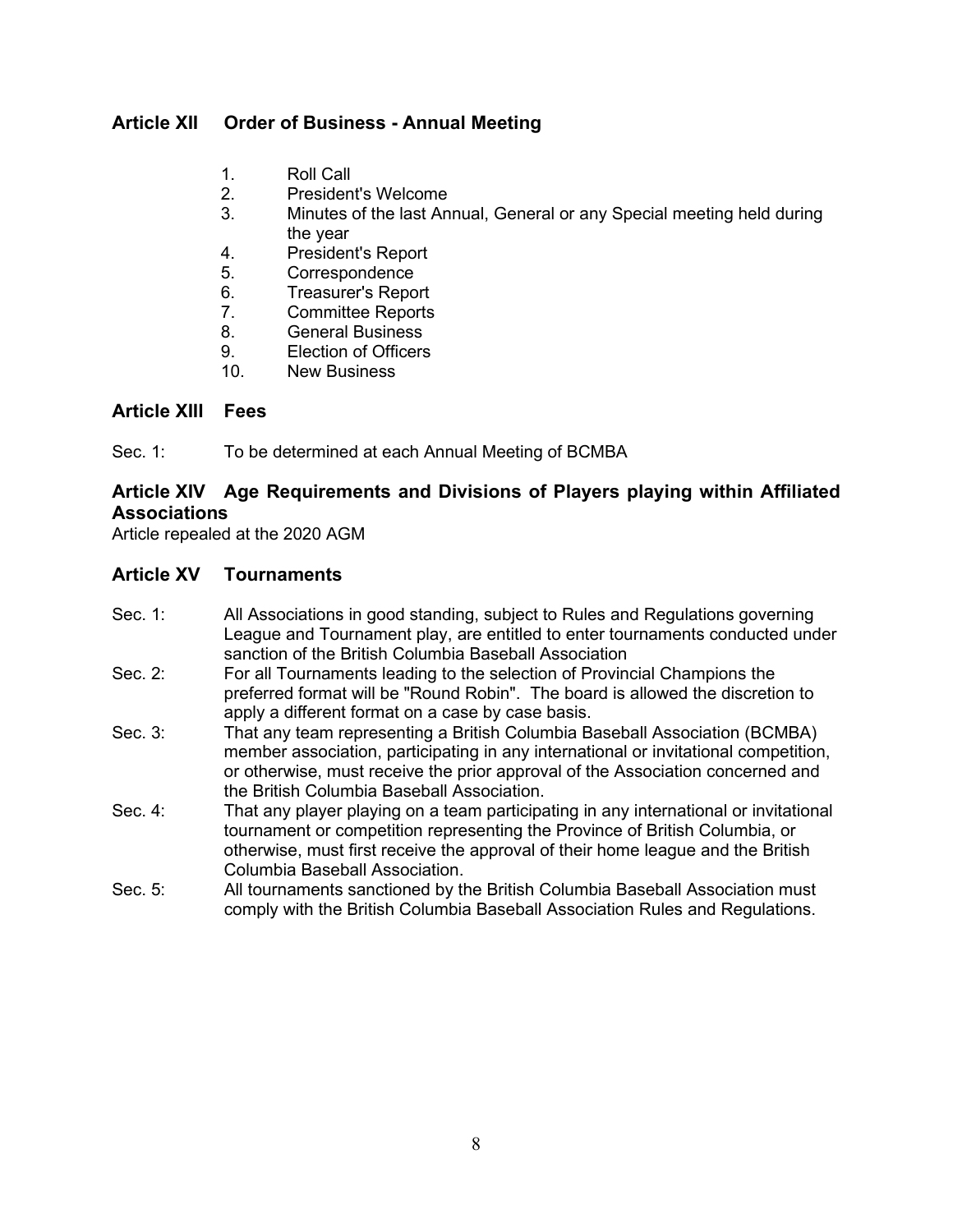# **Article XVI Trophies**

Sec. 1: The BCMBA shall be responsible to supply trophies for:

- (A) Provincial Championships
	- The Provincial Championship Trophies must be receipted for by the winning league President or Secretary. It is the responsibility of said signatory or League, that all trophies must be returned to the Coordinating Secretary of the BCMBA, in good condition, not later than the first (1st) day of June of the year following them having been won. Any damage to, or loss of, any trophy shall be repaired or replaced at the expense of the League retaining the trophy. Leagues winning the Provincial Trophies will be responsible for having their name and year engraved on said trophy at their own expense.

# **Article XVII Exhibition or Inter-League Games**

Article repealed at the 2010 AGM

# **Article XVIII Boundaries**

- Sec. 1: Each member Association must on affiliation with BCMBA, define its boundaries as stated in RULE 1.02(B) (also see Rule 3), and may only register players from within said boundaries.
- Sec. 2: A player who starts out in an Association may complete their age division in their original Association if they so desire, upon their family moving outside its boundaries.

# **Article XIX Procedure**

Any procedure not covered by these By-Laws shall be in accordance with Robert's Rules of Order.

# **Article XX General**

The Playing Rules and Regulations are intended as a general guide and cannot specifically cover each situation that may arise. Therefore, the Board of Directors may, by resolution passed by 2/3 majority of the directors present at a meeting of the directors duly called for the purpose of the resolution, with notice of the details giving rise to the requirement for the Board to act under this Article XX, interpret and decide to the best of their judgement, with regard to all those circumstances of any specific case, any matter pertaining to the Playing Rules and Regulations. Any such rule interpretation made by the Board shall remain in force until the following Annual General Meeting, where it must be approved by the membership in accordance with Article II section 2 of the bylaws, or it will cease to have effect.

This Constitution and By-Laws supersede all previous By-Laws of this Association, which are hereby declared repealed.

Adopted this 14<sup>th</sup> day of November 2020.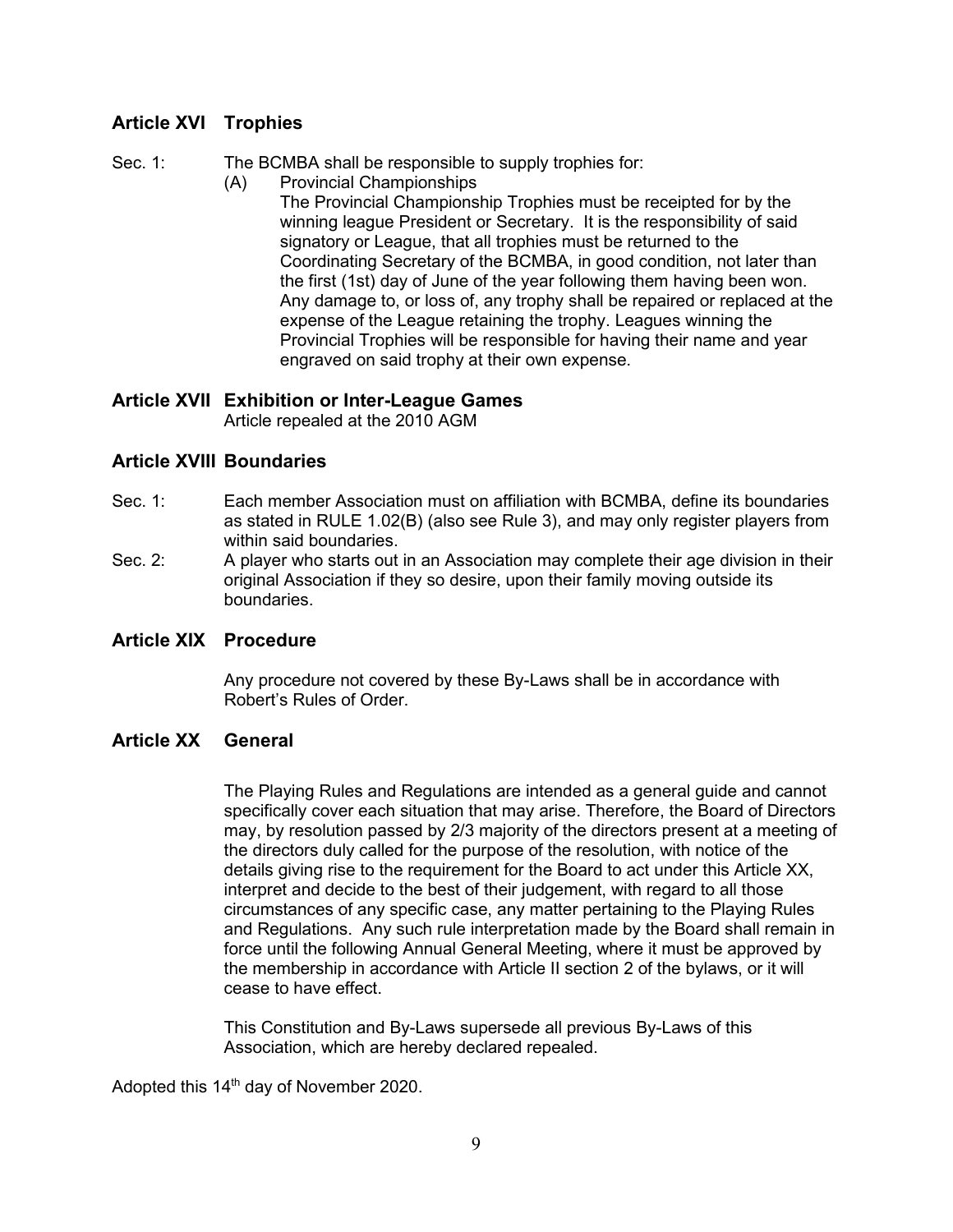# **Executive Committee**

| <b>President</b>          | <b>Grant Butler</b>           |
|---------------------------|-------------------------------|
|                           | president@bcminorbaseball.org |
| <b>1st Vice President</b> | <b>John Braaten</b>           |
|                           | 1stvp@bcminorbaseball.org     |
| <b>2nd Vice President</b> | <b>Dave Garton</b>            |
|                           | 2ndvp@bcminorbaseball.org     |
| <b>Treasurer</b>          | <b>Anne Hayes</b>             |
|                           | treasurer@bcminorbaseball.org |
| <b>Secretary</b>          | <b>Val Greenwood</b>          |
|                           | secretary@bcminorbaseball.org |

# **Board of Directors**

| <b>Mike Kelly</b>         | Raj Puri                      |
|---------------------------|-------------------------------|
| <b>Marty Hall</b>         | <b>Al Forman</b>              |
| <b>Hugh Gurney</b>        | <b>Steve Coleman</b>          |
| <b>Marty van-der Loos</b> | <b>Daniel Michaud</b>         |
| <b>Ryan Hall</b>          | <b>Nick Van Dyk</b>           |
| <b>Director</b>           | <b>Neal Dhaliwal</b>          |
| (Interior)                | interior1@bcminorbaseball.org |
| <b>Director</b>           | <b>Dino Cabalfin</b>          |
| (Interior)                | interior2@bcminorbaseball.org |
| <b>Director</b>           | <b>Tina Baker Cornett</b>     |
| (Island)                  | island1@bcminorbaseball.org   |
| <b>Director</b>           | <b>Dave Garton</b>            |
| (Island)                  | island2@bcminorbaseball.org   |
| <b>Director</b>           | <b>Carmen Martin</b>          |
| (North)                   | north@bcminorbaseball.org     |

# **Staff (Non-Voting)**

| <b>Administrative Director</b> | <b>James Raymond</b>                       |
|--------------------------------|--------------------------------------------|
|                                | administrativedirector@bcminorbaseball.org |

#### **Director Election Table**

| Term Expires - November 2022 | Term Expires - November 2023   |
|------------------------------|--------------------------------|
| 1. Anne Hayes                | 1. Mike Kelly                  |
| 2. Marty Hall                | 2. John Braaten                |
| 3. Raj Puri                  | 3. Val Greenwood               |
| 4. Al Forman                 | 4. Grant Butler                |
| 5. Nick Van Dyk              | 5. Hugh Gurney                 |
| 6. Daniel Michaud            | 6. Steve Coleman               |
| 7. Ryan Hall                 | 7. Marty van der Loos          |
| 8. Dino Cabalfin (Interior)  | 8. Neal Dhaliwal (Interior)    |
| 9. Dave Garton (Island)      | 9. Tina Baker Cornett (Island) |
| 10. Brad Robinson            | 10. Carmen Martin (North)      |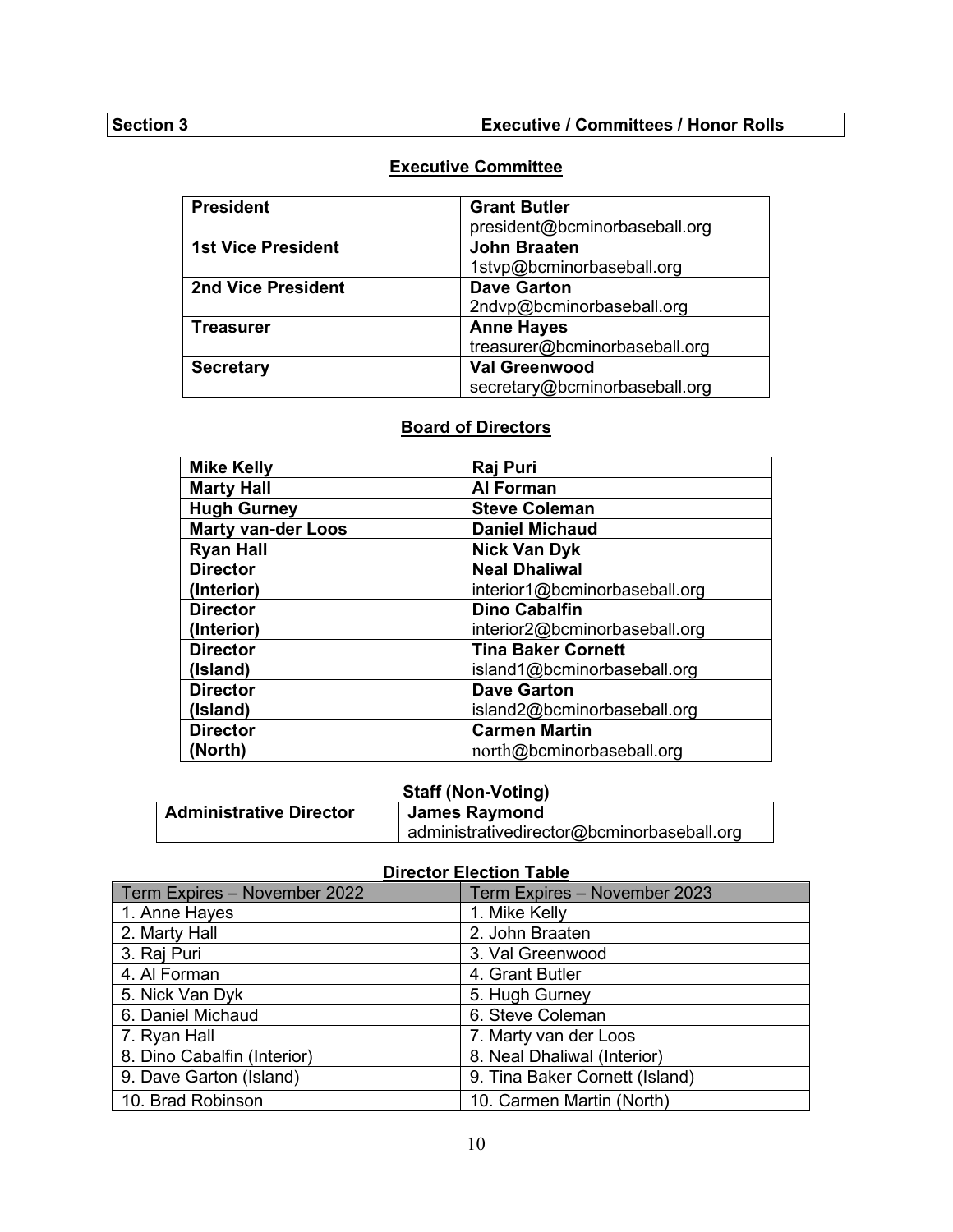# **Divisions**

| 26U Chair        | <b>Anne Hayes</b>    | jrmens@bcminorbaseball.org   |
|------------------|----------------------|------------------------------|
| 18U Chair        | John Braaten         | 18uchair@bcminorbaseball.org |
| 18U College Prep | <b>Mike Kelly</b>    | 18ucp@bcminorbaseball.org    |
| 18U AAA          | Dave Garton          | 18uaaa@bcminorbaseball.org   |
| <b>18U AA</b>    | Raj Puri             | 18uaa@bcminorbaseball.org    |
| 15U Chair        | <b>Anne Hayes</b>    | 15uchair@bcminorbaseball.org |
| 15U AAA          | <b>Steve Coleman</b> | 15uaaa@bcminorbaseball.org   |
| <b>15U AA</b>    | <b>Hugh Burney</b>   | 15uaa@bcminorbaseball.org    |
| <b>15U A</b>     | <b>Neal Dhaliwal</b> | 15ua@bcminorbaseball.org     |
| 13U Chair        | John Braaten         | 13uchair@bcminorbaseball.org |
| 13U AAA          | <b>Marty Hall</b>    | 13uaaa@bcminorbaseball.org   |
| 13U AA           | Al Forman            | 13uaa@bcminorbaseball.org    |
| <b>13U A</b>     | Marty van-der Loos   | 13ua@bcminorbaseball.org     |
| 11U Chair        | Dave Garton          | 11uchair@bcminorbaseball.org |
| 9U Chair         | John Braaten         | 9uchair@bcminorbaseball.org  |

# **Committees**

| <b>Rules</b> - Chair          | Daniel Michaud        | rules@bcminorbaseball.org         |
|-------------------------------|-----------------------|-----------------------------------|
| Member                        | Ryan Hall             |                                   |
| Member                        | <b>Hugh Gurney</b>    |                                   |
| Eligibility - Chair           | <b>Neal Dhaliwal</b>  | eligibility@bcminorbaseball.org   |
| Member                        | <b>Steve Coleman</b>  |                                   |
| Member                        | Dino Cabalfin         |                                   |
| Discipline - Chair            | Dave Garton           | discipline@bcminorbaseball.org    |
| Member                        | Raj Puri              |                                   |
| Member                        | <b>Hugh Gurney</b>    |                                   |
|                               | <b>Neal Dhaliwal</b>  |                                   |
| <b>Girls Baseball</b>         | Marty van-der Loos    | girlsbaseball@bcminorbaseball.org |
|                               | Val Greenwood         |                                   |
|                               | Al Forman             |                                   |
| <b>Umpire Liaison - Chair</b> | <b>Grant Butler</b>   | umps@bcminorbaseball.org          |
| Co-Chair                      | Raj Puri              |                                   |
| <b>High Performance-Chair</b> |                       | hp@bcminorbaseball.org            |
| Co-Chair                      | Mike Kelly            |                                   |
| Member                        | Marty Hall            |                                   |
| Member                        | Al Forman             |                                   |
| Member                        | <b>Daniel Michaud</b> |                                   |
| 18U Chair - non-voting        | John Braaten          |                                   |
| 15U Chair - non-voting        | Anne Hayes            |                                   |
| 13U Chair - non-voting        | John Braaten          |                                   |
| Admin - non-voting            | James Raymond         |                                   |
| <b>Boundary/Affiliation</b>   | <b>Steve Coleman</b>  | boundaries@bcminorbaseball.org    |
| <b>Coaching Development /</b> | Mike Kelly            | coaches@bcminorbaseball.org       |
| $NCCP - Co-Chairs$            | John Braaten          | 1stvp@bcminorbaseball.org         |
| Member                        | Al Forman             |                                   |
| Member                        | Raj Puri              |                                   |
| Member                        | Nick Van Dyk          |                                   |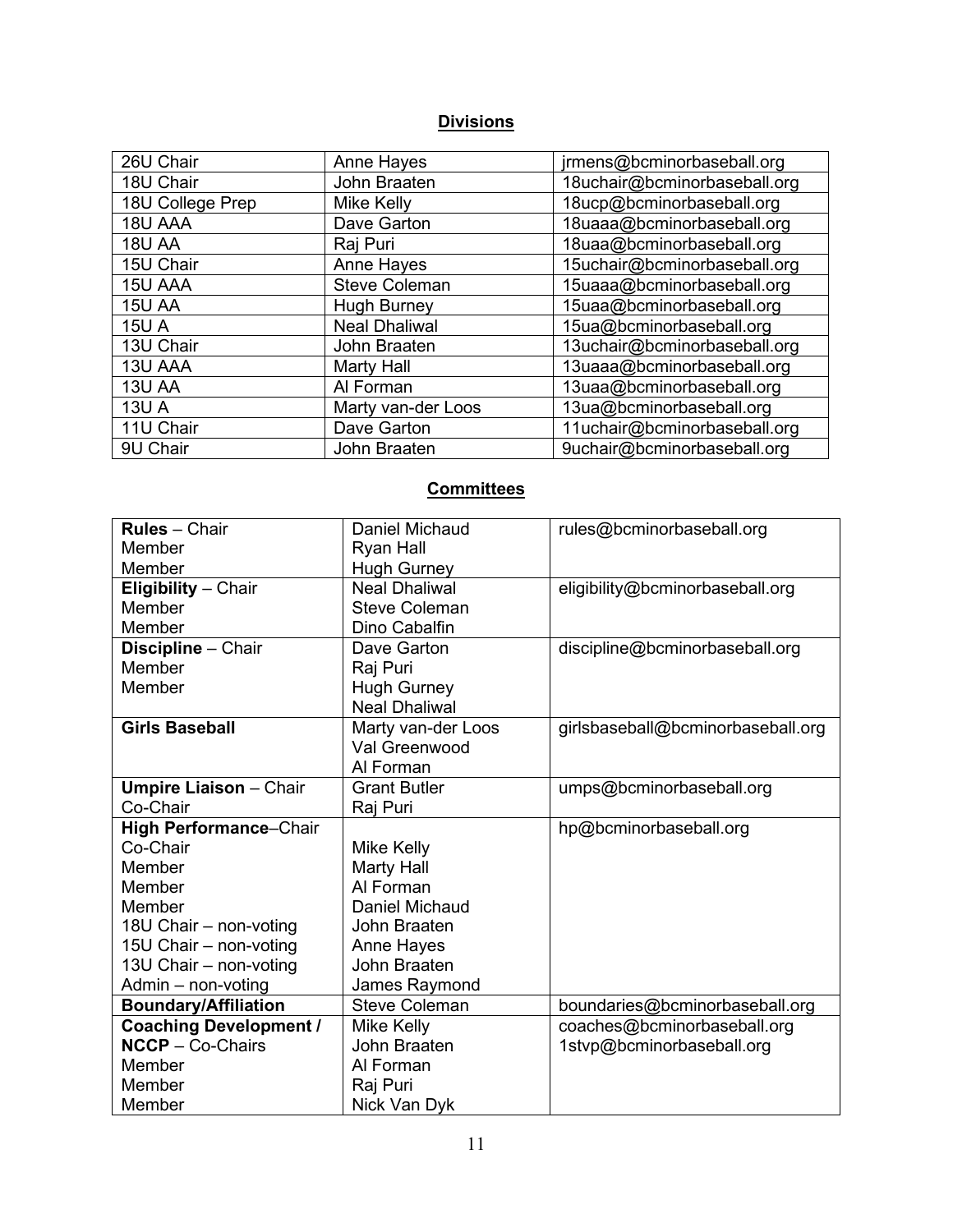| Marketing - Chair           | James Raymond        | marketing@bcminorbaseball.org   |
|-----------------------------|----------------------|---------------------------------|
| Member                      | Raj Puri             |                                 |
| Member                      | Dino Cabalfin        |                                 |
| Member                      | Ryan Hall            |                                 |
| <b>Grassroots - Chair</b>   | John Braaten         | grassroots@bcminorbaseball.org  |
| Co Chair                    | <b>Steve Coleman</b> |                                 |
| <b>Risk Management</b>      | John Braaten         | riskmanagement@bcminorbaseball  |
|                             |                      | .org                            |
| <b>Insurance</b>            | Anne Hayes           | insurance@bcminorbaseball.org   |
| <b>Challenger</b> - Chair   | <b>Steve Coleman</b> | challenger@bcminorbaseball.org  |
| Website - Chair             | James Raymond        | website@bcminorbaseball.org     |
| Member                      | Anne Hayes           |                                 |
| Member                      | John Braaten         |                                 |
| Member                      | Nick Van Dyk         |                                 |
| Human Resources - Chair     | Anne Hayes           | hr@bcminorbaseball.org          |
| Member                      | Raj Puri             |                                 |
| Member                      | Val Greenwood        |                                 |
| <b>Awards</b> - Chair       | Val Greenwood        | awards@bcminorbaseball.org      |
| Member                      | Raj Puri             |                                 |
| Member                      | Mike Kelly           |                                 |
| Member                      | Marty van-der Loos   |                                 |
| <b>Scholarships</b> - Chair | Raj Puri             | scholarship@bcminorbaseball.org |
| Member                      | <b>Hugh Gurney</b>   |                                 |
| Member                      | Dino Cabalfin        |                                 |
| Member                      | Al Forman            |                                 |

# **BCMBA Meritorious Award**

|                | <b>Year Inducted</b> | <b>First Name</b> | <b>Last Name</b> |
|----------------|----------------------|-------------------|------------------|
| ◢              | 2011                 | Ray               | Carter           |
| $\overline{2}$ | 2012                 | <b>Bob</b>        | Elliot           |
| 3              | 2013                 | Rob               | Fai              |
| 4              | 2014                 | Pete              | Caliendo         |
| 5              | 2015                 | Mike              | Kelly            |
| 6              | 2016                 |                   |                  |
| 7              | 2017                 | Mike              | Sarai            |
| 8              | 2018                 |                   |                  |
| 9              | 2019                 | Tom               | O'Connell        |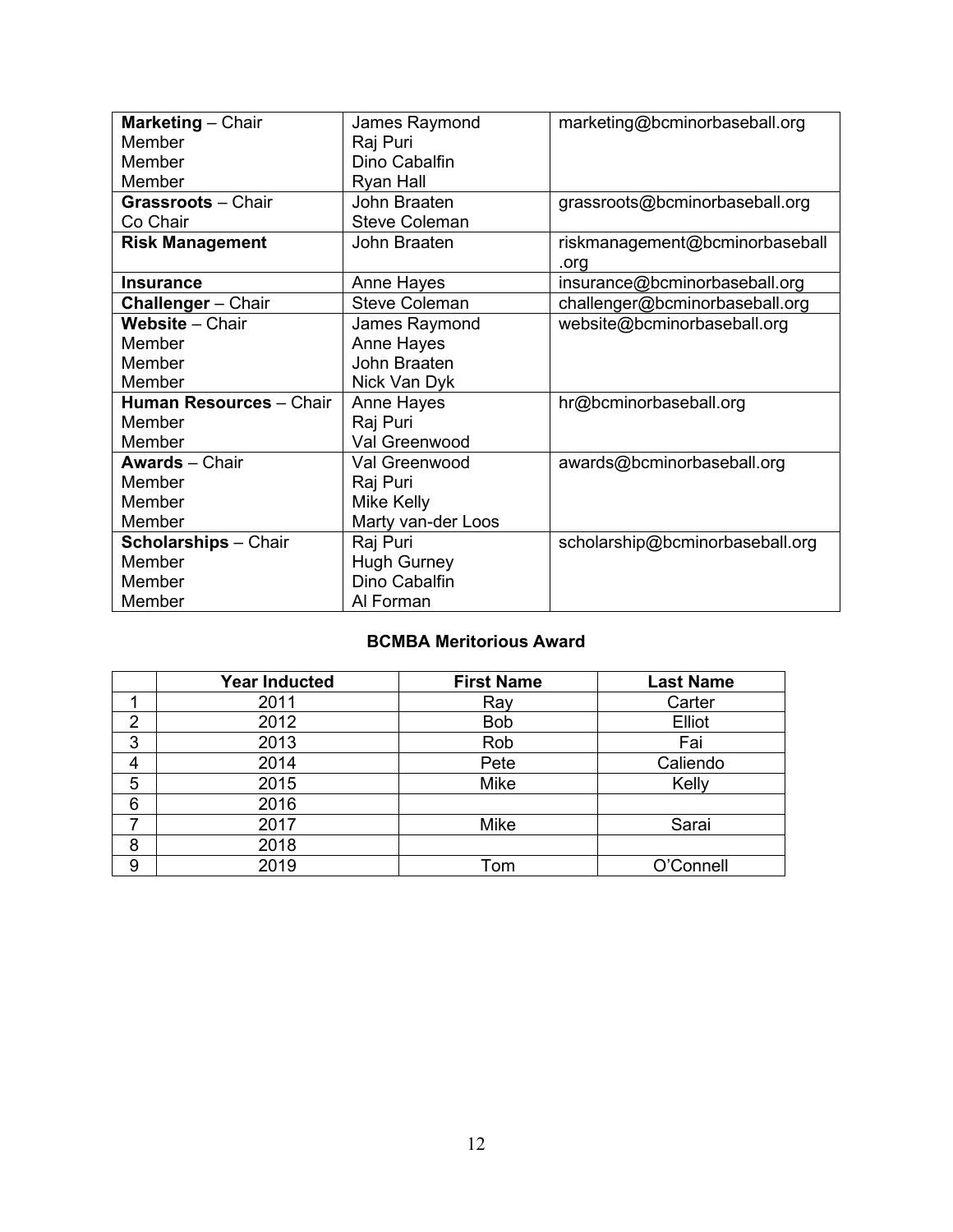# **LIFE MEMBERS**

| $\star$<br>1968<br>Percy<br>Ferguson<br>$\mathbf{1}$<br>$\star$<br>1968<br>Wally<br>$\overline{2}$<br>Ferrari<br>$\overline{\ast}$<br><b>Nellie</b><br>1977<br>$\overline{3}$<br><b>Bennett</b><br>$\star$<br>1978<br>Eileen<br>$\overline{4}$<br>Dawson<br>$\star$<br>Ed<br>Kukucha<br>5<br>1981<br>$\star$<br>Charlie<br>1981<br>Leonard<br>6<br>$\star$<br>$\overline{7}$<br>Warner<br>1985<br>Red<br>$\overline{\ast}$<br>Main<br>John<br>8<br>1985<br>$\star$<br>McKenzie<br>9<br>1989<br>Ed<br>$\star$<br>10<br>1989<br>Paquette<br>Don<br>$\star$<br>Frank<br>Pybus<br>11<br>1989<br>Frank<br>Garnett<br>12<br>1999<br>Allan<br>13<br>1999<br>Edge<br>$\overline{14}$<br>Hallgren<br>1999<br>Peggy<br><b>Mike</b><br>Kelly<br>15<br>1999<br>$\overline{16}$<br>2003<br>Ralph<br>Russell<br>2005<br>McLeod<br>$\star$<br>John<br>17<br>2005<br><b>Bob</b><br><b>Burkmar</b><br>18<br>2007<br>Val<br>Greenwood<br>19<br>Mike<br>20<br>2009<br>Sarai<br>2010<br><b>Trudell</b><br>21<br>Gary<br>2015<br><b>Stuart</b><br><b>Drysdale</b><br>22<br>2016<br>Wearing<br>23<br>Ray | <b>Induction Year</b> | <b>First Name</b> | <b>Last Name</b> | <b>Deceased</b> |
|------------------------------------------------------------------------------------------------------------------------------------------------------------------------------------------------------------------------------------------------------------------------------------------------------------------------------------------------------------------------------------------------------------------------------------------------------------------------------------------------------------------------------------------------------------------------------------------------------------------------------------------------------------------------------------------------------------------------------------------------------------------------------------------------------------------------------------------------------------------------------------------------------------------------------------------------------------------------------------------------------------------------------------------------------------------------------------|-----------------------|-------------------|------------------|-----------------|
|                                                                                                                                                                                                                                                                                                                                                                                                                                                                                                                                                                                                                                                                                                                                                                                                                                                                                                                                                                                                                                                                                    |                       |                   |                  |                 |
|                                                                                                                                                                                                                                                                                                                                                                                                                                                                                                                                                                                                                                                                                                                                                                                                                                                                                                                                                                                                                                                                                    |                       |                   |                  |                 |
|                                                                                                                                                                                                                                                                                                                                                                                                                                                                                                                                                                                                                                                                                                                                                                                                                                                                                                                                                                                                                                                                                    |                       |                   |                  |                 |
|                                                                                                                                                                                                                                                                                                                                                                                                                                                                                                                                                                                                                                                                                                                                                                                                                                                                                                                                                                                                                                                                                    |                       |                   |                  |                 |
|                                                                                                                                                                                                                                                                                                                                                                                                                                                                                                                                                                                                                                                                                                                                                                                                                                                                                                                                                                                                                                                                                    |                       |                   |                  |                 |
|                                                                                                                                                                                                                                                                                                                                                                                                                                                                                                                                                                                                                                                                                                                                                                                                                                                                                                                                                                                                                                                                                    |                       |                   |                  |                 |
|                                                                                                                                                                                                                                                                                                                                                                                                                                                                                                                                                                                                                                                                                                                                                                                                                                                                                                                                                                                                                                                                                    |                       |                   |                  |                 |
|                                                                                                                                                                                                                                                                                                                                                                                                                                                                                                                                                                                                                                                                                                                                                                                                                                                                                                                                                                                                                                                                                    |                       |                   |                  |                 |
|                                                                                                                                                                                                                                                                                                                                                                                                                                                                                                                                                                                                                                                                                                                                                                                                                                                                                                                                                                                                                                                                                    |                       |                   |                  |                 |
|                                                                                                                                                                                                                                                                                                                                                                                                                                                                                                                                                                                                                                                                                                                                                                                                                                                                                                                                                                                                                                                                                    |                       |                   |                  |                 |
|                                                                                                                                                                                                                                                                                                                                                                                                                                                                                                                                                                                                                                                                                                                                                                                                                                                                                                                                                                                                                                                                                    |                       |                   |                  |                 |
|                                                                                                                                                                                                                                                                                                                                                                                                                                                                                                                                                                                                                                                                                                                                                                                                                                                                                                                                                                                                                                                                                    |                       |                   |                  |                 |
|                                                                                                                                                                                                                                                                                                                                                                                                                                                                                                                                                                                                                                                                                                                                                                                                                                                                                                                                                                                                                                                                                    |                       |                   |                  |                 |
|                                                                                                                                                                                                                                                                                                                                                                                                                                                                                                                                                                                                                                                                                                                                                                                                                                                                                                                                                                                                                                                                                    |                       |                   |                  |                 |
|                                                                                                                                                                                                                                                                                                                                                                                                                                                                                                                                                                                                                                                                                                                                                                                                                                                                                                                                                                                                                                                                                    |                       |                   |                  |                 |
|                                                                                                                                                                                                                                                                                                                                                                                                                                                                                                                                                                                                                                                                                                                                                                                                                                                                                                                                                                                                                                                                                    |                       |                   |                  |                 |
|                                                                                                                                                                                                                                                                                                                                                                                                                                                                                                                                                                                                                                                                                                                                                                                                                                                                                                                                                                                                                                                                                    |                       |                   |                  |                 |
|                                                                                                                                                                                                                                                                                                                                                                                                                                                                                                                                                                                                                                                                                                                                                                                                                                                                                                                                                                                                                                                                                    |                       |                   |                  |                 |
|                                                                                                                                                                                                                                                                                                                                                                                                                                                                                                                                                                                                                                                                                                                                                                                                                                                                                                                                                                                                                                                                                    |                       |                   |                  |                 |
|                                                                                                                                                                                                                                                                                                                                                                                                                                                                                                                                                                                                                                                                                                                                                                                                                                                                                                                                                                                                                                                                                    |                       |                   |                  |                 |
|                                                                                                                                                                                                                                                                                                                                                                                                                                                                                                                                                                                                                                                                                                                                                                                                                                                                                                                                                                                                                                                                                    |                       |                   |                  |                 |
|                                                                                                                                                                                                                                                                                                                                                                                                                                                                                                                                                                                                                                                                                                                                                                                                                                                                                                                                                                                                                                                                                    |                       |                   |                  |                 |
|                                                                                                                                                                                                                                                                                                                                                                                                                                                                                                                                                                                                                                                                                                                                                                                                                                                                                                                                                                                                                                                                                    |                       |                   |                  |                 |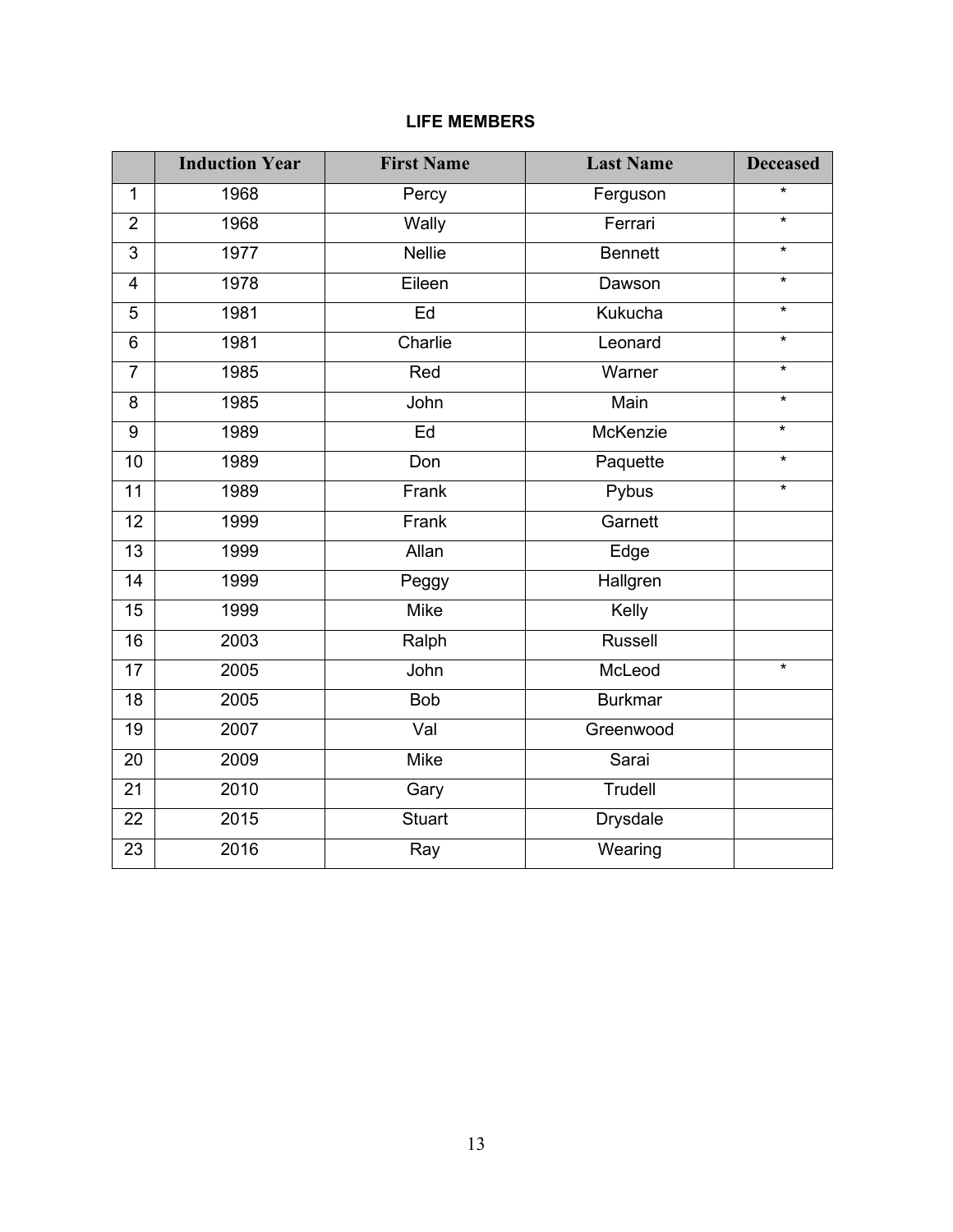# **BCMBA ROLL OF HONOUR**

Lynn MacDonald (Kamloops) - Builder Lorne Upsdell (Ridge Meadows) - Coach Bob Ashmore (Surrey) - Builder and Coach Jack Hake (South Burnaby) – Builder Charlie Tait (Newton) - Umpire and Builder **Bill Evans (Richmond)** – Builder George Nuyens - Builder and Coach Bobby Olszowiec (Ladner) – Builder/Umpire Irv Heller (Summerland) - Builder and Coach | Chris Johnson – Builder/Coach Bill Woodgate (South Richmond) - Builder and Coach | Gord Brandolini (Port Coquitlam) - Builder **1993** Mike Hillary (Port Coquitlam) – Builder Yvonne Bunnett – Builder John Seredick (Port Alberni) - Builder Bob Bunnett - Builder and Coach Vicki Seredick (Port Alberni) – Builder **1994 2004** Walter Bird (Port Coquitlam) - Builder and Coach Grant Allen (Vancouver) – Builder

Donna Bird (Port Coquitlam) – Builder John Berry (Burnaby) – Builder

Allan Heibert (Port Moody) - Builder **2005**

Allan Edge (Richmond) – Builder Ruth Lightfoot (Richmond) – Builder Peggy Hallgren (Maple Ridge) – Builder Pat Wells (North Delta) - Builder Jerry Tregaskis (North Delta) – Umpire **2006** Charlie Hamilton (Vancouver) – Coach  $\vert \vert$  Owen Hamilton (Burnaby) – Builder

Ozzie Chavarria (Burnaby) - Umpire/Coach | | Lloyd Nelson (Rutland) – Builder Howard Chapman (Burnaby) – Umpire **2007**

# **1991 2003**

Ed McKenzie - Builder Don Brew (Ridge Meadows) – Builder **1992** Ray Carter (Baseball Canada) – Builder

**1995 All Hallmannial Company of Land Alberta** (North Delta) – Umpire Nick Konno (Okanagan) - Builder **Allen Lexier (Allen Lexier (Richmond)** – Umpire **1997** Jim Smith (Surrey) – Builder

 John Neimi (Coquitlam) – Coach Diane Cook (Newton) – Builder Mariene Heatly (Newton) – Builder **Cliff Heatly (Newton) – Builder** Debbie Burkmar (North Delta) – Builder

City of Summerside, PEI - Builder Sandy Martins (Chilliwack) – Builder **2002** Doug Rutley (Chilliwack) – Coach Gary Sass (Newton) – Coach  $\|\cdot\|$  Sue Wadsworth (Victoria) – Builder Frank Pybus – Builder Scottie Scottie Scott (Newton) – Coach, Umpire, Builder

Bob Takeda (Kelowna) - Builder/Coach Keith Hepburn (Richmond) - Umpire, Builder Terry Fleming (Kelowna) - Builder/Coach **Alexandry (North Delta) – Builder** Al Fandry (North Delta) – Builder Orville Germaine (Aldergrove) - Builder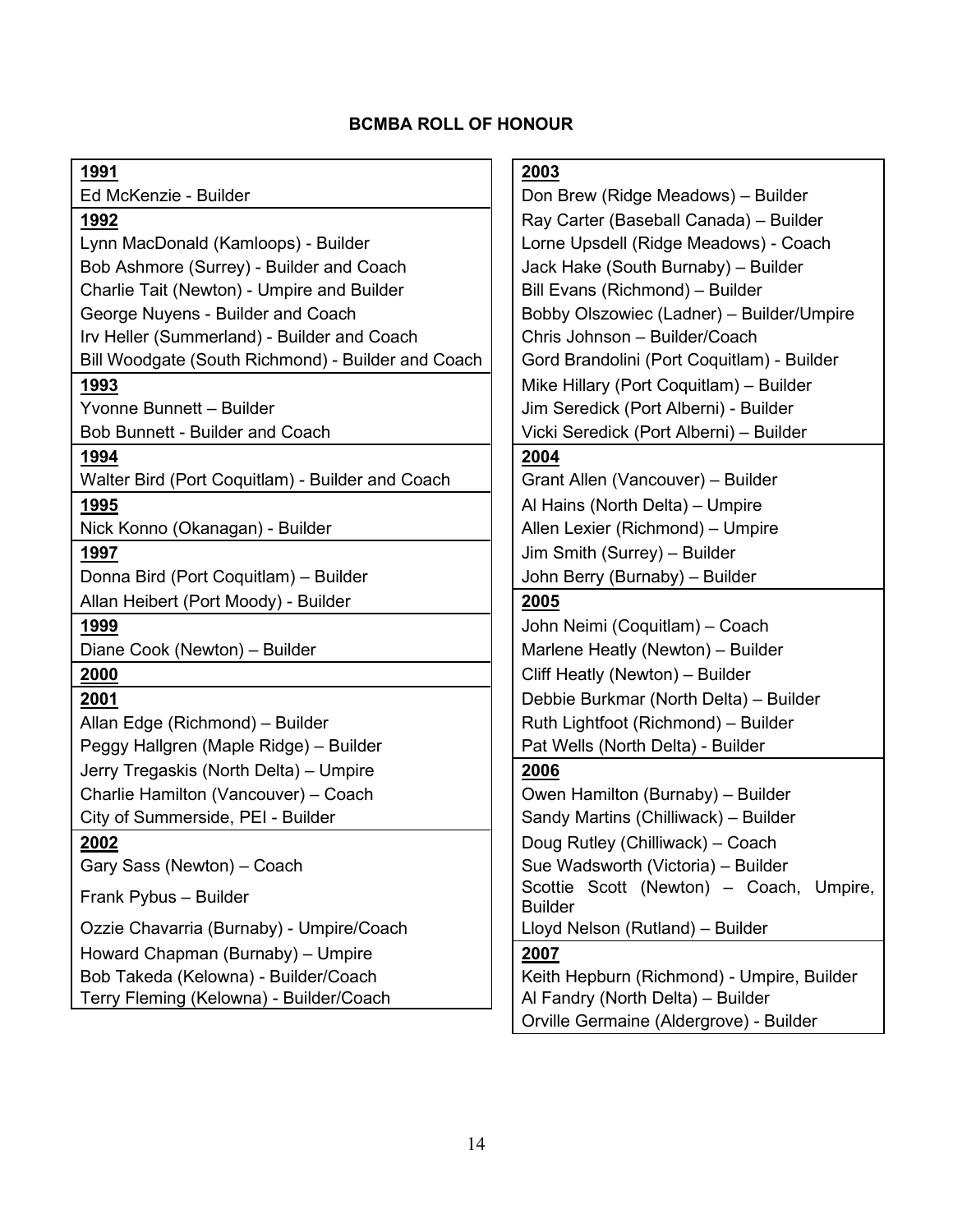| John McLeod (Mission) - Builder<br>Richard Todd (Port Coquitlam) - Builder<br>Richard Lawrence (Surrey) - Builder<br>Maurice Restoule (Burnaby Minor) - Builder<br>Greg Bodnarchuk (Ridge Meadows) - Builder/Coach<br>Vincent Restoule (Burnaby Minor) - Builder<br>Warren Karsgaard (Richmond City) - Builder<br><u>2009</u><br>2015<br>John Parker (Cloverdale) - Builder<br>Chuck Bertrand (Gibsons/Sunshine Coast) - Umpire<br>Dan Hodgens - Tsawwassen - Coach<br>Mogens Christofferson (Van Community) - Coach<br>Darryl Payne - Tsawwassen - Builder<br>Jack Oynhart (Vancouver Community) - Coach<br>Wayne Bampton - Coach<br>Mike Kelly (North Delta) - Builder<br>2016<br>Dan Marriott - Richmond City - Builder<br>2010<br>Keith Oslie - Mission Minor - Builder<br>Art Celuszak (Greater Victoria) - Builder<br>Randy Cormack (South Burnaby) - Builder<br>Mike Davison - Mission Minor - Builder<br>Larry Hopwo (Chermainus) - Builder<br>Sonny Sangara - Van Community - Coach<br>Peter Buxton (North Delta) - Builder<br>2017<br>Brenda Davison (Mission) - Builder<br>Gord Hanly (Aldergrove) - Umpire<br>Stacey Matkowski (Kamloops) - Builder<br><u>2011</u><br>Fred Wells (North Delta) - Builder<br>2018<br>Bob Burkmar (North Delta) - Coach/Builder<br>Mary McCann (Van Minor) - Builder<br>Steve McCann (Van Minor) - Builder/Coach<br>Frank Garnett (BCMBA) - Builder<br>Stan Baric (Kamloops) - Builder<br>Dave Bird (Poco) - Builder/Coach<br>Silvana Dodd (Surrey) - Builder<br>Pat Hughes (Surrey Canadian) - Builder<br>William Wong (Burnaby) - Builder<br>2019<br>2012<br>Seelochan Beharry (Van Community) - Builder<br>Derek Howells (Richmond City) - Builder<br>Lyle Lamont (Oceanside) - Builder<br>Rae Andrews (Cloverdale) - Builder<br>Barb Howells (Richmond City) - Builder<br>Margaret Andrews (Cloverdale) - Builder<br>Alex Klenman (Richmond City) - Coach<br>Marlene Keddie (Burnaby Minor) - Builder<br>Dan Williams (Mission) - Builder<br>Tony Casey (Victoria) - Builder<br>2020<br>Andrew Grant (Vancouver Minor) - Builder<br>Ted Pawliuk (Van Community)-Coach<br>Cora Schillings (Ladner) - Builder<br>Teddy Pawliuk (Van Community)-Coach<br>Claude Schillings (Ladner) - Builder<br>Eric Toneff (Comox)-Umpire |      |      |
|------------------------------------------------------------------------------------------------------------------------------------------------------------------------------------------------------------------------------------------------------------------------------------------------------------------------------------------------------------------------------------------------------------------------------------------------------------------------------------------------------------------------------------------------------------------------------------------------------------------------------------------------------------------------------------------------------------------------------------------------------------------------------------------------------------------------------------------------------------------------------------------------------------------------------------------------------------------------------------------------------------------------------------------------------------------------------------------------------------------------------------------------------------------------------------------------------------------------------------------------------------------------------------------------------------------------------------------------------------------------------------------------------------------------------------------------------------------------------------------------------------------------------------------------------------------------------------------------------------------------------------------------------------------------------------------------------------------------------------------------------------------------------------------------------------------------------------------------------------------------------------------------------------------------------------------------------------------------------------------------------------------------------------------------------------------------------------------------------------------------------------------------------------------------------------------------------------------------------------------------------------------------|------|------|
|                                                                                                                                                                                                                                                                                                                                                                                                                                                                                                                                                                                                                                                                                                                                                                                                                                                                                                                                                                                                                                                                                                                                                                                                                                                                                                                                                                                                                                                                                                                                                                                                                                                                                                                                                                                                                                                                                                                                                                                                                                                                                                                                                                                                                                                                        | 2008 | 2014 |
|                                                                                                                                                                                                                                                                                                                                                                                                                                                                                                                                                                                                                                                                                                                                                                                                                                                                                                                                                                                                                                                                                                                                                                                                                                                                                                                                                                                                                                                                                                                                                                                                                                                                                                                                                                                                                                                                                                                                                                                                                                                                                                                                                                                                                                                                        |      |      |
|                                                                                                                                                                                                                                                                                                                                                                                                                                                                                                                                                                                                                                                                                                                                                                                                                                                                                                                                                                                                                                                                                                                                                                                                                                                                                                                                                                                                                                                                                                                                                                                                                                                                                                                                                                                                                                                                                                                                                                                                                                                                                                                                                                                                                                                                        |      |      |
|                                                                                                                                                                                                                                                                                                                                                                                                                                                                                                                                                                                                                                                                                                                                                                                                                                                                                                                                                                                                                                                                                                                                                                                                                                                                                                                                                                                                                                                                                                                                                                                                                                                                                                                                                                                                                                                                                                                                                                                                                                                                                                                                                                                                                                                                        |      |      |
|                                                                                                                                                                                                                                                                                                                                                                                                                                                                                                                                                                                                                                                                                                                                                                                                                                                                                                                                                                                                                                                                                                                                                                                                                                                                                                                                                                                                                                                                                                                                                                                                                                                                                                                                                                                                                                                                                                                                                                                                                                                                                                                                                                                                                                                                        |      |      |
|                                                                                                                                                                                                                                                                                                                                                                                                                                                                                                                                                                                                                                                                                                                                                                                                                                                                                                                                                                                                                                                                                                                                                                                                                                                                                                                                                                                                                                                                                                                                                                                                                                                                                                                                                                                                                                                                                                                                                                                                                                                                                                                                                                                                                                                                        |      |      |
|                                                                                                                                                                                                                                                                                                                                                                                                                                                                                                                                                                                                                                                                                                                                                                                                                                                                                                                                                                                                                                                                                                                                                                                                                                                                                                                                                                                                                                                                                                                                                                                                                                                                                                                                                                                                                                                                                                                                                                                                                                                                                                                                                                                                                                                                        |      |      |
|                                                                                                                                                                                                                                                                                                                                                                                                                                                                                                                                                                                                                                                                                                                                                                                                                                                                                                                                                                                                                                                                                                                                                                                                                                                                                                                                                                                                                                                                                                                                                                                                                                                                                                                                                                                                                                                                                                                                                                                                                                                                                                                                                                                                                                                                        |      |      |
|                                                                                                                                                                                                                                                                                                                                                                                                                                                                                                                                                                                                                                                                                                                                                                                                                                                                                                                                                                                                                                                                                                                                                                                                                                                                                                                                                                                                                                                                                                                                                                                                                                                                                                                                                                                                                                                                                                                                                                                                                                                                                                                                                                                                                                                                        |      |      |
|                                                                                                                                                                                                                                                                                                                                                                                                                                                                                                                                                                                                                                                                                                                                                                                                                                                                                                                                                                                                                                                                                                                                                                                                                                                                                                                                                                                                                                                                                                                                                                                                                                                                                                                                                                                                                                                                                                                                                                                                                                                                                                                                                                                                                                                                        |      |      |
|                                                                                                                                                                                                                                                                                                                                                                                                                                                                                                                                                                                                                                                                                                                                                                                                                                                                                                                                                                                                                                                                                                                                                                                                                                                                                                                                                                                                                                                                                                                                                                                                                                                                                                                                                                                                                                                                                                                                                                                                                                                                                                                                                                                                                                                                        |      |      |
|                                                                                                                                                                                                                                                                                                                                                                                                                                                                                                                                                                                                                                                                                                                                                                                                                                                                                                                                                                                                                                                                                                                                                                                                                                                                                                                                                                                                                                                                                                                                                                                                                                                                                                                                                                                                                                                                                                                                                                                                                                                                                                                                                                                                                                                                        |      |      |
|                                                                                                                                                                                                                                                                                                                                                                                                                                                                                                                                                                                                                                                                                                                                                                                                                                                                                                                                                                                                                                                                                                                                                                                                                                                                                                                                                                                                                                                                                                                                                                                                                                                                                                                                                                                                                                                                                                                                                                                                                                                                                                                                                                                                                                                                        |      |      |
|                                                                                                                                                                                                                                                                                                                                                                                                                                                                                                                                                                                                                                                                                                                                                                                                                                                                                                                                                                                                                                                                                                                                                                                                                                                                                                                                                                                                                                                                                                                                                                                                                                                                                                                                                                                                                                                                                                                                                                                                                                                                                                                                                                                                                                                                        |      |      |
|                                                                                                                                                                                                                                                                                                                                                                                                                                                                                                                                                                                                                                                                                                                                                                                                                                                                                                                                                                                                                                                                                                                                                                                                                                                                                                                                                                                                                                                                                                                                                                                                                                                                                                                                                                                                                                                                                                                                                                                                                                                                                                                                                                                                                                                                        |      |      |
|                                                                                                                                                                                                                                                                                                                                                                                                                                                                                                                                                                                                                                                                                                                                                                                                                                                                                                                                                                                                                                                                                                                                                                                                                                                                                                                                                                                                                                                                                                                                                                                                                                                                                                                                                                                                                                                                                                                                                                                                                                                                                                                                                                                                                                                                        |      |      |
|                                                                                                                                                                                                                                                                                                                                                                                                                                                                                                                                                                                                                                                                                                                                                                                                                                                                                                                                                                                                                                                                                                                                                                                                                                                                                                                                                                                                                                                                                                                                                                                                                                                                                                                                                                                                                                                                                                                                                                                                                                                                                                                                                                                                                                                                        |      |      |
|                                                                                                                                                                                                                                                                                                                                                                                                                                                                                                                                                                                                                                                                                                                                                                                                                                                                                                                                                                                                                                                                                                                                                                                                                                                                                                                                                                                                                                                                                                                                                                                                                                                                                                                                                                                                                                                                                                                                                                                                                                                                                                                                                                                                                                                                        |      |      |
|                                                                                                                                                                                                                                                                                                                                                                                                                                                                                                                                                                                                                                                                                                                                                                                                                                                                                                                                                                                                                                                                                                                                                                                                                                                                                                                                                                                                                                                                                                                                                                                                                                                                                                                                                                                                                                                                                                                                                                                                                                                                                                                                                                                                                                                                        |      |      |
|                                                                                                                                                                                                                                                                                                                                                                                                                                                                                                                                                                                                                                                                                                                                                                                                                                                                                                                                                                                                                                                                                                                                                                                                                                                                                                                                                                                                                                                                                                                                                                                                                                                                                                                                                                                                                                                                                                                                                                                                                                                                                                                                                                                                                                                                        |      |      |
|                                                                                                                                                                                                                                                                                                                                                                                                                                                                                                                                                                                                                                                                                                                                                                                                                                                                                                                                                                                                                                                                                                                                                                                                                                                                                                                                                                                                                                                                                                                                                                                                                                                                                                                                                                                                                                                                                                                                                                                                                                                                                                                                                                                                                                                                        |      |      |
|                                                                                                                                                                                                                                                                                                                                                                                                                                                                                                                                                                                                                                                                                                                                                                                                                                                                                                                                                                                                                                                                                                                                                                                                                                                                                                                                                                                                                                                                                                                                                                                                                                                                                                                                                                                                                                                                                                                                                                                                                                                                                                                                                                                                                                                                        |      |      |
|                                                                                                                                                                                                                                                                                                                                                                                                                                                                                                                                                                                                                                                                                                                                                                                                                                                                                                                                                                                                                                                                                                                                                                                                                                                                                                                                                                                                                                                                                                                                                                                                                                                                                                                                                                                                                                                                                                                                                                                                                                                                                                                                                                                                                                                                        |      |      |
|                                                                                                                                                                                                                                                                                                                                                                                                                                                                                                                                                                                                                                                                                                                                                                                                                                                                                                                                                                                                                                                                                                                                                                                                                                                                                                                                                                                                                                                                                                                                                                                                                                                                                                                                                                                                                                                                                                                                                                                                                                                                                                                                                                                                                                                                        |      |      |
|                                                                                                                                                                                                                                                                                                                                                                                                                                                                                                                                                                                                                                                                                                                                                                                                                                                                                                                                                                                                                                                                                                                                                                                                                                                                                                                                                                                                                                                                                                                                                                                                                                                                                                                                                                                                                                                                                                                                                                                                                                                                                                                                                                                                                                                                        |      |      |
|                                                                                                                                                                                                                                                                                                                                                                                                                                                                                                                                                                                                                                                                                                                                                                                                                                                                                                                                                                                                                                                                                                                                                                                                                                                                                                                                                                                                                                                                                                                                                                                                                                                                                                                                                                                                                                                                                                                                                                                                                                                                                                                                                                                                                                                                        |      |      |
|                                                                                                                                                                                                                                                                                                                                                                                                                                                                                                                                                                                                                                                                                                                                                                                                                                                                                                                                                                                                                                                                                                                                                                                                                                                                                                                                                                                                                                                                                                                                                                                                                                                                                                                                                                                                                                                                                                                                                                                                                                                                                                                                                                                                                                                                        |      |      |
|                                                                                                                                                                                                                                                                                                                                                                                                                                                                                                                                                                                                                                                                                                                                                                                                                                                                                                                                                                                                                                                                                                                                                                                                                                                                                                                                                                                                                                                                                                                                                                                                                                                                                                                                                                                                                                                                                                                                                                                                                                                                                                                                                                                                                                                                        |      |      |
|                                                                                                                                                                                                                                                                                                                                                                                                                                                                                                                                                                                                                                                                                                                                                                                                                                                                                                                                                                                                                                                                                                                                                                                                                                                                                                                                                                                                                                                                                                                                                                                                                                                                                                                                                                                                                                                                                                                                                                                                                                                                                                                                                                                                                                                                        |      |      |
|                                                                                                                                                                                                                                                                                                                                                                                                                                                                                                                                                                                                                                                                                                                                                                                                                                                                                                                                                                                                                                                                                                                                                                                                                                                                                                                                                                                                                                                                                                                                                                                                                                                                                                                                                                                                                                                                                                                                                                                                                                                                                                                                                                                                                                                                        |      |      |
|                                                                                                                                                                                                                                                                                                                                                                                                                                                                                                                                                                                                                                                                                                                                                                                                                                                                                                                                                                                                                                                                                                                                                                                                                                                                                                                                                                                                                                                                                                                                                                                                                                                                                                                                                                                                                                                                                                                                                                                                                                                                                                                                                                                                                                                                        |      |      |
|                                                                                                                                                                                                                                                                                                                                                                                                                                                                                                                                                                                                                                                                                                                                                                                                                                                                                                                                                                                                                                                                                                                                                                                                                                                                                                                                                                                                                                                                                                                                                                                                                                                                                                                                                                                                                                                                                                                                                                                                                                                                                                                                                                                                                                                                        |      |      |
| 2013<br>Pat Phelan(Salmon Arm)-Coach                                                                                                                                                                                                                                                                                                                                                                                                                                                                                                                                                                                                                                                                                                                                                                                                                                                                                                                                                                                                                                                                                                                                                                                                                                                                                                                                                                                                                                                                                                                                                                                                                                                                                                                                                                                                                                                                                                                                                                                                                                                                                                                                                                                                                                   |      |      |
| Sonya Jefferies-Ellen (Burnaby Minor) - Builder<br>Raul Verde Rios (Richmond City)-Coach                                                                                                                                                                                                                                                                                                                                                                                                                                                                                                                                                                                                                                                                                                                                                                                                                                                                                                                                                                                                                                                                                                                                                                                                                                                                                                                                                                                                                                                                                                                                                                                                                                                                                                                                                                                                                                                                                                                                                                                                                                                                                                                                                                               |      |      |
| John Ellen (Burnaby Minor) - Builder                                                                                                                                                                                                                                                                                                                                                                                                                                                                                                                                                                                                                                                                                                                                                                                                                                                                                                                                                                                                                                                                                                                                                                                                                                                                                                                                                                                                                                                                                                                                                                                                                                                                                                                                                                                                                                                                                                                                                                                                                                                                                                                                                                                                                                   |      |      |
| Danny Jones (Halos Girls - Kelowna) - Builder<br>2021                                                                                                                                                                                                                                                                                                                                                                                                                                                                                                                                                                                                                                                                                                                                                                                                                                                                                                                                                                                                                                                                                                                                                                                                                                                                                                                                                                                                                                                                                                                                                                                                                                                                                                                                                                                                                                                                                                                                                                                                                                                                                                                                                                                                                  |      |      |
| Byron Miki (Halos Girls - Kelowna) - Builder<br>Pat Weatherill (Richmond City)-Builder                                                                                                                                                                                                                                                                                                                                                                                                                                                                                                                                                                                                                                                                                                                                                                                                                                                                                                                                                                                                                                                                                                                                                                                                                                                                                                                                                                                                                                                                                                                                                                                                                                                                                                                                                                                                                                                                                                                                                                                                                                                                                                                                                                                 |      |      |
| Ed Desjardins (Halos Girls - Kelowna) - Builder<br>Tom Katelnikoff (West Kelowna)-Builder                                                                                                                                                                                                                                                                                                                                                                                                                                                                                                                                                                                                                                                                                                                                                                                                                                                                                                                                                                                                                                                                                                                                                                                                                                                                                                                                                                                                                                                                                                                                                                                                                                                                                                                                                                                                                                                                                                                                                                                                                                                                                                                                                                              |      |      |
| Nicole Dejardins (Halos Girls - Kelowna) - Builder                                                                                                                                                                                                                                                                                                                                                                                                                                                                                                                                                                                                                                                                                                                                                                                                                                                                                                                                                                                                                                                                                                                                                                                                                                                                                                                                                                                                                                                                                                                                                                                                                                                                                                                                                                                                                                                                                                                                                                                                                                                                                                                                                                                                                     |      |      |
| Abigail Wong-de Leon (Burnaby)-Builder                                                                                                                                                                                                                                                                                                                                                                                                                                                                                                                                                                                                                                                                                                                                                                                                                                                                                                                                                                                                                                                                                                                                                                                                                                                                                                                                                                                                                                                                                                                                                                                                                                                                                                                                                                                                                                                                                                                                                                                                                                                                                                                                                                                                                                 |      |      |
| Felise Talia (Vancouver Minor) - Builder<br>Bill Robinson (Van Community)-Builder                                                                                                                                                                                                                                                                                                                                                                                                                                                                                                                                                                                                                                                                                                                                                                                                                                                                                                                                                                                                                                                                                                                                                                                                                                                                                                                                                                                                                                                                                                                                                                                                                                                                                                                                                                                                                                                                                                                                                                                                                                                                                                                                                                                      |      |      |
| Brian Davis (Surrey Canadian) - Builder<br>Robyn Robinson (Van Community)-Builder                                                                                                                                                                                                                                                                                                                                                                                                                                                                                                                                                                                                                                                                                                                                                                                                                                                                                                                                                                                                                                                                                                                                                                                                                                                                                                                                                                                                                                                                                                                                                                                                                                                                                                                                                                                                                                                                                                                                                                                                                                                                                                                                                                                      |      |      |
| Angus Ito (Van Community)-Builder                                                                                                                                                                                                                                                                                                                                                                                                                                                                                                                                                                                                                                                                                                                                                                                                                                                                                                                                                                                                                                                                                                                                                                                                                                                                                                                                                                                                                                                                                                                                                                                                                                                                                                                                                                                                                                                                                                                                                                                                                                                                                                                                                                                                                                      |      |      |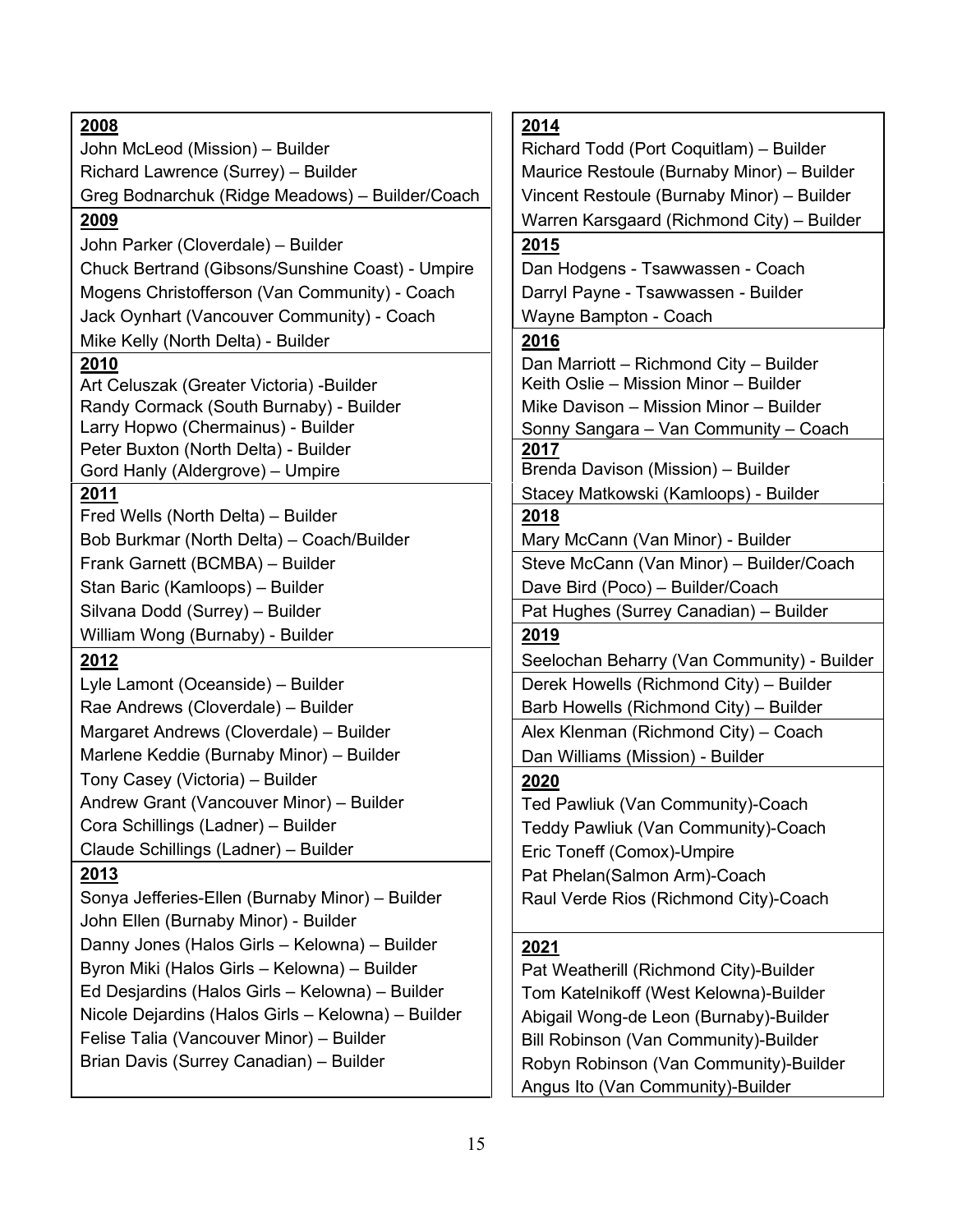# **2021 Provincial Champions (Only Single Season Divisions due to COVID-19)**

| 26U T1            | <b>South Delta Brewers</b>   |
|-------------------|------------------------------|
| 26U T2            | none held                    |
| 18U College Prep  | Vancouver Island Mariners    |
| 18U AAA           | <b>Prince George Knights</b> |
| <b>18U AA</b>     | none held                    |
| 15U AAA           | <b>Penticton Tigers</b>      |
| 15U AA            | <b>Ridge Meadows Royals</b>  |
| 15U A             | none held                    |
| 13U AAA           | none held                    |
| <b>13U AA</b>     | none held                    |
| 13U A             | none held                    |
| <b>11U AAA T1</b> | none held                    |
| 11U AAA T2        | none held                    |
| <b>11U AA</b>     | none held                    |
| 11U A             | none held                    |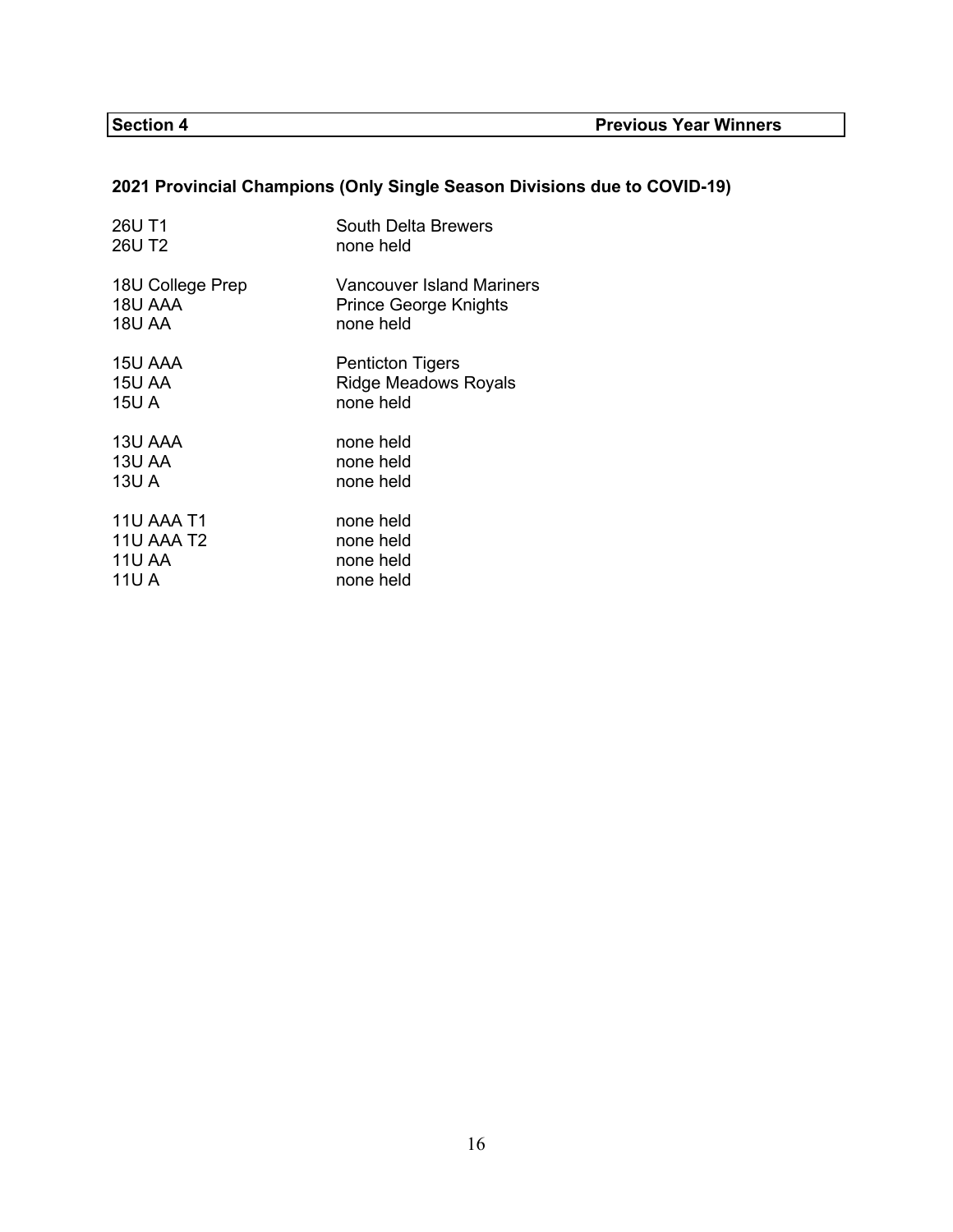#### **BC Minor Baseball Rules for All Divisions Single Season Play Spring Play Summer Play Provincial Championships**

#### **Table of Contents**

#### **Definitions and Applications**

#### **Rule 1: Membership in BC Minor Baseball**

- 1.01 [Definition of an Association as it applies to membership:](#page-22-0)
- 1.02 Annual Responsibilities of an association:
- 1.03 Conditions of Membership<br>1.04 Conditions of Membership
- Conditions of Membership for New Associations
- 1.05 Right to Field Teams
- 1.06 Extensions
- 1.07 Internal Association Dispute Resolution Process
- 1.08 Playing Outside British Columbia
- 1.09 Risk Management
- 1.10 Independent teams
- 1.11 Conflict of Interest Policy

#### **Rule 2: Affiliation Fees**

- 2.01 Per Player Fees
- 2.02 Per Single Season Team Fees
- 2.03 [Per Summer League Team \(due July 1\)](#page-25-0)
- 2.04 Per Zone Play (all divisions)
- 2.05 Per Provincial (all divisions)

# **Rule 3: [Association Boundaries](#page-25-0)**

- **General**
- 3.02 Grandfathering

# **Rule 4: [BC Minor Baseball Competitive Levels of Play](#page-26-0)**

- 4.01 Single Seasons<br>4.02 Spring Seasons
- Spring Seasons
- 4.03 Summer Seasons

#### **Rule 5: Age Requirements**

- 5.01 Cut-off Dates/Times<br>5.02 Age by Division
- Age by Division
- 5.03 [Proof of Age Acceptable Documents](#page-27-0)
- 5.04 Overage Players
- 5.05 Permanent Moving Up
- 5.06 Temporary Call Up
- 5.07 Overage Players for 18U AA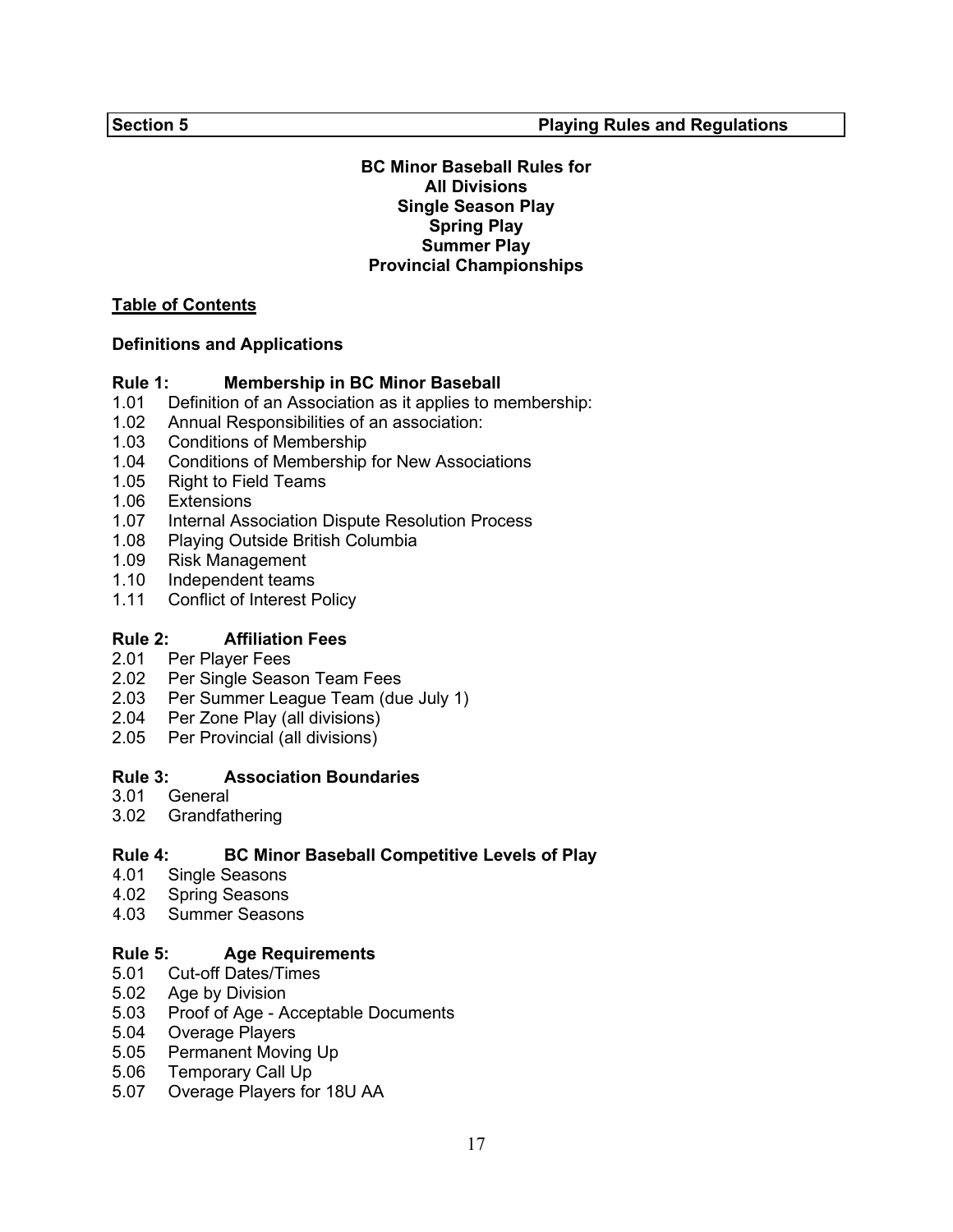# **Rule 6: Player Eligibility – Release Procedures**

- 6.01 Residence Eligibility
- 6.02. [Permission to play in an association outside the boundaries of residence](#page-29-0)<br>6.03 Obtaining Releases
- 6.03 Obtaining Releases
- Completing an Age Division
- 6.05 Release Dates

#### **[Rule 7: Single Season Procedures](#page-33-0)**

- 7.01 Declaration Dates
- 7.02 Submission of Rosters
- 7.03 Roster Changes
- 7.04 Deletion of Players from Roster
- 7.05 Player Eligibility Provincial Championships
- 7.06 Number of Players
- 7.07 Boundaries
- 7.08 Required rest

# **[Rule 8: Spring Play](#page-34-0)**

- 8.01 Player Eligibility
- 8.02 Notice of Tiered Intentions<br>8.03 Violations
- Violations<br>5U
- $8.04$
- 8.05 7U
- 8.06 9U
- 8.07 11U
- 8.08 13U
- $8.09$
- 8.10 18U

#### **[Rule 9: Summer Play Procedures](#page-36-0)**

- 9.01 Player Eligibility<br>9.02 Right to Participa
- **Right to Participate**
- 9.03 Declaration Dates
- 9.04 Number of Teams Required
- 9.05 Release of Players/Mergers
- 9.06 Number of Players
- 9.07 Number of Coaches
- 9.08 Submission of Summer Rosters
- 9.09 Roster Changes
- 9.10 Producing Rosters
- 9.11 Summer Season Move-up and Move-downs

#### **Rule 10: [Managing and Coaching](#page-42-0)**

- 10.01 Age
- 10.02 General
- 10.03 Field Decorum
- 10.04 Number of Coaches

# **Rule 11: [Coaching Development and Training](#page-43-0)**

- 11.01 Coaching Development and Training
- 11.02 Coaching Certification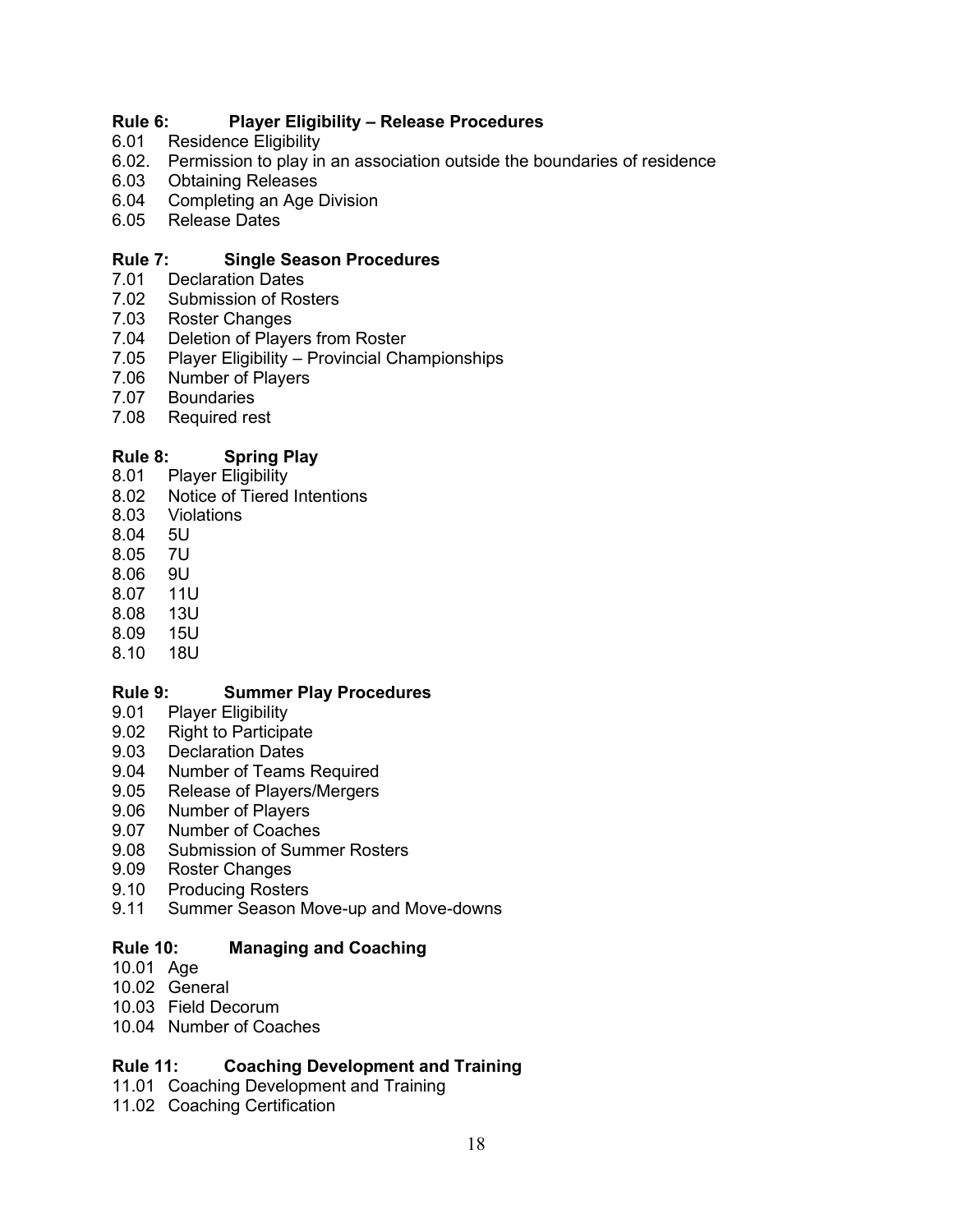# **Rule 12: [Participation in Non-Affiliated Leagues or Associations](#page-43-0)**

- 12.01 Playing in other baseball programs
- 12.02 18U AAA Exceptions
- 12.03 Process for violations
- 12.04 Challenger Baseball

### **Rule 13: Manager, Coach, Player, and Parent – Code of Conduct**

- 13.01 BCMBA Code of Conduct
- 13.02 Examples of Minor Infractions
- 13.03 Examples of Major Infractions
- 13.04 Tobacco, Drugs (Legal and Illegal) and Alcohol
- 13.05 Behavior Expectations
- 13.06 Power to Suspend Discipline
- 13.07 Provincial Championship Discipline
- 13.08 Parent Code of Conduct
- 13.09 Travesty of the Game
- 13.10 Artificial noise makers
- 13.11 [Non-Confrontational or Verbal Abuse between Coaches, Players and Umpires](#page-45-0)
- 13.12 Automatic Suspension
- 13.13 Discipline Process and Procedures

#### **Rule 14: [BCMBA Director Power to Intervene](#page-51-0)**

- 14.01 Power to intervene
- 14.02 Reporting

#### **Rule 15: [Sponsorship & Fundraising](#page-52-0)**

- 15.01 Standards
- 15.02 Fundraising

#### **Rule 16: Appeals**

16.01 [Appeal Process](#page-52-0)

#### **Rule 17: Umpires**

- 17.01 Use of Carded Umpires
- 17.02 Number of Umpires
- 17.03 No Umpires
- 17.04 [Parent/descendent as an umpire](#page-53-0)

#### **Rule 18: Playing Field Dimensions**

- 18.01 [Specific Dimensions by Division](#page-54-0)
- 18.02 Fence Top Markers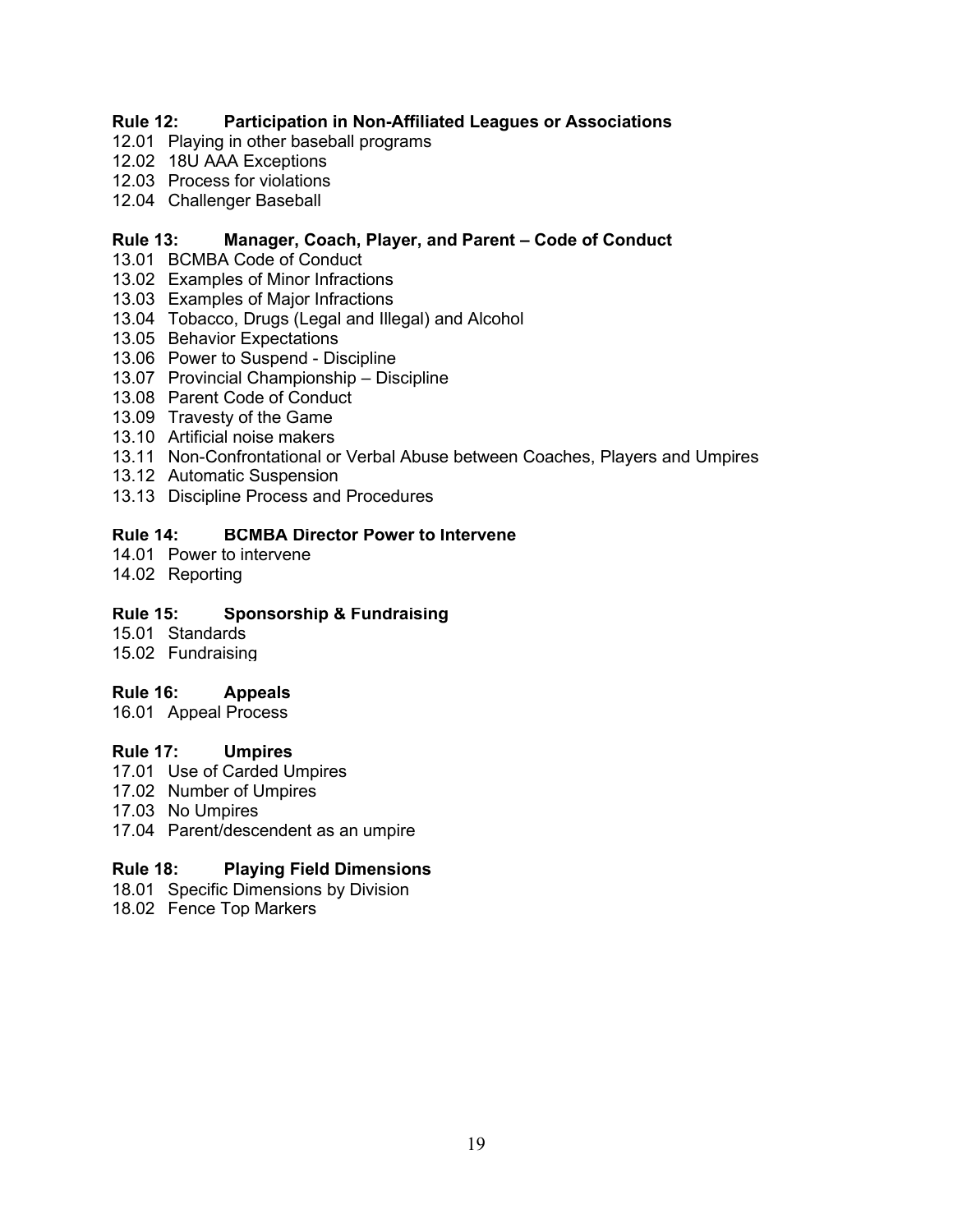#### **Rule 19: Equipment**

- 19.01 Athletic support/cup
- 19.02 Helmets
- 19.03 [Catchers equipment](#page-54-0)
- 19.04 Bats
- 19.05 Ball
- 19.06 Uniforms
- 19.07 Footwear
- 19.08 Gloves
- 19.09 Bases

# **Rule 20: Scheduling Games**

- 20.01 Spring League
- 20.02 Summer League
- 20.03 Zone Play
- 20.04 Provincial Championships
- 20.05 Provincial Schedules Round Robin Format
- 20.06 Maximum Number of Games per Day
- 20.07 [Required rest between games \(applies to Provincial Championships only\)](#page-56-0)

# **Rule 21: Obligation of Scheduled Games**

- 21.01 League / Zone / Provincials
- 21.02 [Exhibition / Invitational Tournaments](#page-58-0)
- 21.03 Forfeit Fine
- 21.04 Rain Outs

# **Rule 22: Administration of Games**

- 22.01 Length of Game
- 22.02 Extra Innings
- 22.03 Called Games
- 22.04 Suspended games
- 22.05 [Official Games called during an incomplete inning](#page-59-0)
- 22.06 Called Games in a Provincial Championship
- 22.07 Time Limit (11U Provincial Only)
- 22.08 Mercy Rule

# **Rule 23: Line-up & Substitutions**

- 23.01 Spring Play
- 23.02 Summer Play (all bat)
- 23.03 9-player ball
- 23.04 Injury Exceptions (9-player ball)
- 23.05 Ejections Exceptions (9-player ball)
- 23.06 [Selection of Replacement Player \(injury or ejection\)](#page-61-0)
- 23.07 Designated Hitter Rule 18U ONLY
- 23.08 Extra Hitter (EH)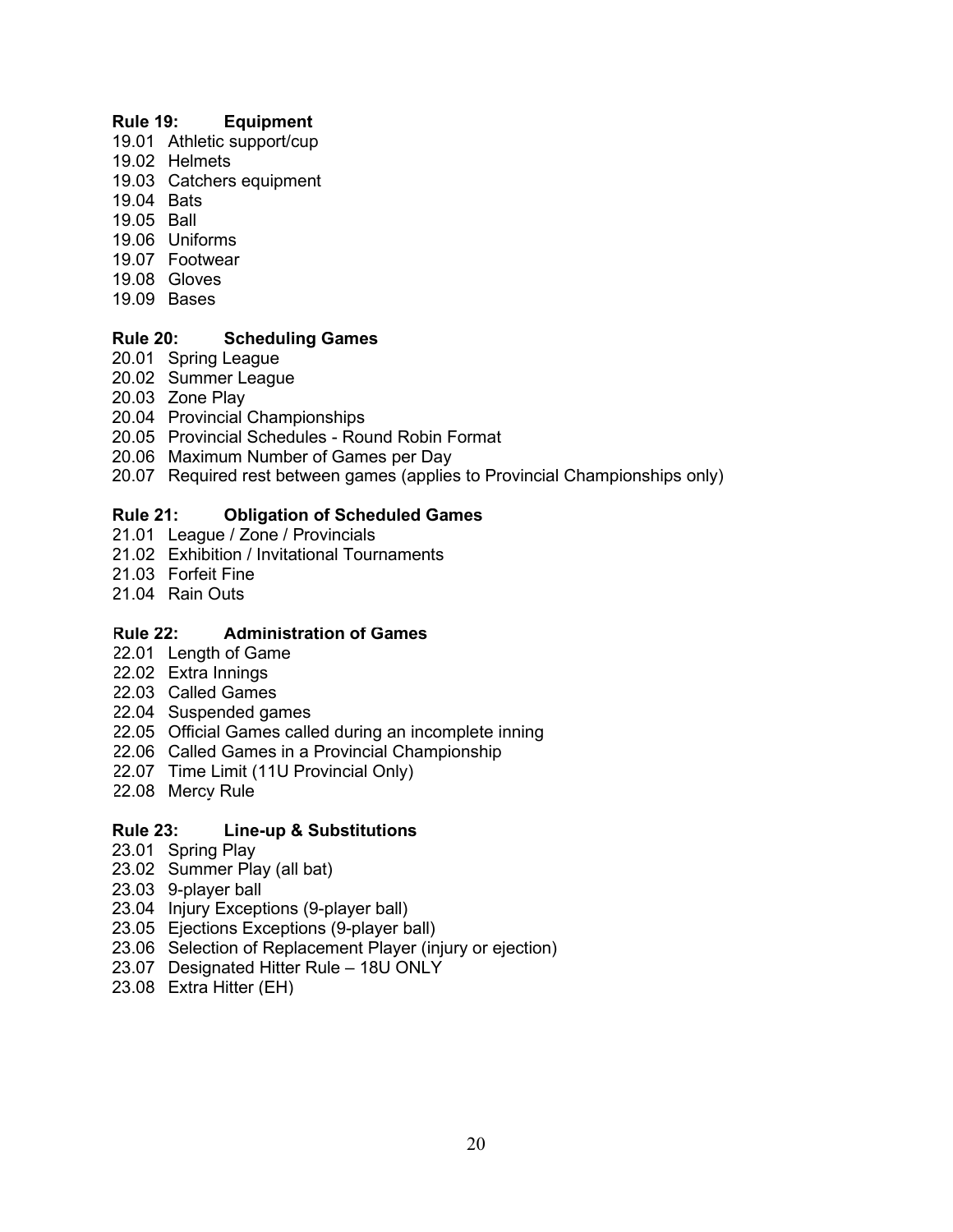#### **Rule 24: Pitching Rules**

- 24.01 Number of Pitches and Required Rest
- 24.02 Exceeding Limits to Finish Batter
- 24.03 Pitching on consecutive days
- 24.04 [Pitching and Catching on the same day](#page-63-0)
- 24.05 Suspended Games
- 24.06 Pitcher Removed
- 24.07 Rules Always in Effect
- 24.08 Penalty for Violations
- 24.09 Enforcement and Tracking
- 24.10 Tracking at Provincial Championships

#### **Rule 25: Fair Play Rule**

- 25.01 11U Spring
- 25.02 11U Summer
- 25.03 13U A; 13U AA; 15U A
- 25.04 18U AA Spring
- 25.05 [13U AAA Summer \(including Provincials\)](#page-66-0)
- 25.06 Single Season Teams

#### **Rule 26: General Playing Rules**

- 26.01 Slide or Avoid.
- 26.02 Force Play Slide Rule
- 26.03 Head First Slides
- 26.04 Bodily Fluids Rule (Blood)
- 26.05 Helmet Removal
- 26.06 Infield Fly
- 26.07 Minimum Players
- 26.08 Run Limits
- 26.09 Leadoffs
- 26.10 Dropped Third Strike
- 26.11 [BCMBA Authority to Overrule Forfeit](#page-67-0)
- 26.12 Balks
- 26.13 Warming-Up Pitchers
- 26.14 Intentional Walk

#### **Rule 27: Illegal & Ineligible Players**

- 27.01 Definition of Illegal Player
- 27.02 Penalty for Illegal Player
- 27.03 Definition of Ineligible Player
- 27.04 Penalty for Ineligible Player
- 27.05 [Requirement to Report Ineligible Player \(Provincial Championship\)](#page-70-0)

#### **Rule 28: Protests and Penalties**

- 28.01 7U, 9U, 11U
- 28.02 [Protest Procedure \(Summer League or Single Season\)](#page-71-0)
- 28.03 Withdraw of team
- 28.04 Protest Committee (Provincial Championships)
- 28.05 Protest Procedure (Provincial Championships)
- 28.06 Protest of Illegal Players at Provincial Championship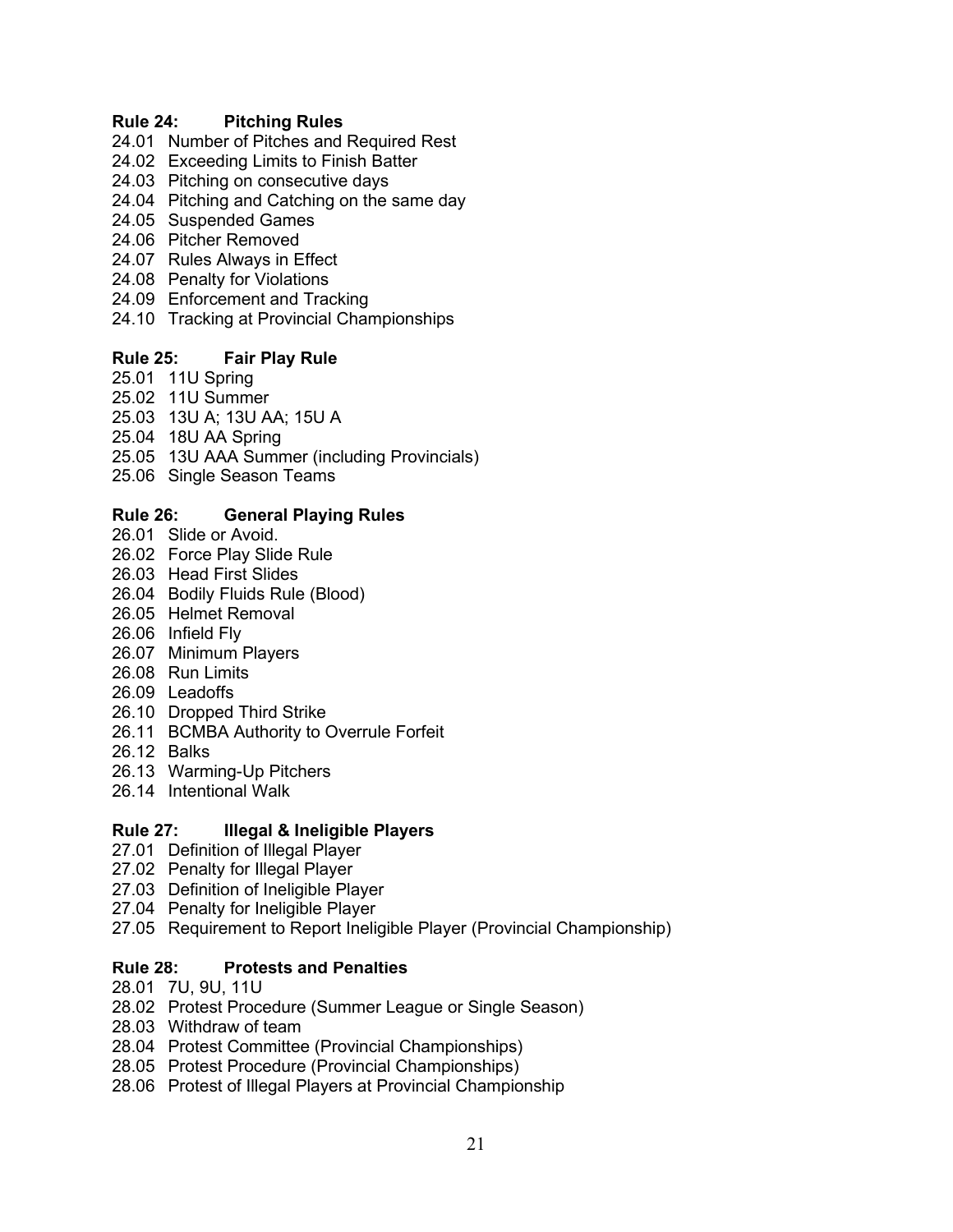# **Rule 29: [Provincial Championship Tiebreaking Rules](#page-72-0)**

29.01 Tiebreaker

29.02 Tiebreaker Game (15U and 18U only)

#### **Rule 30: [7U Specific Rules](#page-73-0)**

# **Rule 31: [9U Specific Rules](#page-73-0)**

- 31.01 Preamble
- 31.02 Playing Line
- 31.03 General

# **Rule 32: [Application to Host Provincial Championships](#page-76-0)**

- 32.01 Application to Host
- 32.02 Application Contents
- 32.03 Approval of Applications

#### **Rule 33: Host Responsibilities**

- 33.01 Associations hosting provincial tournaments shall
- 33.02 [Associations hosting provincial tournaments are encouraged to](#page-77-0)
- 33.03 At Provincial Championships BCMBA is responsible for

# **Rule 34 [Team BC Qualification, Pick-Up and Fees Guidelines](#page-78-0)**

- 34.01 Out of Province Travel
- 34.02 Fees
- 34.03 Pick-up Procedures
- 34.04 Additional Costs

#### **Rule 35 26U Division**

35.01 General 35.02 [26U Division Rules](#page-79-0)

#### **Definitions and Applications**

Wherever the following terms appear in the rules...

"SHOULD" means a recommended best practice. In the event of a blatant or willful disregard for the spirit of the rule, upon review and with due process, the Board of Directors may impose a penalty or sanction on a case-by-case basis.

"MUST" means a rule which must be adhered to. In the event of any violation, a penalty or sanction applies immediately subject to appeal if permitted. In any rule where the consequences are not stipulated, the Board of Directors will determine the appropriate action on a case-by-case basis which will included (but not be limited to) fine, suspension, forfeiture, or revocation of "good standing".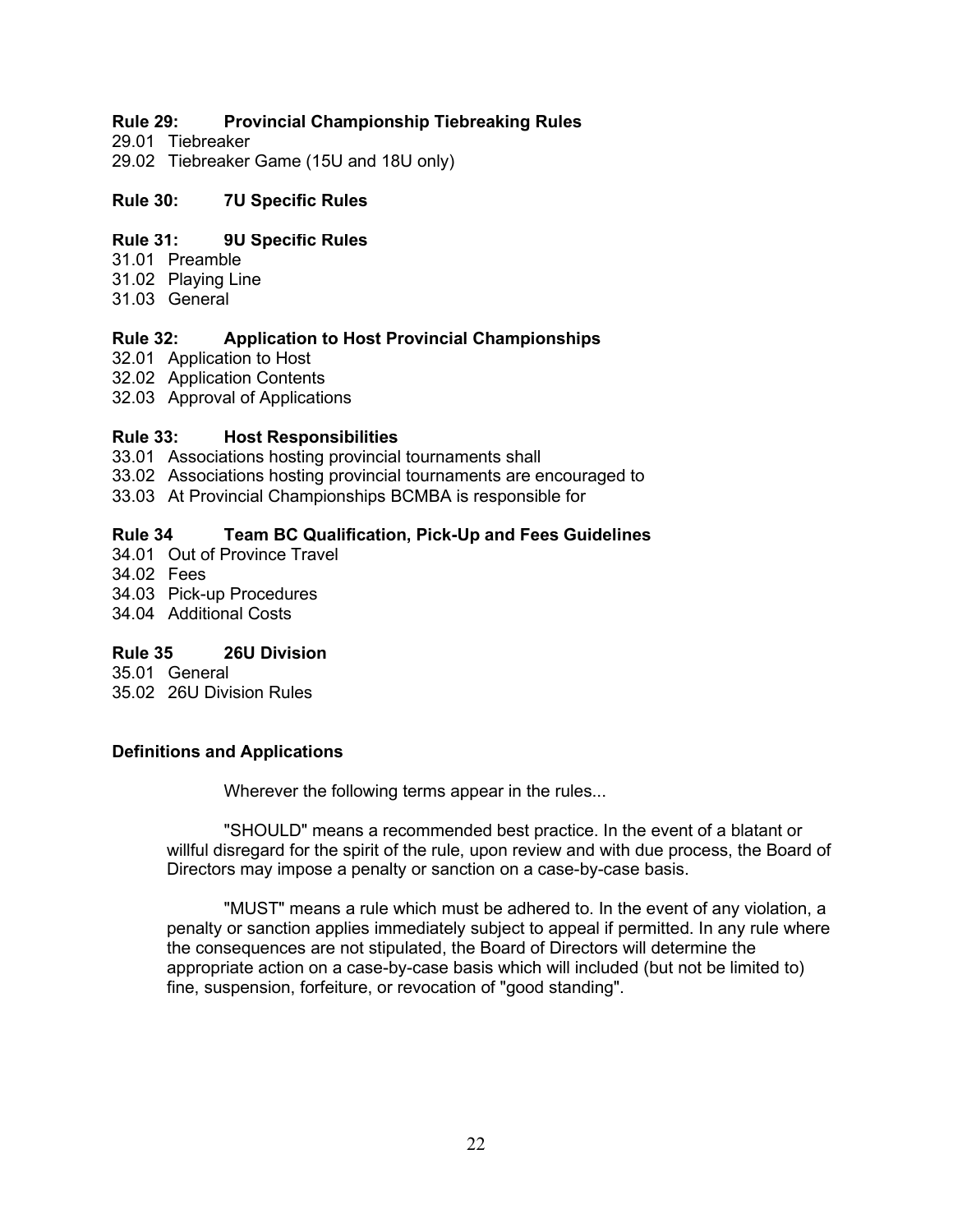# <span id="page-22-0"></span>**Rule 1: Membership in BC Minor Baseball**

#### **1.01 Definition of an Association as it Applies to Membership**

An executive committee, officers, or sponsoring organization who have been elected or appointed to foster, improve and govern the game of baseball in their respective communities subject to the Constitution and By-Laws, Rules and Regulations as defined by the BCMBA.

#### **1.02 Annual Responsibilities of an Association**

- (A) An association shall apply annually for membership with the BCMBA on the membership application form furnished by the BCMBA.
- (B) An association must submit a boundary description to the BCMBA as per Article XVIII (also see Rule 3).
- (C) An association must submit the affiliation fees due to the BCMBA at the registered address and must bear a postmark no later than April  $1<sup>st</sup>$  of the current year.

Refer to By-Laws, Article II. Associations who do not submit their membership application form, and affiliation fees by the due date, may have the BCMBA Board bar that association, and they will not be eligible to compete in post season play.

(D) Associations must submit data for their entire registration of players including postal code, gender, birth date, and division. Failure to provide this information by June  $1<sup>st</sup>$  may result in the association being ineligible to participate in any level of summer play.

# **1.03 Conditions of Membership**

Annual Membership is granted to each association by BCMBA, subject to the following conditions:

- (A) The BCMBA, Board of Directors, has the authority, with the "Association" having the right of appeal to the BCMBA, to withdraw or refuse membership for just cause by giving written notice to the presiding officers of the "Association" as indicated by the current "Membership Application" form.
- (B) Membership does not imply that in future seasons a new "Association" cannot make application for operation within a portion of the present boundaries of an existing "Association" but only that no other "Association" will be permitted to operate within the boundaries established for the current season.
- (C) Membership expires as at March 31st of each current year and is subject to renewal upon application and re-examination the following year, as per By-Laws, Article II, and Rule (1) in its entirety.
- (D) Members must be in good standing and maintained throughout the year. Good standing meaning that Associations meet all requirements under Annual Responsibilities of an Association (Rule 1.02). Affiliation Fees are considered past due if unpaid for more than 30 days and all other monies to BCMBA are not more than 60 days past due.
- (E) Members must have a functioning and an up-to-date website.
- (F) Members may NOT affiliate with any other registered baseball organization at the same time they are a member of BCMBA, with the exception of Challenger Baseball division. Members found to be registered with another baseball organization will immediately be suspended and ruled a member NOT in good standing, pending a final decision by the BCMBA Board of Directors. A member not in good standing may not participate in any sanctioned BCMBA activity.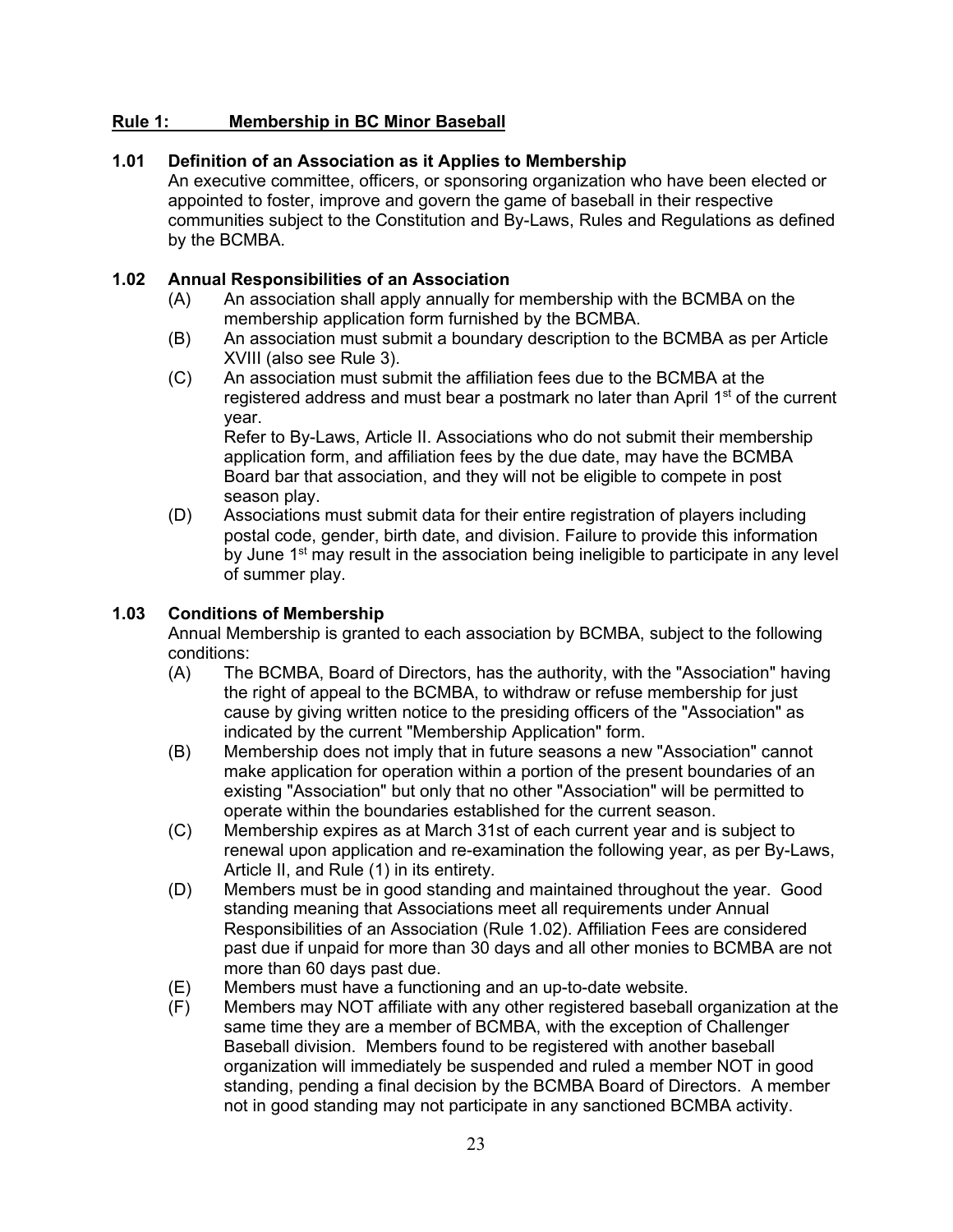# **1.04 Conditions of Membership for New Associations**

- (A) Application An application to join BCMBA must demonstrate a constitution, an executive and a voting membership.
- (B) New Boundaries

All new associations joining BCMBA must establish a new boundary within BCMBA in consultation with BCMBA and the existing member association(s) whose current boundaries would be affected, pursuant to the terms and conditions of Rule 3.

- (C) Programs Offered All BCMBA member associations must offer BCMBA baseball programs for all age divisions for which they currently run any baseball program. New and existing BCMBA members who do not currently meet this requirement will have a maximum one (1) year after affiliating with BCMBA to comply in order to retain their BCMBA affiliation.
- (D) New or existing BCMBA associations that do not offer programming at all age levels will have their catchment area at those age levels not offered be deemed open territory. Players from these areas will not be deemed imports. These players will require a release.
- (E) Any new Association affiliating with BCMBA after November 1, 2003, having fewer than the seven age divisions played in BCMBA and winning the right to travel to a Western Canada or National Championship will receive travel funding from BCMBA as follows:

| <b>Number of Divisions</b><br>(ie 18U) | <b>Percent of Actual</b><br><b>BCMBA Allocated Funds</b> |
|----------------------------------------|----------------------------------------------------------|
|                                        | 20%                                                      |
| 2                                      | 40%                                                      |
| 3                                      | 60%                                                      |
|                                        | 80%                                                      |
| 5+                                     | 100%                                                     |

(F) Players impacted by boundary changes due to new affiliations may be permitted to remain in their former association by creation of a "grandfather" player list created at the time of new affiliation, pursuant to rule 3.02.

#### **1.05 Right to Field Teams**

Each Member Association should have the opportunity (but not the obligation) to offer all BCMBA recognized divisions sanctioned by BCMBA

#### **1.06 Extensions**

Extensions of the date of filing of the "Membership Application" form may be considered and granted upon written application to the BCMBA In the case of new "Associations" still in the process of organization or those "Associations" renewing their memberships who are facing unusual organization problems. "Associations" may be affiliated and registered even if documents are lost in the mail providing that some responsible and informed person swears an affidavit that the documents were mailed in sufficient time.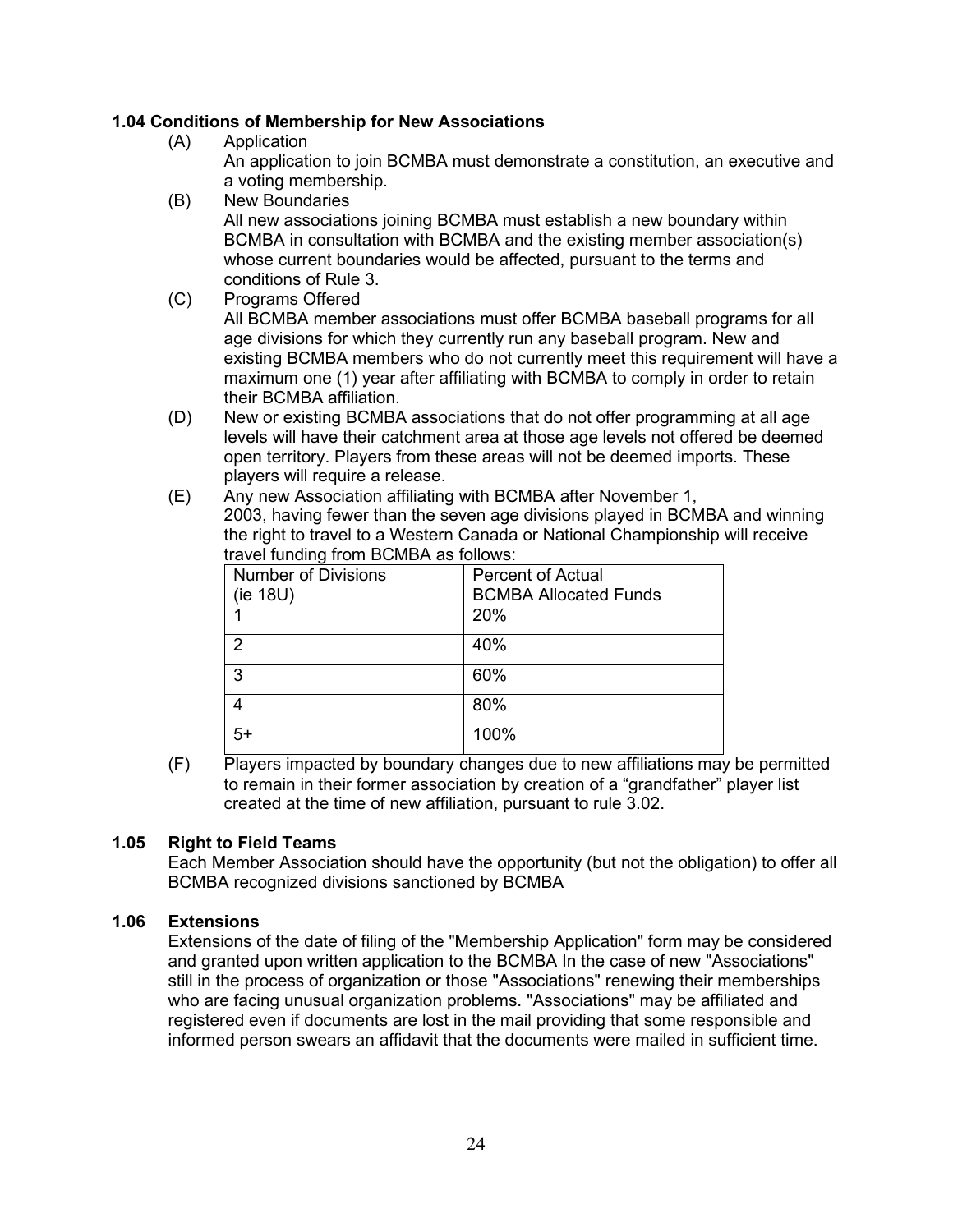#### **1.07 Internal Association Dispute Resolution Process**

Members must establish an Internal Dispute Resolution Process which must include a process to Appeal a decision to resolve coach, player, fan and parent concerns disputes at the member association level.

All concerns initiated by the Local Association must follow the Local Association's Internal Dispute Resolution. BCMBA will not become involved in internal matters of the Local Association unless requested to do so by the Association President or designate. BCMBA may decide to become involved, if the Board of Directors deem necessary and upon notification to the Association President.

#### **1.08 Playing Outside British Columbia**

All BCMBA teams are reminded that they may not have adequate insurance coverage when playing outside of British Columbia. Teams travelling outside the province should visit BC Minor Baseball's website for information on how to obtain insurance coverage.

#### **1.09 Risk Management**

Each association must establish a Risk Management process to comply with the following:

Every volunteer, coach, employee and/or contractor, who at any time could be expected to have direct contact with any minor aged person, must have on file with their association, the results of a valid Criminal Record Check (CRC). Compliance with this rule is the responsibility of each local association. Note: This rule does not apply to umpires.

#### **1.10 Independent Teams**

BC Minor Baseball shall identify independent teams (defined as teams who do not belong to established leagues) who recruit and/or poach BC Minor Baseball players and declare that associations shall not play exhibition games against such teams. Independent teams identified by BC Minor Baseball shall not play in BC Minor Baseball sanctioned tournaments. An association who defies this direction shall be subject to sanctions as deemed appropriate by the executive.

#### **Approved Ruling**

BC Minor Baseball teams are permitted to play tournament games against identified independent teams in non-BC Minor Baseball sanctioned tournaments. Not all independent teams are covered under this rule. BC Minor Baseball shall advise associations when this rule is to be applied.

#### **1.11 Conflict of Interest Policy**

All employees and volunteers of BC Minor Baseball are expected to arrange their private affairs in a manner that will prevent conflicts of interest from arising or appearing to arise. They should not place themselves in a position where they are under obligation to any person who might benefit from special consideration or favour on their part or seek in any way to gain special treatment from them. Equally, employees and volunteers should not have a pecuniary or other interest that could conflict or appear to conflict in any manner with the discharge of their duties and responsibilities.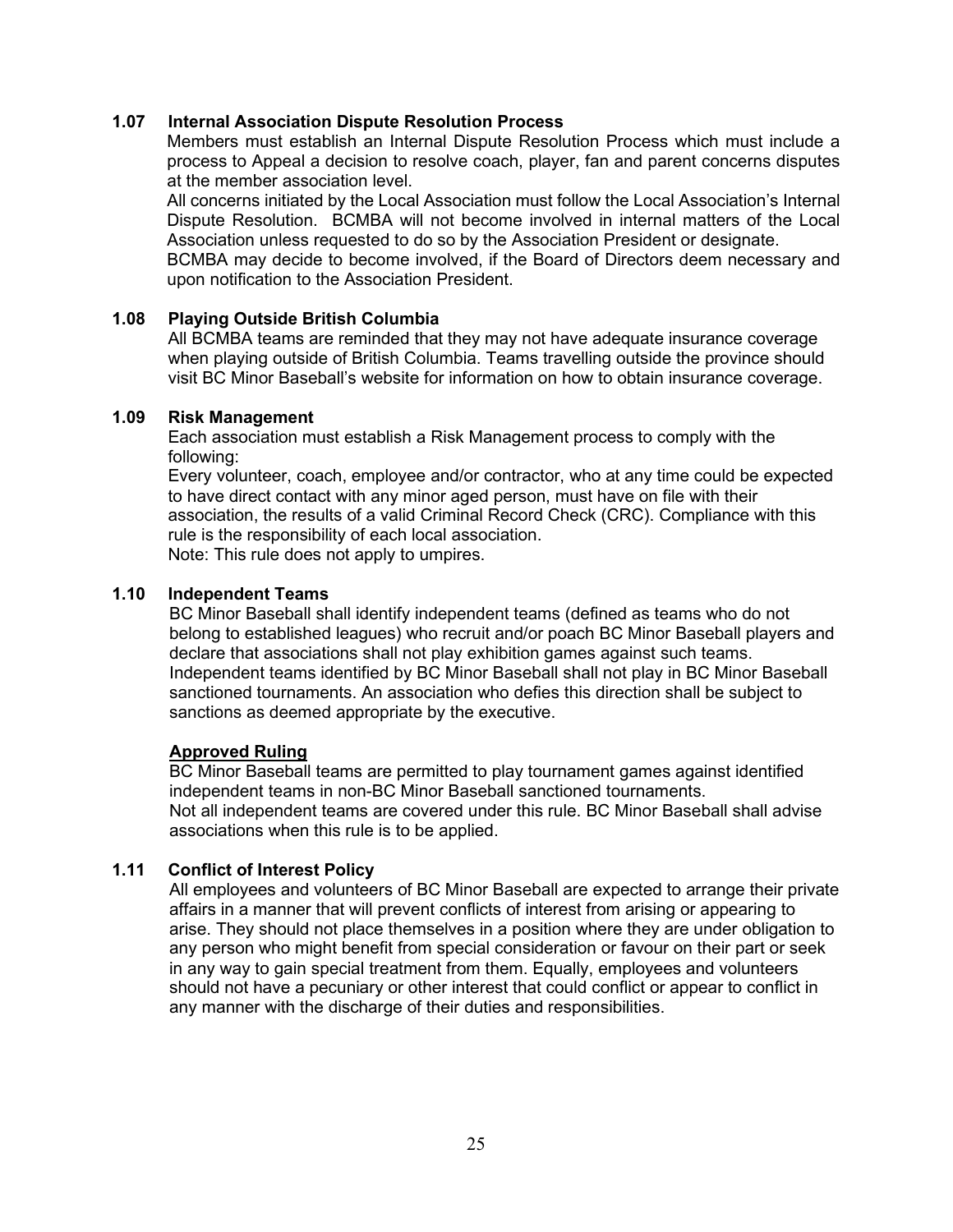#### <span id="page-25-0"></span>**Rule 2: Affiliation Fees**

#### **2.01 Per Player Fees**

Affiliation fees are determined as per By-Laws, Article XIII and are set as follows:

| <b>Challenger Baseball</b> | \$3.00 per player  |
|----------------------------|--------------------|
| 5U                         | \$2.50 per player  |
| 7U                         | \$14.00 per player |
| 9U                         | \$14.50 per player |
| <b>11U</b>                 | \$17.00 per player |
| 13U                        | \$20.00 per player |
| <b>15U</b>                 | \$22.50 per player |
| <b>18U</b>                 | \$26.50 per player |
| 26U                        | \$15.50 per player |
| Coaches                    | \$7.00 per coach   |

# **2.02 Per Single Season Team Fees**

15U AA, AAA and 18U AAA Teams - \$700.00

# **2.03 Per Summer League Team Fees (due July 1)**

10U, 11U, 13U A, 15U A - \$ 200.00 13U AA, 18U AA - \$ 300.00 13U AAA - \$300.00

#### **2.04 Per Zone Play (all divisions)**

Teams competing in Zone play will pay a fee of \$300 (\$400 for a 7-team single pool round robin) to the zone host in addition to the entry fee paid to BCMBA

#### **2.05 Per Provincial (all divisions)**

All teams qualifying for a provincial tournament will pay an additional \$500.00 entry fee to the provincial host prior to being allowed to participate. In the 11U Division, part of this fee is to cover the cost of  $3<sup>rd</sup>$  place (bronze) medals.

#### **Rule 3: Association Boundaries**

#### **3.01 General**

- (A) Each Association will provide their boundaries at the BCMBA AGM and BCMBA will identify all boundaries by February 1st of each year (as per Article XVIII).
- (B) All association boundaries will be posted on the BCMBA website and sent to all member associations. In the event of any overlapping boundaries or boundary disputes, the BCMBA will seek a resolution with the affected associations prior to March 1st.
- (C) It is expected that each person residing within the Association boundaries, as approved by the BCMBA will be given an opportunity to become a player candidate for the Association.

(D) Association boundaries shall be determined by the administrative directors of the Association and approved by the Association as per By-Laws, Article XVIII, Sec1.

(E) Unless specifically stated otherwise, the center of the street shall be considered the actual dividing line when streets are used as boundaries.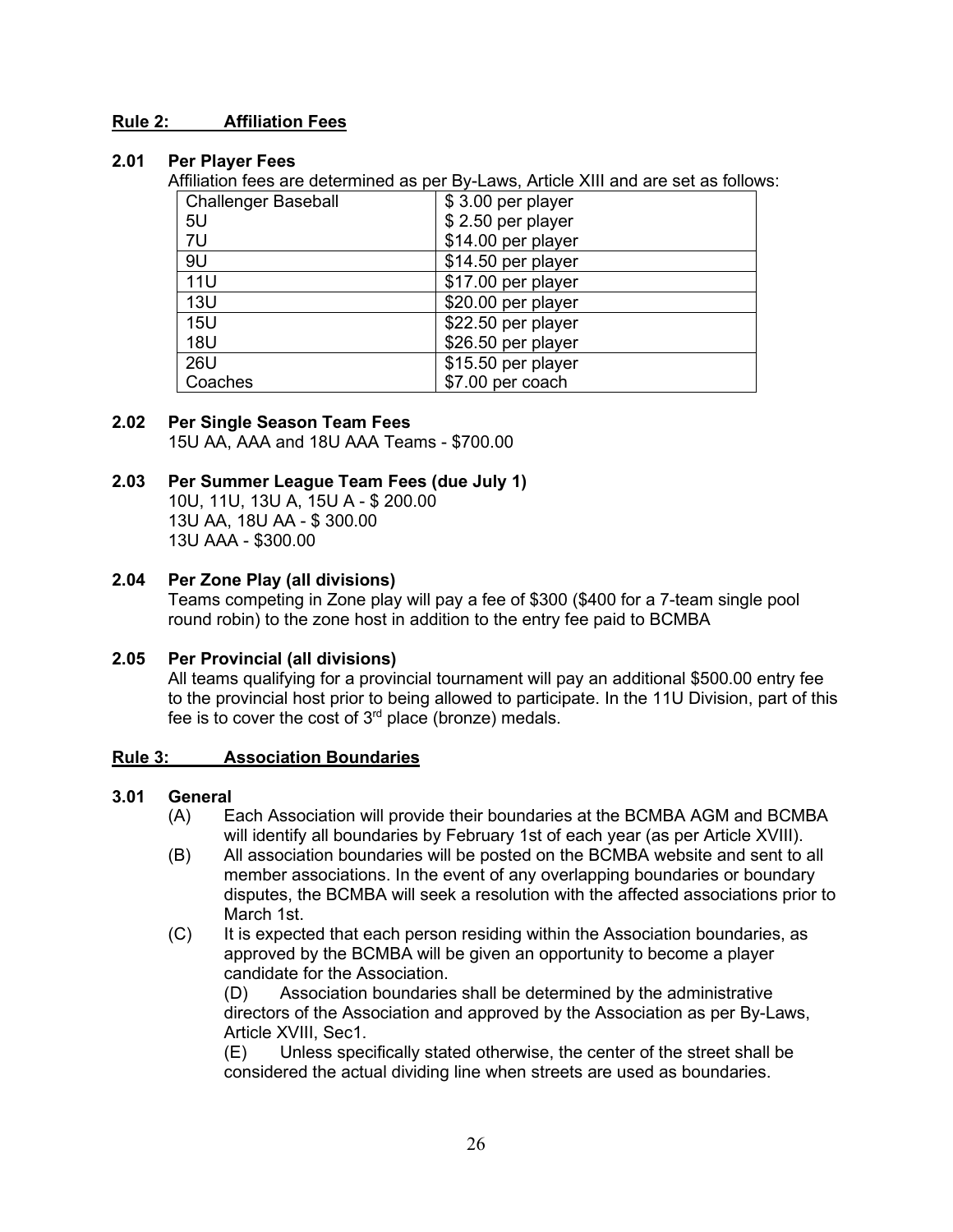<span id="page-26-0"></span>(F) Maps must indicate specific boundaries such as streets, railroad tracks, rivers, etc., or school districts, postal zones, city limits, or similarly specified areas. A definition of boundaries such as "five-mile radius" is not acceptable.

(G) The BCMBA, based upon the recommendation of the Area Supervisor or Committee Chairperson as the need may arise, reserve the right to adjust boundaries in the event of overlapping of territorial requests, or because of inequitable conditions.

(H) Though boundaries are not specifically restricted by population or area, both will be considered when boundaries are submitted to the BCMBA for approval.

(I) BCMBA only recognizes BCMBA boundaries, and only recognizes these boundaries for associations at the divisions in which they offer BCMBA programming. The boundaries for each age division shall be identical.

#### **3.02 Grandfathering**

BC Minor Baseball supports the concept of grandfathering as a method of resolving boundary disputes, particularly in areas where boundaries are changed. A grandfather agreement must be approved by the associations involved and BC Minor Baseball. Players included in grandfather clauses do not require a release and do not count as import players.

#### **Rule 4: BC Minor Baseball Competitive Levels of Play**

#### **4.01 Single Seasons**

BC Minor Baseball Association will administer single season leagues and provincial championships for the following divisions:

15U AA

15U AAA

18U AAA

18U College Prep

#### **4.02 Spring Seasons**

It is the responsibility of each association to organize and administer local interlock or house leagues for spring play.

#### **4.03 Summer Seasons**

BC Minor Baseball will administer summer season leagues and provincial championships for the following divisions: 10U A 11U AA 11U AAA Tier II 11U AAA Tier I 13U A East 13U A West 13U AA 13U AAA 15U A East 15U A West 18U AA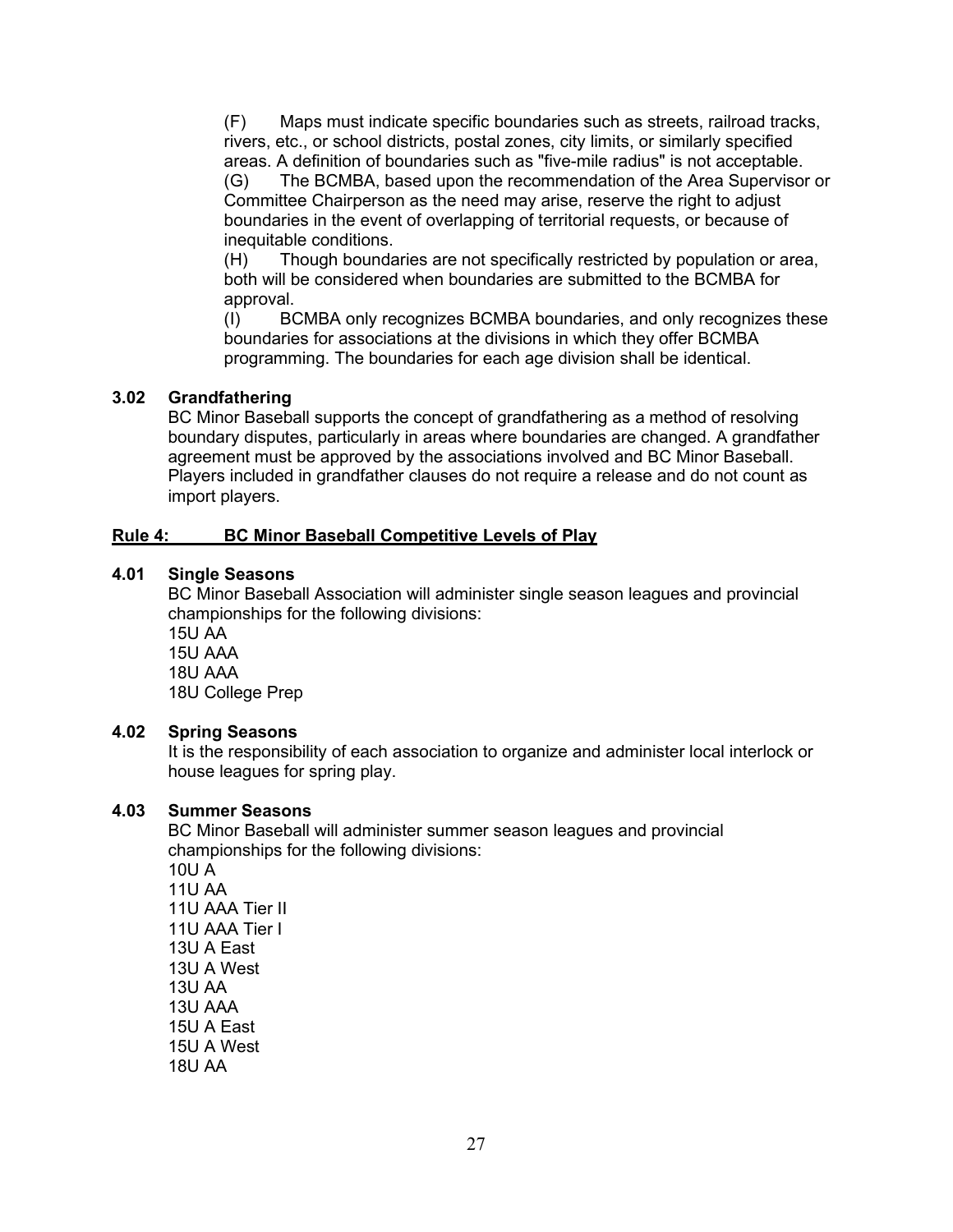#### <span id="page-27-0"></span>**Rule 5: Age Requirements**

#### **5.01 Cut-off Dates/Times**

Age limitation cut-off date is 11:59 p.m. as of December 31st of the current year. Exception: 18U AAA players must be 18 years of age or younger as of August 1<sup>st</sup> and enrolled in fulltime secondary school.

#### **5.02 Age by Division**

| <b>Division</b>           | Max. Age (end of | Min. Age (start of |
|---------------------------|------------------|--------------------|
|                           | year)            | year)              |
| <b>26U</b>                | 26               | 18                 |
| <b>18U</b>                | 18               | 15                 |
| (20U Girls)<br><b>18U</b> | $\overline{20}$  | 15                 |
| <b>15U</b>                | 15               | 13                 |
| 15U (16U Girls)           | 16               | 13                 |
| <b>13U</b>                | 13               | 11                 |
| <b>13U (14U Girls)</b>    | 14               | 11                 |
| 11U                       | 11               | 9                  |
| 10U (11U A)               | 10               | 8                  |
| 9U                        | 9                | 7                  |
| 7U                        | 7                | 5                  |
| 5U                        | 5                | 3                  |
| Challenger                | Open             | Open               |

#### **5.03 Proof of Age - Acceptable Documents**

- (A) Dates of birth of candidates shall be certified by either birth certificates, baptismal certificates, hospital certificates or religious/legal documents, driver's license, Canadian Passport or immigration documents which should be presented to a League official prior to the League's first regularly scheduled game.
- (B) Photostat copies of any of the above certificates and/or documents are acceptable.
- (C) Documents presented as proof of date of birth must be legible and bear the signature of an authorized official of the issuing authority.
- (D) Notarized statements from parents or guardians are not acceptable.
- (E) A team must carry with them to all Provincial Championships, a copy of proof of age for each member of the team. This document must be presented to the Tournament Director before each level of tournament play begins or upon request of an opposing Team Manager, Coach or Business Manager.

#### **5.04 Overage Players**

Any over aged player who lacks the baseball ability due to a physical handicap may play in one lower age division at the discretion of the Association President or Player Agent providing:

- (A) The Association applies in writing to the BCMBA Player Eligibility Chair providing full particulars.
- (B) Written approval has been obtained from the BCMBA Player Eligibility Chair. If written approval is not obtained, the player will not be eligible to play.
- $(C)$  Overage players will not be permitted to pitch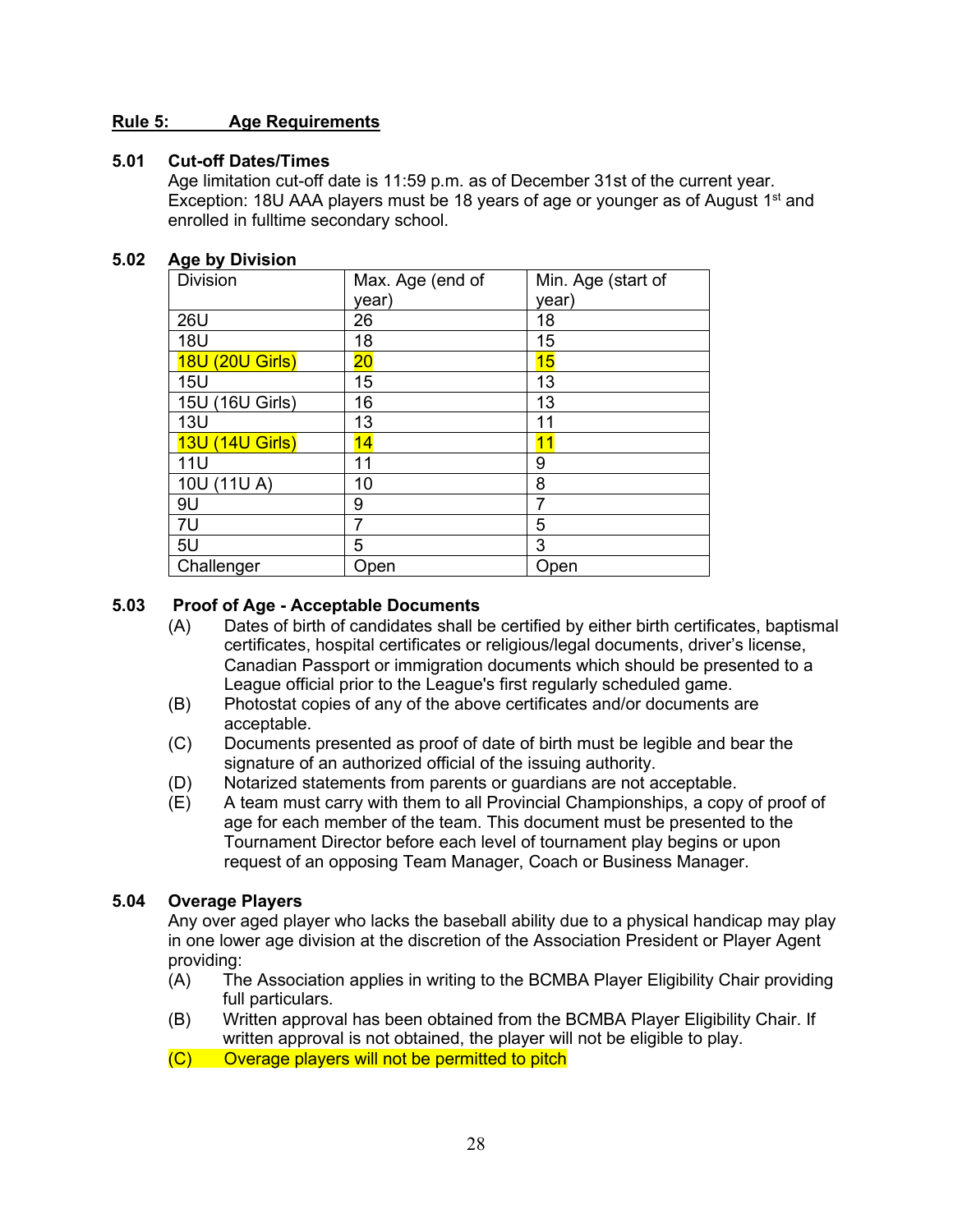# **5.05 Permanent Move Up**

Any under-aged player who has the baseball ability may play in one higher age division at the discretion of the Association President or Player Agent provided:

- (A) The Association applies in writing to the BCMBA Player Eligibility Chair providing full particulars.
- (B) Written approval has been obtained from the BCMBA Player Eligibility Chair prior to June 1. If written approval is not obtained the player will not be eligible to play in a higher division.
- (C) Only 9U player(s) that an Association moves up to 11U for the Spring Season is eligible to participate at any level of Summer Season. (8U not included)
- (D) Only 9U player(s) that an Association moves up to 11U for the Summer season only, may participate only at the 10U level. (8U not included)
- $(E)$  Once a player is approved for a Permanent Move Up, they will be allowed to pitch and be governed by the rules/limits of the division they are approved to play in.

If all the above conditions are fulfilled the player can play at the level (AAA, AA, A) that they are able to qualify for within the division they have been approved to play in.

#### **5.06 Temporary Call Up**

The maximum number of games a player may play in an older age group is to include league and/or exhibition and/or tournament and/or Summer League (including Zone Tournament) will be as follows:

| -9U        | 5 games plus one tournament at the 10U and/or 11U level only |
|------------|--------------------------------------------------------------|
| 10U & 11U  | 3 games plus one tournament at the 13U level only            |
| 13U        | 4 games plus one tournament at the 15U level only            |
| <b>15U</b> | 8 games at the 18U level only                                |
| <b>18U</b> | 12 games at a higher level                                   |

Approved Rulings:

- (A) Players being called up will not be allowed to pitch except 18U may pitch in 26U. Pitching within a division is allowed (ie 15UA to15UAA)
- (B) Movement within a division (ie 18U AA to 18U AAA) will be interpreted as movement up for the purposes of this rule.
- (C) The word 'play' in section 5.06 above is interpreted to mean taking an offensive or defensive position in the game.
- (D) Games played on an integral part of the Baseball Canada National program, National Youth Team and B.C. Select Team programs are not considered when determining the number of games played in a higher age group
- (E) If a player exceeds the number of games allowed as defined in rule 5.06 above, the player cannot return to their age division for the balance of the year, including all league, playoffs, zone and provincial competition. The league may be subject to a penalty of up to \$250 per game played up to be determined by the British Columbia Minor Baseball Association Board of Directors.

#### **5.07 Overage Players for 18U AA**

Overage players will be permitted within the 18U AA Division (Spring Season only) provided the following is adhered to:

(A) Overage players must be eighteen (18) years of age on January 1st of the current baseball season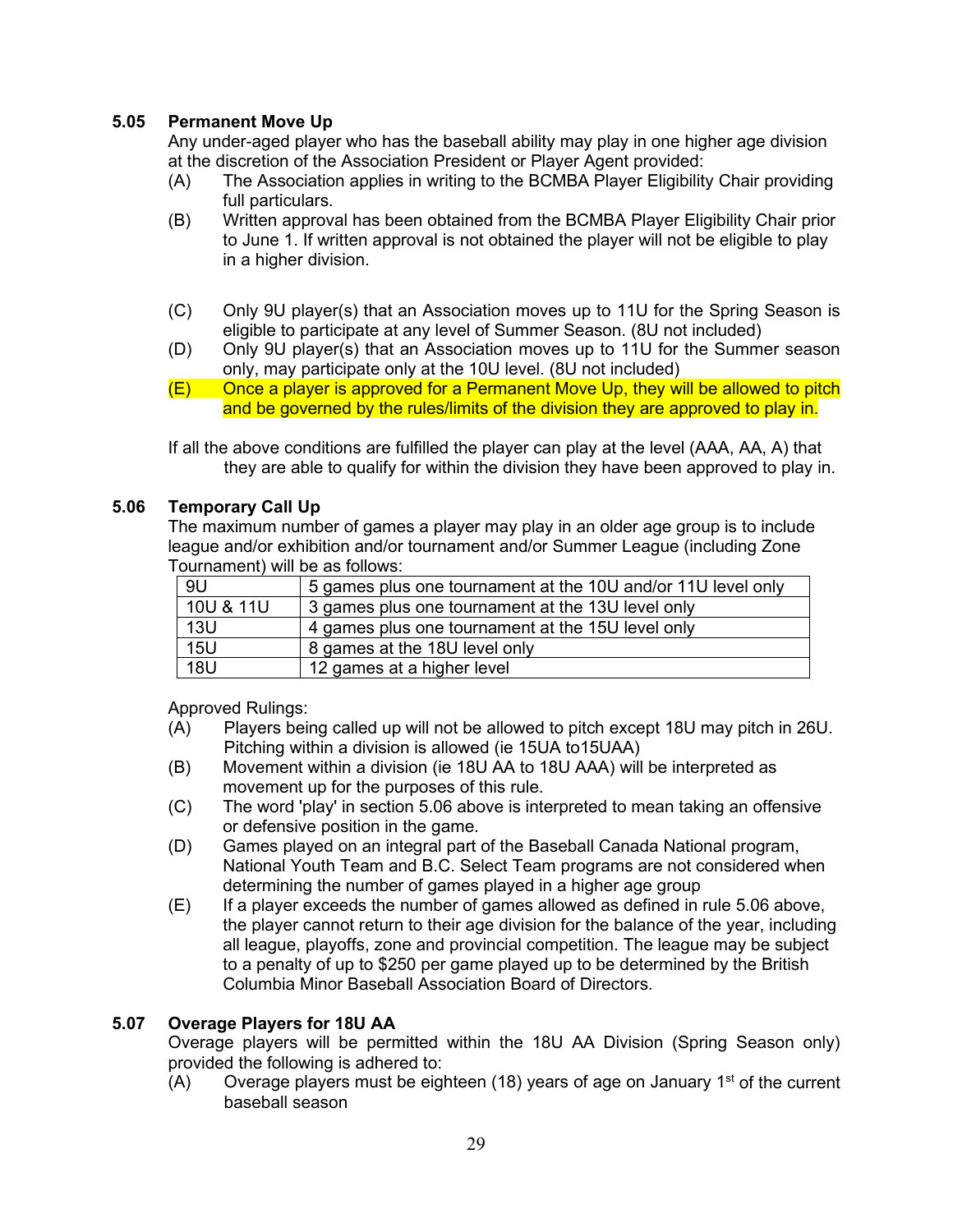- <span id="page-29-0"></span>(B) Overage players must receive written permission from BC Minor Baseball, before being allowed to participate
- (C) Each team will be permitted a maximum of two (2) overage players per team, if required to achieve a roster of fourteen (14) players
- (D) Overage players are not permitted to participate in Summer Baseball
- (E) Overage players will not be permitted to pitch
- (F) Overage players cannot have played 18U AAA, 18U College Prep or Premier in the previous season

#### **Rule 6: Player Eligibility – Release Procedure**

Note: Rule 6 does not apply to 18U AAA (see Rule 7.07)

#### **6.01 Residence Eligibility**

- (A) Only persons of eligible age whose residence, as determined by the residence of their parents or legal guardians, or by school records, is within the boundaries determined by the Association and approved by the BCMBA shall be eligible for active participation in the Association. If residence is not in an area that is currently covered by a BCMBA Member Association, then a player desirous to play in BCMBA will be permitted to play in any association.
- (B) For purposes of clarity, in the event of disputed residence eligibility, eligibility is determined as follows:

1) Firstly, by parent's address (As defined below)

- 2) Secondly, by the legal guardian's address (As defined below)
	- (i) The parents' usual residence when parents live in the same house, or if one of the parents is deceased, the usual residence of the surviving parent.
	- (ii) In cases where parents do not live in the same residence, the legal residence is the usual residence of the parent having legal custody of the player or if both parents have legal custody, the usual residence of the parent with whom the player usually lives; or again, if the player lives equally with both parents, the place of residence shall be determined by the Player Eligibility Chair.
	- (iii) When legal custody has been granted to a third person, the usual residence of that person.

NOTE: the term "usual residence" is defined as four (4) out of seven (7) days. NOTE: In the application of the above, the term "legal custody" and/or "legal guardian" refers to the granting of custody as determined by a Court of Law in one of the following circumstances:

- (i) the application of the Divorce Act,<br>(ii) in the case of an order enforcing o
- in the case of an order enforcing or recognizing a legal separation agreement,
- (iii) loss of parental authority,
- (iv) when it is deemed the child's development is compromised,
- (v) when both (2) parents are deceased,
- (vi) married, or the equivalent of married.

3) Thirdly, by the address on the school records.

- (C) Residence eligibility may be challenged and if so, the family would need to provide proof of residence as to satisfy the definitions listed or proof of schooling.
- (D) Any association may grant a player who resides within their association's boundaries a release for any reason. A player granted a release may register in any other association on a yearly basis but remains a free agent and is not obliged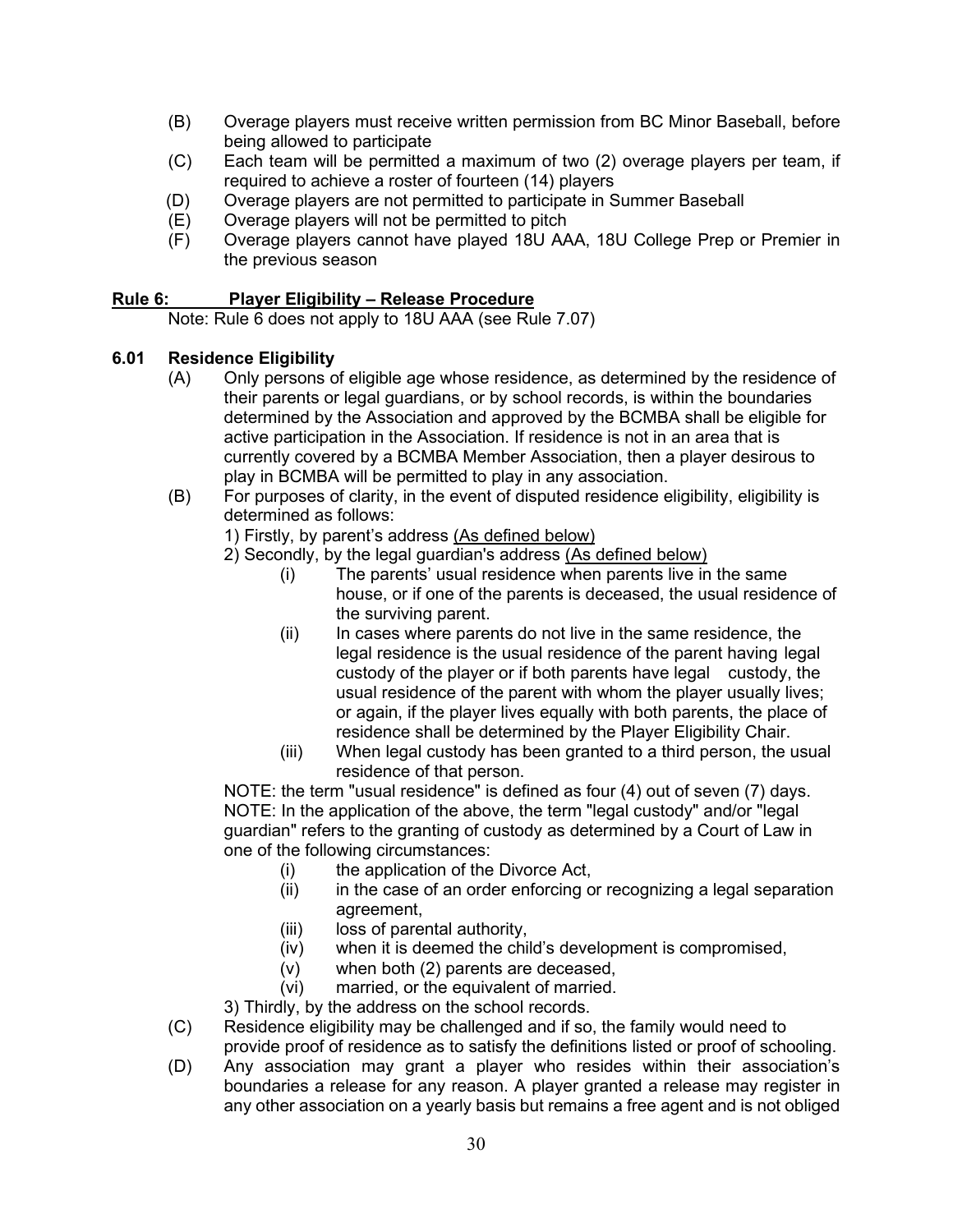to continue with the new association or return to the association where they reside. Should the player granted release move to the catchment of another BCMBA association, they are again bound by the residency requirements of the association where they now reside unless granted a release by that association.

#### **6.02 Permission to play in an association outside the boundaries of residence**

A candidate who resides within the boundaries of an association and desires to play baseball in another association may do so providing the Association of residence does not provide, either on its own or in combination with another Association, the level of play that the candidate is capable of playing i.e. The Association of residence provides a (A or AA level within a division but the candidate is capable of playing at a AA or AAA level). The player may apply for Preliminary Try-Out Approval by completing the try-out approval form and emailing it to the presidents of both their home and try out associations. The home association president will confirm if the try-out level is being offered or not and forward the email to the BCMBA Player Eligibility Chair, cc'ing the player/family and the try-out association.

The following expedited procedure shall be followed:

- (i) The player's residential Association shall declare in writing that it will have no level of play that the candidate is capable of playing in the player's age division for the current season.
- (ii) Should the player be selected for a AA or AAA team, they shall process an Application for Player Movement to remain at the new Association for the current season only.
- (iii) All players must first register with their residential Association. Should an Association fail to have sufficient players to form a team in the divisions in question, it may release the players to another Association(s) that will accept them.
- (iv) No player movement shall take effect until approved by the Player Eligibility Chair. In order for this paragraph to apply, the candidate must make the roster of a team in another Association at the higher level. If the candidate is not successful in making a team roster at the higher level, they will return to the Association of residence.

#### **6.03 Obtaining Releases**

- (A) Written approval, in the form of the BCMBA Player Movement form must be obtained from the ruling Association executive in the event that a candidate is desirous to play within the boundaries of another Association. (All documentation must be legible, avoid the use of photos. Digital signatures are accepted). The BCMBA Player Eligibility Chair, upon due consideration of the player's reasons for moving, may grant the player's release to another Association.
- (B) The completed Player Movement Form agreed to and signed by two association presidents must be submitted to the BCMBA Player Eligibility Chair for approval. This release shall not be considered valid until an approved copy of the release has been returned to the Receiving Association by BCMBA. Therefore, players to whom this paragraph applies will not be considered as properly registered until the Receiving Association has the properly completed and the approved Player Movement Form signed by the BCMBA Eligibility Committee in hand. Refer to paragraph 1 above.
- (C) It is the responsibility of the ruling Association executive to ensure that candidates qualify to residence eligibility. Failure to comply with the above noted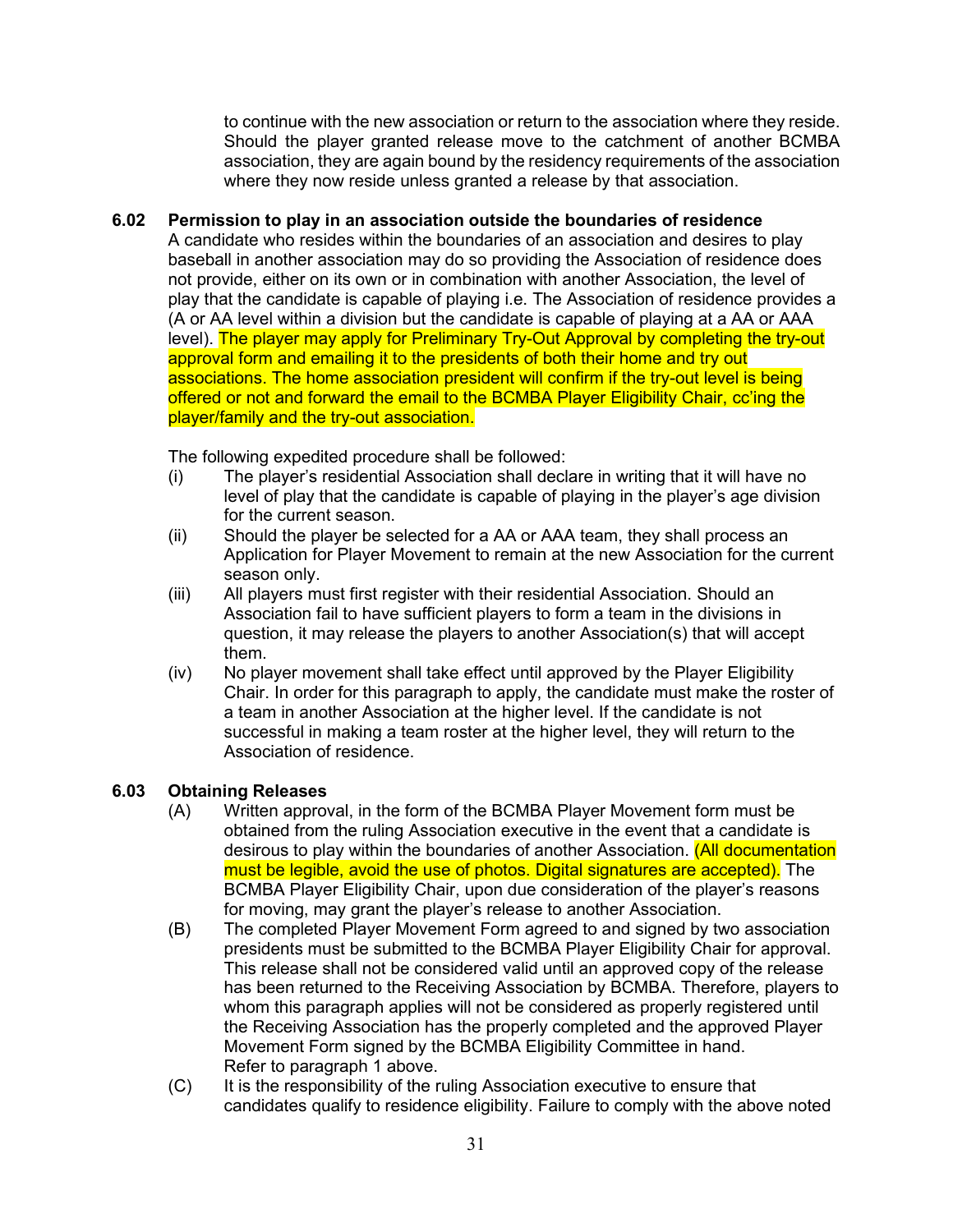rules will cause the said player to become ineligible for All-star selection in any age division or Association affiliated with the BCMBA

- (D) A player released to an association to try out for a higher-level team, not offered by the releasing association, who does not make the team, must return to the releasing association.
- (E) The Player Eligibility Chair of BCMBA is in place to deal with any "appeal" situation where the family of the affected player feels there is some hardship in this decision, and they are deserving of further consideration. Extenuating circumstances would of course be an "Appeal" by the family to have the child play with another Association because of some personal hardship.
- (F) The Player Eligibility Chair shall have the authority to refuse any application for player movement, giving cause. The Chairperson shall advise the affected Association President by email or writing of the decision, outlining the reasons for refusal, within 48 hours of the decision. A copy of the Chairperson's letter shall be forwarded to the player's parents.

Where an application is rejected due to lack of information and the applicant or the Association is able to provide the Committee with additional information, the Committee will re-evaluate the application within 7 days of receipt of the additional information.

(G) Should an Association use any player prior to approval of that player's Application for Player Movement or Preliminary Try-Out Approval from the Player Eligibility Chair, including allowing the player to participate in training camps or practices, or playing the player in any game, such Association shall be fined a minimum of \$200.00 per player, as well as be subject to suspension. The team officials or any coaching staff who knowingly allows players who have not be properly approved to play or practice with their team involved shall be subject to a suspension of not less than 30 days. A fine under this clause shall not exceed \$3,000.

However, with the exception of Residential Moves an Association may allow a player, whose Application for Player Movement is "Subject to Approval" from the Player Eligibility Chair to practice ONLY with the proposed new

team/Association. The player will not be able to participate in exhibition, tiering/regular season, or tournament games until approval from the Player Eligibility Chair has been granted. Should the application be denied, then the player would return to his/her old Association.

An Application for Player Movement shall be considered "Subject to Approval" when the following conditions have been met:

- (i) The Application for Player Movement form and all relevant supporting documentation is in the hands of the Association President, and
- (ii) The Association President has faxed or emailed the completed Application for Player Movement to the BCMBA Player Eligibility Chairperson. The original Application for Player Movement including appropriate fees and supporting documentation must be immediately forwarded to the BCMBA Office.
- (H) The Player Eligibility Committee shall consist of a Chairperson and two other persons appointed by the BCMBA Executive Committee. The Player Eligibility Committee shall meet at the call of the Chairperson, as required by the volume of Applications. The Committee shall deal with an application within 10 days of acceptance of a properly completed application.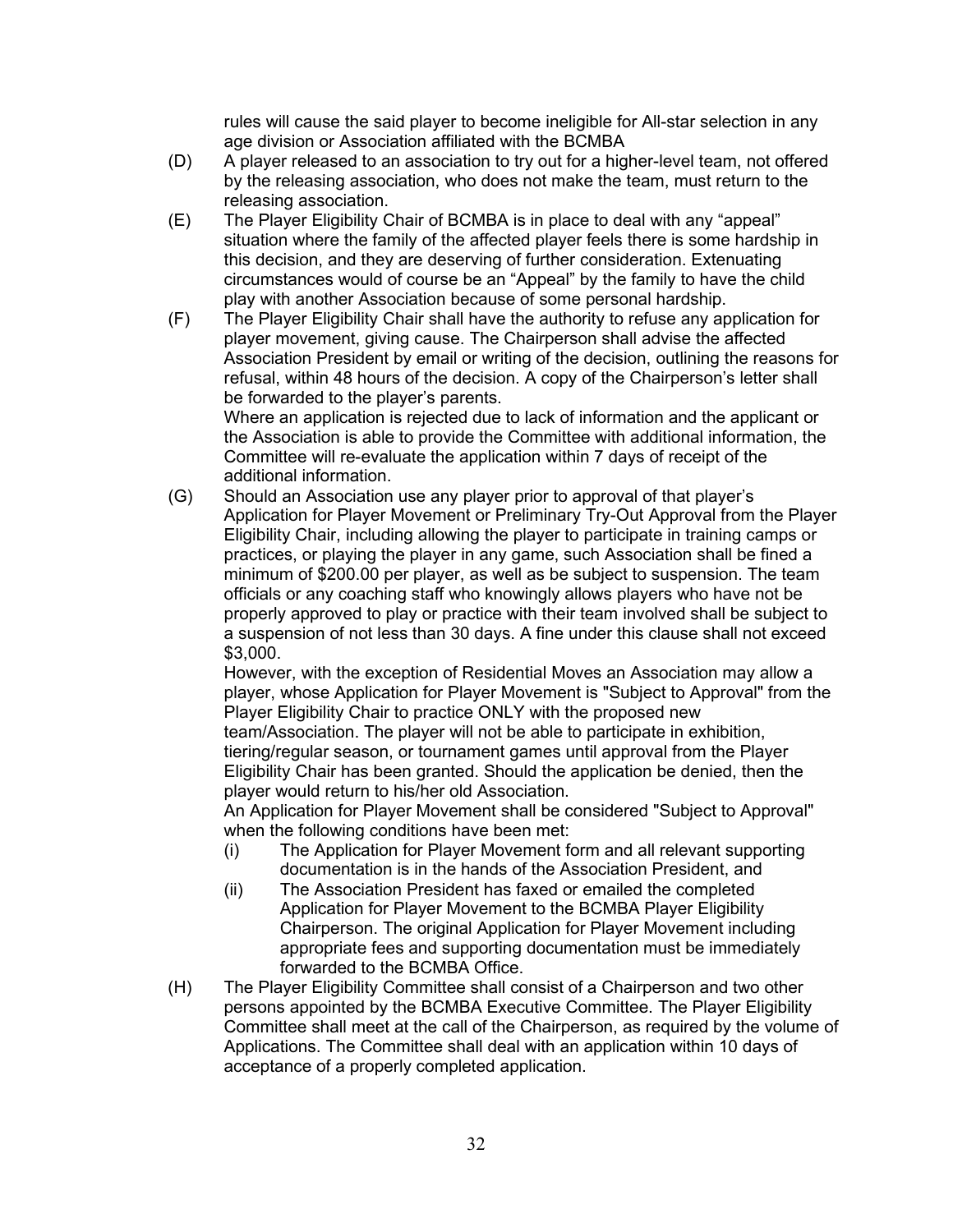Procedure: In each instance where it is proposed that a player be registered with an Association other than the one they were last registered with that player shall comply with the procedure described below:

- (i) A BCMBA Application for Player Movement form shall be utilized.
- (ii) The player and the player's parent(s) shall acknowledge by means of signatures their acceptance of the BCMBA By-Laws, Rules, and Regulations, prior to making an application for player movement.
- (iii) The player must then obtain a player movement approval from the Association where they reside, indicated by the signatures of the Association president (or, in his/her absence, vice-president) on the application form.

Note 1: Such a release shall be effective as of the date the application for player movement is approved for the period specified under rule 6.05. Note 2: A player movement granted contrary to Rule 6 of these Rules and Regulations, or to the appropriate boundary Regulations, shall be invalid. An Association granting such a release shall be subject to fine or suspension at the discretion of a majority of the BCMBA Executive Committee.

Note 3: Any refusal to grant player movement may be appealed to the Player Eligibility Chair of BCMBA)

(iv) The player shall next obtain an indication of the willingness of the proposed new Association to accept him or her, as indicated by the signature of the following Association officer: president, or in his/her absence vice-president.

Note: An Association indicating willingness to accept a player when the resulting player movement would be contrary to this Section or to the boundary Regulations shall be subject to fine or suspension at the discretion of a majority of the BCMBA Executive Committee.

- (v) The completed Application for Player Movement Form shall be submitted to the BCMBA Player Eligibility Chairperson and shall be held for consideration by the BCMBA Player Eligibility Committee. No player movement shall have effect until approved by the Player Eligibility Chair.
- (vi) An incorrectly submitted or incomplete Application, as determined by the BCMBA Player Eligibility Chair, may not be dealt with by the BCMBA Executive Committee. Further, no application may be approved unless the resulting player movement would be specifically allowed in this Section or in the boundary regulations.
- (vii) No application shall be considered without the consent of both the player and the player's parent(s).
- (viii) Player movement applications shall be considered only if received at the BCMBA Player Eligibility Chair, by the following dates: (No "AA" or "AAA" Team in the Association Division.) Single Season-April 1<sup>st</sup> Spring Season-April 1<sup>st</sup> Summer Season July 1<sup>st</sup>

#### **6.04 Completing an Age Division**

A player who changes addresses and moves outside the boundaries of their current association is permitted to continue playing for their previous association until they reach a new age division.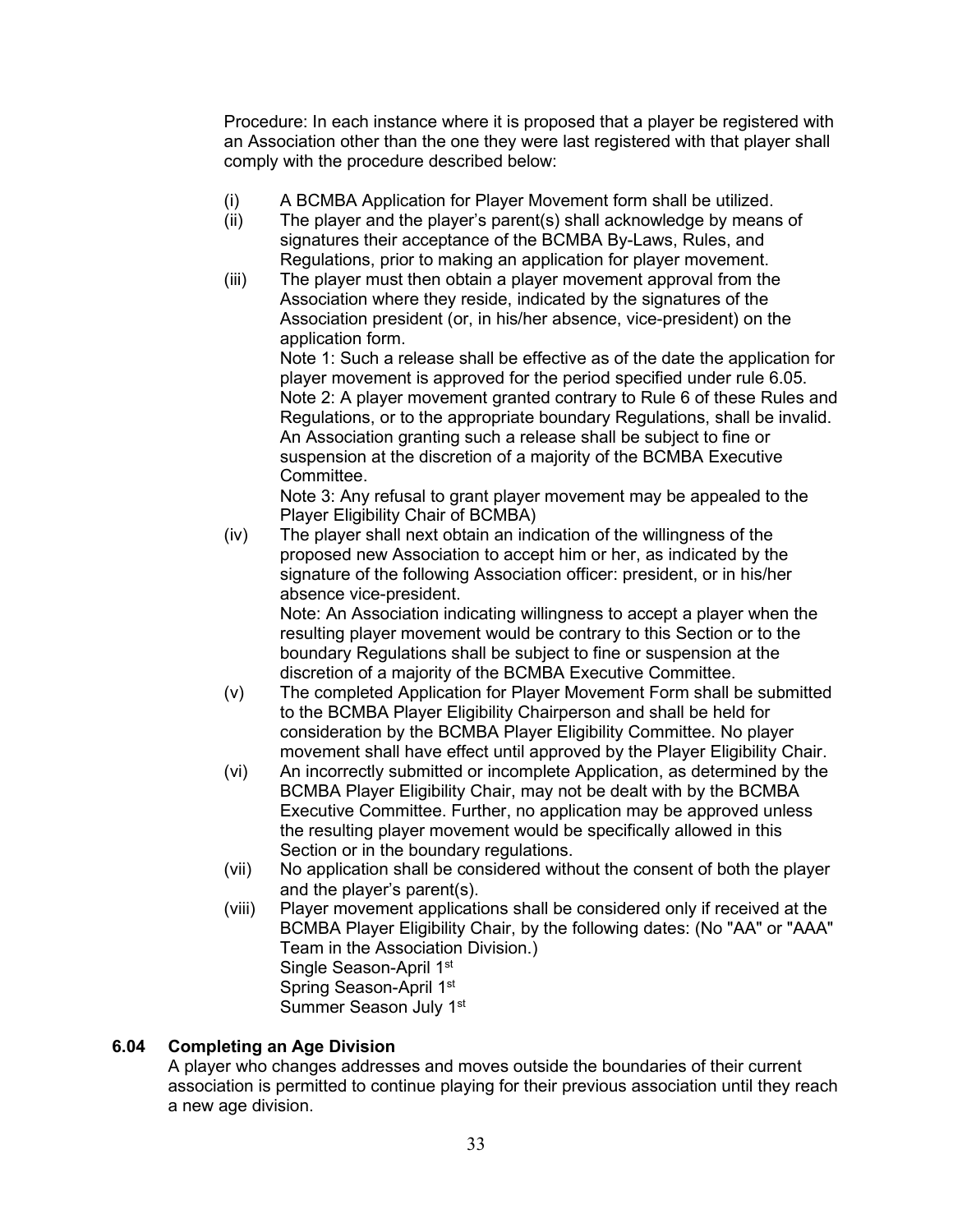#### <span id="page-33-0"></span>**6.05 Release Dates**

A yearly release shall be in effect as of the date the application for player movement is approved for the period of January 1st through October 31st. A Summer release is for the Summer Season only.

Player Movement must be signed by the Presidents of both Associations and the BCMBA Player Eligibility Chairperson

- i. Single Season Teams: on or before April 1st.
- ii. For Spring Leagues: on or before April 1st.
- iii. For Summer Leagues: on or before July 1st.

PLEASE NOTE: Releases received after the above date(s) may not be approved.

#### **Rule 7: Single Season Procedures: 15U AA 15U AAA & 18U AAA**

#### **7.01 Declaration Dates**

Associations playing in either division must provide, via the Association President, written notice to BCMBA Division Chair by December 1<sup>st</sup> for 15U AAA and February 1<sup>st</sup> for all other Single Season divisions. Such notice will include those person(s) authorized to make decisions for the teams in regard to schedule, travel requirements, etc. Any withdrawal from this commitment after February 15 will result in a \$500.00 assessment for the association.

Associations not fielding teams at the start of the season may not field one in the summer.

Note: There are no rules that require associations to field teams in either single season AAA league.

#### **7.02 Submission of Rosters**

Single season teams must submit a roster to the BCMBA director for that division prior to April 1.

Associations will be allowed to have a maximum of three (3) out-of-catchment players at the 15U AAA and 15U AA level.

#### **7.03 Roster Changes**

Any player, including those who have played in other leagues, may be added to a roster prior to June 1.

Approved ruling:

For the purpose of this rule the word "leagues" is interpreted as Little League, Premier League, Babe Ruth, etc. The word "association" is interpreted as Coquitlam-Moody, Rutland, Cloverdale, etc. Players from other leagues can be added to rosters prior to June1st. Players from another association cannot be added as they do not meet the release deadlines.

A final roster must be submitted by July 1. During the month of June only players currently registered in an association (ie. A or AA players) may be added to a single season roster. Any changes to the roster must be clearly indicated on the final roster. In the 18U AAA division only players who have at least one year of 18U eligibility remaining beyond the current playing season may be added to the roster after June 1 and prior to July 1.

Injured players may be replaced as per Rule 9.09.

Rosters must be produced as per Rule 9.10.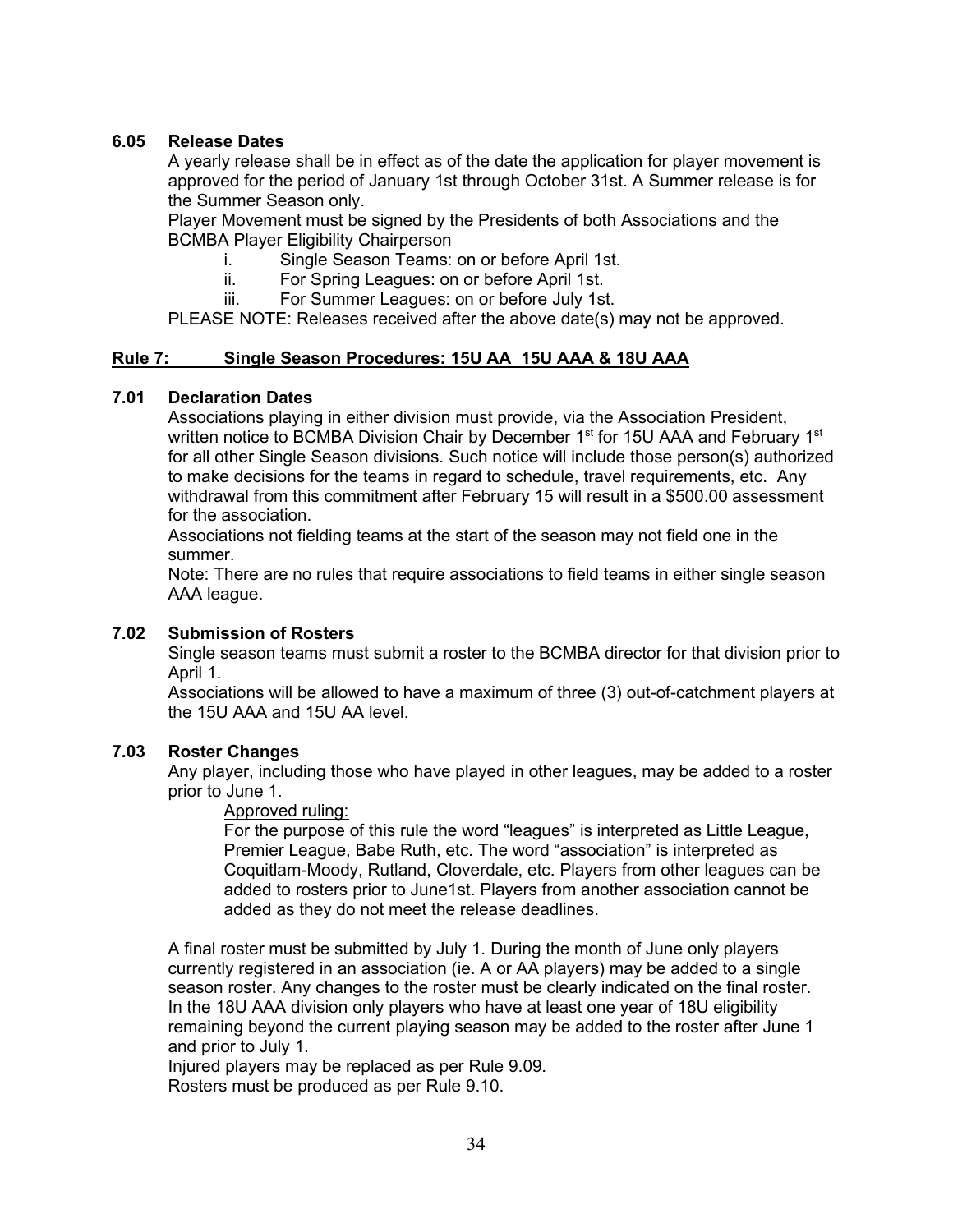<span id="page-34-0"></span>Approved Ruling (does not apply to 18U AAA):

Players added to a roster between June  $1<sup>st</sup>$  and July  $1<sup>st</sup>$  must have registered within the association by June  $1<sup>st</sup>$ . A player cannot be registered for baseball on June 20<sup>th</sup>, be added to a spring A or AA roster for a short period of time, and then added to the AA or AAA roster prior to July1st.

#### **7.04 Deletion of Players from Roster**

Any player on a single season roster may drop down to the A or AA level until June 1 of the current playing season. (one level drop only)

**7.05 Player Eligibility – Provincial Championships**  Any player meeting these roster deadlines is eligible to play in the provincial

championships and is not required to play 50% of his team's games.

#### **7.06 Number of Players**

15U AA, AAA teams shall not be comprised of more than 15 players 18U AAA teams shall not be comprised of more than 18 players.

# **7.07 Boundaries: 18U AAA ONLY**

Rules 6.01 to 6.05 shall not apply at the 18U AAA level. In the case of a player wishing to try out for a 18U AAA team and his residence is not located within the boundaries of such association, the receiving association and/or player shall notify in writing both the association wherein his residence lies and the 18U AAA Coordinator, at least five (5) days prior to the player practicing or playing with the receiving association. Failure to comply with this provision will result in the receiving associations being fined \$200.00 for each player in which proper notification was not given. In order to be eligible to play in Provincial Championships, a player must be registered prior to June 1.

#### **7.08 Required Rest**

In the case of double headers there must be a minimum of forty-five (45) minutes rest between games.

#### **Rule 8: Spring Play**

#### **8.01 Player Eligibility**

- (A) Each person residing within the Associations boundaries, as approved by BCMBA, is eligible for player selection for that association.
- (B) 13U, 15U A and 18U AA Spring teams can have a maximum of 3 players who do not reside within the boundaries of their Association on their roster.
- (C) Players who reside in open or neutral territory count towards out-of-Association numbers.

#### **8.02 Notice of Tiered Intentions**

Associations wishing to operate a tiered system in any division must provide written notice to BCMBA of their intentions, clearly indicating the division, number of teams to be tiered at each level (AAA, AA, A), and the interlock they intend on competing in. This written notice is due to the BCMBA 14 days prior to the start of the regular season.

Note: Associations wishing to operate a TIERED ("AAA" "AA" and "A") structure must fully understand the numerous options which could come into play when structuring their divisional Leagues and ultimately the formation of summer teams.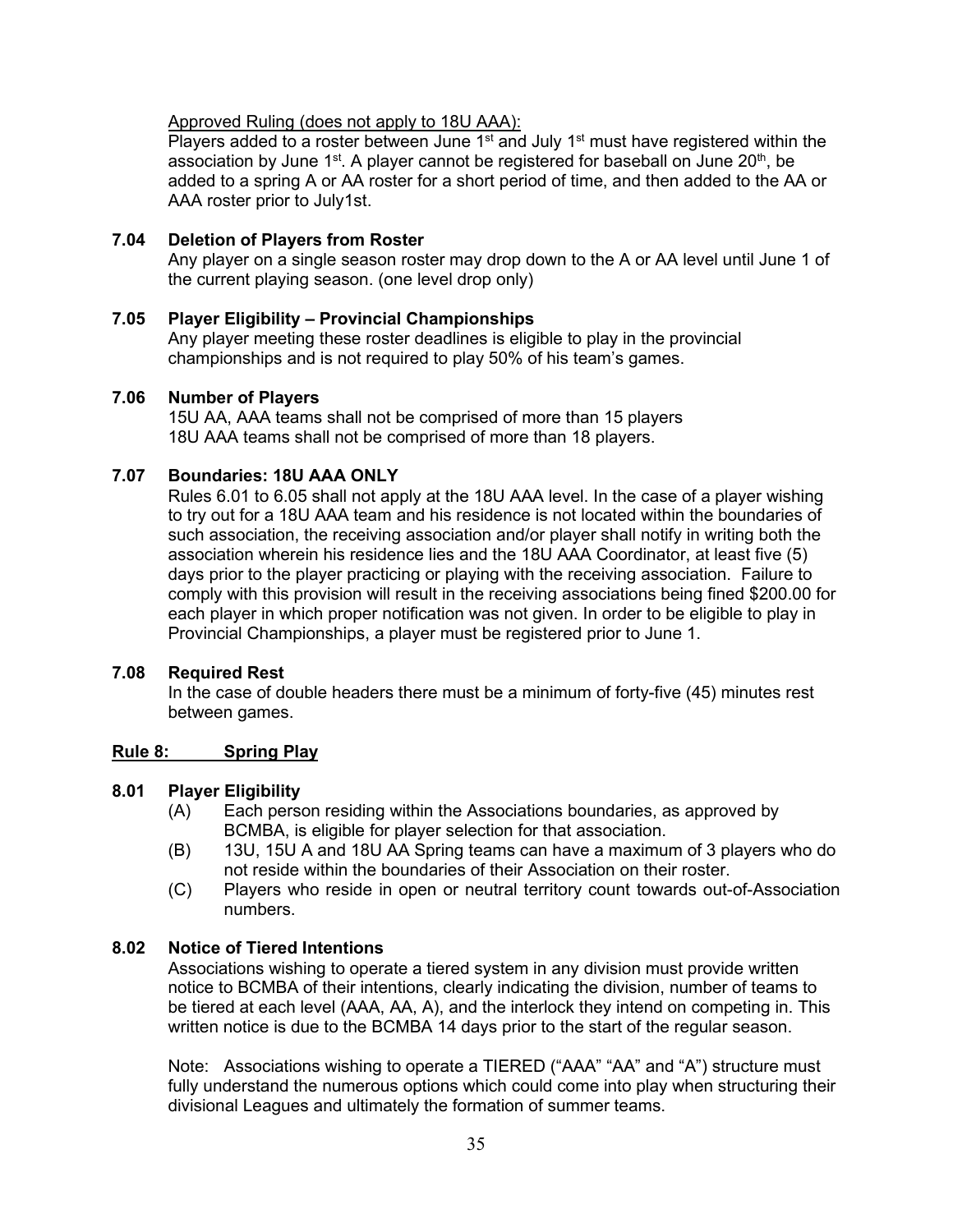#### **8.03 Violations**

Tiered associations who do not comply with Rule 8 will not be eligible to compete in post season play in the age division in which the violation has occurred.

#### **8.04 5U**

Tiered teams not permitted.

#### **8.05 7U**

Tiered teams not permitted.

#### **8.06 9U**

Tiered teams not permitted.

#### **8.07 11U**

Associations are allowed to tier internally, provided they do not play in league games or tournaments outside of their association for the spring season.

Programs such as MSET and Prospects are permitted, however, associations may not do both tiering and the MSET or Prospect programs. Teams may participate in MSET or Prospects tournaments, provided their association has offered this program in the spring.

Associations must notify BCMBA of their intentions, by April 1st, before the start of each spring season.

#### **8.08 13U**

Tiered teams permitted.

Registered players must be divided through a common draft and created as evenly as possible. Associations with multiple 13U AA teams must submit supplied president signed rosters by April 1st each year to Division Chair.

| Number of players | Min 'AA' Teams | Max 'A' Teams |
|-------------------|----------------|---------------|
| $1 - 36$          |                |               |
| $37 - 60$         |                |               |
| $61 - 96$         |                |               |
| $97 - 144$        |                |               |
| 145 or more       |                |               |

#### **8.09 15U:**

Tiered teams permitted.

- (A) Associations fielding 15U A teams must apply to the BCMBA by March 15 stating the number of teams they intend to field.
- (B) Associations with more than 60 players after the formation of the AAA team will be expected to field one (1) 15U AA team and any number of 15U A teams.
- (C) Associations with more than 72 players will be expected to field at least two upper level teams (15U AAA or AA). Associations not complying with this rule will not field any level of 15U teams in the summer.
- (D) Any association fielding two or more teams at the 15U A or AA level will divide their registered players through a common draft and create their teams as evenly as possible.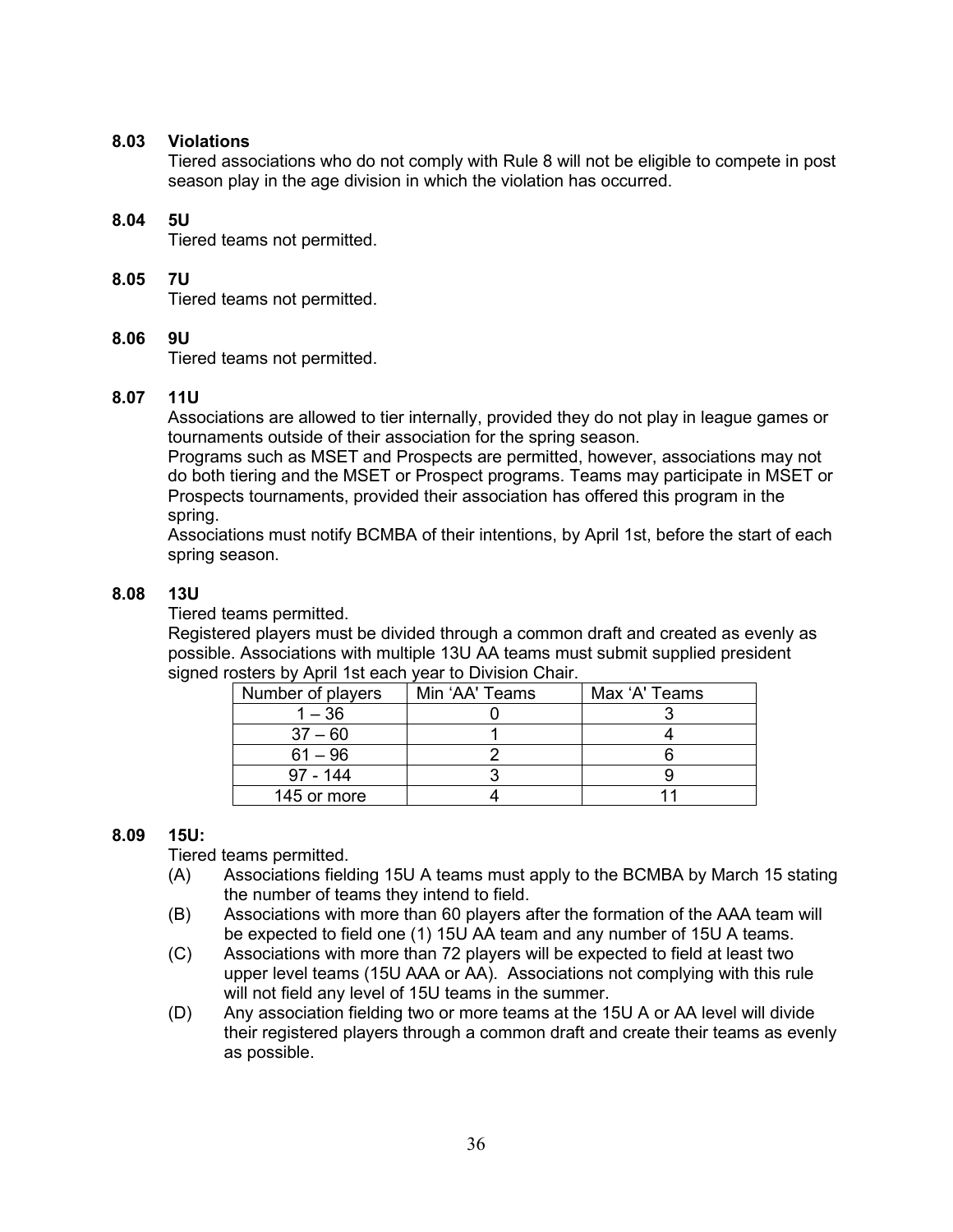(E) 15U AA Single Season will be tiered to Two (2) levels, Associations that already have declared a 15U AAA for a Single Season will be placed into Tier Two (2) level for a 15U AA team from same Association. Associations placing only a 15U AA team for a single season will be placed into Tier One (1) level. Consideration will be given by Division Directors for move up or move down requests by Associations prior to season schedule being finalized

## **8.10 18U:**

Tiered teams permitted.

Associations may choose to field any number of AAA or AA teams.

## **Rule 9: Summer Play Procedures**

## **9.01 Player Eligibility**

- (A) For purposes of summer ball all Spring Season "AA" players are eligible to play "AAA' or "AA". Spring Season "AA" players may not play in "A" summer ball without prior approval of the Division Chairperson (Note - No "A" player will be replaced by a "AA" spring player). Associations which choose not to tier their spring league and are required to field a "AAA" team due to the number of players they have registered must then field a second team at the "AA" level before they will be permitted to field an "A" team.
- (B) To be eligible to play in summer play and Provincial Championships competition a player must:
	- (i) Be a registered player in an Association's spring program.
	- (ii) Be listed on the "Team Registration Form
	- (iii) Have participated in at least one-half (1/2) of their team's games in the Division Spring League represented to be eligible for summer ball, unless in attendance at school (boarding), or unless injury or illness prohibited them from playing (Doctor's certificate required).
	- (iv) Have participated in one-half (1/2) of their team's summer league or zone schedule to be eligible for provincial tournament competition unless injury or illness prohibited them from playing (Doctor's certificate required). Exception: A player who has played one-half (1/2) of their team's games above who may have moved within the boundaries of another Association, during the current season, will be eligible for tournament competition with the Association with which they were initially registered. A player may play on only one tournament team in a calendar year at the same level.

# **9.02 Right to Participate**

Each affiliated Association in good standing is eligible to participate in post season tournament competition.

## **9.03 Declaration Dates**

Each Association wishing to enter a team into post season play (summer league, zone or provincial) must submit their intention in writing to BCMBA prior to June 15 and must submit their all-star entry fee for each team to BCMBA by July 1. Except for 13U AAA which must declare their intentions by June 1.

Any Association, who commits to playing in a summer program and withdraws from the league after July  $1<sup>st</sup>$ , may be fined \$250.00.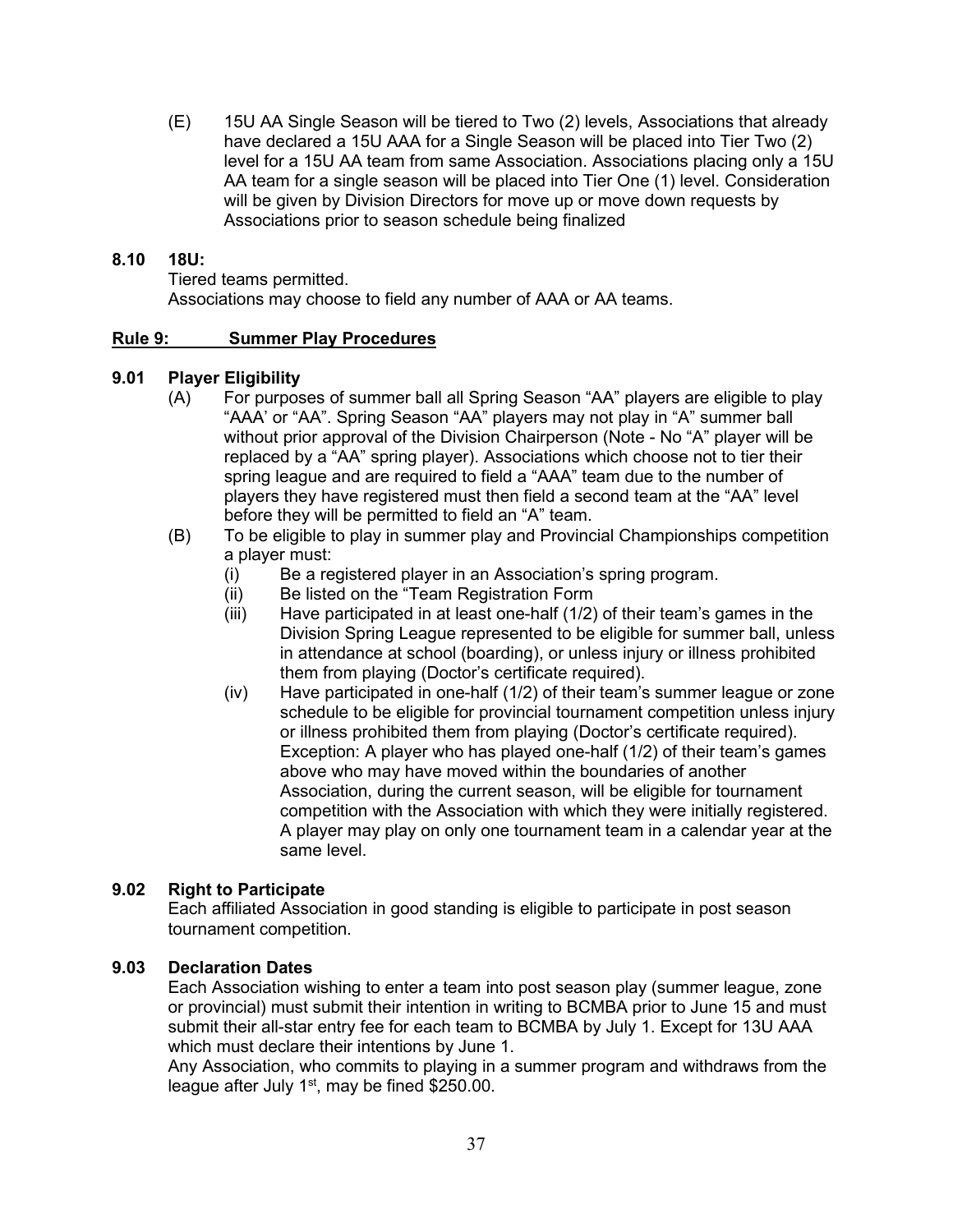# **9.04 Number of Teams Required**

Associations must field teams for summer play at the appropriate level based on the size of the association or associations which merge.

- (A) 11U and 10U Summer Play
	- (i) For 11U AA and AAA), players cannot be 12 by December 31st of the current playing year. For 10U (11U A) players cannot be 11 by December 31st of the current playing year.
	- (ii) Only 11U registered players who have played in the 11U Division Spring League play may participate.
	- (iii) AAA Tier I shall be for those teams composed of 11U players, in any age combination for Associations having 96 or more registered players in the Spring Season. (Second team may participate in AAA Tier II, a fourth team is eligible for AA competition if an A competition team is fielded).
	- (iv) AAA Tier II shall be for those teams composed of 11U players, in any age combination for associations having either:
		- a) **49 - 95 registered players** in the Spring Season. (may compete in AAA Tier I competition with a third team allowed to compete at AA competition if an A competition team is fielded), or
		- b) **49 - 83 registered players** in the Spring Season. (may compete in AAA Tier I competition with a second team allowed to compete at AA competition).
	- (v) AA shall be for those teams composed of 11U players, in any age combination for Associations having less than 49 registered players in the Spring Season. (may request to compete in AAA Tier I or Tier II competition).
	- (vi) 10U shall be for those teams composed entirely of 1st year 11U players under 10. No 2nd year players shall be allowed on these teams.
	- (vii) For any 11U summer team, a request may be made to the 11U Chair to have the team evaluated in consideration of playing in an appropriate level other than the one Rule 9.04(A) places them.
- (B) 13U Summer Play
	- (i) In this division teams for summer ball will be determined based on their association's division spring registration as follows:
		- $\bullet$  145 or more registered 13U players such associations must field two (2) balanced "AAA" teams
		- $\bullet$  61 or more registered 13U players 1<sup>st</sup> team must be AAA
		- $\bullet$  37-60 registered 13U players 1<sup>st</sup> team must be AA
		- $\bullet$  1-36 registered 13U players 1<sup>st</sup> team must be A
	- (ii) Associations that are required to field two (2) spring 13U AA teams as per Rule 8.08 must split with first team being fielded 13U AAA and second team fielded 13U AA for summer play
	- (iii) Associations that field a minimum of three (3) spring 13U AA teams as per Rule 8.08 must split their Spring teams and draft their AAA and AA teams for summer play. The remaining teams at 13U AA for summer play must be balanced.

Notes:

(i) These numbers form the basis for team placing for Summer Allstar teams and are to be used as a starting point only.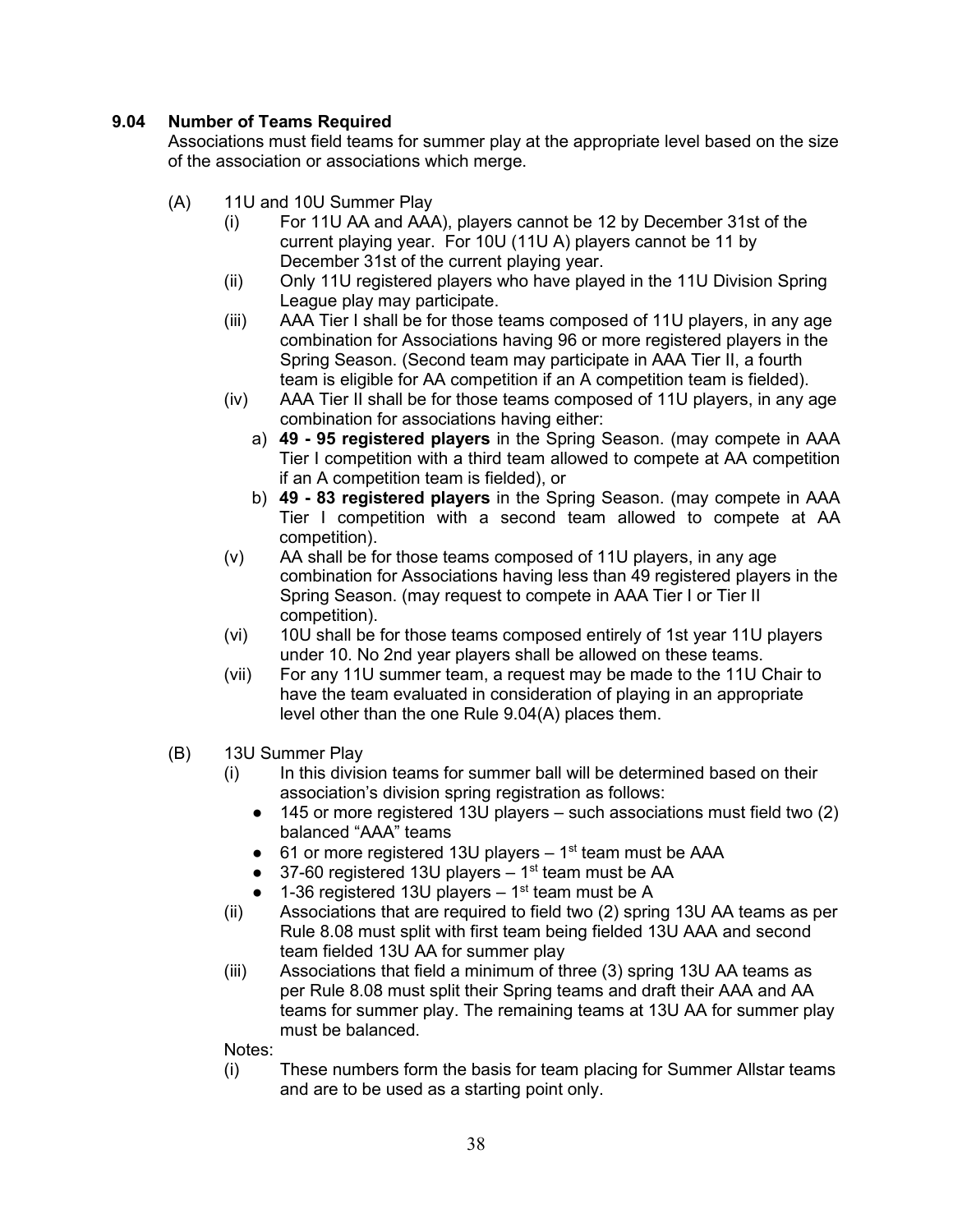- (ii) Associations may apply to move up or down depending on their situations year by year. Some examples of moving down would include but are not restricted to: i) Low registration of second year players; ii) Poor turn-out of their "All-star" caliber players for summer play; iii) Overall lack of talented players in a given year.
- (iii) Directors of the 13U Division shall review each application individually and make their recommendations to the BCMBA Board of Directors for approval. The 13U Directors will research the applications and make their recommendations based on the following: i) Spring interlock performance; ii) Tournament Results; iii) The 13U Director's own observations throughout the year; iv) Feedback from other associations during interlocking. The BCMBA Directors will make a ruling on each case no later than June  $22<sup>nd</sup>$  each year.
- (iv) The 13U Directors for BCMBA may also request for an association to "play up" despite having numbers to the contrary. This request would be based on the following:

Spring inter lock performance;

Tournament results;

The 13U Director's own observations throughout the year;

Feedback from other associations during inter-locking. BCMBA will request such a move of the Association to play up by June 15 each year. BCMBA Board of Directors shall permit appeals of this decision up to and including June  $22<sup>nd</sup>$  each year.

- (v) For the purpose of determining an Association's numbers the following criteria shall apply: i) Organizations must include all registered 13U players to determine the number; ii) Associations merging for summer play must include all 13U players from the merging Associations to determine numbers. NOTE – a merger for this purpose shall remain more than three players.
- (vi) In the event an Association chooses not to field a team in the division specified by BCMBA then all efforts shall be made to provide the opportunity for as many of their players to play summer ball as possible.
- (vii) Associations who tiered in the spring will be permitted to field an "A" Allstar team regardless of whether they first entered an "A", "AA", or "AAA" team provided that all their players come from with-in their regular season "A" team roster(s). Any remaining "AA" or "AAA" players may be released to adjacent associations to try-out for teams at that level. Those releases must be done before July 1 each year.
- (viii) 13U summer ball teams can have a maximum of three players who do not reside within the boundaries of their association on their roster.

Players who reside in open or neutral territory count towards out-of-Association numbers.

(C) 15U Summer Play

Associations may field any number of 15U A teams.

The 15U Directors for BCMBA may also request an Association to "play up" despite having numbers to the contrary. This request would be based on the following:

a) Spring Inter-Lock Performance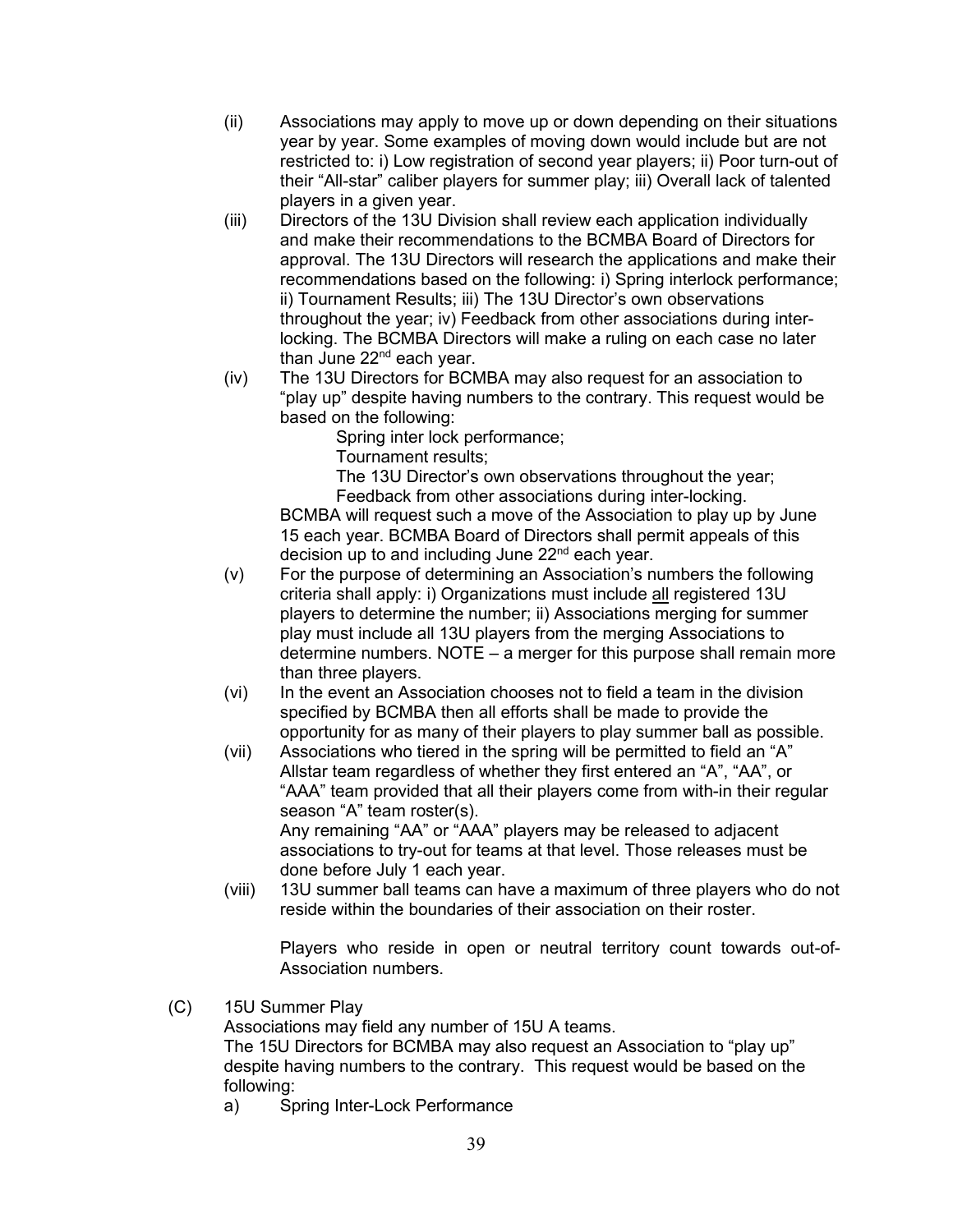- b) Tournament Results
- c) 15U Director's own observations throughout the year and feedback from other Associations during the year.

In the case of 15U A team being requested to play 15U AA, the team would be required to enter the 15U AA Wild Card Tournament and earn a Provincial Berth, similar to a Zone Tournament. If the team is not successful, they will not be permitted to participate at the lower tier.

(D) 18U Summer Play

Associations may field any number of 18U AA teams.

- (E) Girls Baseball Summer/Single Season Baseball Affiliated with Baseball BC
	- (i) For Summer/Single Season Play the Girls 16U team affiliated with Baseball BC shall not be subject to Player movement forms.
	- (ii) For Summer/Single Season Play the Girls 16U team players shall be permitted to be on two (2) rosters during season and playoff games.
	- (iii) For Provincial Play the Girls 16U team will submit an approved roster no later than 7 days prior to games commencing directly to Division Chair.
	- (iv) The 16U Girls team will be allowed to have up to have up to 25 players making up the team for Summer/Single Season play.
	- (v) The 16U Girls team final approved roster for Provincial play will consist of no more than (15) fifteen players and coach's for Provincial Play.

## **9.05 Release of Players/ Mergers**

An Association who is unable to field their own all-star teams may release their players to join other Associations for all star play, subject to receiving prior approval from BCMBA

To constitute a merger the release of players from one association to another shall be

- A) 10U four or more players
- B) 11U four or more players
- C) 13U four or more players
- D) 15U merger by request otherwise Rule 6 applies
- E) 18U merger by request otherwise Rule 6 applies

BCMBA will use the following criteria to evaluate the request:

- (i) Has the merging association played in an interlock basis during regular season?
- (ii) What is the size of player pool represented by the merging Association?
- (iii) Applications for merged teams must be received by BCMBA no later than June 1 (or the first Tuesday regular BCMBA meeting). If the application has not been received prior to June 1 the associations may not be allowed to merge for post season play.

The philosophy in allowing merged teams is to provide for smaller Associations who might not otherwise have an all-star team to join with another Association to establish an opportunity for more players to participate in post season play.

Note: When applying for a merger the number of players in the pool will determine the level of play to be entered (ie AA or AAA).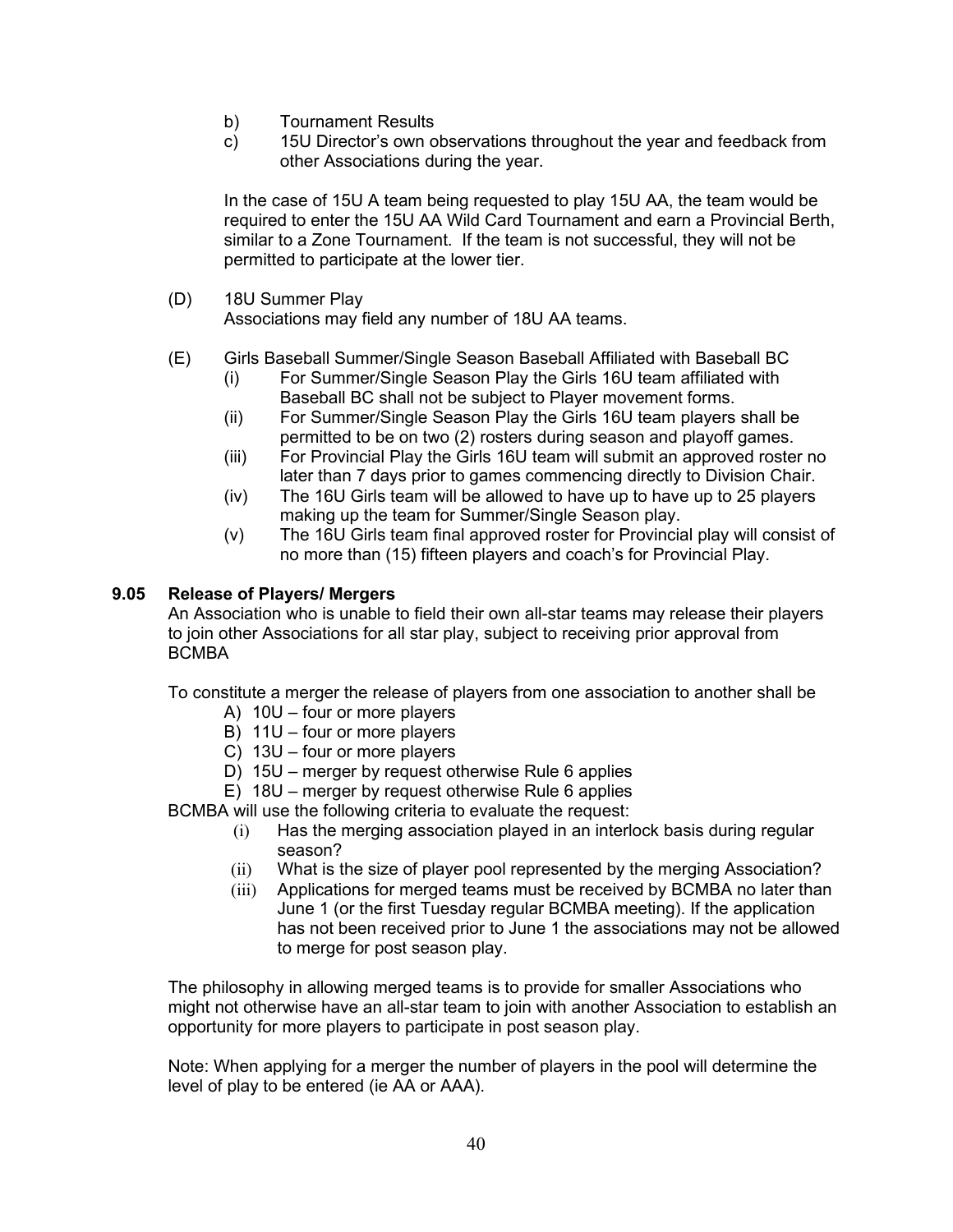# **9.06 Number of Players**

All players must be registered with an Association player agent.

- (A) Each team in the 15U and 13U divisions may be comprised of a maximum of fifteen (15) uniformed players. There is no minimum number required.
- (B) Each team in the 18U division may be comprised of a maximum eighteen (18) uniformed players, with the exception of the 20U girls who would have a maximum of 25 uniformed players. There is no minimum number required.
- (C) Each team in the 11U & 10U divisions must have a minimum roster of 12 players. All players in attendance at a game must play and be on the line-up card.
	- (i) During summer league play teams may play with less than 12 players in the event of player unavailability.
	- (ii) During a Provincial Championship teams must begin the tournament with a minimum of 12 players present and on the line-up card. Failure to begin the tournament with 12 players present, and on the line-up card, will result in the team being disqualified from the tournament.
	- (iii) In the event that a player becomes injured or ill during the Provincial Championship the BCMBA Director must be notified and be satisfied that the injury or illness is legitimate. Under special circumstances the BCMBA Director may request a doctor's note. In the event a player has religious convictions (ie. cannot play Sundays) the BCMBA Director must be informed prior to the beginning of the Championship.
	- (v) If a team drops below 12 players during the Championship for other reasons the BCMBA Director may disqualify the team or apply another penalty, such as an automatic out, at the Director's discretion.
	- (vi) In the event that a team's roster drops below 12 players during the summer league (injury, illness, player quits, etc.) the team must immediately inform the Division Chair who will determine how to proceed. Every attempt must be made to replace the player and return to a 12 player roster. Teams are encouraged to carry 13 player rosters to avoid problems with this rule.

Note: Exceptions may be permitted to this rule for individual league requirements with BCMBA Executive approval.

# **9.07 Number of Coaches**

Each team may be comprised of any number of coaches who must be listed on the team roster. Other than a bat boy who must be registered to the association for insurance purposes no other individuals will be permitted on the field or bench.

Team travelling to Western or National Championships may be restricted to three or four coaches by those governing bodies.

# **9.08 Submission of Summer Rosters**

- (A) Each team entering summer play must complete an official BCMBA team registration form (available online).
	- (i) The name of the player shall be listed exactly as it is shown on the player's birth certificate or other acceptable document, in its entirety. EXAMPLE: "Arthur Roger White" NOT "Art White" or "A.R. White".
	- (ii) Each Association President shall confirm the eligibility of the players on the tournament team representing the Association by signing the roster form.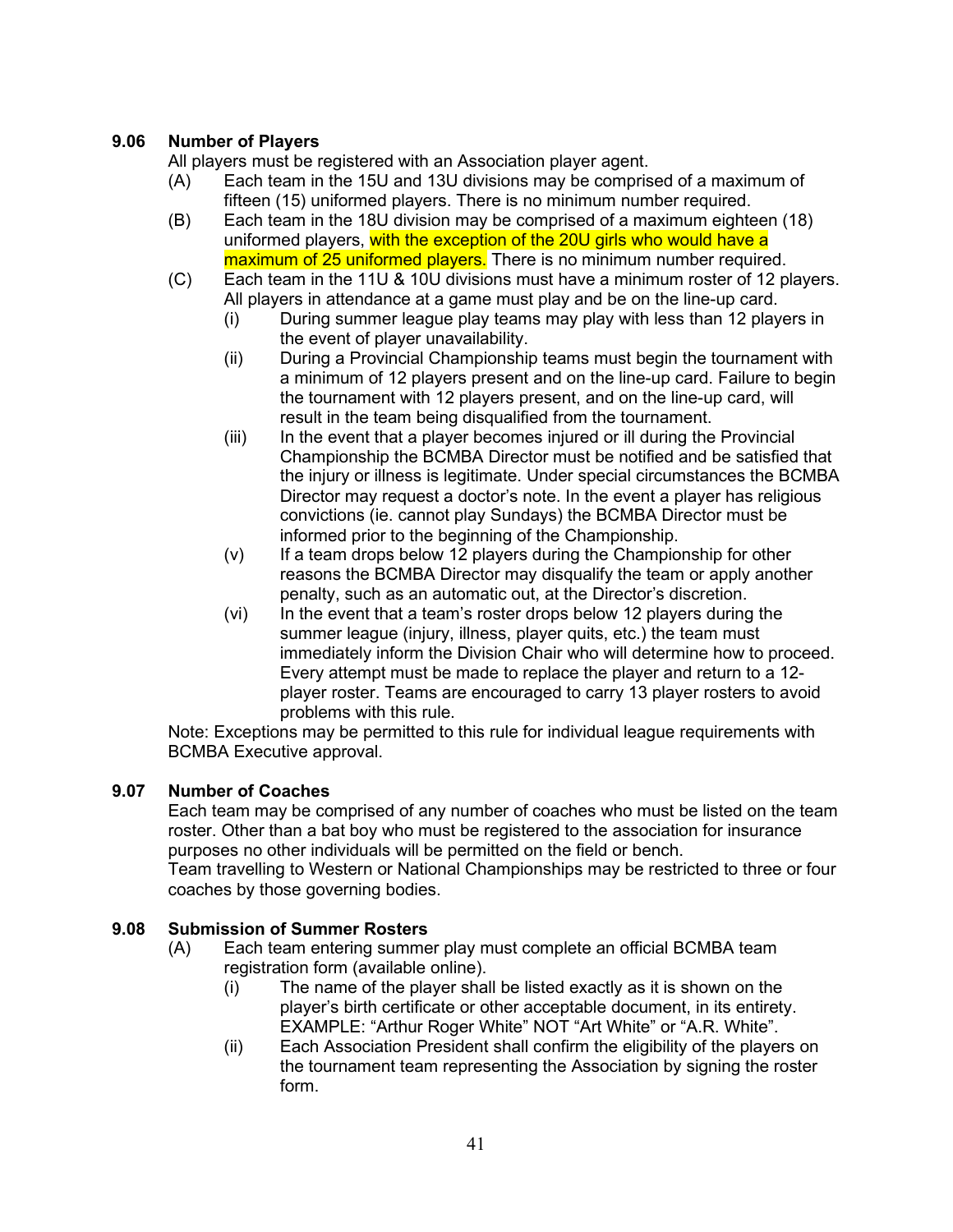(iii) All Summer League Rosters must be submitted to the Division Director by July 1. Failure to supply the roster on time may result in the association's ineligibility to complete in post-season provincial play downs.

# **9.09 Roster Changes**

- (A) Once the team registration form has been submitted to the BCMBA no change can be made on the player roster except for illness of, or injury to, the players listed.
- (B) Any replacement of a player on the tournament team for reasons of injury or illness to the player must be supported and dispersed as follows:
	- (i) Written certification from the attending physician and Association President as to the conditions necessitating the replacement.
	- (ii) The original statement or statements MUST BE attached to the first copy (original) of the Eligibility Affidavit and carried with the team to all future tournament competition games.
	- (iii) Statements, as required in Rule 9.09, must be sent to the BCMBA Director responsible for the administering the summer division.
	- (iv) If a selected player leaves the team and is replaced by an alternate player, the replaced player may not be returned to the team roster. However, when going to the Western Canada Tournament or National Tournament, the replaced player may be re-acquired as one (1) of the pickup players.
- (C) The replacement player must have played for the team's association during the spring season. Replacements from other associations are not permitted.

If the replacement player is not on a summer roster, they must have played at an equal or lower level within the same age division during spring play. For example, a 15U AA team may use a replacement from 15U AA or A. The replacement player may be on another summer roster of a team at a lower level within the same age division in the same association. In this case, when added as a replacement player, the player shall be deleted from the other roster and may not be re-added at a later date. If an association has two summer teams at the same divisional level (for example: two 13U AA summer teams) the replacement player cannot come from the other team at the same level.

# **9.10 Producing Rosters**

It is basis for protest when the Business Manager, Manager or Coach of a tournament team fails to present the Team Registration Form and Birth Certificate or documents and entry fee cheque (or cash) at the scheduled pre-tournament coaches meeting or at least thirty (30) minutes before scheduled game time when requested to do so by the Tournament Director or a BCMBA representative, or the Business Manager, Manager or Coach of an opposing team. The failure to produce the documents shall result in a \$500.00 fine and the team may be disqualified from the tournament.

# **9.11 Summer Season Move-up and Move-downs**

- (A) Any player who desires to move-up a division or move-down a division must apply in writing through their member Association President or Player Agent to the BCMBA Eligibility Chairperson providing full details.
	- i. There is no deadline for this application as players may wish or need to move during the summer season (i.e.: injury).
- (B) Summer Season Move-ups are not considered Permanent, see Rule 5.05.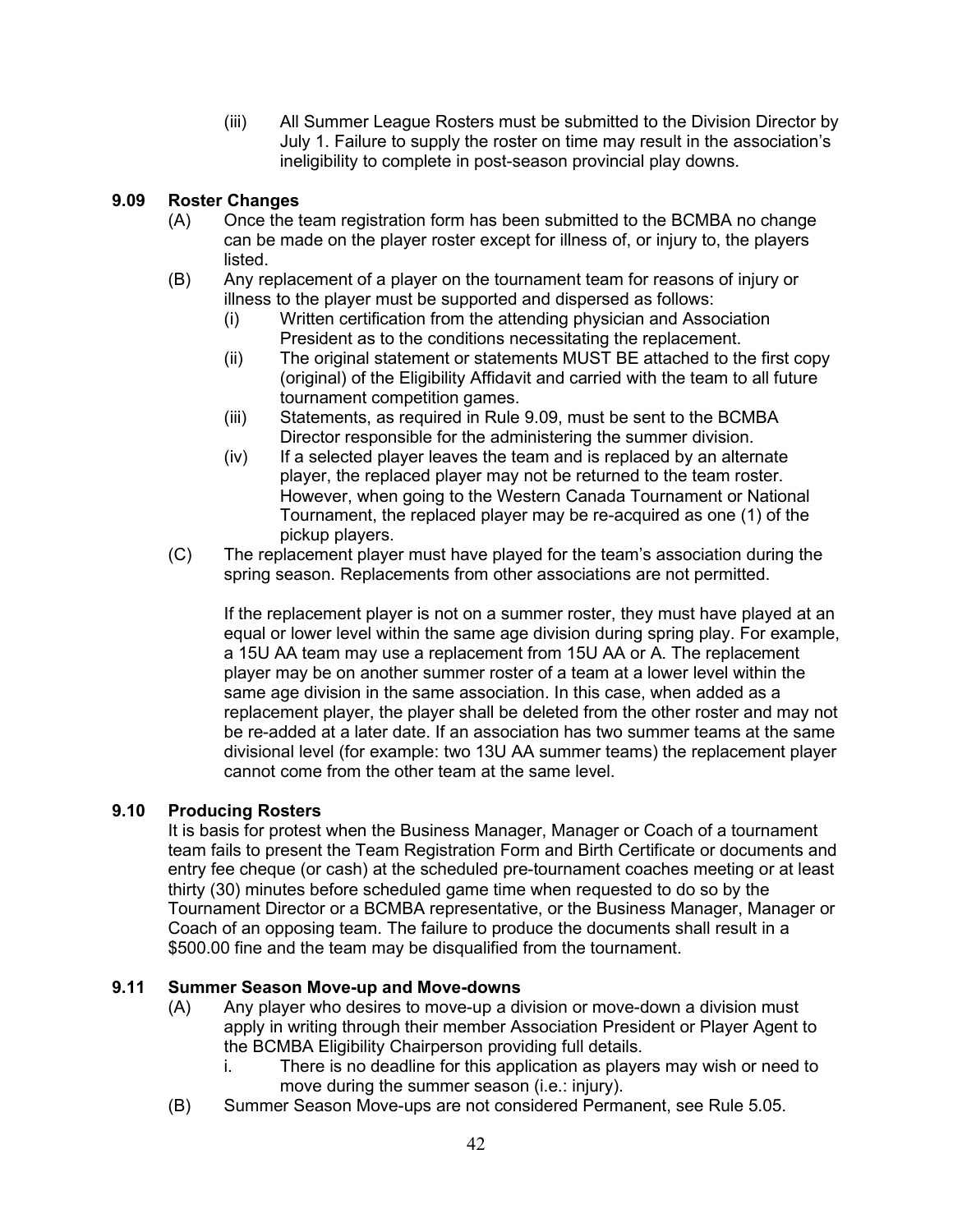- (C) Summer Season Move-ups or Move-Downs are for the Summer Season only.
- (D) Summer Season Move-ups are not eligible to Pitch as they have not pitched at the higher division distance and have been subject to a lower pitch count.
- (E) Summer Season Move-Downs
	- i. Are not eligible to pitch as their development may be dangerous to the players in the lower division.
	- ii. Summer Season Move-downs shall not displace lower division players.
	- iii. Summer Season Move-downs shall be from the A (house) level of the higher division. (i.e.: 18AA to 15UA, 15UA to 13U, 13A to 11U, 11U to 9U)
- (F) A copy of the approval from the BCMBA Eligibility Chair must always accompany the team roster and the player playing down must have been added to the official roster that must also be signed by the member Association President

# **Rule 10: Managing and Coaching**

# **10.01 Age**

Managers and coaches should be of the legal age of nineteen (19). However, in the event underage managers and coaches are to be utilized, the Association executive must satisfy itself that these managers and/or coaches display the necessary qualifications to be in full control of their team.

# **10.02 General**

- (A) Two coaches may be used on the baseline as base coaches.
	- (B) Should only one coach be in attendance, only eligible players in uniform may be used as the other base coach or as coach
- (C) A coach or coaches may not switch coaching boxes during an inning. (D) Players, managers and coaches must remain in the dugouts, on the benches or in the prescribed areas throughout the game.
- (E) Cell phones are not permitted to be used on the field during play.

Note: Cell phones may be used in the dugout/bench area to obtain medical attention for emergencies and other non-game related purposes.

# **10.03 Field Decorum**

Managers and coaches must display leadership and sportsmanlike conduct at all times.

#### **10.04 Number of Coaches**

There is no limit to the number of coaches that may be on a roster. However, the number of coaches allowed on a line up card for a Zone qualifier or Provincial Championship is four (4). If a team has more than four (4) coaches on their roster prior to a Zone qualifier or Provincial Championship, they must declare the four (4) that will attend as official team coaches.

#### **Rule 11: Coaching Development and Training**

**11.01** BCMBA will develop, provide and access coaching initiatives from year to year correlated to BCMBA programming generally. As it evolves year to year, programming may or may not require certification. Costs and coaching program outlines for the coming season will be established and provided by BCMBA to the Affiliated Associations prior to the Annual General Meeting each year.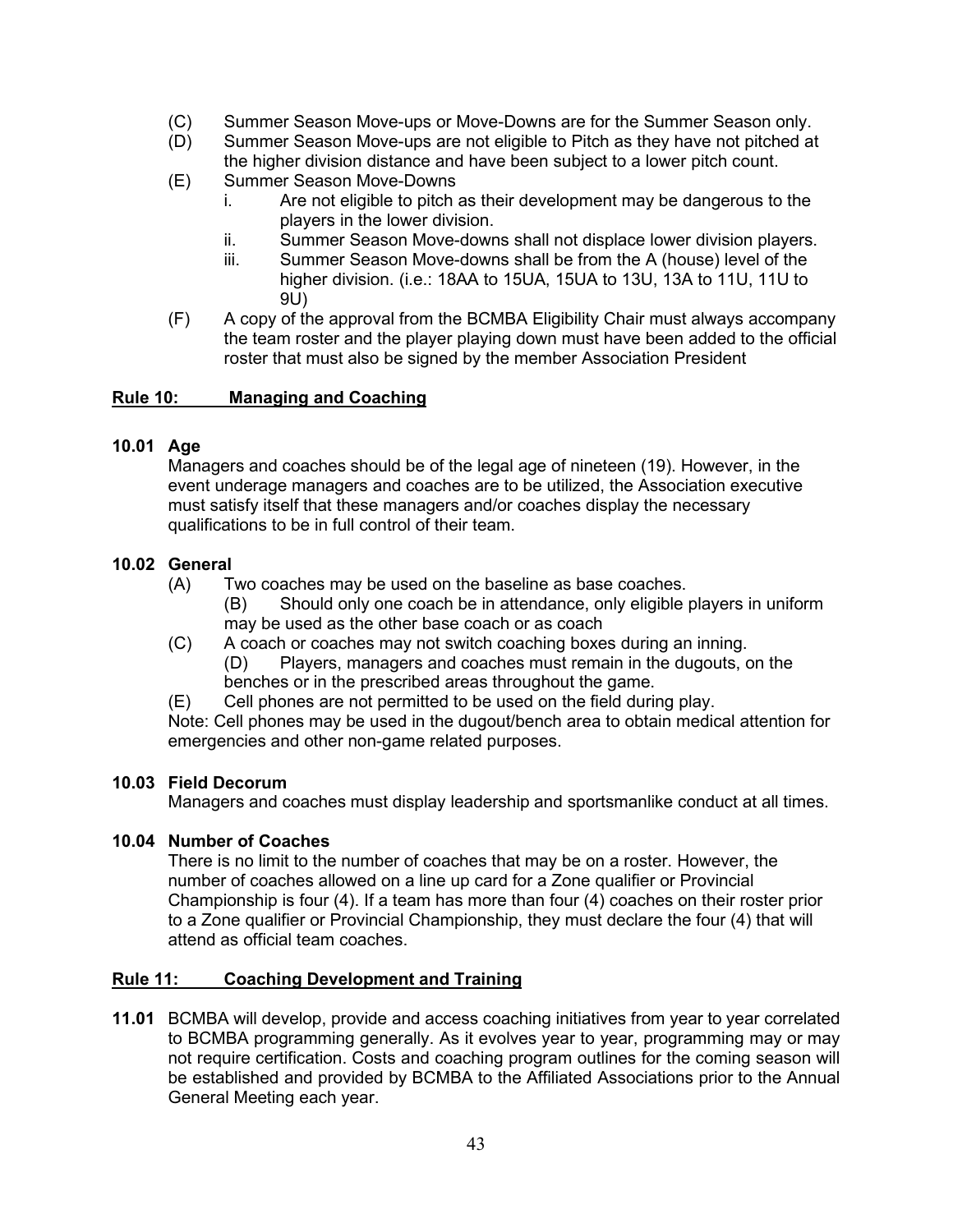| <b>Division</b>  | <b>Head Coach</b> | <b>Assistant Coach(es)</b> |
|------------------|-------------------|----------------------------|
| 11U (All)        | 11U Trained       | 11U Trained                |
| 13U              | 13U Certified     | 13U Trained                |
| 13U AA 13U AAA   | 13U Certified     | 13U Trained                |
| <b>15U A</b>     | 15U Certified     | 15U Trained                |
| 15U AA 15U AAA   | 15U Certified     | 15U Trained                |
| <b>18U AA</b>    | 16+ Certified     | 16+ Trained                |
| 18U AAA          | 16+ Certified     | 16+ Trained                |
| 18U College Prep | 16+ Certified     | 16+ Trained                |

# **11.02 Coaching Certification**

RCMBA Post-Season, Coaches and Manager Certification

Any association entering a team in post season play (Zones, Wild Card or Provincials) without field staff meeting the above qualifications will be subject to a fine of \$200.00 for each coach not properly qualified. This fine will double every time the coach is fined for repeat offences.

(B) Westerns and Nationals Certification Teams travelling to Western Canadian or National Championships must have the prescribed number of certified field staff as defined by Baseball Canada. Failure to have this certification will result in BCMBA, in conference with the affected association, replacing non-certified field staff with certified field staff.

# **Rule 12 Participation in Non-Affiliated Leagues or Associations**

# **12.01 Playing in other baseball programs**

Players selected for any Association team in accordance with provisions set forth in the "Player Selection Plan" adopted by the local Association will prohibit any player from participating on any team in another baseball program. The primary purpose of this rule is to prevent any possible injury to a young ball player, particularly in the case of pitchers.

#### Approved Ruling:

A baseball team/program attached to a public or private educational institution (school) is not interpreted as a baseball program for the purpose of this rule.

Exception: 15U AAA players may practice with PBL programs at the discretion of their home association when that association chooses to establish a relationship with one (or more) PBL programs for the purpose of player development.

Approved ruling:

Playing in any exhibition, tournament or league games is not permitted.

# **12.02 18U AAA Exceptions**

- 
- (A) An 18U AAA player may be on the roster of one 18U AAA Team.<br>(B) A player on an 18U AAA Team Roster may not play 18U AA at ar A player on an 18U AAA Team Roster may not play 18U AA at any time.
- (C) A player on an 18U AA Roster may play on a call-up basis at 18U AAA. Should that player play more than five games (league, exhibition, tournament, other) at 18U AAA in one calendar month, they may not return to 18U AA at any point in the season. A player on an 18U AA Roster may not play in the 18U AAA provincials.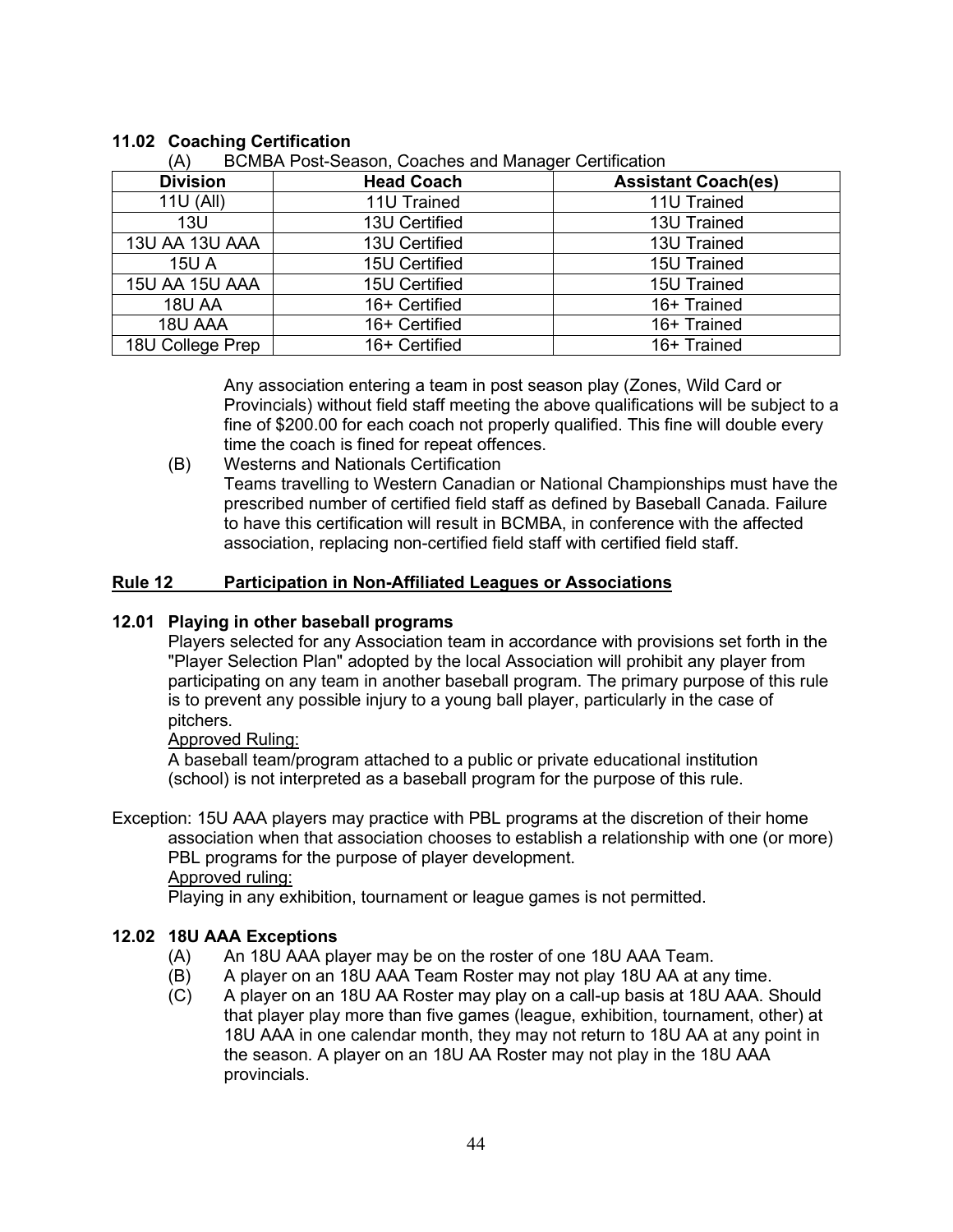- (D) A player on the roster of either a 18U AA or AAA team may play on a call-up basis at 18U Premier. Rosters will be frozen on July 1 with no further player movement.
- (E) When being used as a call-up at a Premier level, an 18U AA/AAA player may play for any PBL franchise, regardless of their affiliation to BCMBA This is subject to PBL rules and the PBL team would have to ensure proper insurance coverage was in place. Any pitches a pitcher threw on a call-up basis would count toward his limits. A 18U AA/AAA player is allowed to be on a Premier roster for the purpose of being used as call-up.
- (F) That any 18U age player, not presently registered with a BCMBA Association may be used at the 18U AAA level, for a maximum of 4 games, prior to June 1st. For players who have at least one year of 18U eligibility remaining beyond the current playing season this date will be extended to July 1.
- (G) Associations must notify BCMBA Division Chair prior to the game being played when a call-up is being used from the PBL franchise. Failure to notify BCMBA may result in a \$200 fine per player and per offence.
- (H) A maximum of two (2) players that are not presently registered with a BCMBA Association may be used per game.

Associations would need to ensure proper insurance coverage is in place. For tracking purposes coaches are required to inform the BCMBA director responsible for the 18U division when a player is used under this rule. Failure to make this notification will result in a \$200 fine.

## **12.03 Process for violations**

Any member of BC Minor Baseball (coach, local association executive, etc.) upon learning that a player is actively playing in another baseball program must immediately inform BC Minor Baseball.

BC Minor Baseball will immediately conduct an investigation into the allegation in consultation with the local association. BC Minor Baseball may choose to indefinitely suspend the player during this investigation if there is evidence to support the allegation.

Should BC Minor Baseball determine that a player is in violation of Rule 12 the BC Minor Baseball disciplinary committee shall determine the applicable consequences. These consequences may range from a warning to the player becoming ineligible for the remainder of the playing season, depending on the circumstances. A player in violation of this rule will not be considered an illegal player under rule 27 for the purpose of forfeiting games. BC Minor Baseball will only consider retroactively forfeiting games in which the player participated in, while also playing in another program, if there is evidence to demonstrate the association or team coaches had previous knowledge that the player was in violation of rule 27 before allowing the player to participate in their program.

#### **12.04 Challenger Baseball**

- (A) Associations are permitted to charter teams with BC Challenger Baseball.<br>(B) Participants in BC Challenger Baseball may have dual affiliation limited to
- Participants in BC Challenger Baseball may have dual affiliation limited to BC Minor Baseball and BC Challenger Baseball.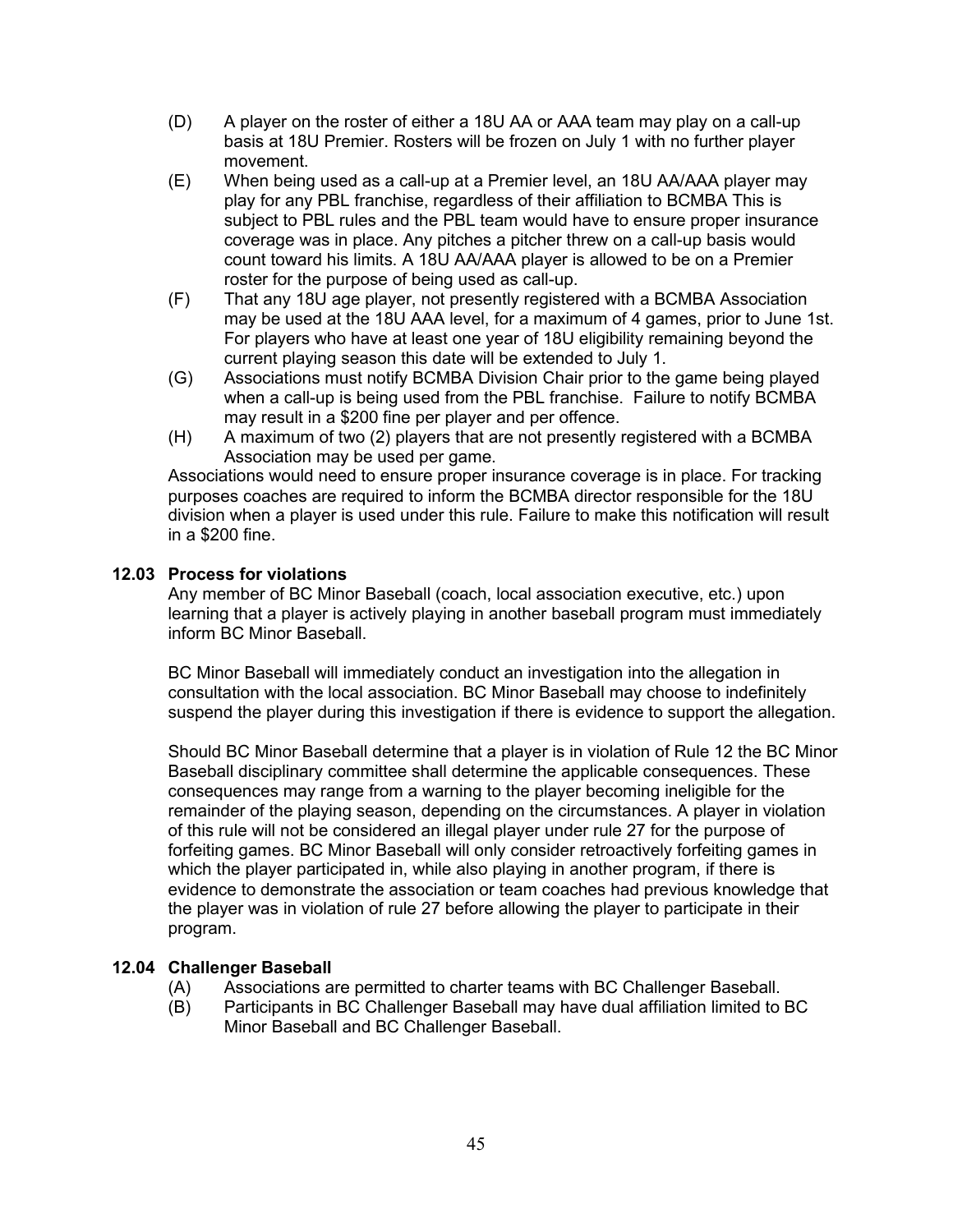# **Rule 13 Manager, Coach, Player, and Parent – Code of Conduct**

# **13.01 BC Minor Baseball Code of Conduct**

BC Minor Baseball is committed to providing an environment in which all individuals are treated with respect. Furthermore, BC Minor Baseball supports equal opportunity and prohibits discriminatory practices. Members are expected to conduct themselves at all times in a manner consistent with the values of BC Minor Baseball. Members may be subject to sanctions according to BC Minor Baseball Discipline Policy for engaging in any of the following behavior:

- (A) not complying with the rules, regulations or policies of BC Minor Baseball, as adopted and amended from time to time;
- (B) deliberately disregarding the Rules of Baseball as amended from time to time;
- (C) verbally or physically abusing an opponent, officials, umpires, spectators, or sponsors;
- (D) showing disrespect to officials, including the use of foul language and obscene or offensive gestures;
- $(E)$  abusing playing equipment or playing area;<br> $(F)$  failing to comply with the conditions of entry
- failing to comply with the conditions of entry of an event including any rules with regard to eligibility or advertising;
- (G) using tobacco products on-field at any BC Minor Baseball sanctioned competition;
- (H) any other unreasonable conduct which brings the game into disrepute, including but not limited to, abusive use of alcohol, non-medical use of drugs, use of alcohol by minors. The BCMBA Code of Conduct shall govern all disciplinary matters to the extent that it conflicts with or augments the Code of Conduct of any Association

Note: This code of conduct applies to all sanctioned baseball activities including but not limited to practices, players/coaches watching games as a spectator, and off-field conduct during team sanctioned road trips.

#### **13.02 Examples of Minor Infractions**

- (A) a single incident of disrespectful, offensive, abusive, racist or sexist comments or behavior directed towards others, including but not limited to peers, opponents, athletes, coaches, officials, administrators, spectators and sponsors;
- (B) unsportsmanlike conduct such as angry outbursts or arguing;
- (C) non-compliance with the rules and regulations under which BC Minor Baseball events are conducted

# **13.03 Examples of Major Infractions**

- (A) repeated incidents or disrespectful, offensive, abusive, racist, or sexist, comments or behavior directed towards others, including but not limited to peers, opponents, athletes, coaches, officials, administrators, spectators and sponsors.
- (B) playing under an assumed name, falsifying an affidavit or roster, or giving false information to tournament officials;
- (C) knowingly participating while ineligible;
- (D) knowingly competing with or against players who have been disqualified;
- (E) repeated unsportsmanlike conduct such as angry outbursts or arguing;
- (F) activities or behavior which interfere with a competition or with any athlete's preparation for a competition;
- (G) pranks, jokes or other activities which endanger the safety of others;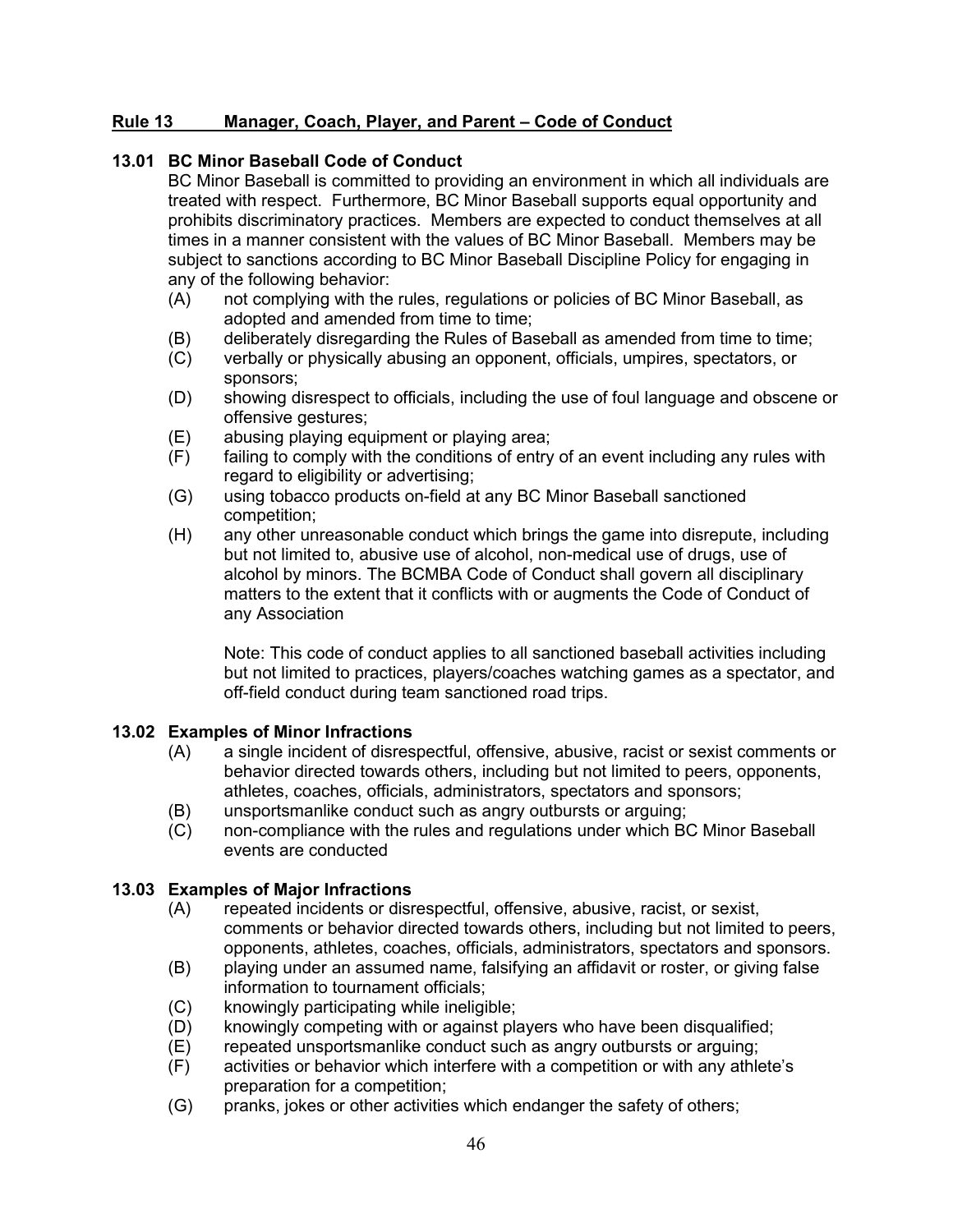- (H) deliberate disregard for the rules and regulations under which BC Minor Baseball events are conducted, whether at the local or provincial level;
- (I) abusive use of alcohol where abuse means a level of consumption which impairs the individual ability to speak, walk or drive; causes the individual to behave in a disruptive manner; or interferes with the individual's ability to perform effectively and safely;
- (J) any use of alcohol by minors
- (K) any use of illicit drugs and narcotics
- (L) use of banned performance enhancing drugs or methods
- (M) any physical contact with an umpire or other game official<br>(N) coaches or associations recruiting players who reside in a
- coaches or associations recruiting players who reside in another association's territory. Recruiting is defined as any communication with a family regarding another program and/or the opportunity to play in another program.

Note: When an association does not field a team at the AAA level their players may be contacted about opportunities to play in another association at that level only. Players who reside in open territory may be recruited.

Note: When an association cuts player from their 15U AAA team these players may be contacted by other 15U AAA teams about opportunities to play in other associations at that level only. It is the responsibility of each coach to verify (through email) that the player has been cut from the other association's 15U AAA team prior to any recruiting occurring. This verification could be in email form. Coaches are to cut players in writing, so players/parents can forward this email as confirmation to other coaches they wish to speak to.

#### **13.04 Tobacco, Drugs (Legal or Illegal) and Alcohol**

Coaches, Players, Managers, Parents, Umpire and/or any Official must not be on the playing field, benches, dugouts and/or any areas within the boundaries of the playing field while impaired, by any legal or illegal substance.

Coaches, Players, Managers, Parents, Umpires and/or any Official must not use cannabis, tobacco products including smokeless tobacco or e-cigarettes on the playing field, benches, dugouts and/or any areas within the boundaries of the playing field.

If there is any reasonable suspicion of any of the above, the Penalty: Automatic ejection from the game

#### **13.05 Behavior Expectations**

Players, managers or coaches engaging or persisting in conduct or actions unfavorable to the spirit, principles and objectives of good sportsmanship shall receive one warning from the umpire. If the offense or offenses continue, offender or offenders will be removed from the game.

#### **13.06 Power to Suspend – Discipline**

The BCMBA disciplinary committee shall have the power to suspend any coach, manager, parent, or other team official violating the provisions of Rule 13. This committee will investigate as they deem appropriate and will communicate their decision to the individual being suspended and the Association president.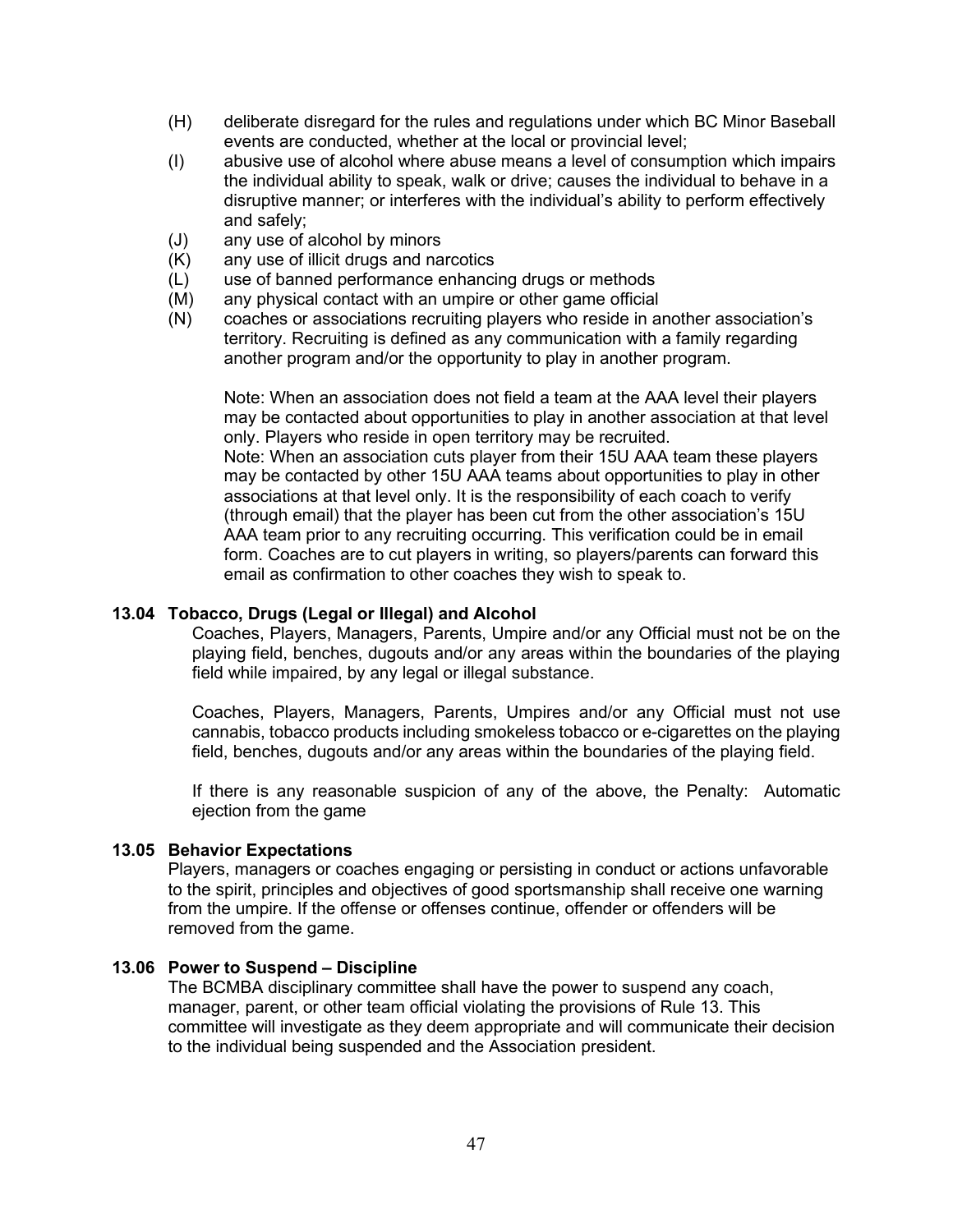Any decision made by the disciplinary committee may be appealed through the appeal process outlined in Rule 16. A suspension will be held in abeyance until the appeal is heard.

Exception: Suspensions for Physical Contact between Manager, Coach, Player, Umpire, Parent, Fan and/or Other Official, the use of illegal players and any instance deemed severe enough by BCMBA President (or delegate) will not be held in abeyance until the appeal is heard.

All suspensions must be served during any Regular Season game, Post Season game, Provincial Championship game and/or Championship Tournament game. Note, Invitational Tournament games and Exhibition games are not included.

## **13.07 Provincial Championship – Discipline**

Ejections of a coach, manager, player, parent, or other team official during a Provincial Championship do not carry an automatic one game suspension at any level of play and are instead reviewed by the BCMBA director in charge of the Championship who will determine if a suspension is warranted. The BCMBA director has the authority to use this process during a provincial championship to conduct an investigation into any incident to witnessed or dealt with by the umpires.

The following disciplinary process will be used:

- (i) The BCMBA will receive a written ejection report from the umpire.
- (ii) The BCMBA director (may also include umpire in chief) will meet in private with the ejected individual and one other team official.
- (iii) The ejected individual will have an opportunity to read the umpire's report and provide his perspective to the BCMBA director.
- (iv) The BCMBA director will then determine whether further discipline is warranted and will advise the Head Coach of the decision in private.

Note: The BCMBA director has the power issue a suspension for the duration of the Provincial Championship. Should a director feel a further suspension is warranted they will refer the matter to the BCMBA disciplinary committee at the conclusion of the tournament.

#### **13.08 Parent Code of Conduct**

Parents and spectators attending BCMBA sanctioned events are expected to role model appropriate behavior for the youth players competing on the field. When conflict situations occur, parents and spectators are expected to resolve the conflict appropriately. Players, coaches, and umpires have the right to participate in the game without being subjected to abuse or distractions from outside the playing field.

Examples of unacceptable behavior include but are not limited to: showing disrespect to umpires, opposing players, coaches, parents, and league administrators including: taunting, insulting language, angry outbursts, gestures, and physical aggression. The consumption of alcohol is not permitted at BCMBA sanctioned games. Coaches are expected to make their best efforts to ensure these expectations are met by their parents and supporters.

Any parent or spectator that fails to meet these expectations may be asked to leave the area surrounding the field by the umpires. The umpire may speak directly to the individual being asked to leave or may choose to have the appropriate coach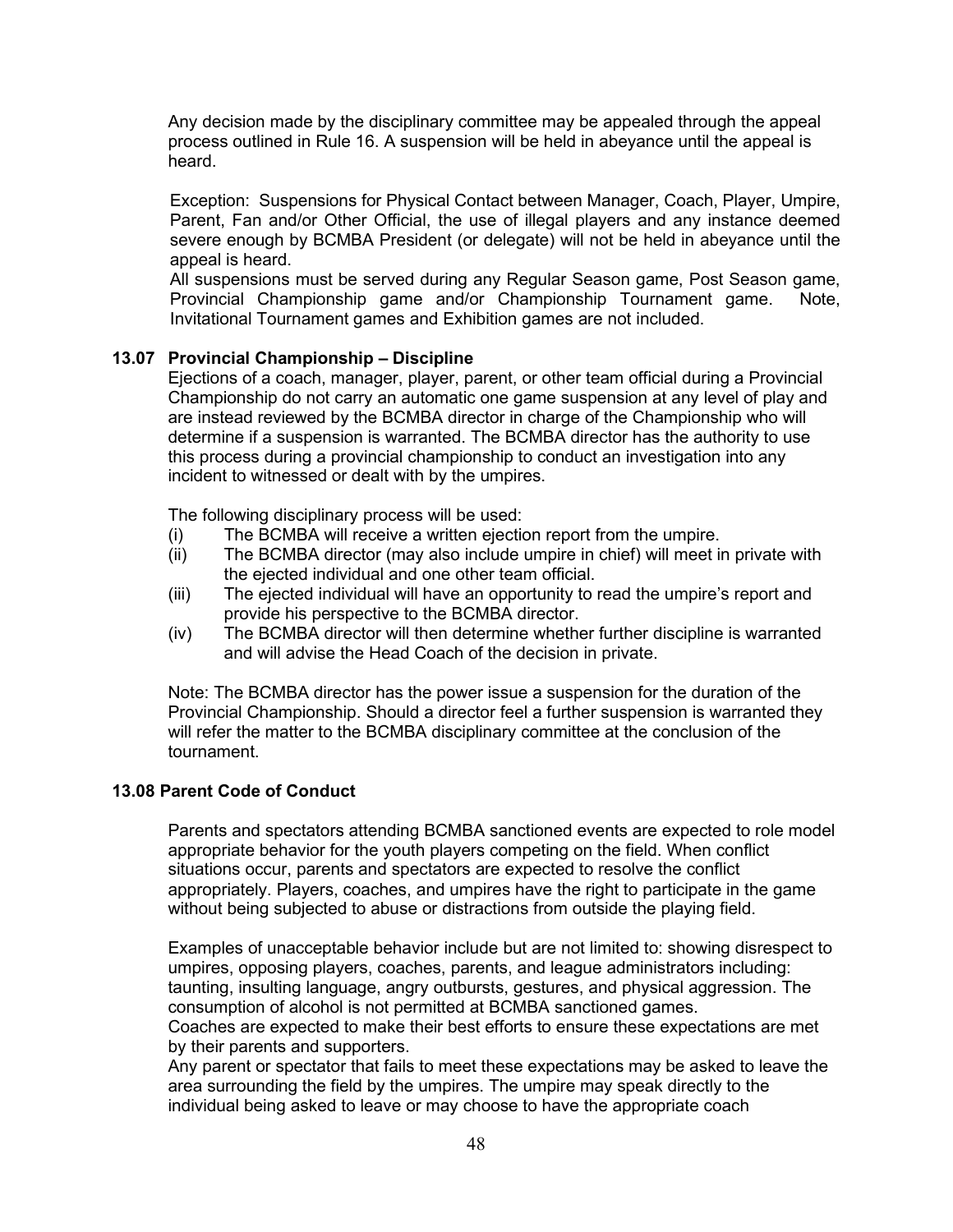communicate this decision to the parent. If a parent or spectator refuses to leave the area surrounding the field the umpire may suspend the game without making any judgment as to the final score, which will be determined by the BCMBA Any BCMBA director may request that a parent or spectator leave the area surrounding the field of play as per the requirements of Rule 14.

The BCMBA may review any reports submitted in writing regarding unacceptable parent behavior and issue discipline as they feel warranted.

## **13.09 Travesty of the Game**

This rule will apply to all BCMBA sanctioned games, with particular emphasis in tournament situations. Travesty of the game is defined as an attempt to intentionally lengthen or shorten a game or manipulate the score of a game by any means that has players "not playing to win". This would include batters or runners obviously attempting to make outs, pitchers obviously trying to miss the strike zone when pitching and fielders obviously trying to make errors. The penalties for making a travesty of the game will be: firstly, the ejection of the manager and Rule 13.12 (a) shall apply. This rule may be enforced by the umpires or a tournament director. Secondly, if a travesty continues; default of the game and if continued during a tournament, disqualification of the team from the remainder of the tournament.

Written reports by umpires will be forwarded to the BCMBA Discipline Chair as soon as practically possible. Additional sanctions may be levied by the BCMBA Discipline Chair at any time and may extend to the players involved.

#### **13.10 Artificial noise makers**

That artificial noise makers, including but not limited to air horns, cow bells, thunder sticks, and bottles filled with rocks, are not permitted to be used by players, coaches, and spectators.

#### **13.11 Non-Confrontational or Verbal Abuse between Coaches, Players and Umpires**

# **13.11.1 FOR 15U AND OLDER**

- (A) Any Umpire's decision which involves judgment, such as, but not limited to, whether a batted ball is fair or foul, whether a pitch is a strike or a ball, or whether a runner is safe or out, is final. No player, manager, coach or substitute shall object to any such judgment decisions. Players leaving their position in the field or on base, or managers or coaches leaving the bench or coaches box, to argue on BALLS AND STRIKES will not be permitted. The Umpire will warn them if they start for the plate to protest the call. If they continue, they will be ejected from the game.
- (B) If a manager has reasonable doubt that any Umpire's decision (excluding judgement calls) may be in conflict with the rules, the manager may request to approach the Umpire to and ask that a review of the ruling be made. Such request shall be made only to the umpire who made the decision. The Umpire may reject a review.
- (C) If the Umpire permits the review of the decision, the umpire making the decision may ask another umpire for information before making a final decision. If the umpires consult after a play and change a call that had been made, then they have the authority to take all steps that they may deem necessary, in their discretion, to eliminate the results and consequences of the earlier call that they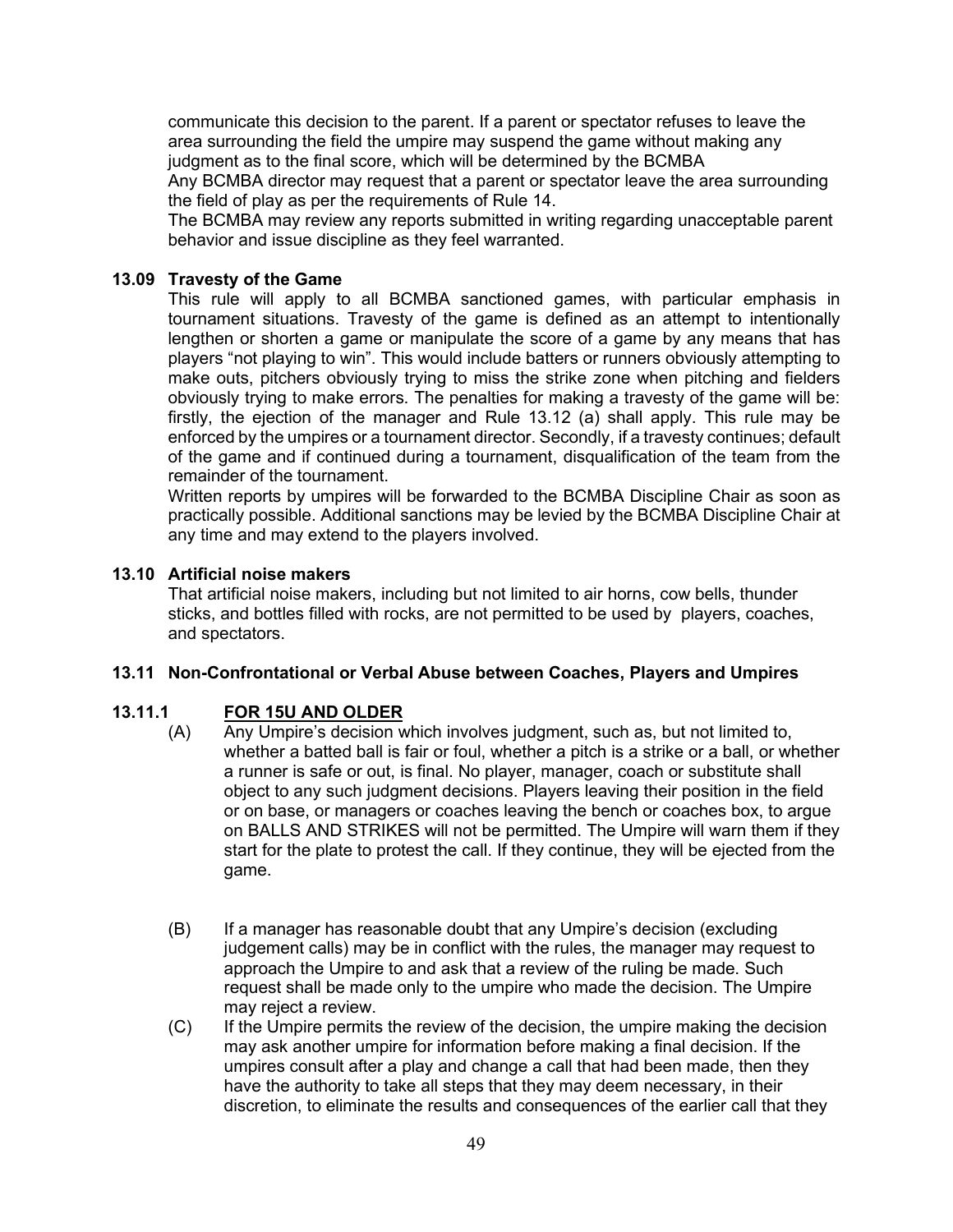are reversing, including placing runners where they think those runners would have been after the play, had the ultimate call been made as the initial call, disregarding interference or obstruction that may have occurred on the play; failures of runners to tag up based upon the initial call on the field; runners passing other runners or missing bases; etc., all in the discretion of the umpires. No player, manager or coach shall be permitted to argue the exercise of the umpires' discretion in resolving the play and any person so arguing shall be subject to ejection.

- (D) A manager is permitted to ask the umpires for an explanation of the play and how the umpires have exercised their discretion to eliminate the results and consequences of the earlier call that the umpires are reversing. Once the umpires explain the result of the play, however, no one is permitted to argue that the umpires should have exercised their discretion in a different manner.
- (E) Nothing set out in Section 13.11 (b) through (d) will prevent the right to protest under any other Section of this Rulebook.
- (F) Exception to 13.11.1 (a): The manager or the catcher may request the plate umpire to ask their partner for help on a half swing when the plate umpire calls the pitch a ball, but not when the pitch is called a strike. The plate Umpire will consult with the other umpire for a determination which will be final. On a half swing, if the manager comes out to argue with first or third base umpire and if after being warned if they persist in arguing, they can be ejected as they are now arguing over a called ball or strike. The ball is in play on appeal on a half swing;
- (G) Players, Coaches and Managers may request the Umpire to call "Time" or raise a safety concern;
- (H) Further, Coaches, Players and Spectators may NOT:
	- (i) argue any call by making comments to a third party

(ii) make any gesture or comments that shows public disagreement with an umpire's decision.

Contravention will result in the person being ejected from the game.

# **13.11.2 FOR 13U AND YOUNGER**

Before, during or after a game coaches or players may not approach an umpire for any reason except that they may:<br>(A) attend the plate meetir

- attend the plate meeting;
- (B) request the Umpire to call "Time";
- (C) raise a safety concern;
- (D) approach the Umpire to make a substitution on defense or offence;
- (E) request the plate umpire to ask their partner for help on a half swing when the plate umpire calls the pitch a ball, but not when the pitch is called a strike. The plate Umpire will consult with the other umpire for a determination which will be final;
- (F) approach the Umpire to protest a game based on an interpretation of the Rule of Baseball on terms as set out in this Rulebook. (No protests are allowed at 11U and younger divisions.)
- (G) shake the Umpires hands post game;
- (H) thank the umpires and or offer words of encouragement;
- (I) Coaches and/or Players at any time may NOT:
	- (i) Argue any Umpire's decision which involves judgment, such as, but not limited to, whether a batted ball is fair or foul, whether a pitch is a strike or a ball, or whether a runner is safe or out, is final. No player, manager, coach or substitute shall object to any such judgment decisions. Players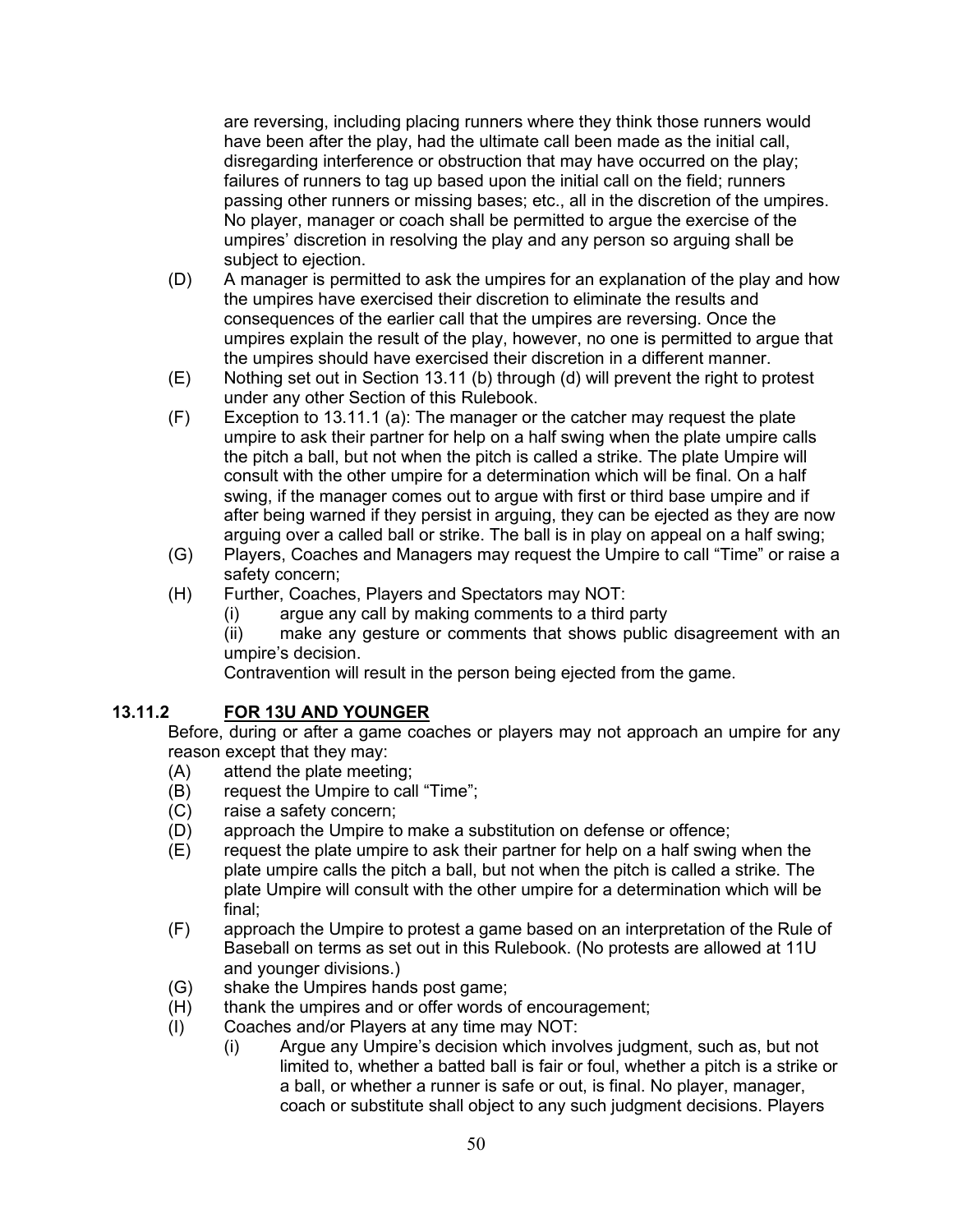leaving their position in the field or on base, or managers or coaches leaving the bench or coaches box, to argue on BALLS AND STRIKES will not be permitted. The umpire shall immediately eject any manager, coach, player or team representative that continues to approach an umpire after his/her decision has been made;

- (ii) harass or verbally abuse any official on the field of play before, during or after any game. Contravention will result will be the person being ejected from the game subject to further possible discipline by BCMBA.
- (iii) on a half swing, if the manager comes out to argue with first or third base umpire they can be ejected as they are now arguing over a called ball or strike.

# **13.12 Automatic Suspension**

If a member of the coaching staff and/or player is ejected from a game (exception Provincial Championships), they may not participate in their next scheduled game.

If a member of the coaching staff and/or player is ejected from the first game of a "Double Header", they may not participate in the second game.

# **Suspensions**:

- a) Any player, coach, or spectator who is ejected from a game is automatically suspended for one additional game
- b) In the event of a second ejection during the season the individual will automatically be suspended for three additional games.
- c) In the event of a third ejection during the season the individual will automatically be suspended indefinitely pending the review of the discipline committee

# **13.13 Discipline Process and Procedures**

- (A) BCMBA Discipline Chair will receive an ejection report and/or allegation of misconduct from the Umpire and/or Complainant.
- (B) BCMBA Discipline Chair will review and forward the ejection report and/or the allegations of misconduct to the BC Minor division chair or Director for that division and the affiliated association President. In the case of the BCMBA Discipline Chair levying an Automatic Suspension under 13.12 (a) or (b), the BCMBA Division Chair or Director will then circulate an email notice to the appropriate member Association President and request confirmation by said President that the specific discipline has been acted on. If further disciplinary action deemed to be required by the BCMBA Discipline Chair, outside Rule 13.12 – Automatic Suspension, then (c) to (e) below shall apply.
- (C) Local Affiliated Association President will forward the ejection report and/or allegations of misconduct to the person indicated in ejection report and /or allegations of misconduct; then
- (D) If the Discipline Chair deems the misconduct in the ejection report warrants greater discipline than an Automatic Suspension under 13.12, the BCMBA Discipline Chair will demand a written submission from the Affiliated Association President who will make the same demand of the person indicated in the ejection report. Upon receiving a demand for a written submission from the Affiliated Association President, the Person indicated in the ejection report and/or allegations of misconduct will respond directly to their local Affiliated Association President with their statement of defense. Additionally, they may provide written statements (which must be sent to the Affiliated Association President directly) by witnesses.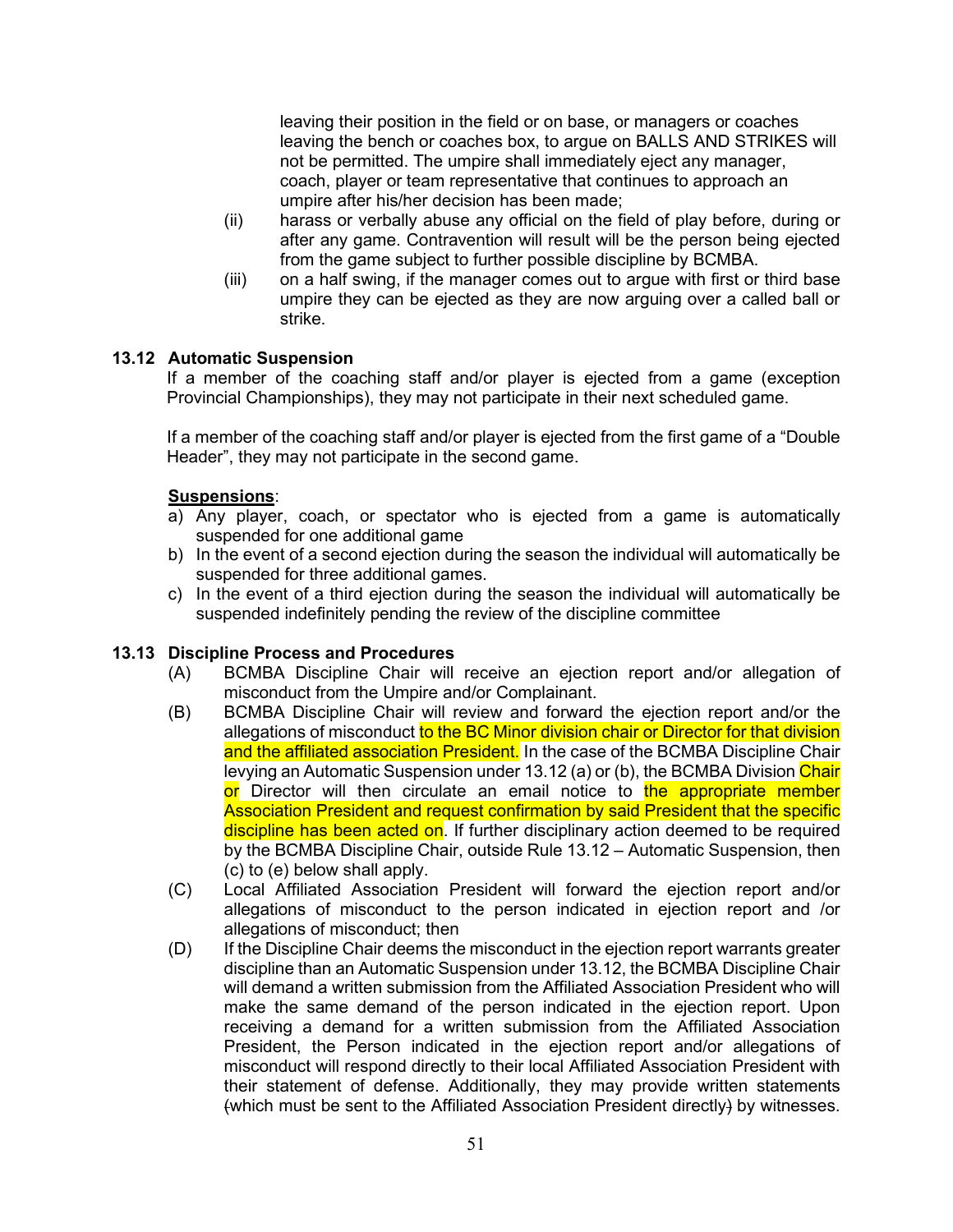The BCMBA Discipline Chair will determine the time frame for all written submissions to be submitted to the local Affiliated Association President and subsequently to BCMBA for review.

(E) BCMBA Discipline Chair and/or Committee will review all written statements submitted, answers to follow up questions which may be required (by all parties involved) and will render a written decision to the Affiliated Association President within seventy-two (72) hours of receiving all required information from the Affiliated Association President.

Note:

- i) All discipline files will be handled by means of Written Submissions, unless (ii) or (iii) is applied
- ii) The BCMBA Discipline Chair, when necessary determines that an Oral Hearing is required. If required, a neutral location will be determined by the BCMBA Discipline Chair. All Oral Hearings will be heard by a minimum of three (3) BCMBA Board of Directors and/or representatives appointed by the Discipline Chair. If granted BCMBA will be responsible for all expenses related to the Oral Hearing
- iii) The Local Association President may request in writing to BCMBA Discipline Chair for an Oral Hearing, a decision will be rendered within forty-eight (48) hours. All Oral Hearings will be heard by a minimum of three (3) BCMBA Board of Directors and/or representatives appointed by the Discipline Chair. If granted, the Local Association will be responsible for all expenses related to the Oral Hearing (ie: Mileage, Airfare, Bridge Tolls, Ferry, Meals, Meeting location)

# **Rule 14: BCMBA Director Power to Intervene**

#### **14.01 Power to intervene**

In the event that at any BCMBA sanctioned event an elected BCMBA director feels that an umpire(s) have allowed a manager, coach, player, or parent to persist in violating the BCMBA Code of Conduct, without taking appropriate actions, the Director may identify himself to the participants and issue one warning to the offenders, in consultation with the umpire(s). If the offences continue and the umpire(s) do not act, the Director may remove the offender(s) from the game. This authority will be extended to any tournament director or umpire supervisor at any BCMBA sanctioned tournament hosted by a local association and to local association executive members at any BC Minor Baseball sanctioned event. In the case of local association executive members, they will only have the authority to take action against participants from their association. The purpose of this rule is to assist younger, possibly inexperienced umpires, in enforcing the Code of Conduct in the best interests of the game.

#### **14.02 Reporting**

Should 14.01 be used as so indicated a written report must be filed with the governing League body and a copy forwarded to the Board of Directors of BCMBA outlining the following:

- (A) Names of teams and coaches involved.
- (B) Name of umpire(s).
- (C) Offender or offenders involved.
- (D) Violations that occurred and actions taken.
- (E) Recommended action, if any, to be taken.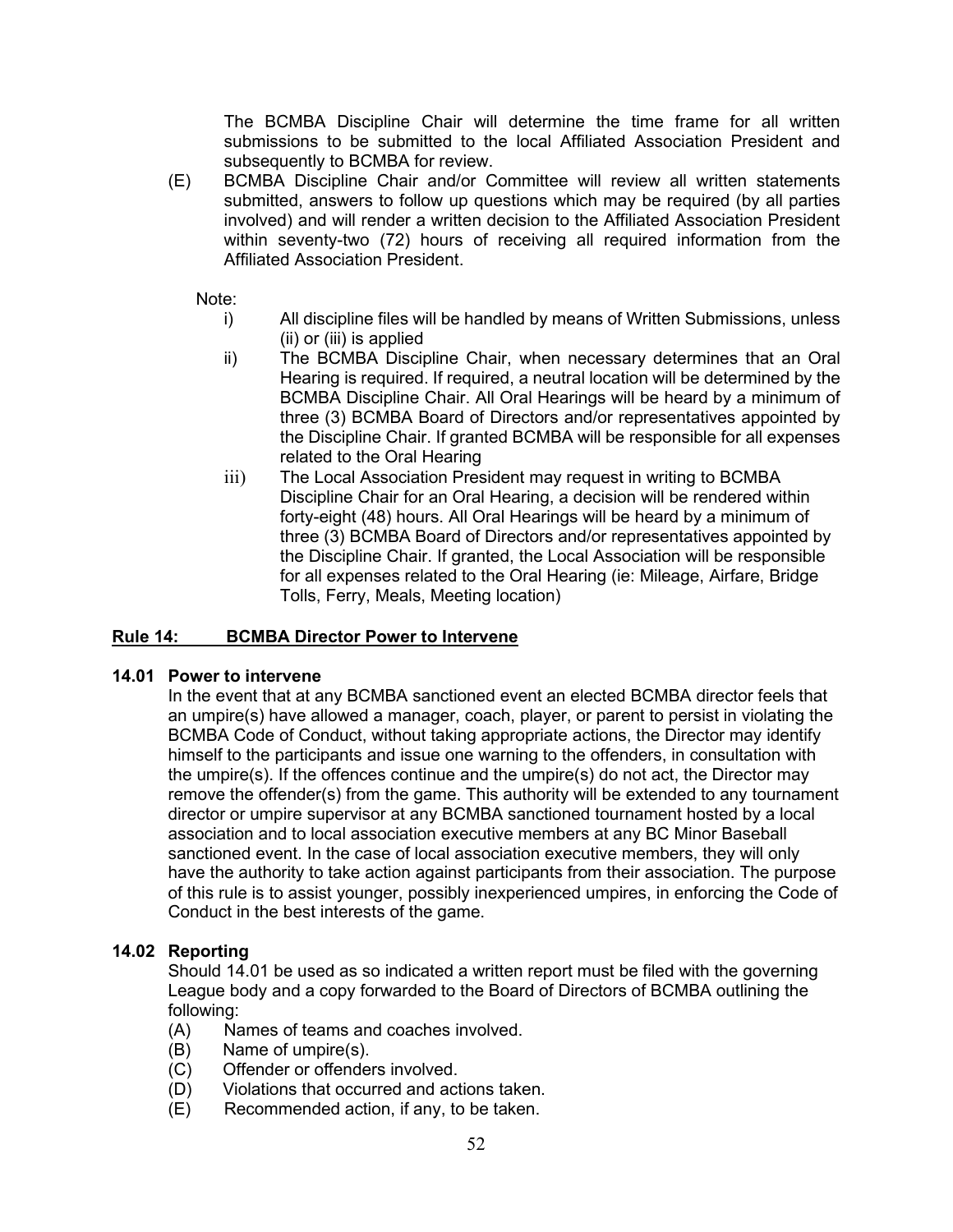# **Rule 15: Sponsorship & Fundraising**

# **15.01 Standards**

Teams or Leagues should be sponsored only by those organizations, firms or companies whose activities or products are not detrimental to the welfare of youth. Specifically, no firm or company whose advertisements reflect the sale of tobacco products shall be permitted to sponsor the program, League or team or be permitted to display any form of such advertising in connection with the program. Any advertising provided by firms or companies reflecting the sale of alcoholic beverages would need to be approved and deemed to be acceptable and responsible by the BCMBA Board.

Failure to comply with this paragraph will result in the association being liable for a \$250.00 fine.

# **15.02 Fundraising**

The BCMBA may seek the help of outside fundraising sources when deemed prudent whether for itself or for affiliated associations.

# **Rule 16: Appeals**

# **16.01 Appeal Process**

- (A) An Appeal may be made by a coach, an Association, or a parent (when it involves the eligibility of their child) and must be received by BCMBA President from an Affiliated Association President within 48 hours of the Affiliated Association President having received the original ruling from BCMBA
- (B) Upon receiving an Appeal, the BCMBA President will form an Appeal Committee consisting of three directors, including a Chair from the Executive Committee who was not directly involved in the original decision. The President may appoint himself to this committee. This committee will investigate the appeal and will render a decision in writing within four days.
- (C) In exceptional circumstances, the President may choose to have the entire board of directors hear an appeal through an email or telephone vote or at the next scheduled meeting. The decision to this is at the sole discretion of the President.
- (D) In case of an Appeal of discipline to a player, coach, or parent, the individual may request a hearing.
- (E) Any decision made by a Director or Committee of directors may be appealed in writing by Affiliated Association President to the BCMBA President. An Appeal may also be made when a director fails to respond to or decide, when required, within a reasonable amount of time.
- (F) Any decision made by the entire board of directors is final and cannot be appealed
- (G) An appeal may be based on:
	- i) Process
	- ii) An alleged misinterpretation or misapplication of a rule
	- iii) An alleged error in findings
	- iv) In the case of discipline, the severity of the consequence
- (H) Appeals should clearly state the basis for an appeal. Appeals that simply disagree with the original decision will be denied.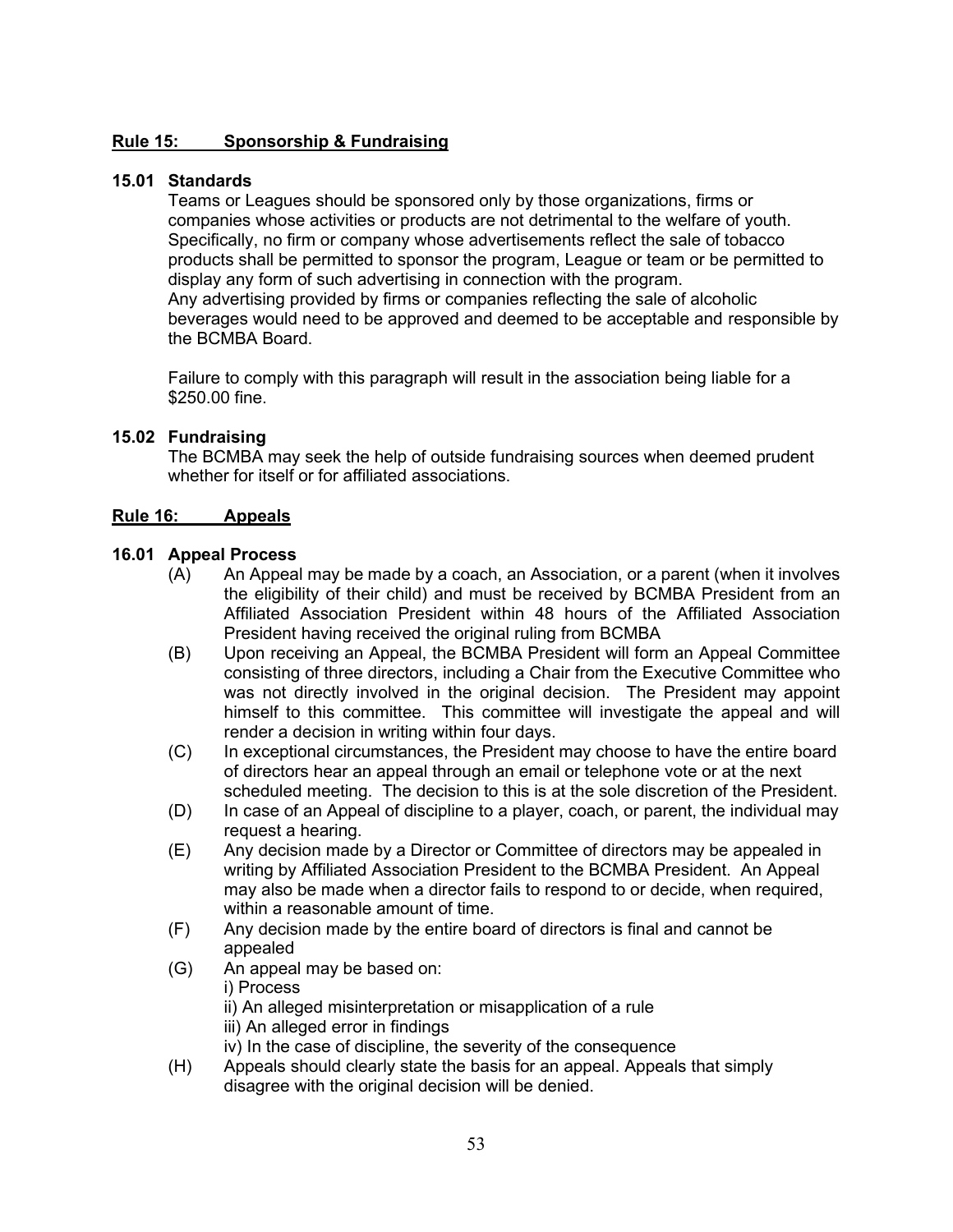- $(1)$  In the event an appeal is denied the association shall be invoiced a \$100 administration fee. An appeal must be filed with an email confirmation from the association president confirming the association is supporting the appeal with the \$100 deposit. In the case of parents/legal guardians appealing a player eligibility decision association approval is not required and the deposit is paid directly to BC Minor Baseball by the parent/legal guardian.
- (j) BCMBA. If Affiliated Associations disagree with a decision made by an umpire affiliated with the BCBUA with regard to an ejection, the Affiliated Association shall deal directly with BC Minor Baseball Umpire Association. Any communication by the Affiliated Association with the BCBUA should be copied to the BCMBA Umpire in Chief.

# **Rule 17: Umpires**

# **17.01 Use of Carded Umpires**

A 'carded' umpire means the umpire is a current member of BCBUA. An umpire who is not a member of BCBUA. will be referred to as a "staff" umpire.

It is "strongly recommended" that only Level 2 (or higher) carded umpires be used for all games in 13U and higher divisions during all Spring League, Summer League, Single Season, Tournament and Provincial Championship games.

It is "strongly recommended" that only Level 1 (or higher) carded umpires be used for all games in 9U and 11U divisions during all Spring League, Summer League, Single Season, Tournament and Provincial Championship games.

No youth umpires may officiate games in their same age division, only in lower (younger) divisions. For example, 15U aged umpires may only officiate in 13U and lower divisions.

#### **17.02 Number of Umpires**

It is required that at least two umpires be used in all games in 11U and higher divisions during all Spring League, Summer League, Single Season, Zone Tournament and Provincial Championship games.

It is recommended that two umpires be used in all games in the 11U and higher divisions during the season. In the event that an insufficient number of umpires are present or that staff umpires are present or that staff umpires are used, the game will proceed.

#### **17.03 No Umpires**

When no umpires arrive within 30 minutes of the scheduled start time of the game the teams may agree on replacement umpires. If the teams do not agree the game is called. If the game is called it will be made up at the grounds of the visiting team to offset their inconvenience. If only one umpire shows the game will proceed.

#### **17.04 Parent/descendent as an umpire**

Unless EXTREME CIRCUMSTANCES PREVAIL, it is strongly recommended that any parent or descendent, whether designated official or staff, not umpire in any capacity in any game in which their descendent is participating. Should the requirements of this rule need be circumvented it is strongly recommended that a "Waiver of Protest" be signed by the opposing managers or coaches agreeing to the use of the said parent or descendent as an official or staff umpire.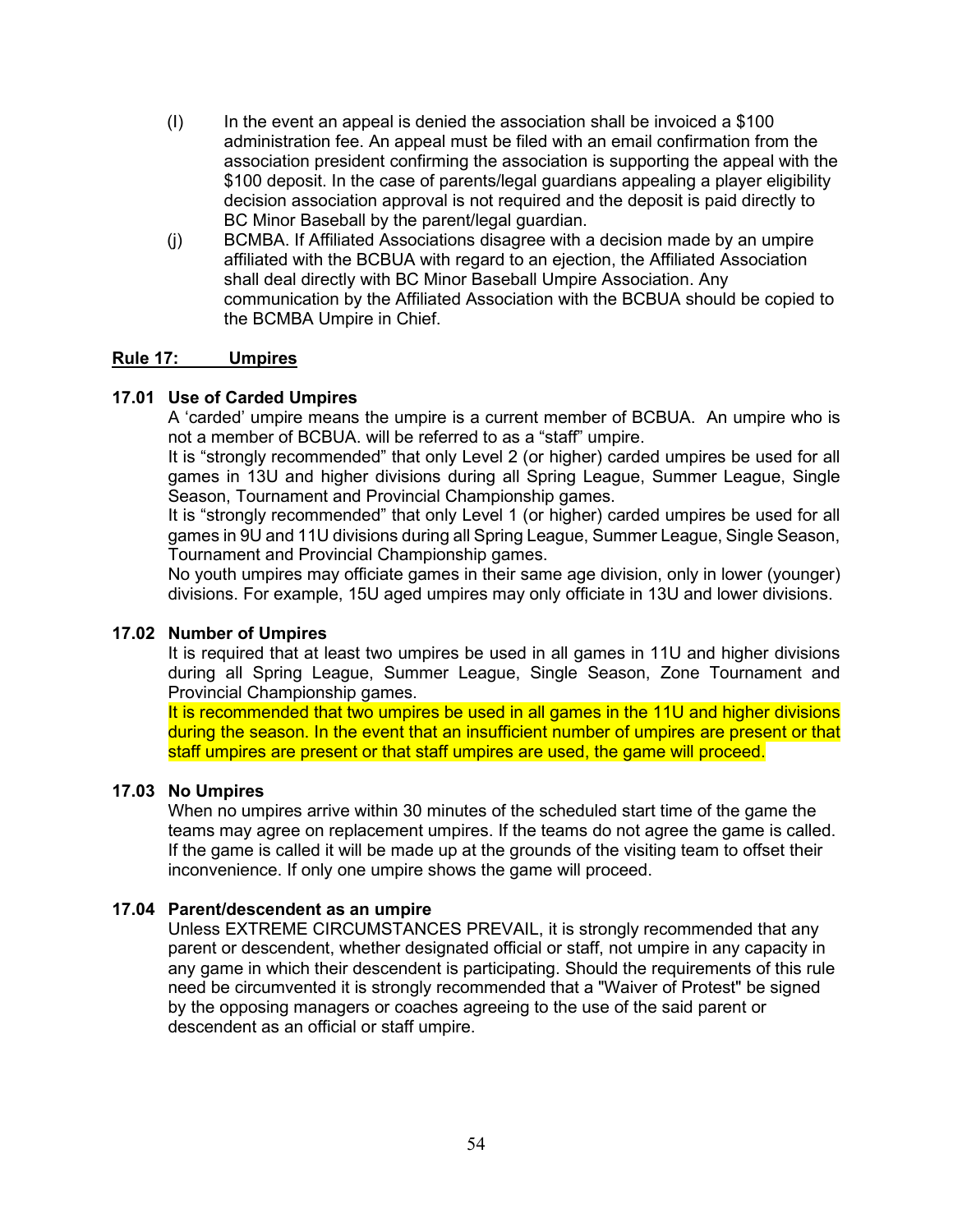## **Rule 18: Playing Field Dimensions**

|                    | 7U           | 9U           | 10U&11U      | 13U          | 15U          | <b>18U</b>           |
|--------------------|--------------|--------------|--------------|--------------|--------------|----------------------|
| <b>Distance</b>    | 50 feet      | 60 feet      | 60 feet      | 70 feet      | 80 feet      | 90 feet              |
| <b>Between</b>     |              |              |              |              |              |                      |
| <b>Bases</b>       |              |              |              |              |              |                      |
| <b>Distance</b>    | 36 feet      | 42 or 46     | 46 feet      | 48 feet      | 54 feet      | $60\frac{1}{2}$ feet |
| between            |              | feet         |              |              |              |                      |
| home plate         |              |              |              |              |              |                      |
| and rubber         |              |              |              |              |              |                      |
| <b>Batters Box</b> | $3 \times 6$ | $3 \times 6$ | $3 \times 6$ | $3 \times 6$ | $3 \times 6$ | $4 \times 6$         |
| <b>Foul lines</b>  | 150-200      | 150-200      | 180-200      | 200-225      | 245-270      | 285-320              |
|                    |              |              |              | (lines)      | (lines)      | (lines)              |
|                    |              |              |              | 225-260      | 280-300      | 320-400 to           |
|                    |              |              |              | to CF        | to CF        | <b>CF</b>            |
| Height of          |              |              | 6 inches     | 6 inches     | 8 inches     | 10 inches            |
| pitcher's          |              |              |              |              |              |                      |
| mound              |              |              |              |              |              |                      |

## **18.01 Specific Dimensions by Division**

#### **18.02 Fence Top Markers**

Any fence top marker band on any outfield fence is considered part of the fence and therefore, part of the playing field.

If a ball hits any part of the outfield fence, including a top marker band and goes over, it shall be a home run, unless the ball hits the ground first, in which case it shall be a ground rule double. If a ball hits the marker band and bounces back into the field of play, the ball shall be considered to be in play.

# **Rule 19: Equipment**

#### **19.01 Athletic Support/Cup**

It is recommended that League officials make every effort to ensure that all players wear an athletic support with cup. It is mandatory that catchers wear an athletic support with cup in all divisions.

# **19.02 Helmets**

Batters, on deck batters, base runners, players used as base coaches or bat people in all age categories shall wear double ear flap helmets which give protection to the temple, ears, base of skull and top of head.

Skull caps and wraparound head gear are not to be used by any player as so defined. For divisions 13U and younger all player helmets must have a chin strap or have been manufactured with a C-flap (chin protector) and not contain the snaps for a chin strap.

# **19.03 Catchers Equipment**

It is mandatory that full catchers' helmets or skull caps shall be worn by all catchers, in addition to a normal chest protector, shin guards, face mask - with throat protector - and athletic supporter with cup.

Catchers in all age categories must wear a protective helmet and mask while catching in practice and warm-up situations such as bullpen or between innings.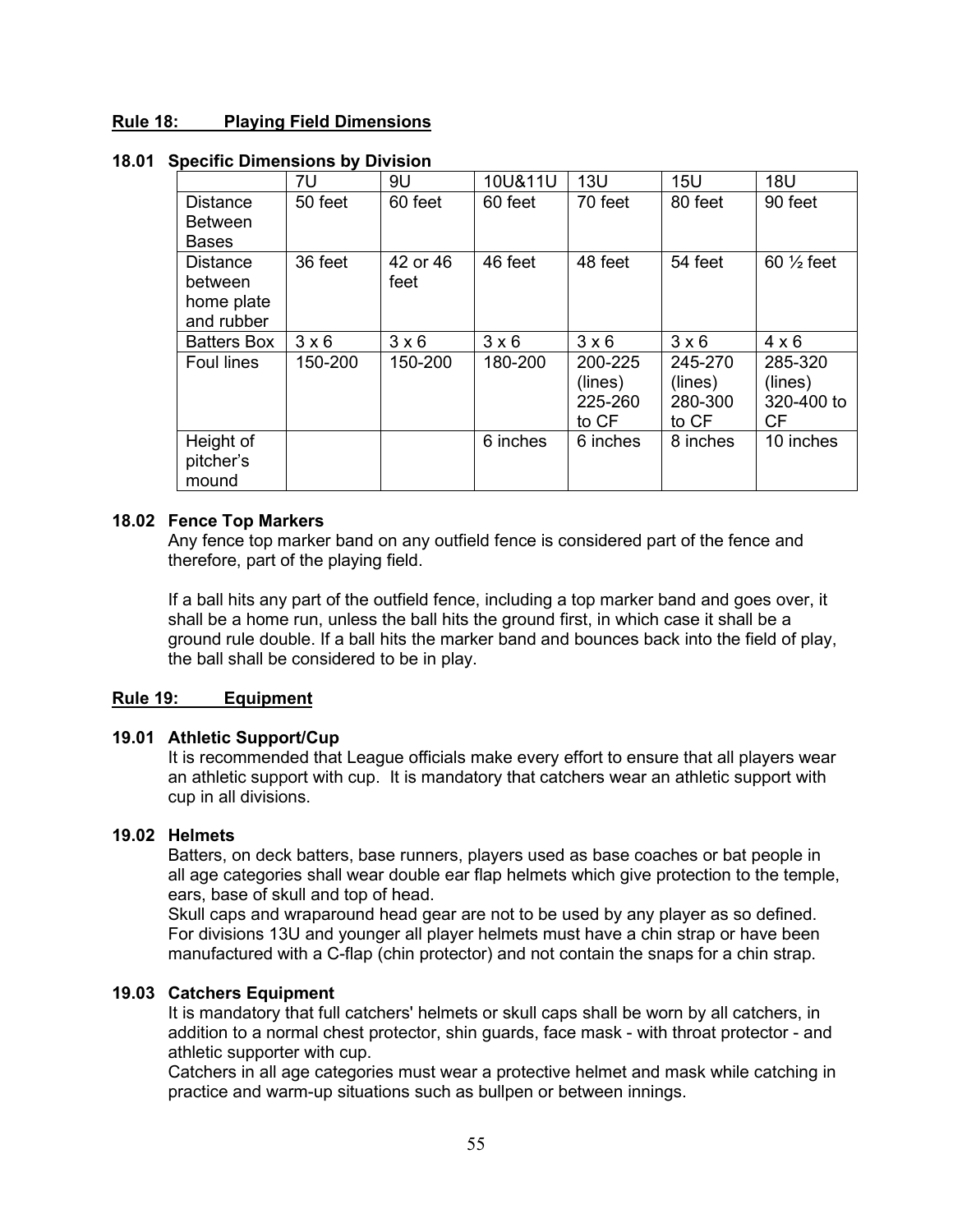Coaches must wear at least a mask in all practice and warm up situations. Associations not enforcing this rule will be subject to a fine as determined by BCMBA

# **19.04 Bats**

7U 30 inch, 2 5/8 inch max diameter, unlimited length/weight drop – bats with greater than 2 ¼ in. barrel diameter must be marked "USABB or stamped with BPF 1.15" (Bat Performance Factor)

9U 30 inch, 2 5/8 inch max diameter, unlimited length/weight drop - bats with greater than 2 ¼ in. barrel diameter must be marked "USABB" or stamped with BPF 1.15" (Bat Performance Factor)

10U & 11U 32 inch, 2 5/8 inch max diameter, unlimited length/weight drop - bats with greater than 2 1/4 inch. barrel diameter must be marked "USABB" or stamped with BPF 1.15" (Bat Performance Factor)

13U 32 inch, 2 3/4 inch max diameter, -10 max length/weight drop, marked BPF 1.15" or "USABB"

15U A/AA 2 3/4 inch max diameter, max -10 weight to length ratio, composite, aluminum or wood combination

15U AAA -10 max length/weight drop, Wood, Bamboo or Wood Composite

18U AA -3 max length/weight drop, and marked "BBCOR

18U AAA/College Prep Wood, Bamboo or Wood Composite

Wood, bamboo and wood composite bats are permitted in all divisions. Wood composite bats include wood bats with fiberglass sheathing and wood barreled bats with composite handles.

#### **19.05 Ball**

The ball must weigh not less than five nor more than five and one quarter ounces avoirdupois, and measure not less than nine or more than nine and one quarter inches in circumference.

A soft or resilient ball is recommended for 7U and 9U.

## **19.06 Uniforms**

7U and 9U – Sweater with distinctive number and cap.

All players, coaches and team managers are not permitted to wear any clothing other than described in the following articles for games.

All other divisions – Conventional baseball uniforms including a shirt, pants, and socks. Coaches must wear at least a team cap in Spring season play.

Managers or coaches occupying a coach's box, must be dressed in full uniform except that they will be allowed to wear matching pullovers, cage jackets or warm-up jackets and colour coordinated long pants.

NO SHORTS, NO SLEEVELESS SHIRTS AND NO CUT OUT SLEEVES JERSEY. Coaches and Managers found not to be adhering with this rule will not be allowed on the field during the game.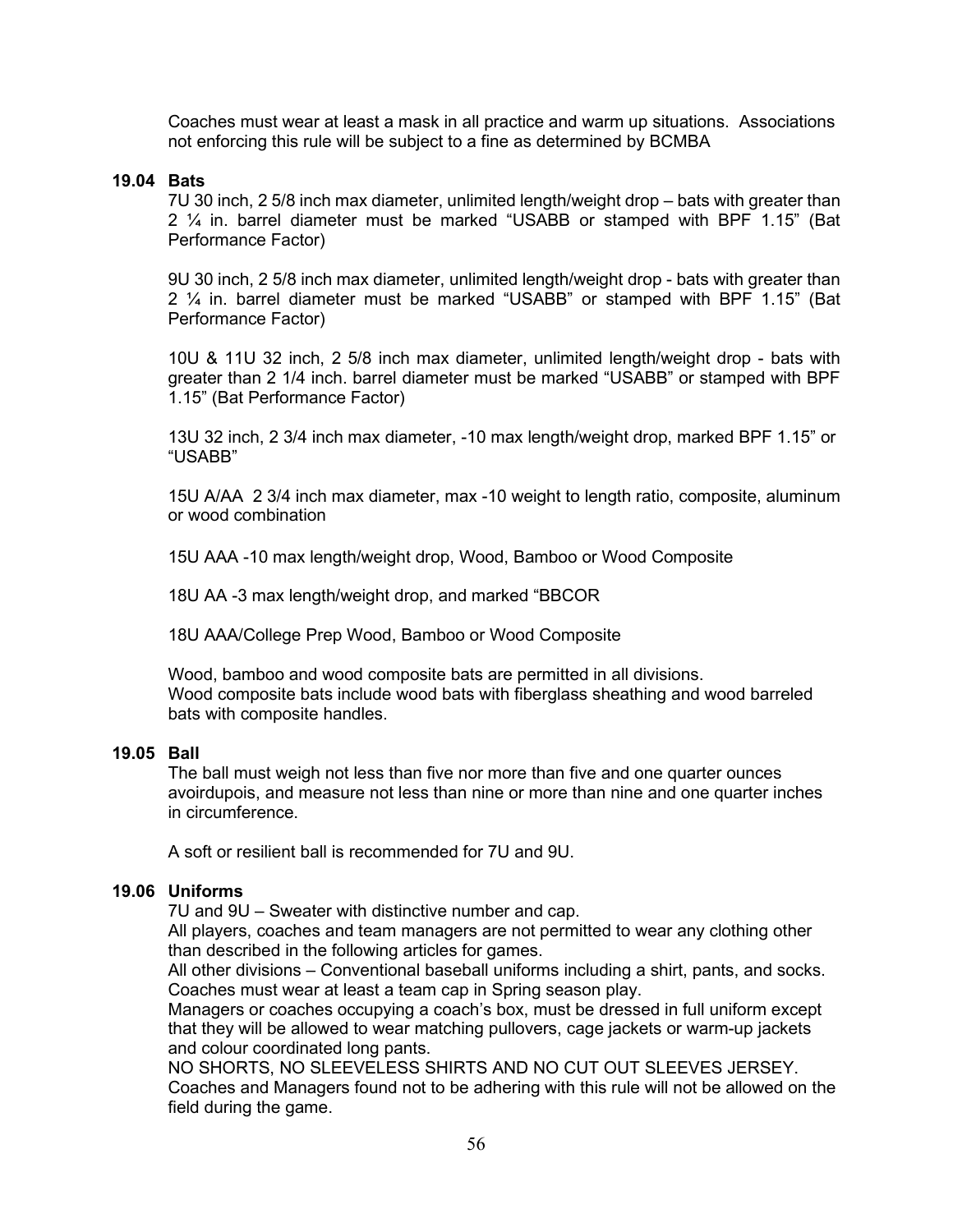## **19.07 Footwear**

Metal cleats are not permitted in 7U, 9U, 10U & 11U, and 13U. Metal cleats are permitted at 15U and 18U provided they are not sharpened or pointed.

#### **19.08 Gloves**

It is recommended that all players wear fingered fielder's gloves.

It is mandatory at the 11U division and higher that catchers wear a standard catcher's mitt.

It is recommended that at 13U and higher first baseperson wear a "trapper" glove.

# **19.09 Bases**

At the 10U and 11U levels, it is recommended that the use of a safety base at first base be used during the Spring and Summer seasons. It is recommended that the use of post or pin design be used to prevent accidental slippage of the base. These bases are available at most sporting good suppliers.

## **Rule 20: Scheduling Games**

# **20.01 Spring League**

Scheduling and rescheduling of Spring Season games shall be the responsibility of the associations

## **20.02 Summer League**

Scheduling and rescheduling of Summer League and Provincial Championships shall be the responsibility of the officers and executive committee. The BCMBA will appoint a director or group of directors to administer each single season, summer season league, or summer season zone.

The director(s) must make the following information available to all teams prior to the start of play:

- (i) A complete schedule
- (ii) A policy for rescheduling games and schedule changes
- (iii) A rule for the calculation of final standings (points or percentage)
- (iv) A format for how many teams qualify for provincials
- (v) A format for provincial seeding and grouping
- (vi) A procedure for breaking ties in final standings
- (vii) A policy for the prompt reporting of scores

# **20.03 Zone Play**

- (A) The draw will be made by the BCMBA Division Chairperson. The draw will be decided by chance and the results given to the tournament chairperson prior to the zone meeting which must be held by the hosting Association.
- (B) Game starting times must be agreed upon by all concerned. Once agreed upon, times should not be changed except when necessitated by bad weather or darkness.
- (C) Should a team drop out after the draw has been completed with less than 24 hours before the commencement of the tournament, then that team shall be considered to forfeit its scheduled games with the draw remaining unchanged.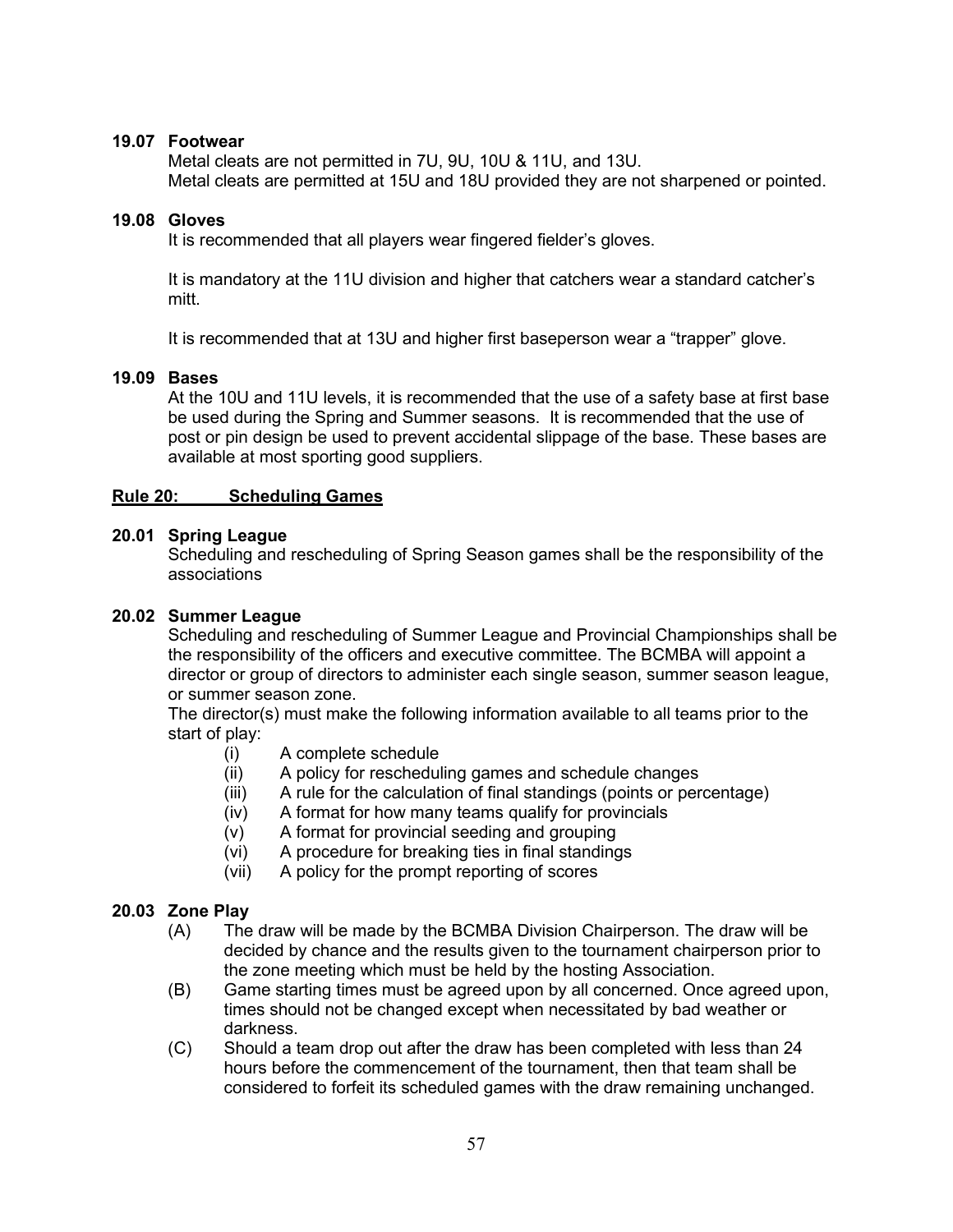(D) All rules that apply specifically to provincial championships will also apply to zone tournaments. The Division Chairperson or designate assumes the role of Tournament Director whether onsite or accessible by phone.

#### **20.04 Provincial Championships**

Scheduling and rescheduling of Provincial Championships shall be the responsibility of BCMBA in conjunction with the host committee.

All tournaments leading to the selection of Provincial champions shall usually be 'round robin' format. The Board of Directors of BCMBA is allowed, at its discretion, to apply a different format on a case by case basis with cause. BCMBA to advise participating teams, no later than the pre-tournament meeting, of the reason for the change from 'round robin'.

## **Provincial Play-Offs**

In the event the hosting Association's representative team should be the winner of the Zone or Summer, it should enter the Provincial Play-Off as the Zone winner and the runner-up from the Zone shall enter the Provincial Play-Off as the host team.

In the event the hosting association does not have a representative team in the Provincial Play-Offs it will automatically be entitled to field a "Host" team. This team must be the identical team which represented the Association in the Zone Play-Offs and subject to Rule 9 in its entirety.

Draw will be made by the Board of Directors, BCMBA and not the host association. The BCMBA division director will set the draw pools based on format by the BCMBA Board of Directors.

Game start times may be established by the hosting Association by the BCMBA divisional directors must give final approval.

#### **20.05 Provincial Schedules - Round Robin Format**

Divide 8, 10 or 12 teams into two pools (A & B). Method used to divide teams into pools to be determined by BCMBA Should a situation arise where two or more teams from the same Association qualify for the round robin tournament BCMBA will place those teams in different pools as long as the pools do not become unreasonably unbalanced in talent (does not apply to single season leagues).

Teams within each pool to play each other once. The first and second place teams in each pool advance to the semifinals.

The draw for the semifinals is:

Pool A winner versus Pool B runner up. Pool B winner versus Pool A runner up.

The home team in the semi-final games shall be the winner of each pool. The home team in the championship game shall be decided by the flip of a coin. The winners of the semifinals play for the championship.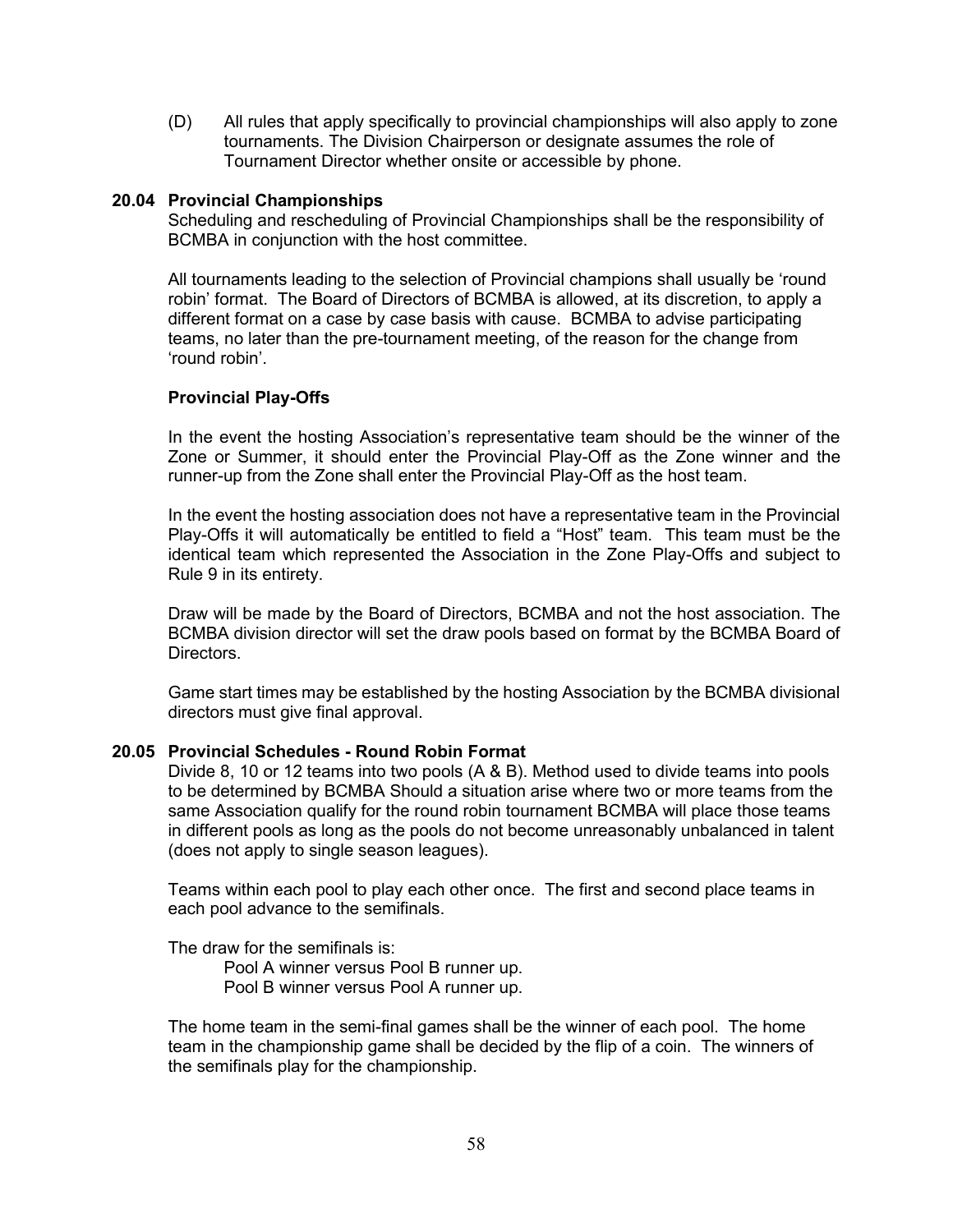PLEASE NOTE: Schedule formats are guidelines only and may be modified to local conditions with the approval of the BCMBA Division Director. See Appendix A for samples.

## **20.06 Maximum Number of Games per Day**

- (A) League Play Under no circumstances can a team be expected to play more than two games in a calendar day.
- (B) Provincial Championships

Under no circumstances will a team be expected to play in more than two (2) complete games in one calendar day except that they may have to complete a suspended game and then play two (2) more complete games in a calendar day. If, upon playing the remaining innings of the suspended game, the game took four (4) or more innings to complete, then the team will play only one (1) more completed game that calendar day.

## **Exception 15U and 18U**

During the Medal Round (this includes Wild Card) teams will be permitted to play three (3) complete games in one calendar day.

# **20.07 Required rest between games (applies to Provincial Championships only)**

In the 18U Division there must be a minimum of one (1) hour rest between games, and in 11U, 13U and 15U a minimum of one and one-half (1.5) hours.

## **Rule 21: Obligation of Scheduled Games**

# **21.01 League / Zone / Provincials**

All teams participating in a single season format, a provincial tournament (summer leagues, zones or finals), Western Canada Tournament, or National Tournament are obligated to play all games as scheduled and to participate in all scheduled events including pre-tournament meeting and skills competitions.

# **21.02 Exhibition / Invitational Tournaments**

Exhibition games and invitational tournaments entered are secondary to BCMBA scheduled games. Entry into exhibition and invitational tournaments require approval as per Article XV. Any change to a BCMBA scheduled game requires the approval of both teams and the BCMBA director of the division.

#### **21.03 Forfeit Fine**

Failure to participate in a scheduled game or event (i.e. opening ceremonies) will result in the offending team's Association being fined \$500.00 per game or may result in a \$500.00 fine per event by BCMBA

## **21.04 Rain Outs (Single Season and Summer League)**

All rainout games between same zone teams (ie Vancouver vs Chilliwack / Victoria vs Nanaimo or Kamloops vs Kelowna) must be made up. The game must be rescheduled within 48 hours of the rainout and the makeup date forwarded to Division Director, so the schedule can be updated. Games that are not made-up will count as a 'forfeit" for both teams.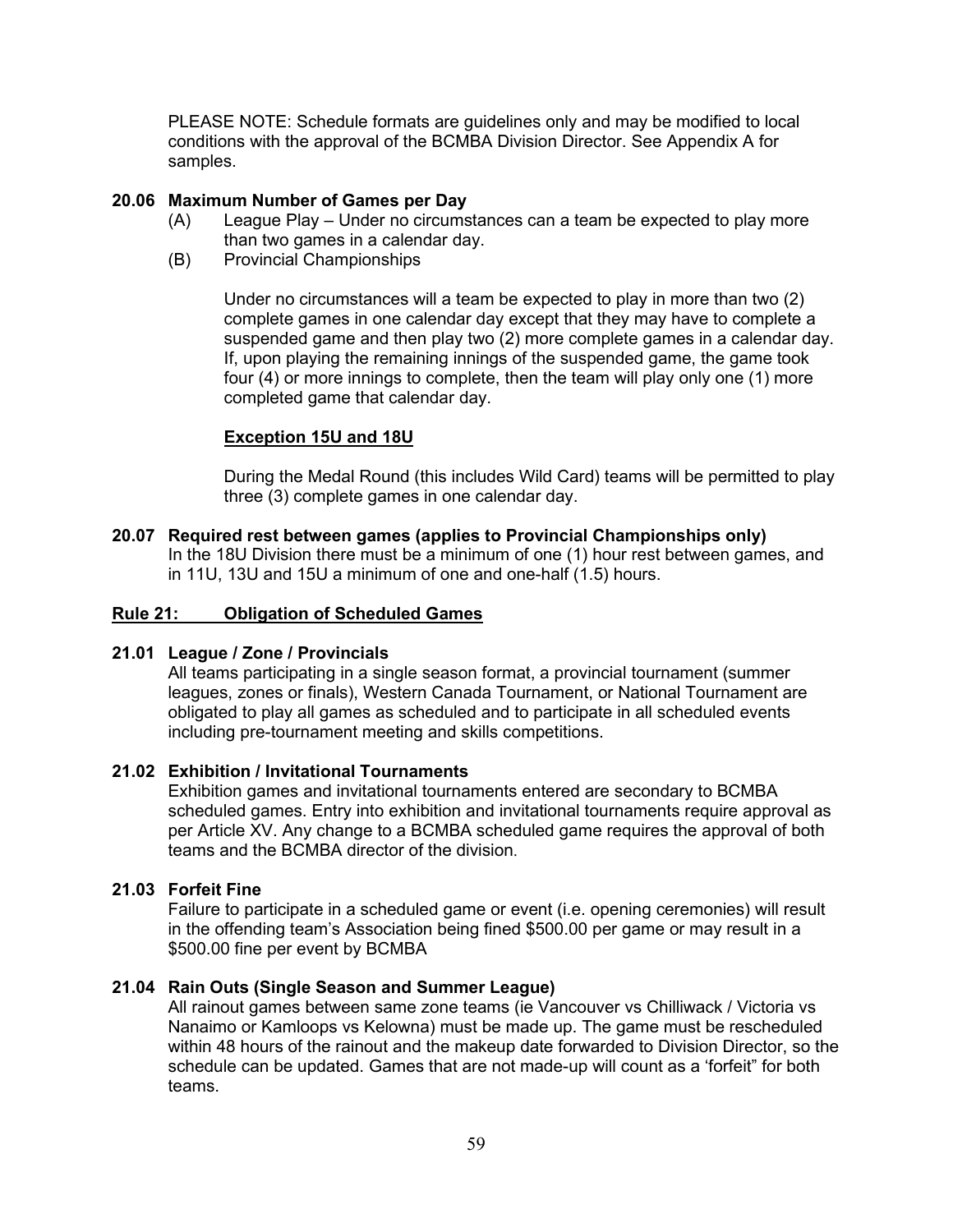Rainouts that involve travel for island/interior teams to the mainland or for mainland teams to the island/interior are difficult to makeup. Therefore, the following policy will apply.

- A) If the game was postponed prior to the away team travelling (for example, before Victoria got on the ferry) the game will be made up.
- B) If the away team travels and the game is rained out the game will be made up if one of the teams is willing to travel to play the game. In this case, the game will only be rescheduled by BCMBA if the result impacts provincial qualification (not seeding).

#### **Rule 22: Administration of Games**

#### **22.01 Length of Game**

| 75 minutes |
|------------|
| 6 innings  |
| 6 innings  |
| 6 innings  |
| 7 innings  |
|            |

## **22.02 Extra Innings**

(A) Single Season Leagues – All games will be played to completion playing as many extra innings as necessary. If a tie game occurs, the game must be played until a conclusion. Games will continue to be played following baseball rules for the first and second additional inning. If the game continues to result in a tie, the third additional inning and all other innings played (to complete game) will follow the international Baseball Tie Breaking Rules (as per Baseball Canada Rule Book)

Tie games will only be accepted when called by the umpire due to darkness, rain, or park curfew. (Note: A park curfew must be announced by the home team prior to the game).

Summer Season Leagues – Games tied after one extra inning will be declared a tie game.

Spring Season leagues and local association tournaments will adopt their own rules for tie games.

(B) During a Provincial Championship or zone tournament all games will be played to completion. There will be no tie games.

#### **Exception**

In the 11U division ONLY if the score is tied after 6 innings one extra inning shall be played. If the game is still tied the game shall be declared over and the game declared a tie. This rule does not apply to semi-final or final games which must be played until a winner is declared. The extra inning will be an open inning.

# **22.03 Called Games**

If a game is called for rain or darkness it is an official (complete) game if five innings have been completed or if the home team has scored more runs in four or four and a fraction half-innings than the visiting team has scored in five completed half-innings.

If a game is called after it is an official game for another reason (light failure, fights, serious injury, etc.) the league director will determine whether the game is completed or whether it is suspended and should be completed as such.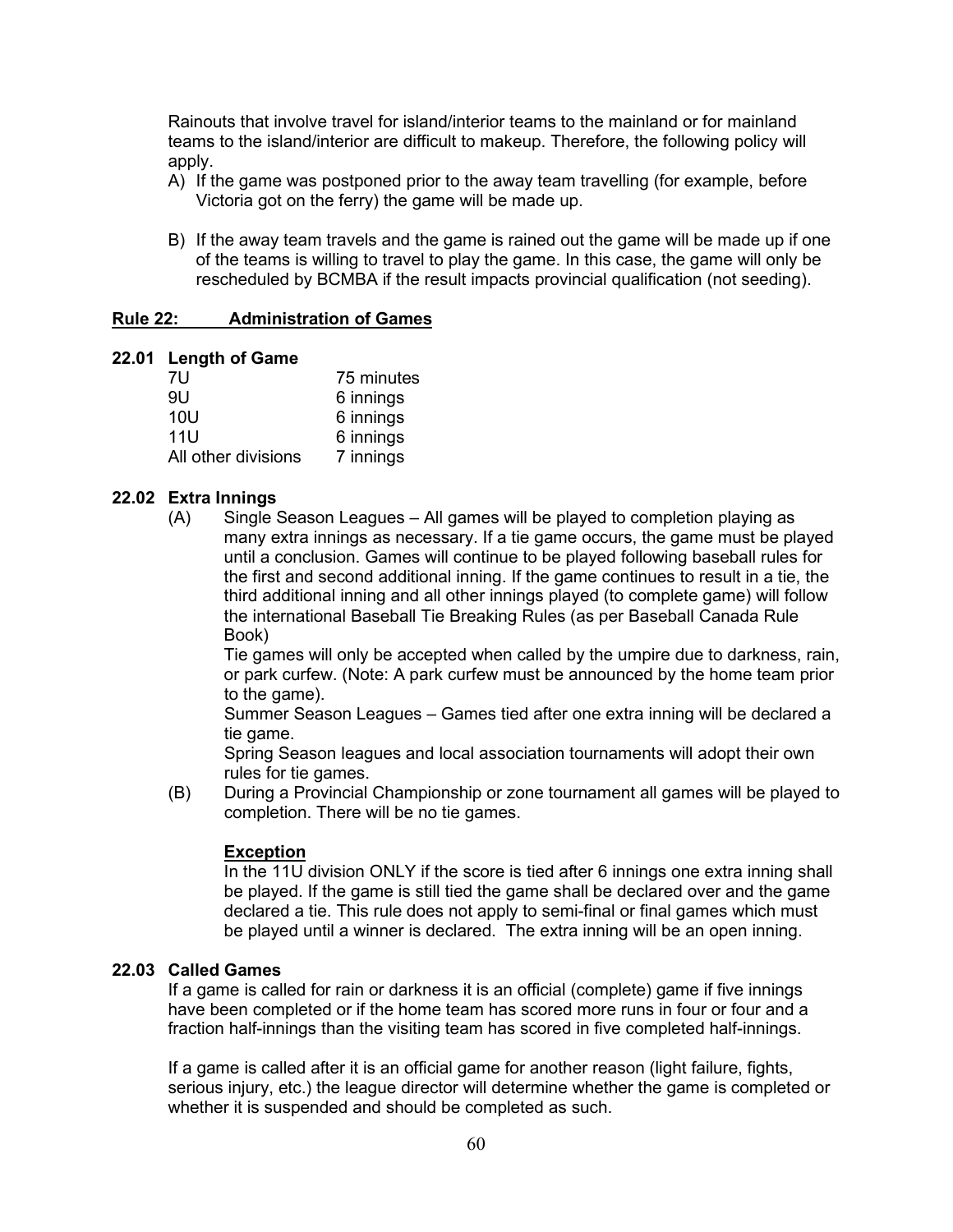## **22.04 Suspended games**

If a game is called for any reason before it is an official game (as described in Rule 22.03), it shall be considered a suspended game and is to be resumed from the point of curtailment.

## **22.05 Official Games called during an incomplete inning**

When a game is called during an incomplete inning the score reverts back to the end of the last completed inning.

Exceptions: In these cases, the score is final at the point the game is called*:*

- (i) If the home team takes or re-takes the lead in the bottom half of an incomplete inning
- (ii) If the home team was trailing at the end of the last completed inning and ties the game in the bottom half of an incomplete inning
- (iii) If the home team has scored more runs in its portion of the incomplete inning than the visitors

## **22.06 Called Games in a Provincial Championship**

If in a Provincial Championship, a game is halted before it is an official game or if a regulation game is halted when the score is tied, or in an incomplete inning, it shall be considered a suspended game and must be resumed from the point of curtailment at a rescheduled time determined by the Tournament Director.

Approved Ruling: Game is called due to rain with the home team winning 9-1 after six innings. In a Provincial Championship this is a suspended game and will be played to completion.

Exception: A game called because of the ten (10) run rule shall be considered a completed game.

# **22.07 Time Limit (11U and 10U Provincials Only)**

In 11U & 10U Provincial Championships, during all games played in the round robin portion of the schedule, no new inning will commence after 2 hours from official start time.

If a game is within 20 minutes of the time limit after a complete inning the umpires will declare the next inning to be an open inning. If the open inning finishes before the 2-hour time limit expires than an additional open inning shall be played.

In the event that a coach engages in tactics meant to delay the game for the purpose of having the time limit expire they shall be warned by the umpires. If the tactics continue the coach shall be ejected and the next inning will be played (Note: If the offending team is losing at the end of the inning the game is over). This rule may be applied and enforced by the umpires or the BCMBA Director.

# **22.08 Mercy Rule**

If a team is leading its opponent by at least ten (10) runs after five or more equal innings have been played, or after four and one-half innings if the team second at bat should have a ten-run lead at the end of its fourth inning, or before the completion of its fifth inning, the game shall be terminated and the team in front declared the winner. Should a team hit a "walk off" out of the park home run to end a game under the mercy rule all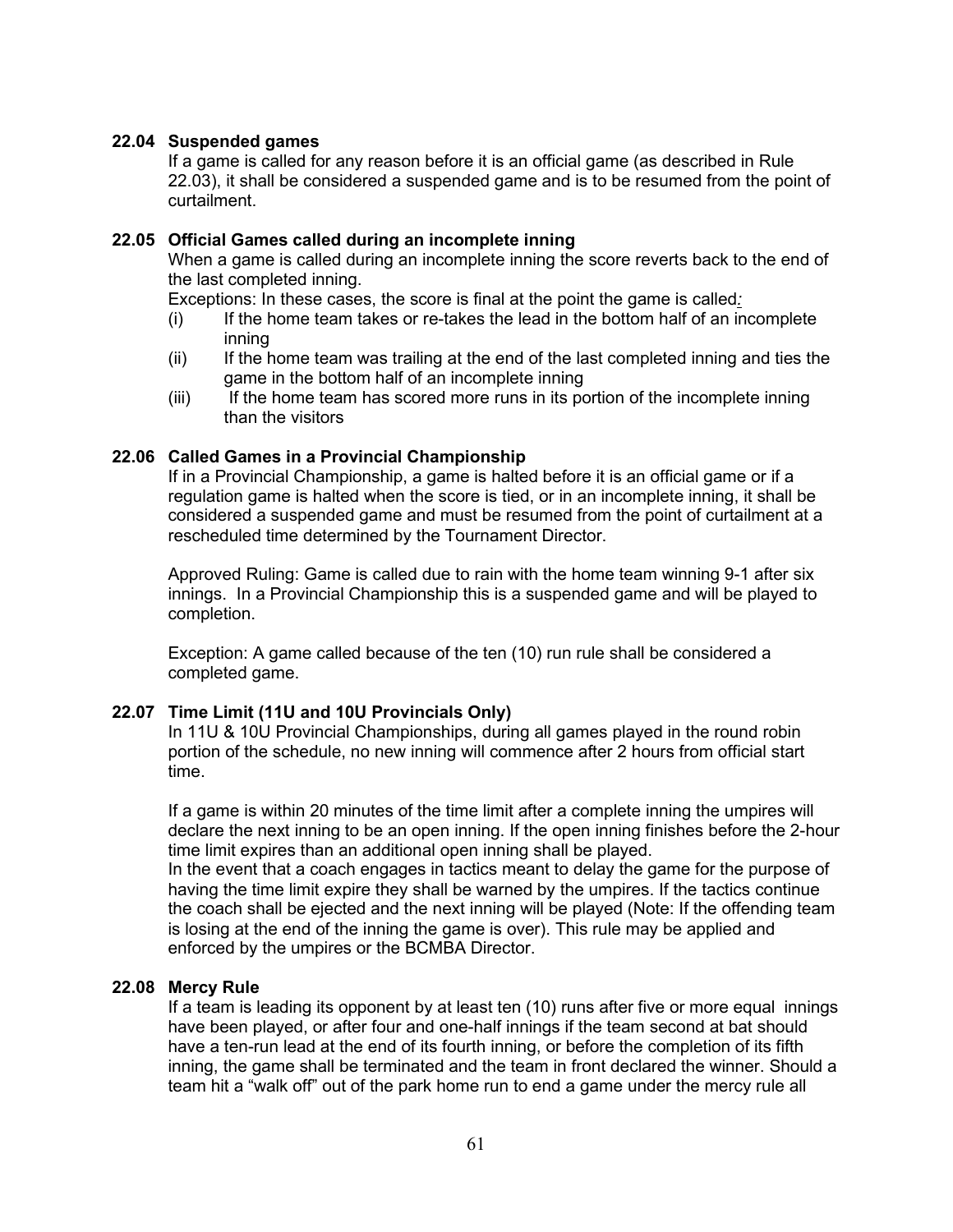runners including the batter shall be permitted to score (as per the Official Rules of Baseball).

# **Rule 23: Line-up & Substitutions:**

# **23.01 Spring Play**

Associations forming house or interlock leagues are free to make their own rules regarding substitution during Spring play.

# **23.02 Summer Play (all bat)- 10U & 11U (all levels); 13U A & AA; 15U A, 18U AA**

All players will bat in the order they are placed on the line-up sheet, whether they are on the playing field or the bench in any given inning.

- (A) Should a player arrive late to a game his name may be added to the bottom of the batting order.
- (B) In the event of an injury the following shall apply:
	- $(i)$  to a runner the last out will be allowed to replace the injured player
	- (ii) to a batter the last out will be allowed to complete the turn at bat (assumes count)
	- (iii) to a fielder any replacement from the bench

# Approved ruling:

This rule may not be used in the case of pre-existing injuries. Teams cannot announce before a game that they have a player who requires a courtesy runner should they reach base. If the player is injured and cannot run from first to second, they should not be participating in the game and running from home to first.

(C) Once an injured player misses part of or their entire turn at bat they may not return to the game.

# Approved ruling:

An at bat ends when a player is putout or becomes a base runner. A runner who is injured may return to the game.

- (D) If a player must leave the park, is injured, or is ejected by the umpire they are simply skipped in the batting order. They are not an automatic out.
- (E) Defensive changes may be made at any time.

# **23.03 Nine-player ball – Single Season (15U AA, 15U AAA, 18U AAA, 18U College Prep) and for Summer Play (13U AAA)**

Any of the nine starting players may withdraw and re-enter once, provided such player occupies the same batting position whenever they is in the line-up. This player may reenter at any defensive position except they may not pitch twice in the same game. A substitute who is withdrawn may not re-enter.

Note: If, for any reason, a team makes an incorrect substitution and is not able to make a legal substitution, the game is forfeited to the other team.

# **Approved Ruling:**

Multiple substitutes may have occupied a position in the batting order prior to the starter being re-entered. Example: Pawlick hitting second. Mundle bats for Pawlick. Sangara bats for Mundle. Pawlick can still re-enter for Sangara.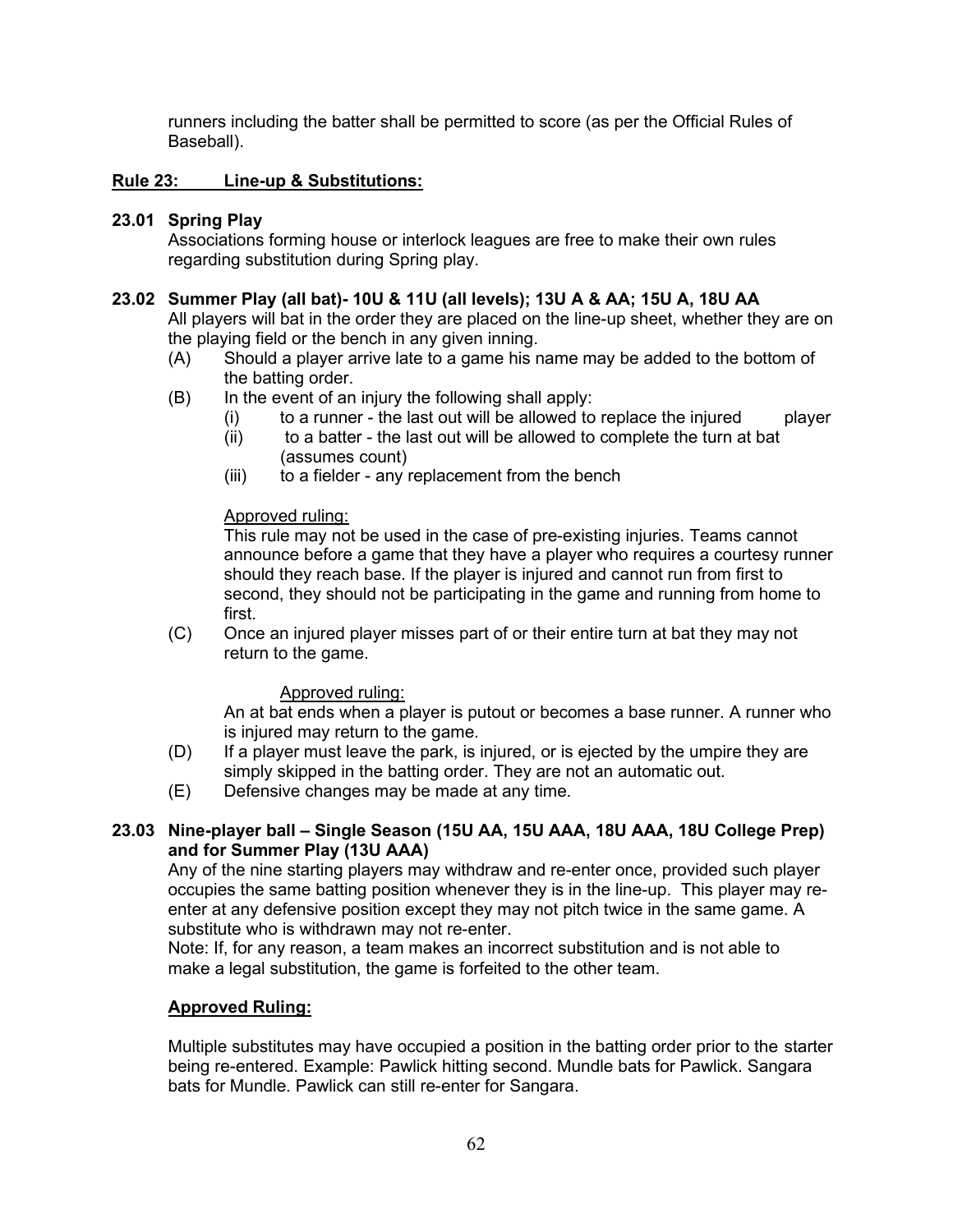## **23.04 Injury Exceptions (9-player ball)**

If an injury occurs during a game to a player which makes it impossible for that player to continue in the game and there is no player remaining who is eligible to enter the game because of prior substitutions, then one of the players who has previously been withdrawn from the game may re-enter the game.

If a team chooses to use the Extra Hitter and only has ten (10) players on their game line-up, the injured player will be removed from their spot on the game line-up and the game will continue with nine (9) players

## **23.05 Ejections Exceptions (9-player ball)**

If, in the case of the first ejection of the game to a player, there is no player remaining who is eligible to enter the game because of prior substitutions, then one of the players who has previously been withdrawn from the game may re-enter the game. If a second ejection to a player of the same team occurs and there are no players eligible to enter the game a forfeit will result.

If, a team uses the Extra Hitter and only has ten (10) players on their game line-up, the first ejected player will be removed from their spot on the game line-up and the game will continue with nine (9) players. If a second ejection to a player on the same team occurs, a game forfeit will result.

## **23.06 Selection of Replacement Player (injury or ejection)**

When a team is permitted to make an improper substitution as a result of an injury or ejection when no fresh subs are available, the opposing manager shall select the replacement player from the players already removed from the game.

# **23.07 Designated Hitter Rule – 18U only**

The DH rule shall be an option in the 18U Division only. All aspects of Baseball Canada Rule 6.10 apply. The current game pitcher may only pinch hit for the DH in an offensive inning. A pitching change may only be made in a defensive inning. If the game pitcher is removed from the game, they do not become a fresh substitute and are not eligible to reenter.

#### **23.08 Extra Hitter (EH)**

- (A) This rule may be used in any BCMBA league playing 9-player ball as described in Rule 23.03.
- (B) Each team has the option to use an extra hitter (EH) and bat 10 players. The EH must be marked on the line-up at the start of the game and must be used for the entire game.
- (C) The EH may be interchanged with any other position during the game and can be changed multiple times (for example, the SS could become the EH and the EH become the SS).
- (D) At the 18U level a team may elect to use an EH and a DH. These rules are completely separate.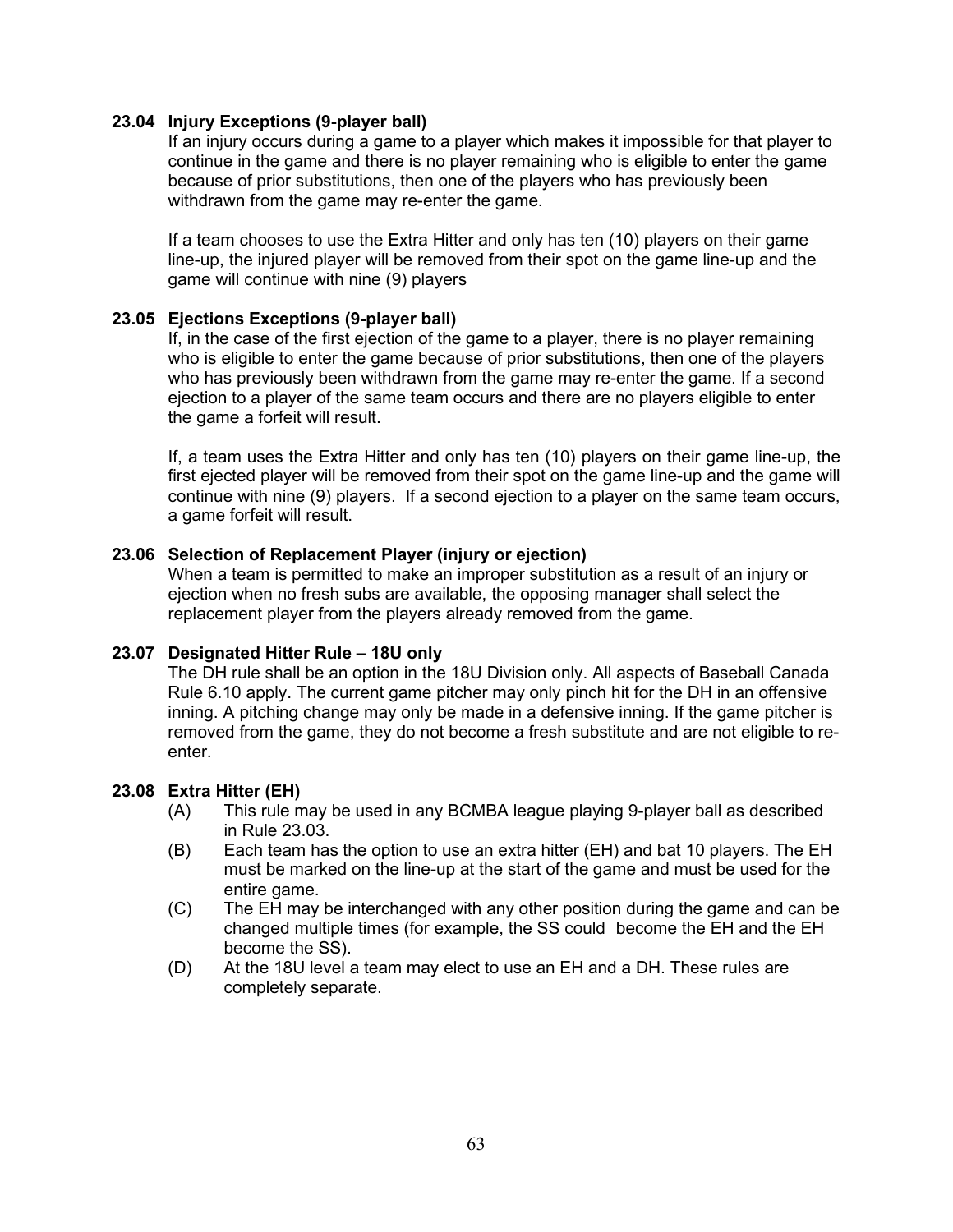#### **Rule 24: Pitching Rules**

|  |  |  | 24.01 Number of Pitches and Required Rest |
|--|--|--|-------------------------------------------|
|--|--|--|-------------------------------------------|

| <b>Division</b> | <b>Spring Season</b>             | Single or Summer Season          |
|-----------------|----------------------------------|----------------------------------|
| 10U & 11U       | 1-25 Pitches = $No$ Rest         | Same as spring numbers.          |
|                 | 26-40 Pitches = $2$ Night Rest   |                                  |
|                 | 41-55 Pitches = $3$ Nights Rest  |                                  |
|                 | 56-65 Pitches = 4 Nights Rest    |                                  |
|                 | $66-75$ Pitches = 5 Nights Rest  |                                  |
| 13U             | $1-35$ pitches = no rest         | 1-45 pitches $=$ no rest         |
|                 | $36-55$ pitches = 2 nights rest  | 46-70 pitches = $2$ nights rest  |
|                 | 56-75 pitches = $3$ nights rest  | $71-85$ pitches = 3 nights rest  |
| 15U             | $1-35$ pitches = no rest         | $1-45$ pitches = no rest         |
|                 | $36-65$ pitches = 2 nights rest  | 46-75 pitches = $2$ nights rest  |
|                 | $66-85$ pitches = 3 nights rest  | 76-95 pitches = $3$ nights rest  |
| <b>18U</b>      | 1-45 pitches $=$ no rest         | 1-50 pitches $=$ no rest         |
|                 | 46-65 pitches = $2$ nights rest  | 51-75 pitches = $2$ nights rest  |
|                 | 66-100 pitches = $3$ nights rest | 76-115 pitches = $3$ nights rest |
|                 |                                  | (105 for 18U AA)                 |

Note #1: Pitches thrown in warm-up, bullpen, or ruled no pitch by the umpire because time was called prior to the pitch or thrown when ruled no pitch due to a balk do not count towards pitch count.

Note #2: Pitch count is recorded after each game. A pitcher who requires rest after the first game of the day cannot pitch in the second game. Example: A 15U AAA pitcher who throws 50 pitches in game one is ineligible to pitch in game two.

Note #3: "If a pitcher has two appearances in the same day his/her total pitch count for the day is combined for the purpose of rest." For a pitcher to be eligible in the second game, they must pitch less than the minimum number before rest is required. Example #1: A 15U AAA pitcher throws 46 pitches in game one – the pitcher would not be eligible to pitch in game two. Example #2: A 15U AAA pitcher who throws 30 pitches in game one and 40 pitches in game two has thrown 70 pitches for the day and requires 2 nights rest. Note #4: "The following is a definition of a night's rest. Example: Pitcher requires three nights rest after throwing a 1PM game on a Sunday. Pitcher rests Sunday night, Monday night, and Tuesday night and can pitch when they wake up on Wednesday morning. Note #5 The total number of pitches thrown by an ambidextrous pitcher are counted for the purpose of calculating pitch count, regardless of which arm or combination there-of is throwing

# **24.02 Exceeding Limits to Finish Batter**

A pitcher is permitted to exceed the maximum limit (for a day) to complete pitching to a batter.

Note #1: Example #1: Pitcher starts a hitter at 43 pitches. At the end of the hitter the pitcher has thrown 47 pitches and the pitcher is removed. The pitcher's pitch count is recorded as 47 and they require two nights rest. Example 2: Pitcher starts a hitter at 93 pitches. At the end of the hitter the pitcher has thrown 97 pitches. The pitcher must be removed, and his pitch count is recorded as 95.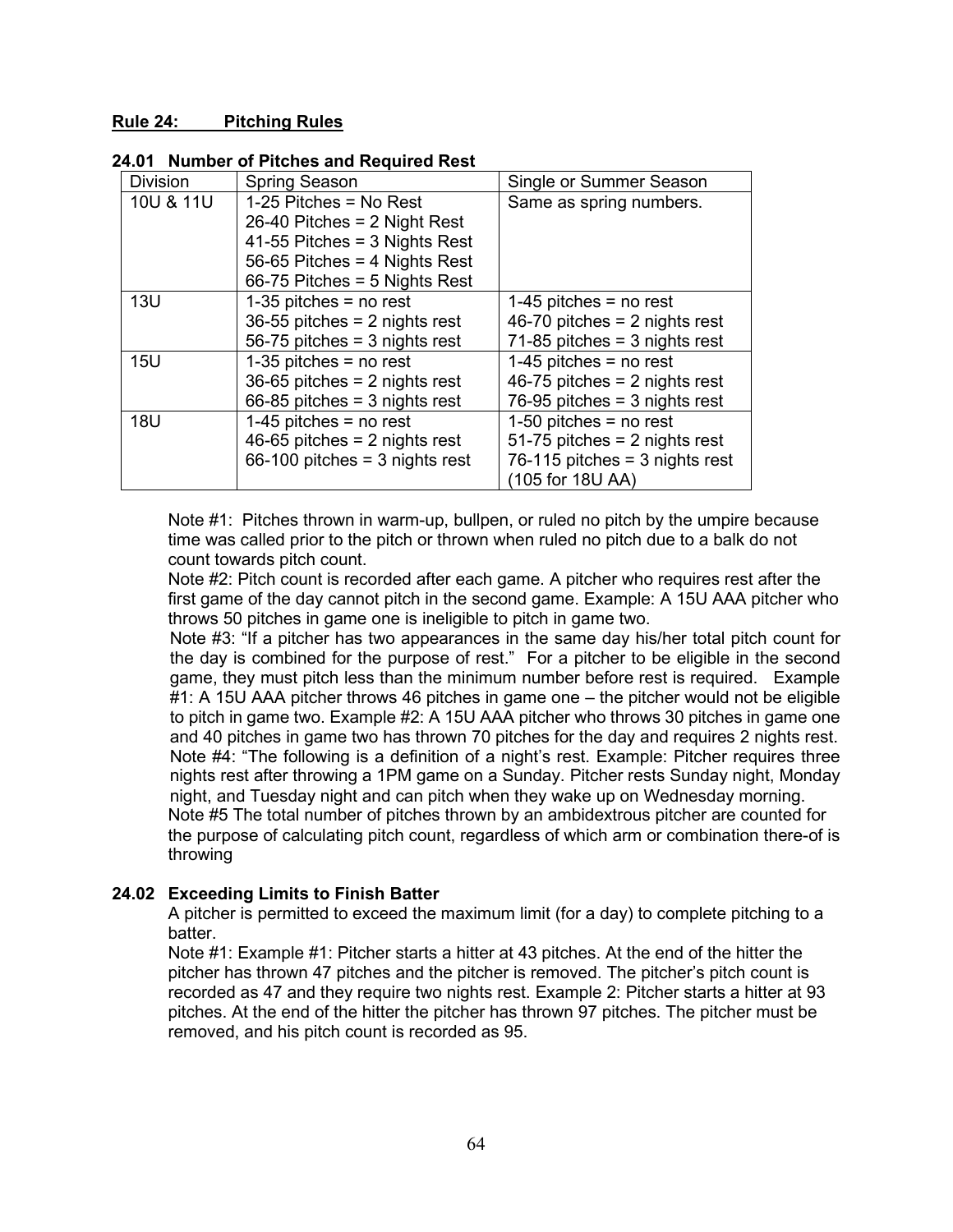# **24.03 Pitching on Consecutive Days**

Pitchers are not permitted to pitch on four (4) consecutive days. A player can only pitch on a third (3rd) consecutive day if ALL the following conditions are met.

- (i) Games are during Spring Tournaments, Summer, Single Seasons or Provincials
- (ii) Their total pitch count on the 2 previous days does not exceed Spring "no rest" limit during Spring and does not exceed the Single Season or Summer Season "no rest" limit for their Division as defined under Rule 24.01. Example: A 13U pitcher may only pitch on a 3rd day if their combined total for days 1 and 2 does not exceed 35 pitches.

# **24.04 Pitching and Catching on the same day**

Pitching and catching on the same day is permitted at all age divisions in league and championship play between BCMBA teams unless a tournament is a Western or National hosted in BC, in which case the current Canadian Baseball Rule applies.

# **24.05 Suspended Games**

If a game is suspended the pitchers rest would be determined based on the number of pitches thrown to that point and recorded for that day. If a pitcher is ineligible to pitch at the beginning of a game, that is suspended after the first pitch, the pitcher remains ineligible to pitch in that game when it is completed at a later date.

# Approved Rulings:

- (A) 13U summer pitcher throws 70 pitches on Thursday. Friday's game is rained out (prior to the first pitch) and rescheduled for Saturday. Pitcher is now eligible to pitch in Saturday's makeup game.
- (B) 13U pitcher throws 70 pitches on Thursday. Friday's game is suspended (after the first pitch) and is completed on Saturday. Pitcher is not eligible to pitch in Saturday's continued game because they were not eligible to pitch when the game began.
- (C) 13U summer pitcher throws 70 pitches on Thursday and the game is suspended and completed on Friday. The pitcher's 70 pitches are recorded on their Thursday pitch count. Pitcher is not eligible to pitch when the game is continued on Friday because they now require two night's rest. If the game was completed on Saturday, the pitcher would be eligible to continue to pitch to their maximum pitch count for a day (15 more pitches). The pitches thrown in the completion of Saturday's game would be recorded on the pitcher's Saturday pitch count.
- (D) 13U summer pitcher throws 20 pitches in the first game on Saturday. Their second game on Saturday is suspended. When the game is completed the pitcher could only throw a maximum of 65 pitches because based on their morning, 65 pitches is all they could have thrown when the game began. Also, the pitcher must be eligible to pitch when the game is completed based on their previous day's pitch count.

Note: These examples all use 13U summer numbers but can be applied to any division using the appropriate numbers

# **24.06 Pitcher Removed**

A pitcher may not pitch twice in the same game. A pitcher who is removed for a pinch hitter or pinch runner during an offensive inning is considered to have been removed from the game as a pitcher for the purpose of this rule. A coach will be permitted to make a second trip to their pitcher during the same batter (if the pitcher's pitch count is approaching the minimum rest requirement) to make a pitching change.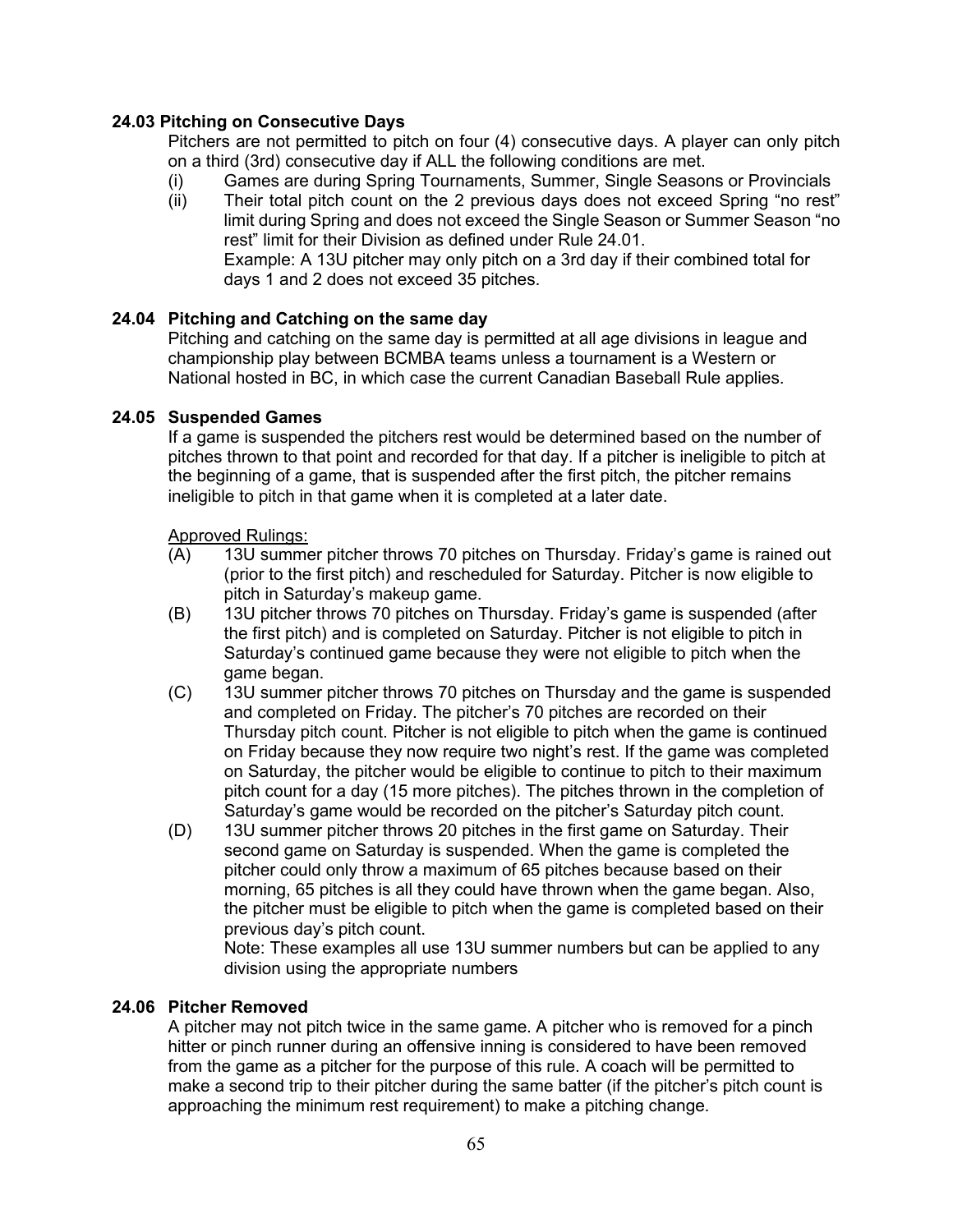# **24.07 Rules Always in Effect**

BCMBA pitching rules are always in effect for all BCMBA teams at all times regardless of whether or not the event is sanctioned by the BCMBA, BCMBA pitching rules will not be in effect for any team participating in a Western or National or other tournament where the team will be required to follow only the regulations of that governing body.

## **24.08 Penalty for Violations**

## (A) **Maximum Pitch Count Violation**

If a pitcher is about to exceed his/her maximum pitch count for the day the opposing manager and/or official scorekeeper and/or tournament director must inform the pitcher's manager before the violation occurs. If a violation is discovered after it occurs the pitcher is simply removed from the mound and no further penalty will be invoked.

## (B) **Rest Rule Violation**

If a pitcher pitches without proper rest as defined in Rule 24.01 the game will be forfeited to the opposing team. Such a violation may be protested by the opposing team up to 48 hours after the game upon the discovery of the violation. At a Provincial Championship, the violation must be protested at the time it occurs.

## (C) **No Eligible Players Available to Pitch**

If a team does not have any player available to pitch at any point during a game due to Pitch Count and/or Rest Rule, the game shall be forfeited to the nonoffending team.

## Approved Ruling:

If the violation is discovered while the ineligible pitcher is pitching, the pitcher will be removed from the mound and his manager ejected and suspended. If the violation is discovered after the ineligible pitcher has finished pitching the manager will be ejected and suspended. Games will never be forfeited at provincial championships due to any pitch count violation because the violation should have been discovered before it occurred.

# **24.09 Enforcement and Tracking**

- (A) Managers will be responsible for tracking the pitch count of their pitchers and may assign this duty to their scorekeeper, assistant coach, etc., however it is ultimately the manager's responsibility to ensure pitch count is followed.
- (B) Each team is responsible for maintaining a log of pitches thrown by their pitchers on the form provided by BC Minor Baseball. A team may request to view their opposition's pitch count log prior to a game. A manager failing to maintain an accurate log may be reported to BC Minor Baseball and may face supplemental discipline including the forfeiture of games.
- (C) Under no circumstances will umpires be expected to track or enforce pitch count.

# **24.10 Tracking at Provincial Championships**

- (A) In Provincial Championships the Host Committee shall appoint an adult who is responsible for tracking pitch count.
- (B) The Official Pitch Count Tracker must inform a manager if they are about to use an ineligible pitcher under Rule 27.05.
- (C) The Official Pitch Count Tracker shall either display a running total of each pitcher's pitch count (flip chart) and/or make a public announcement of the pitch count at the end of each inning. A coach may request the current pitch count during an inning if it does not unreasonably delay the game.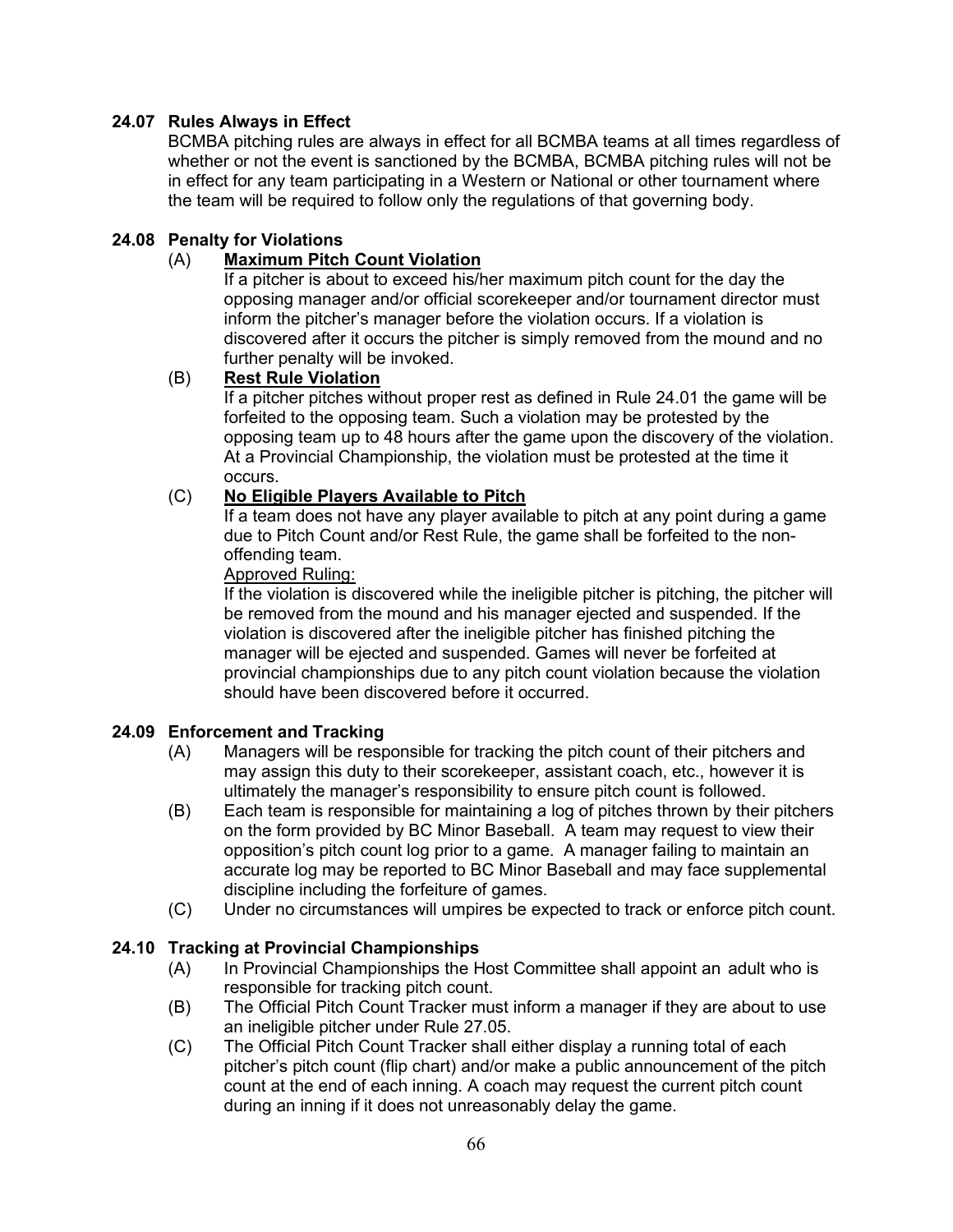- (D) Prior to each game both Managers shall meet with the Official Pitch Count Tracker to determine which pitchers are ineligible to pitch in the game and which pitchers have pitching restrictions (ie. They may be pitched earlier in the day and can throw less than the daily maximum).
- (E) The Host Committee should maintain one "Official Copy" of the pitch count logs that should be signed by each Manager after the game. The Host Committee is encouraged to display and maintain a second copy of the pitch count logs for public view where the tournament results are posted.

Note: Associations are encouraged to adopt this procedure for local tournaments.

# **Rule 25 Fair Play Rule**

Failure to adhere to any stipulations below will result in a minimum forfeiture of the game and a minimum five-game suspension to the coach in charge.

# **25.01 10U & 11U Spring**

All players in attendance at league games must play at least three complete innings of a six-inning game.

# **25.02 10U & 11U Summer**

No player may sit off for 2 consecutive innings. With the exception of the pitcher, upon re-entering the game defensively, the player MUST play 1 full defensive inning comprised of 3 outs or the opposing team scoring the run maximum.

# **25.03 13U A; 13U AA; 15U A; (Spring & Summer)**

All players must play at least three complete defensive innings of a six or seven inning game. All players must play at least two complete defensive innings of a five-inning game.

# **25.04 18U AA Spring**

All players on the lineup must play a minimum of three consecutive defensive outs and complete at least one official plate appearance.

# **25.05 13U AAA Summer (including Provincials)**

All players on the lineup must play a minimum of three consecutive defensive outs and complete at least one official plate appearance.

#### **25.06 Single Season Teams**

No fair play rules are mandated for 15U AA, AAA and 18U AAA teams. Coaching staffs are required to provide a player agreement form acknowledging the no minimum rule, to be signed by each player and a parent/guardian before the start of league play.

#### **Rule 26: General Playing Rules**

#### **26.01 Slide or Avoid**

If a play is being made, or is about to be made, it is MANDATORY for players of all age groups to slide or make an effort to avoid a collision at all bases and home plate. Failure to do either will result in an automatic 'out'. The ball is dead, and no runner may advance beyond the base that was last legally acquired. An umpire will have the option of ejection if the incident warrants such a measure.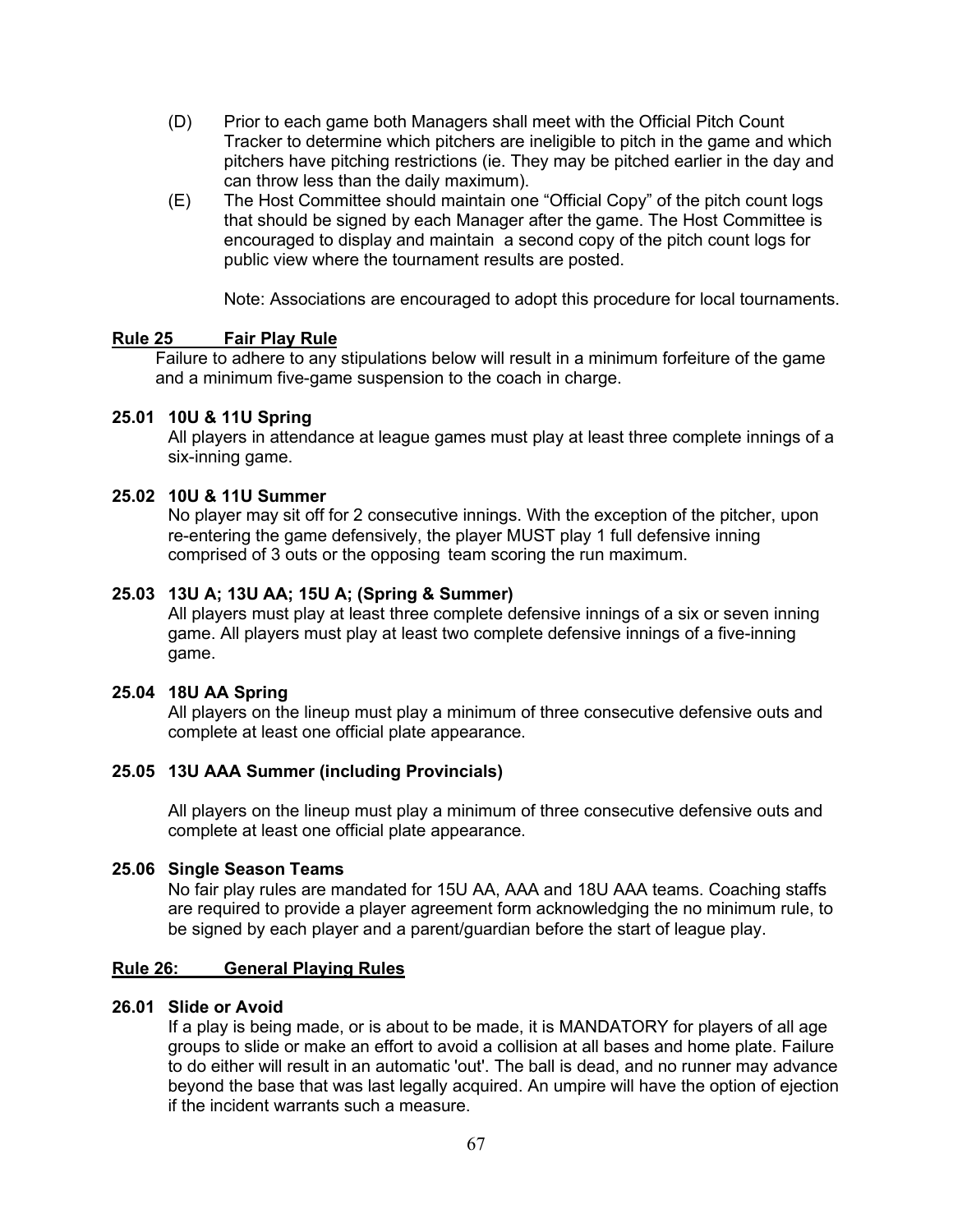## **26.02 Force Play Slide Rule**

The force-play-slide rule is to ensure the safety of all players by preventing base runners from sliding wide of the base, most often in double play situations, to take out the pivot player who is in a vulnerable position and open to injury. This rule pertains to a forceplay situation at any base or home plate, regardless of the number of outs. It does not apply to tag plays. Whether or not the defense could have completed the double play or makes an attempt to complete another play has no bearing on the applicability of this rule.

On any force play, the runner must slide directly into the base (except as described in the exception below). "Directly into a base" means the runner's entire body (feet, legs, trunk and arms) must stay in a straight line between the bases.

It is permissible for the sliding base runner's momentum to carry him through the base on the baseline extended (see diagram), provided the slide begins before the base. The runner may not slide to either side of the base and reach in and touch the base with his hand or foot as would be legal at the professional level.

When a runner does not slide directly into the base, the umpire shall rule interference when:

- (i) Any contact occurs between the runner and fielder outside of the straight line between bases or
- (ii) The fielder is forced to avoid contact (by jumping the runner or other means) outside of the straight line between bases Contact with the fielder is permitted only on a direct slide into the base.

Exception: A runner may slide or run away from a base only if the runner slides or runs in a direction away from the fielder in order to avoid making contact with or altering the play of the fielder. Interference shall not be called. PENALTY

- (1) With less than two outs, the batter-runner, as well as the interfering runner, shall be declared out and all other runners must return to the base they occupied prior to the pitch. Note: In the event the interfering runner was safe on the play only the interfering runner will be called out, but all runners will return to the base they occupied prior to the pitch. If the interfering runner's slide caused him to be safe (caused the fielder to drop the ball) then both the runner and batter are out.
- (2) With two outs, the interfering runner shall be declared out and no other runner(s) shall advance.
- (3) If the runner's slide is flagrant and injures or had a high likelihood of injuring the fielder, the runner shall be ejected from the game.



Fielder is protected in gray area.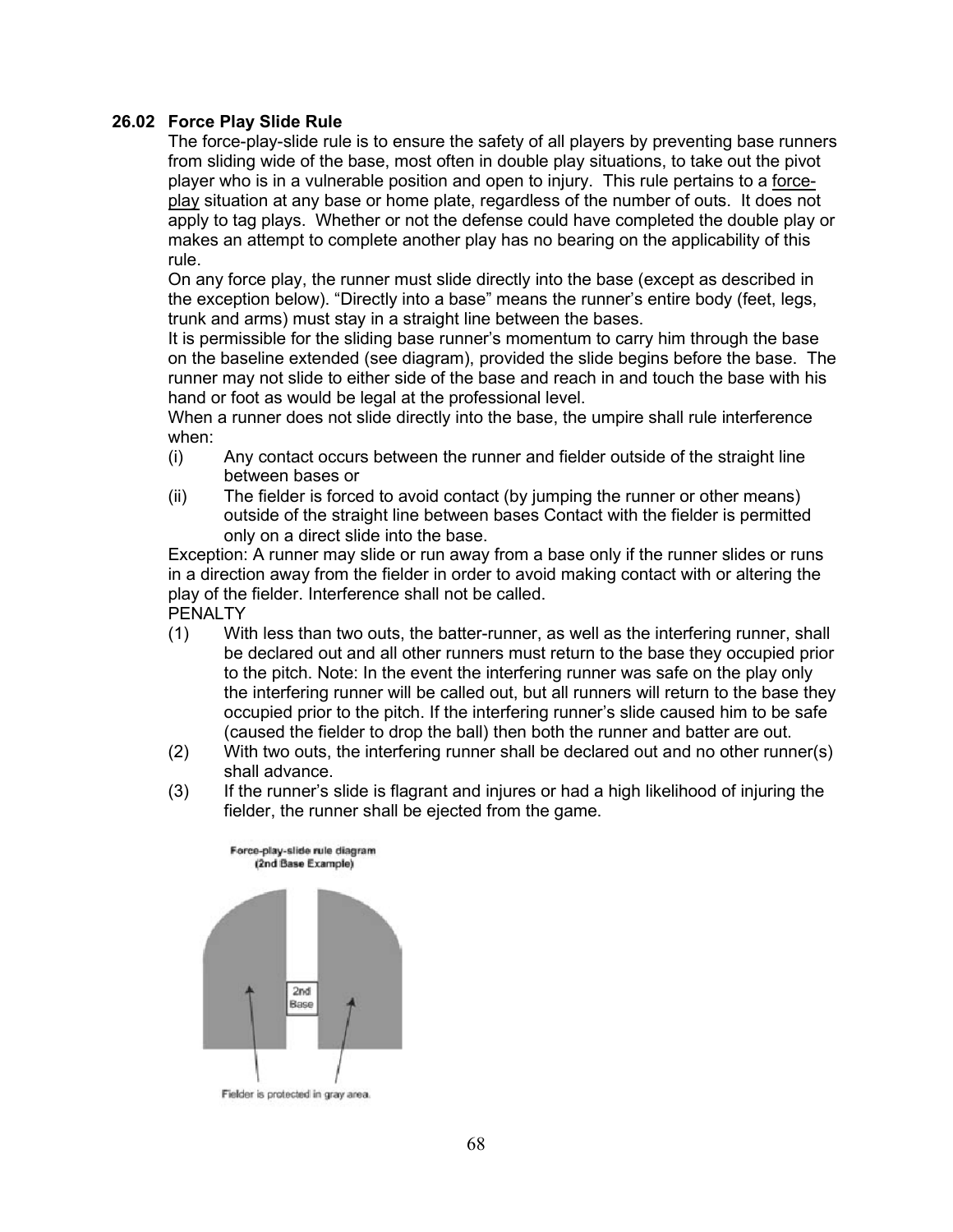# **26.03 Head First Slides**

No head first slides to a base or home plate are allowed in 13U, 11U, 9U and 7U. All offending players will be automatically called out. (Diving head first back to a base already legally acquired will be allowed.)

# **26.04 Bodily Fluids Rule (Blood)**

- (A) Any player during a game who is bleeding or who has an open wound, shall be removed from the field of play by the umpires. The player may return to the game only after the bleeding has stopped and the affected or open wound has been completely and securely covered to the satisfaction of the umpires.
- (B) Should the same player start bleeding again or the affected area shows signs of bleeding, the umpires may remove the player for the duration of the game.
- (C) Should any blood be on the players uniform, it must be washed out completely to the satisfaction of the umpire prior to the player returning to the game.
- (D) The substitute player is only a courtesy player until the original player returns.
- (E) If a pitcher, while pitching, suffers an injury referred to in paragraph (a) above, the umpire will call a courtesy time for no longer than fifteen (15) minutes. If the pitcher cannot return in this time a pitching change must be made.
- (F) Should a team only have nine players available at the time of an injury referred to in paragraph (a) above a courtesy time will be called for no longer than fifteen (15) minutes. If the affected player is unable to return after this time, then the game will be forfeited.

## **26.05 Helmet Removal**

Any base runner who removes (i.e. Throws helmet off) their helmet while running the base paths, is subject to put out. If, in the judgment of the game officials, a violation occurs the player will receive one warning. If the player in question, after receipt of one warning, is in violation a second time they are automatically called out. If in a given situation the violator represents the 3rd out in any given inning, any previous runs scored will count.

# **26.06 Infield Fly**

The Infield Fly Rule applies to divisions 13U and up.

# **26.07 Minimum Players**

A team failing to field at least nine uniformed players within fifteen minutes of the scheduled starting time of the game shall forfeit the game

#### **26.08 Run Limits**

House and interlock leagues are free to set their own rules regarding run limits for Spring play.

During summer play, inning run limits are as follows:

#### **10U & 11U**

3 outs or 4 runs will constitute an inning (except that a team may score unlimited runs in its last at bat in the  $6<sup>th</sup>$  inning). A 10-run mercy rule will apply after 5 innings. If, in the top of the sixth inning (or the top of the fifth if declared open), the visiting team goes ahead by ten or more runs, the coach of the home team will have the option of declaring the game over and concede the win to the visiting team.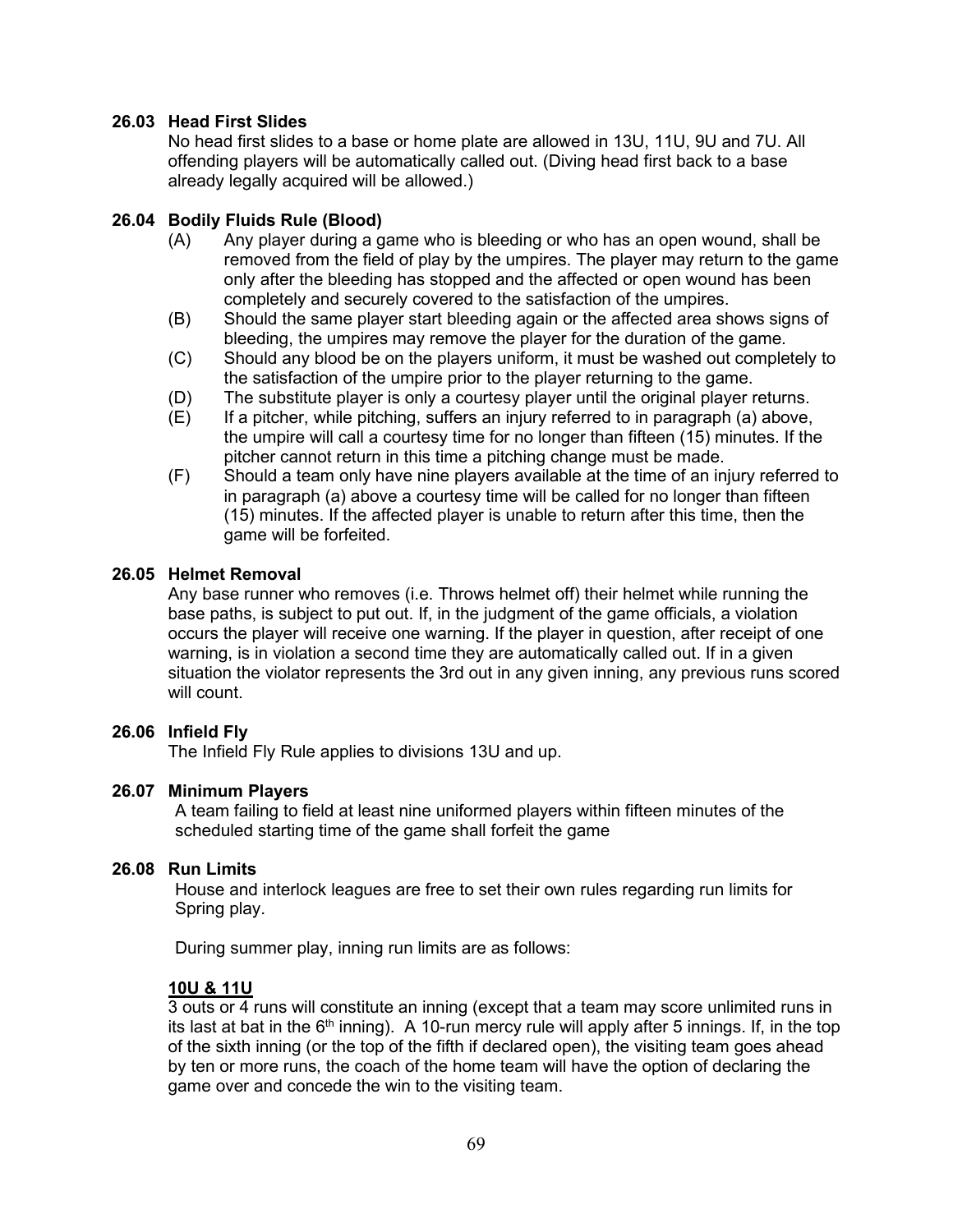# **13U A & 15U A**

3 outs or 6 runs will constitute an inning (except that a team may score unlimited runs in its last at bat in the  $7<sup>th</sup>$  inning, plus all extra innings in the event of a tie game).

#### **26.09 Leadoffs**

- (A) Leadoffs are not permitted at the 10U & 11U division. If there is a lead off as described the ball is dead and a no pitch shall be called and the runner(s) will be declared out. Leadoffs are permitted at all other divisions.
- (B) When the pitcher is in contact with the pitching rubber, with the ball in their possession, preparatory to the act of pitching, all base runners shall return to their bases and cannot leave until the pitched ball crossed the plate.

Note: When a runner is making a legitimate attempt to advance to the next base the pitcher cannot return to the mound and stand in a position preparatory to pitching for the purpose of having the runner return to their previous base. The intent of this rule is to eliminate the game of "chicken" played by base runners at this level.

After a pitch, if the catcher has possession of the ball in fair territory, any runner between third and home who stops advancing must return to third base. If a runner does not return to third base and the catcher does not make a play or does not throw the ball back to his pitcher the umpire may call time. If the catcher chooses to make a play on a runner returning to third base the ball is alive and in play. The runner may advance.

#### **26.10 Dropped Third Strike**

At the 10U & 11U divisions, on a dropped third strike the batter is out and may not become a base runner.

At all other divisions the batter is permitted to run on a dropped third strike subject to normal baseball rules.

#### **26.11 BCMBA Authority to Overrule Forfeit**

BCMBA has the authority to overrule any umpire's decision to forfeit a game when BCMBA feels the forfeit was not in the best interests of the game or contrary to playing rules. In these circumstances BCMBA may rule the game to be replayed, completed, or left unplaced as they determine is fit.

#### **26.12 Balks**

- (A) Balks are called at the 13U division and higher as per general baseball rules.
- (B) At the 10U & 11U level balks are not called except as follows:
	- When with runners on base, the pitcher fails to deliver the pitch after beginning his pitching motion, the umpire shall call, "Time...no pitch." The umpire shall relate to the pitcher that they must deliver the ball without stopping his motion as this is a ball. No runner may advance on the call. Any subsequent failure to deliver the pitch after starting his motion, the umpire shall call, "Time, ball," and then charge the pitcher with a ball. No runners may advance on the call.

Note: The intent of this rule is to prevent pitchers from stopping their delivery to home plate when they see a batter square to bunt.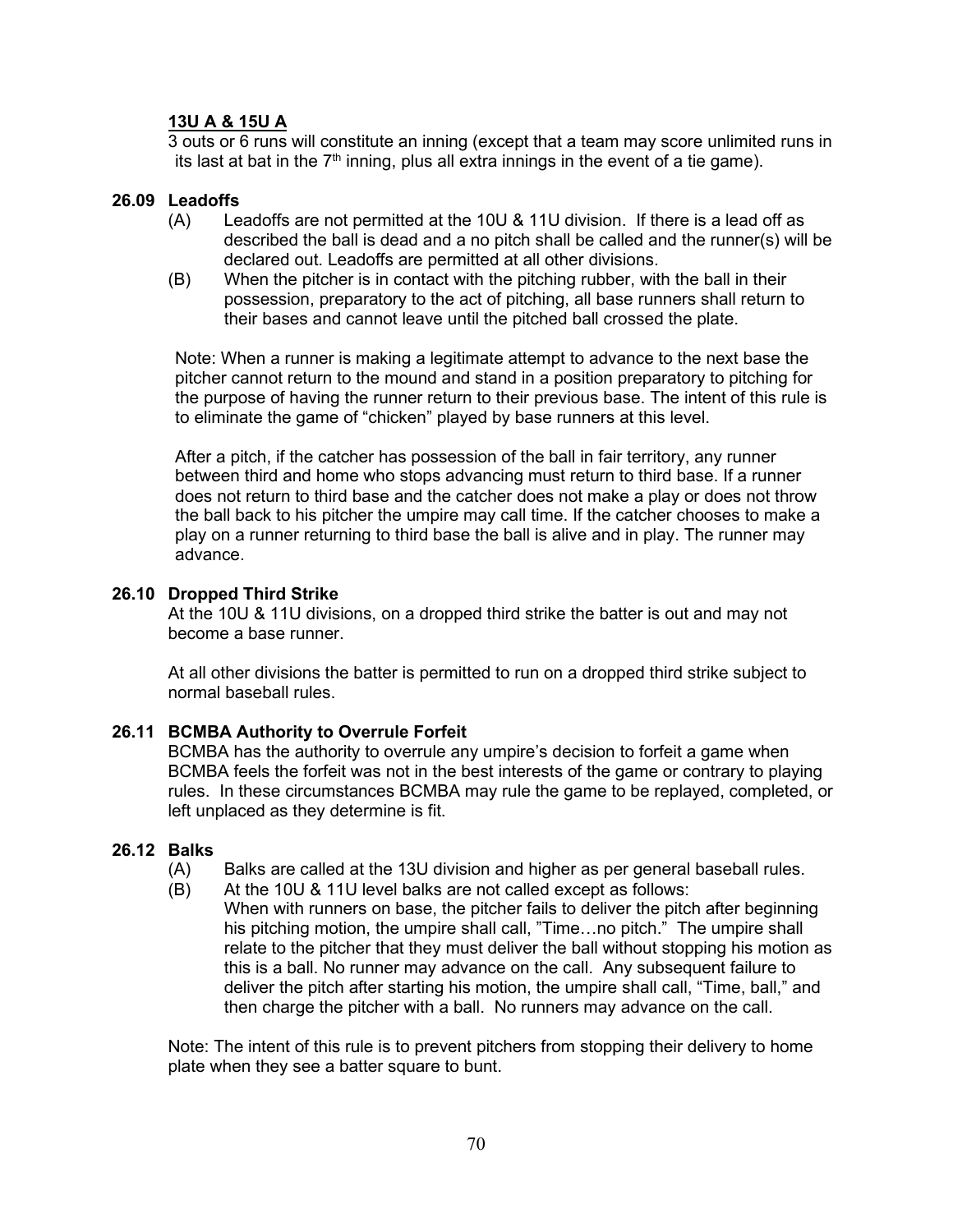## **26.13 Warming-Up Pitchers**

Any Manager, Coach, Player, Parent and/or any other person that is warming-up a pitcher must wear a catcher's mask.

Where the location to warm-up the pitcher is located within the field of play, a Manager, Coach, Player, Parent or another person must be used as a spotter, to protect the players from any batted or thrown baseballs. Note, if a player is used, they must wear a batting helmet.

#### **26.14 Intentional Walks**

No intentional walks permitted in the 11U Division.

Note: other divisions dictated by Baseball Canada, currently allowed.

## **Rule 27: Illegal & Ineligible Players**

## **27.01 Definition of Illegal Player**

An illegal player is one who is not legally a member of the League or Team for any reason including but not limited to the requirements as to age and/or residence.

## **27.02 Penalty for Illegal Player**

- (A) Playing illegal players shall result in forfeiture of games in which players participated illegally if protested by any of the League managers or officers in writing at any time during the season.
- (B) Any manager or coach who has an illegal player(s) on their roster and plays the said player(s) shall be immediately suspended from coaching within BCMBA pending a ruling and decision by the discipline committee of BCMBA

# **27.03 Definition of Ineligible Player**

An ineligible player is one who is legally a member of the League, but who is ineligible to pitch because of a pitching regulation or rule violation or is ineligible to play a particular game because they have been in the lineup once and has been removed from the game or has been declared ineligible for other cause.

#### **27.04 Penalty for Ineligible Player**

Penalty for the use of ineligible player/pitcher shall be the immediate removal of the pitcher from the mound as pitcher or other player from the game and the removal of the manager/head coach from the game upon appeal by the opposing manager, or notification by the official scorer or League official, provided the official scorebook or other League records verify the ineligibility of the player concerned. The manager/head coach also becomes ineligible to manage/coach in the team's next game in the case of an incorrect substitution and next two games in the case of a pitching violation. Note: In the case of an incorrect substitution the team must replace the player with a legal sub. If the team does not have any legal "Fresh" subs the game shall be declared a forfeit.

For purposes of interpreting this rule, a player should not be considered in violation of the rules until at least one legal pitch has been thrown after the violation has occurred.

Players and coaches who have been suspended for any reason, are declared "ineligible" to play or coach for the games that they are suspended. Notwithstanding anything herein, the penalty for playing or coaching while under suspension shall be forfeiture of the game including the possibility of further suspension.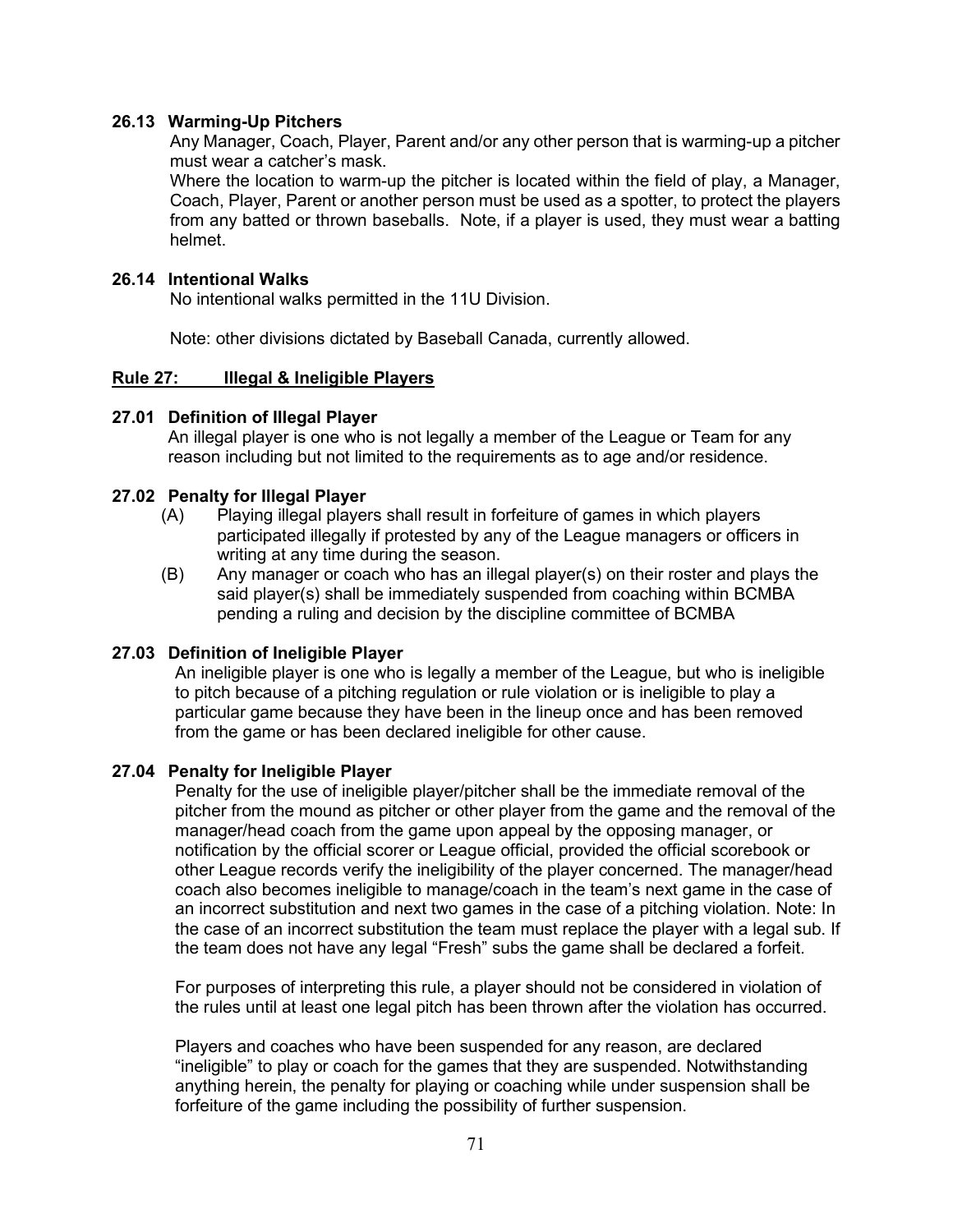# **27.05 Requirement to Report Ineligible Player (Single Season and Provincial Championship)**

It is the responsibility and duty of the Tournament Director, official scorekeeper, opposing manager or coach, or any other official to prevent a player becoming ineligible (such as a pitcher, pitching too many pitches), by warning the manager or coach of the player concerned.

# **Rule 28: Protests and Penalties**

# **28.01 7U, 9U, 10U & 11U**

It is strongly recommended that Member Associations include in their local rules that no protests be allowed in 7U, 9U, or 10U & 11U Divisions.

Protests shall not be permitted at the 10U & 11U levels during summer league play and zones except those based on the use of ineligible or illegal players. Protests are permitted at the 10U & 11U Provincial Championships.

# **28.02 Protest Procedure (Summer League or Single Season)**

(A) A protest based on a play which involved an umpire's judgment call is not permitted.

(B) If a protest is based on an interpretation of the rules, the objecting manager must at the time the play occurs, notify the head umpire, the opposing manager and official scorer that the game is being played under protest, and submit the protest in writing within 48 hours of the completion of the game. For spring games, this protest should be submitted to the local league or association. For summer games the protest should be submitted to the BC Minor Baseball protest committee with copy to the divisional director

(C) Umpires should make a public announcement to the crowd when a game is being played under protest.

(D) When a protest based on the interpretation of a rule is upheld by the League or the BCMBA the game concerned shall be replayed from the point of protest and takes precedence over other circumstances such as weather or darkness.

(E) Protests will not be permitted at the 7U, 9U, 10U and 11U levels.

# **28.03 Withdrawal of team**

Any team manager, coach or other adult leader who withdraws a team from the playing field under any circumstances prior to the official completion of the game shall forfeit the game and all rights to protest.

# **28.04 Protest Committee (Provincial Championships)**

The BCMBA Director assigned to the Championship will rule on all protests. The Director may choose to add other individuals to the Protest Committee, specifically the umpire in chief or other BCMBA Directors who may be present; however, the final decision always rests with the Director assigned to the Championship.

# **28.05 Protest Procedure (Provincial Championships)**

When a manager/head coach believes an Umpire decision is in violation of the playing rules (no protest may be made on a judgement call) they may elect to inform the game Crew Chief that they are lodging a protest. This notification must occur before the next pitch/play.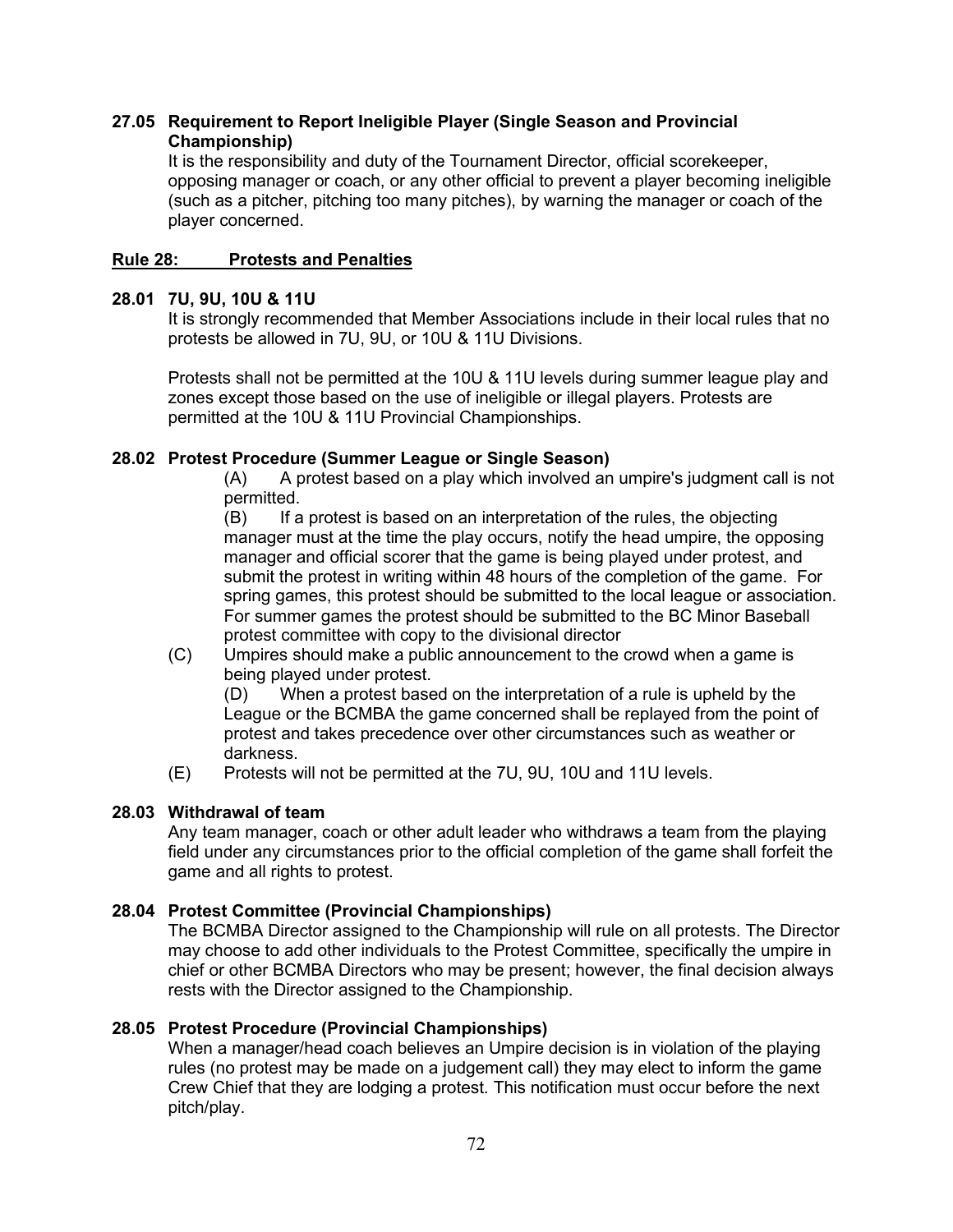Once the protest is announced the following procedure shall apply:

- (i) The Crew Chief shall suspend play and inform the manager of the opposing team and the Protest Committee of the protest.
- (ii) Both teams shall be sent to their respective dugouts or dressing rooms.
- (iii) Before the Protest Committee hears the protest the protesting manager/head coach must put forward a protest deposit fee of \$ 50 cash. Should the protest be upheld, the fee will be returned. Should the protest be denied the fee will be retained by BCMBA
- (iv) The Protest Committee, both managers/head coaches and the game CREW Chief shall retire to a private area away from the teams, spectators, and other persons off the field of play. The Protest Committee shall first hear the game crew chief. Secondly, the protesting manager/head coach shall have the opportunity to explain his/her protest. Thirdly, the opposing manager/head coach shall be given an opportunity to explain his perspective. Once the protest committee has concluded their investigation and interviews the managers/head coaches and game crew chief shall then leave while the Protest Committee discusses the protest in consultation with the tournament umpire in chief. Before ruling on the protest, the Protest Committee may confer with any person whom they believe may be helpful in assisting them to reach a decision.
- (v) Once the Protest Committee has reached a decision the BCMBA Director in Charge will advise the game crew chief and both managers/head coaches of the decision. The game Crew Chief shall put the decision into effect and order resumption of play from the point of suspension. No further argument or comment on the protest shall be entertained. The decision of the Protest Committee shall be final. There shall be no appeal to any other body.

#### **28.06 Protest of Illegal Players at Provincial Championship**

No protest shall ever be permitted in a Provincial Championship for the use of illegal players not challenged and proven before the scheduled starting time in question.

#### **Rule 29: Provincial Championship Tiebreaking Rules**

#### **29.01 Tiebreaker**

The round robin tie breaking rules are set out below. Please note the following: Statistics are calculated based upon the games between the teams that are tied with each other, and not all of the games in the competition.

If the first part of the rule places one team above others in the case of three or more teams involved in the tie, but the remaining teams are still tied, then the remaining parts of the rule are applied using statistics from the matches involving all of the original teams in the tie.

In the event that a team involved in a tie has forfeited a game played between tied teams they will be automatically eliminated from the tie and the criteria above will be used to determine placement between the remaining teams.

#### Order

The team with the best win/loss record in the game(s) played between the tied teams will place higher in the standings.

(A) If the tie persists, the placement of teams will be dictated by the ratio of number of runs allowed per defensive inning. A defensive inning is defined as having taken the field and a pitch thrown.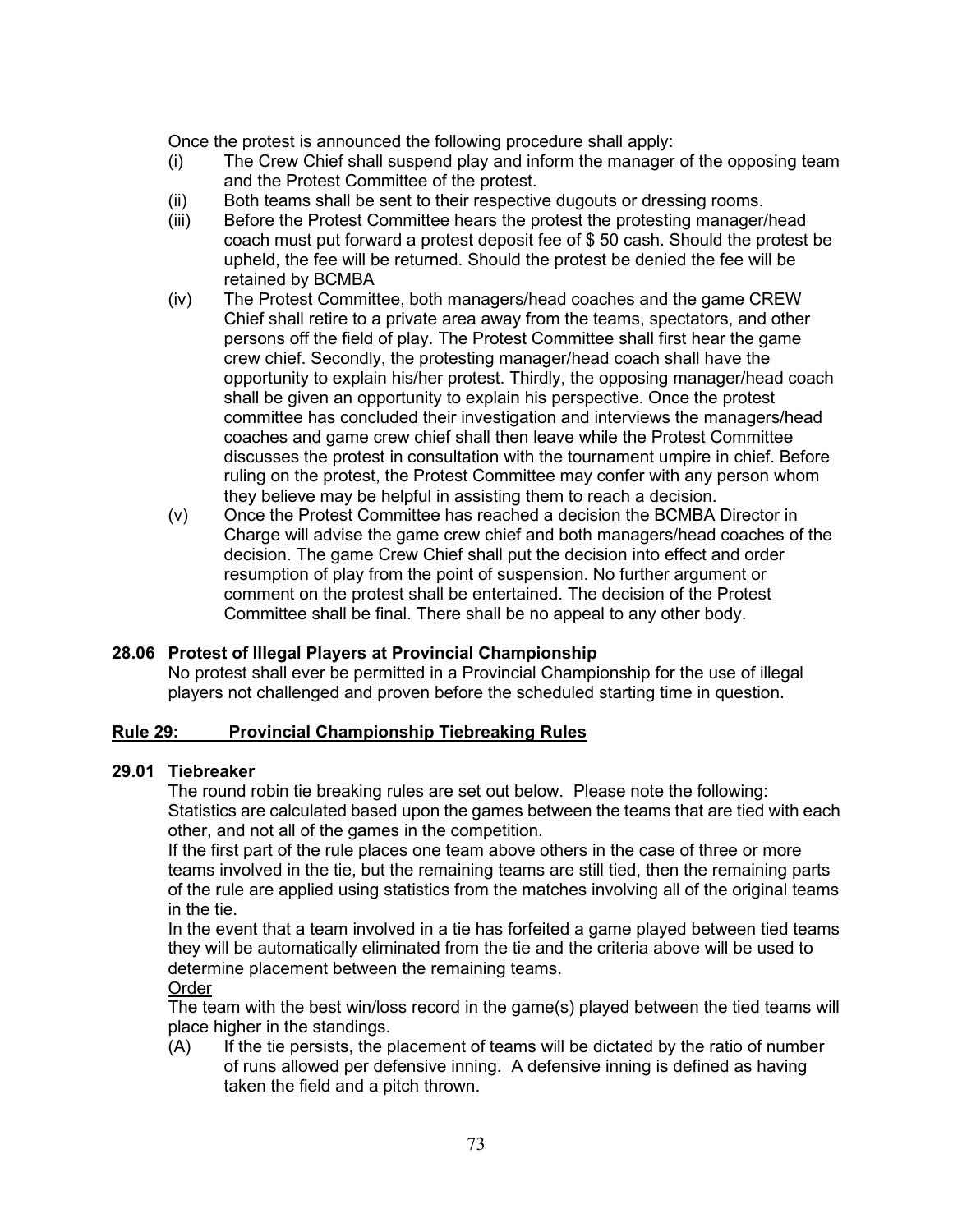- (B) If the tie persists, the placement of teams will be dictated by the ratio of runs scored per offensive inning. An offensive inning is defined as having been at bat for at least one pitch.
- (C) If the tie persists, then the team with the best won/loss record against the highest placed team not in the tie, followed by a comparison to the next placed team, etc., will place higher in the standings.
- (D) If after the application of the four rules, there still remains a tie, then the four rules will be reapplied to the remaining tied teams, except that the statistics will be based on the games between only the remaining tied teams, and not all of the teams in the original tie.
- $(E)$  10U & 11U Divisions Only if a tie persists then the records of all teams in the pool shall be used to determine the tie breaker.

# **29.02 Tiebreaker Game (Applies to 15U and 18U ONLY)**

This rule applies to any Provincial Championship using a round robin format where the top two teams from each group advance to the semi-finals. In the event that there is a three-way tie for first place (three teams at 2-1 or 3-1 depending on the size of the group) the tiebreaking rules as outlined in Rule 29.01 will be used to rank the teams. (Note: This rule does not apply to a tie for second place where teams have 2 or more losses) The team ranked first will advance to the semi-finals. The  $2^{nd}$  and  $3^{rd}$  place teams will play a tiebreaker game to determine the second-place team. The ranked second in the tie will be the home team for the tiebreaker game. This game will be written in the Provincial schedule by BCMBA and Rule 20.06 may apply. The purpose of this rule is to ensure that teams are no longer eliminated from a provincial with only one loss.

#### **Rule 30: 7U Specific Rules**

#### **30.01 7U will follow the rules set out in the Baseball Canada Rally Cap Program.**

#### **Rule 31: 9U Specific Rules**

#### **31.01 Preamble**

The BCMBA is pleased to provide to its member affiliates the following rule variations covering minor divisional play in the 9U Division. It is hoped that the SUGGESTED FORMAT be adopted into each organization's respective programs. It is designed to get young people interested in the game of baseball by stressing and maintaining active participation of all the players; with mandatory and total free substitutions each inning and EMPHASIS PLACED ON TEACHING THE FUNDAMENTALS OF BASEBALL.

#### **IMPORTANT:**

All rules as listed in this handbook shall apply and unless specifically mentioned, all regular rule interpretations shall apply. The only differences are contained in the following.

#### **31.02 Playing Line**

Playing Line is the arched line from the first and third base lines which is a guideline for the plate umpire to determine a fair hit ball. The playing line is the distance down the first and third base lines and from the tip of home plate and shall be fifteen feet (15'). A chalk line or other white material is then arched across the playing field.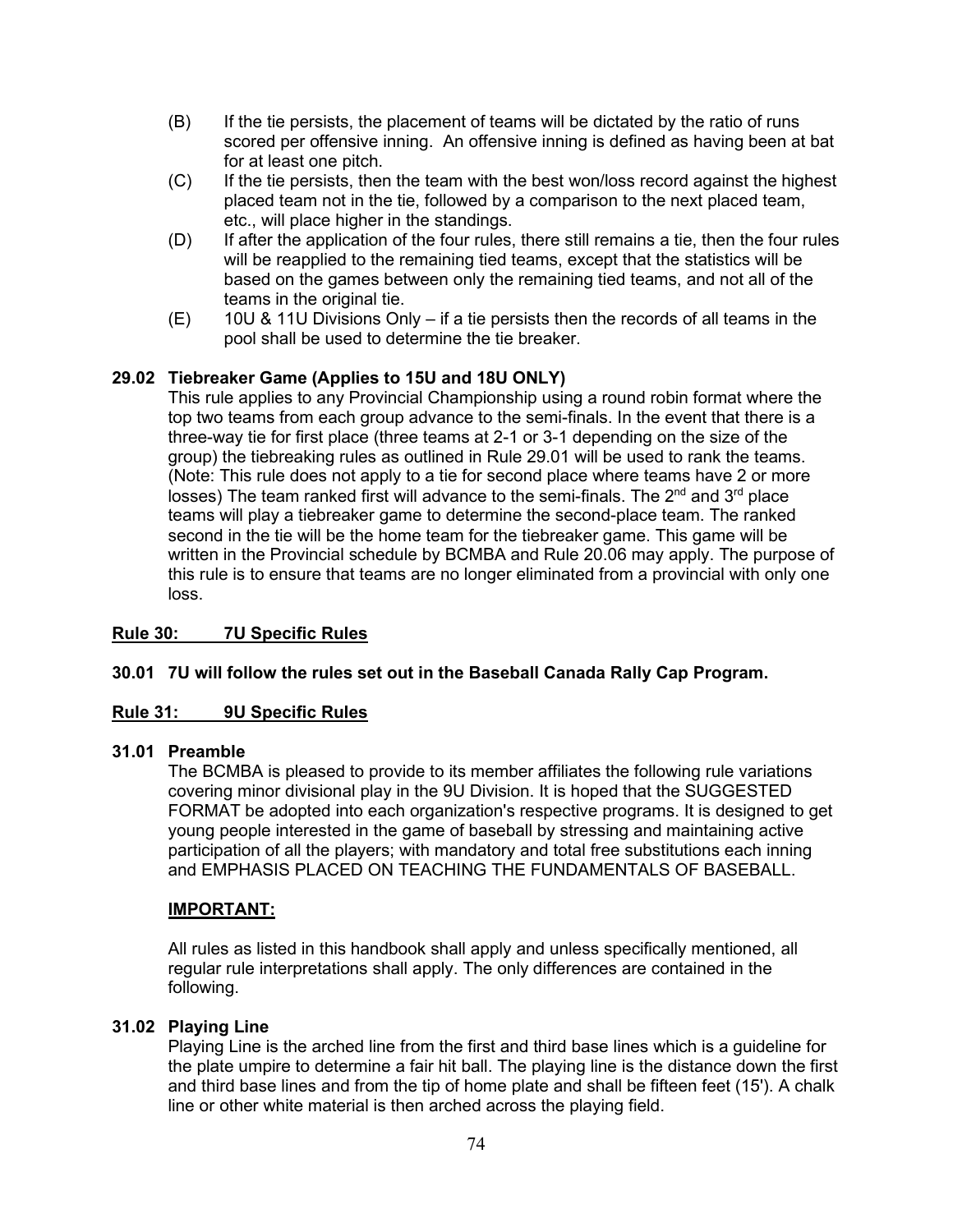A Fair Hit Ball is a legally batted ball that in the plate umpire's opinion will or could have firmly crossed the playing line, in fair territory, even if it is fielded before crossing the line.

A Dead Hit Ball is a legally batted ball that in the plate umpire's opinion will not or could not have firmly crossed the playing line, even if it is fielded. But, if the ball is in flight and is caught the batter is out and the ball is alive.

## **31.03 General**

- (A) All players turning 8 or 9 years old in the current year (or younger) are eligible to play.
- (B) Before a game, each head coach must give a copy of his batting line-up to the opposing team and the home plate umpire. The batting line-up must contain the first and last name of each player and coach involved in the game and each of their uniform numbers in writing that is legible to the plate umpire prior to the game starting. The plate umpire may delay the game until the plate umpire is satisfied that line-up cards have been presented in legible enough form for the umpires to complete their duties.
- (C) Home teams are to supply the umpires for their game.
- (D) During a game, coaches or parents cannot position themselves on the outside of the backstop behind the umpire in order to coach the team or umpire. There will be warning and if this continues, the coach will be ejected.
- (E) The BCMBA Code of Conduct applies
- (F) No new inning shall be started later than 2 hours and 15 minutes from the start of the game.
- (G) The length of a legal game is 4 complete innings but no more than 6 innings of pitched baseball.
- (H) 9 players allowed on the field per inning.
- (I) You must have a minimum of 9 players starting the game.
- (J) You can only dress 13 players per game, although you may carry as many spares as you like.
- (K) 3 outs or a maximum of 4 runs per inning, with the last inning of play having a (10 run) maximum limit. See mercy exception in 31.03 (O).
- (L) All players must play the infield for a minimum of 2 innings and the outfield for a minimum of 1 inning per game.
- (M) No player may play more than 2 innings in one position with the exception of the catcher who may play a maximum of 3 innings per game.
- (N) All players must sit once before another player sits twice.
- (O) The Home team will only take their last bats, if the run differential is less than 10, if the run differential is 10 or more then the mercy rule will apply. If in their last bats the home team goes ahead by 10 or more runs, the game will end.
- (P) When at bat, any team may pull their catcher off the bases to dress for the next inning when there are 2 outs. The last player out will replace them.
- (Q) Everyone bats.<br>(R) A regulation hai
- A regulation hard ball is used.
- (S) Base paths are set at 60 feet.<br>(T) Pitching shall be from 42 feet
- Pitching shall be from 42 feet (players may pitch from 46 feet, but it is not mandatory. If a player elects to pitch from 46 feet, they must start and finish that inning from 46 feet).
- (U) All players may only pitch 1 inning per game. (Does not apply to tournament play)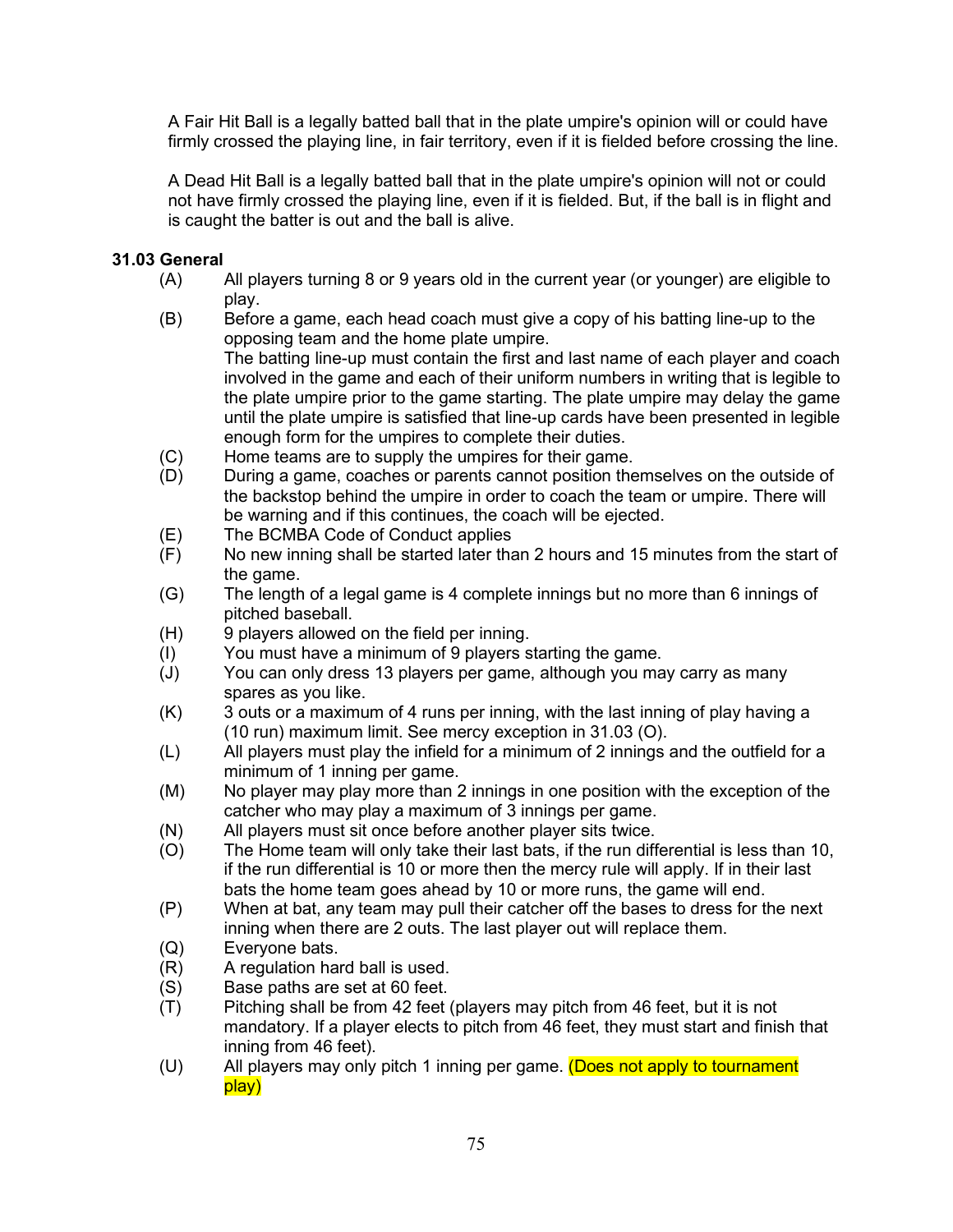- (V) Pitchers in 9U may only pitch one inning per game to a maximum of 35 pitches (after delivering one (1) pitch to a batter, that player shall not pitch in any other inning that game); (Does not apply to tournament play)
- $(V_i)$  a pitcher may pitch in two  $(2)$  games in a single day so long as the total number of pitches in the first game is 25 or less; **(Does not apply to tournament play)**
- (V ii) a pitcher may pitch in consecutive days , so long as the total number of pitches the previous day is 25 or less; (Does not apply to tournament play)
- (V iii) a pitcher may not pitch three (3) days in a row.
- (W) Removed 2020 because of change to (V) above.
- (X) Any pitcher who delivers 1 pitch to a batter shall be considered to have pitched one inning.
- (Y) The pitcher may pitch from the "set position" without coming to a full stop before delivery. No "balk balls" will be called against the pitcher.
- (Z) 1 trip to the mound by coaches per inning per player. Pitcher is to be removed on a 2nd trip to the mound by coaches. The pitcher removed due to this rule cannot return as a pitcher in this game in a later inning.
- (AA) If a batter is hit by a pitched ball, the batter is awarded first base.<br>(BB) Any pitcher that hits 2 batters must be removed from the pitching
- Any pitcher that hits 2 batters must be removed from the pitching mound.
- (CC) Base stealing is allowed. A base runner can never go home based on a throw during an attempted stolen base. Base runners may only score when the ball is initially hit into play, or when forced home (by a walk, hit batter, catcher interference, etc.).
- (DD) No stealing home on a pass ball or on a missed throw back to the pitcher.
- (EE) Base runners must stop running once the pitcher has possession of the ball on the mound.
- (FF) Any runner that stops advancing to a base, when the pitcher has possession of the ball on the mound, the runner must return to the base they came from.
- (GG) Any base runner that overruns another base runner is declared out.
- (HH) Leadoffs are not allowed. The ball must cross home plate before any runner(s) can leave the base(s).
- (II) No head first sliding allowed. The runner will be called out.
- (JJ) Bunting is allowed. A bunt is considered a strike if missed or fouled. A batter that fouls a bunt on strike 3 is out.
- (KK) Batter cannot run on a third strike dropped by the catcher.
- (LL) Catcher interference rule is in effect. No pitch is to be called. One warning is to be issued to the catcher and if interference occurs again the batter will be awarded  $1<sup>st</sup>$  base (per batter).
- (MM) The slide or avoid rule is in effect.
- (NN) The umpire will call obstruction on a defensive player if the bag or plate is not partly exposed. The runner will be awarded the base. Obstruction is defined as: the act of a fielder who, while not in possession of the ball and not in the act of fielding the ball, impedes the progress of any runner. While it is accepted that fielders must leave a clear path to the bases, a catcher in possession of the ball, or in the act of fielding the ball, is allowed to block the plate. No obstruction will be called.
- (OO) Players will be called out for throwing their bat. If the batter is called out; no base runners will advance on the play.
- (PP) If a player leaves a game because of an injury or an emergency, that player will be scratched from the line-up and the team will not be penalized.
- (QQ) Players who arrive late will be added to the line-up.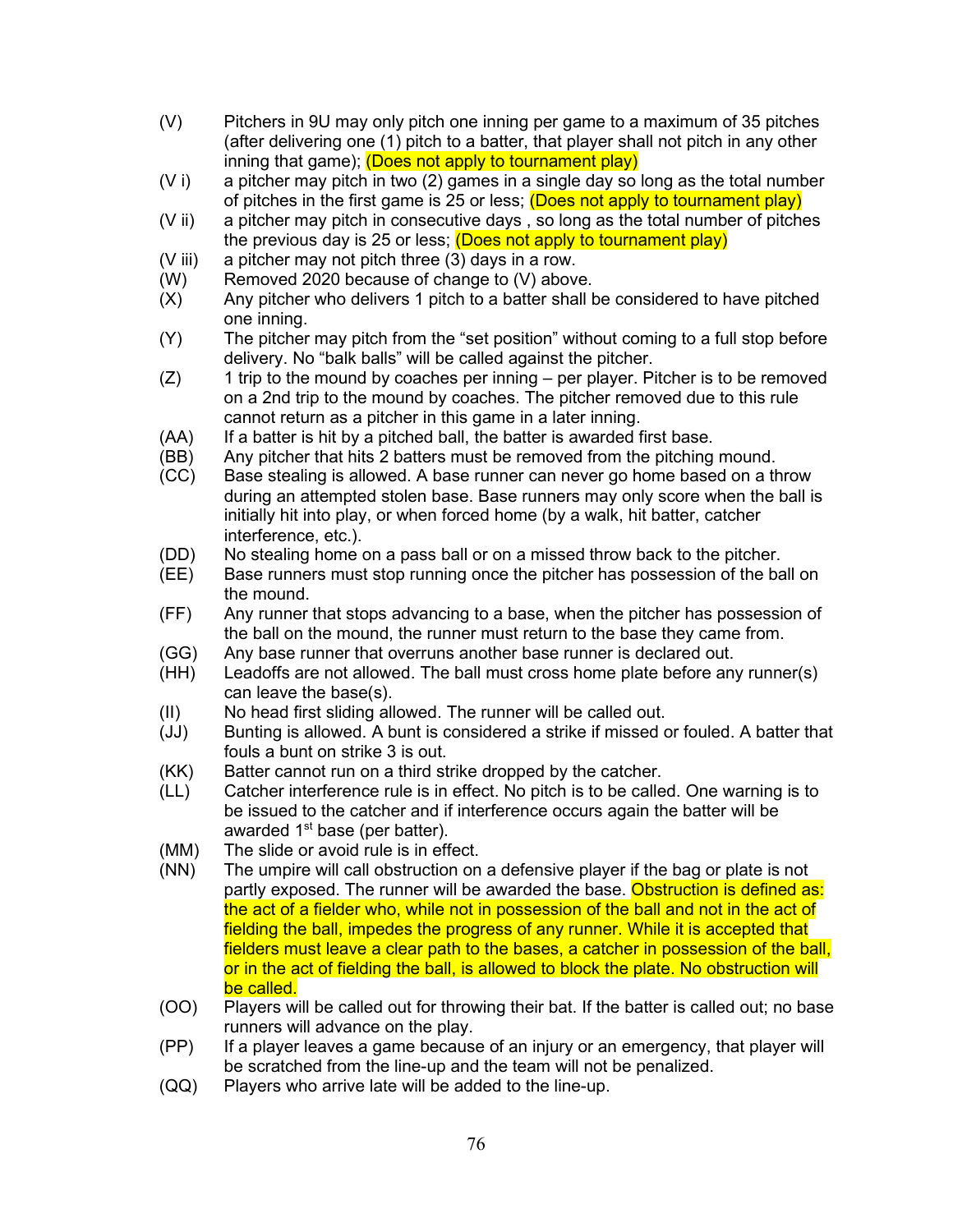#### **Tournament Rules (Same as regular season with these exceptions)**

- (A) Home team is decided by a coin toss, unless specified in the tournament schedule.
- (B) Tie breakers as per BC Minor Baseball Rules.
- (C) Winning team must report game score to concession stand.
- (D) Birth certificates must be provided prior to the start of the tournament.
- $(E)$  Home team is required to have the umpires sign their scorebook.
- (F) In the event of a protest, the tournament committee will review and make the ruling.
- (G) Home team in semi-finals will be decided as to how they place in the round robin. Home team in the final will be decided by a coin toss.
- (H) Trophies awarded to 1st and 2nd place teams. Participation medals will be awarded to all players.
- (I) One MVP will be selected from each team for each game.
- (J) Pitching in tournament play Players may pitch in more than one inning.<br>(K) Pitching in tournament play Pitchers may only pitch up to a maximum o
- Pitching in tournament play Pitchers may only pitch up to a maximum of 65 pitches (a pitcher who starts a batter with less than 65 pitches can finish the batter);
- $(K<sub>i</sub>)$  a pitcher may pitch in two (2) games in a single day so long as the total number of pitches in the first game is 25 or less;
- $(Kii)$  a pitcher may pitch on consecutive days, so long as the total number of pitches the previous day is 25 or less;
- (K iii) a pitcher who pitches more than 40 pitches in a day will require two nights rest before pitching again;
- (K iv) a pitcher who pitches more than 55 pitches in a day will required three nights rest before pitching again;
- $(L)$  All teams must provide a pitching log for the current week at the beginning of the tournament.
- $(M)$  Each team must sign the pitching log after each tournament game

#### **Rule 32 Application to Host Provincial Championships**

#### **32.01 Application to Host**

Any member Association of the BCMBA as so outlined in Rule 1 in its entirety and in good standing, desirous to host a Zone or Provincial Tournament competition, must submit their request in writing to the BCMBA registered office, on or before the BCMBA AGM prior to the Tournament year with the exception of 10U/11U Division who submissions must be received prior to or on the February BCMBA Board of Directors Meeting. Applications to host the event for multiple years will be considered.

#### **32.02 Application Contents**

Letters should contain the following:

- (i) The name of the Association requesting the tournament.<br>(ii) The name, address, and telephone number of the Associ
- The name, address, and telephone number of the Association President, Secretary and Tournament Director.
- (iii) The name and location of the park or parks where games will be played.
- (iv) A brief summary of facilities available such as concessions, seating and capacity, public address systems, etc.
- (v) Any extra activities, if any, planned for visiting teams and dignitaries.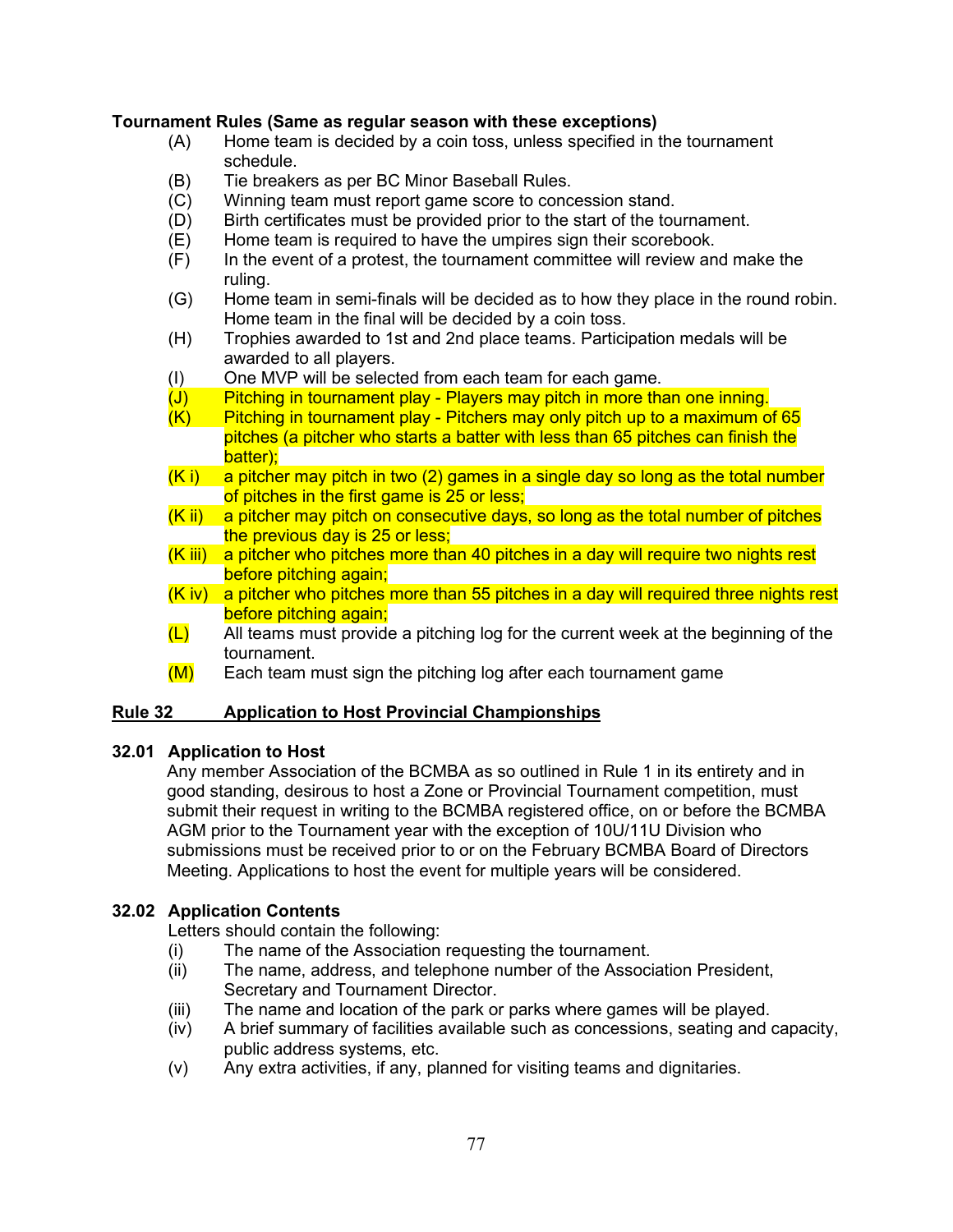# **32.03 Approval of Applications**

(A) Zone Play-Offs

Approval to host a Zone play-off: i.e. Winning teams of two or more areas in the same zone, be left to the discretion of the appointed BCMBA Chairperson of each division as so outlined in By-Laws Article XIII, Section 1 and 2 and all preceding rules and regulations and/or the Board of Directors of the BCMBA

(B) Provincial Play-Offs The board of BCMBA will review applications received by the February 1st deadline and make awards to the winning association who will be notified prior to March 1st.

The Board of Directors of BCMBA reserves the right to request any affiliated member body to host any tournament competition with the member body having the right of refusal with just cause.

The final decision on whether or not any member Association is awarded the privilege of hosting a tournament competition rests with the Board of Directors of **BCMBA** 

#### **Rule 33: Host Responsibilities**

#### **33.01 Associations hosting provincial tournaments shall:**

- (A) Appoint an Official Scorer and an Official Pitch Count Tracker for all games.<br>(B) Assign qualified and competent umpires (except for 13U AAA, 15U AAA, 18I
- Assign qualified and competent umpires (except for 13U AAA, 15U AAA, 18U AA/AAA which are assigned by the BCBUA. 3-person system recommended for semi-finals and finals.
- (C) Provide and maintain fields to an adequate standard and to ensure fields and surrounding areas are kept clean.
- (D) Maintain accurate and updated standings and results.
- (E) Arrange for a location for the Pre-Tournament Meeting
- (F) Support the BCMBA Director in ensuring the Code of Conduct is followed by spectators including ensuring that spectators are not consuming alcohol during games.
- (G) Designate an individual to provide regular game updates and other information to BCMBA point of contact for dissemination to social media subscribers and the BCMBA website. BCMBA to provide point of contact in advance of the Provincials.

# **33.02 Associations hosting provincial tournaments are encouraged to**

- Have an Opening Ceremony
- (B) Have a Skills Competition or Home Run Derby (particularly at 13U and lower)
- (C) Use a public-address system/announcer
- (D) Create a tournament program
- (E) Supply game MVPs or other tournament awards such as a Team Sportsmanship Award
- (F) Have a concession that includes healthy choices<br>(G) Provide umpires with a dressing area
- (G) Provide umpires with a dressing area<br>(H) Provide basic first aid
- Provide basic first aid
- (I) Provide water to the teams
- (J) Inform local law enforcement of the tournament dates and request drive/cycle/walk-through on the dates of the tournament.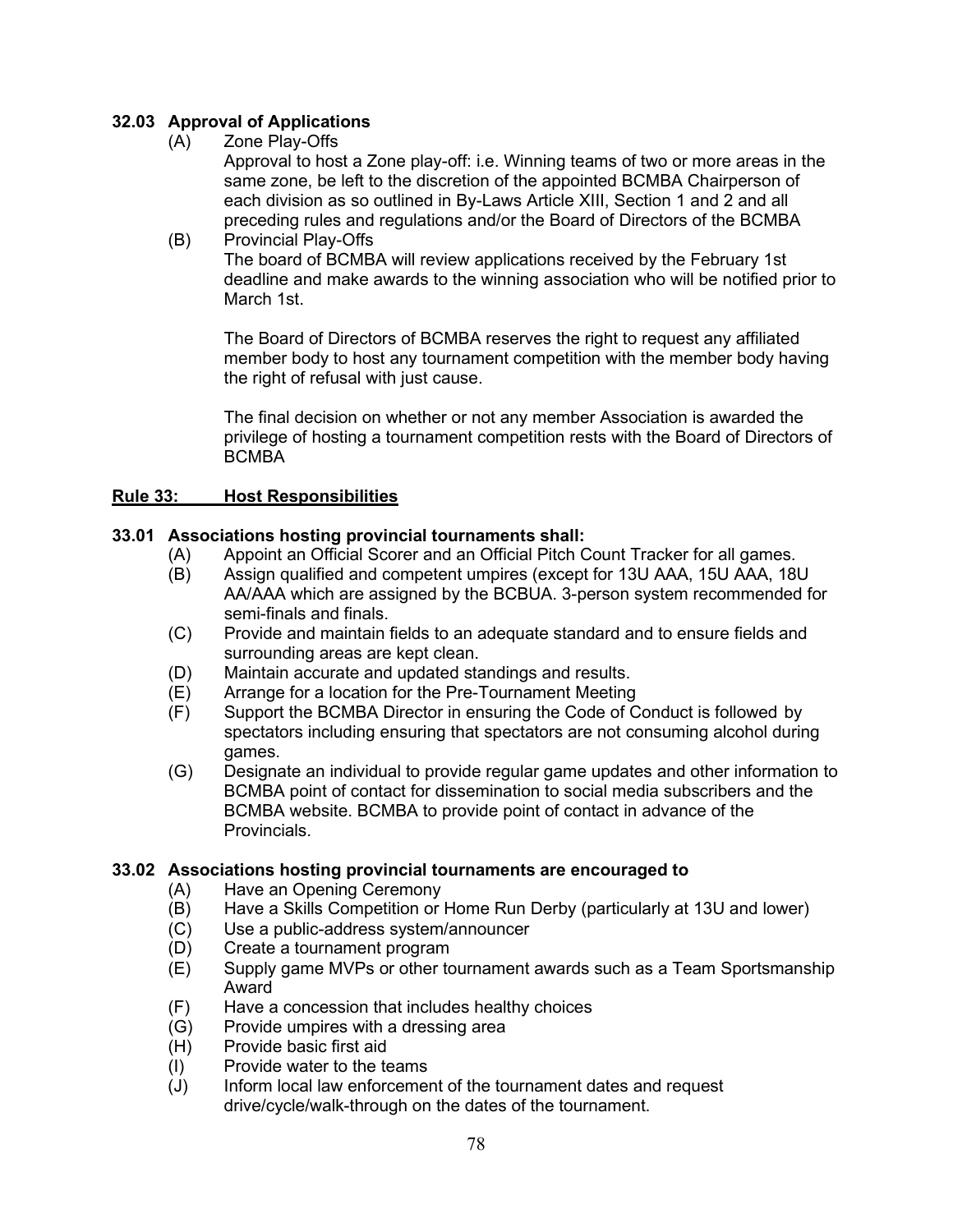## **33.03 At Provincial Championships BCMBA is responsible for:**

- (A) Supplying baseballs<br>(B) Supplying gold and s
- Supplying gold and silver medals
- (C) Assigning a BCMBA Tournament Director
- (D) Chairing the Coaches Meeting (see appendix B for an agenda)

#### **Rule 34 Team BC Qualification, Pick-Up and Fees Guidelines**

#### **34.01 Out of Province Travel**

For teams representing BC Minor Baseball at Championships outside the Province:

| <b>Team Attending</b>        | <b>Roster Size</b> | Cost per player and coach |
|------------------------------|--------------------|---------------------------|
| 13UAA Champion               | 15                 | \$500                     |
| 13UAAA Champion              | 18                 | \$500                     |
| 15U AA Champion              | 16                 | \$500                     |
| <b>15UAAA Champion</b>       | 18                 | \$500                     |
| 18UAA Champion               | 18                 | \$500                     |
| 18UAAA Champion              | 18                 | \$500                     |
| <b>College Prep Champion</b> | 18                 | \$500                     |

If any association chooses to carry less than the maximum roster numbers, they will be required to cover pre-purchased airline tickets.

#### **34.02 Fees**

- (A) All fees pay for the player's BC hat, jacket, and jersey which they get to keep at the end of the Championship. Fees also help to subsidize travel costs.
- (B) All fees are paid to the team's local association. The local association writes BCMBA one cheque to cover the total fees. The cheque must be provided to the Chef de Mission prior to leaving the province.

#### **34.03 Pick-up Procedure**

- (A) Teams must pick-up players from other BCMBA affiliated teams at their level of play or lower to fill their roster to the listed maximum.
- (B) Pick-ups and the final roster must be approved by the Division Chair and the BCMBA Board.

#### **34.04 Additional Costs**

- (A) The player and coach fee includes all airfare, hotels and ground transportation for the Championships.
- (B) Players and coaches are responsible for their own meals at all Championships.
- (C) Players and coaches are responsible for any baggage fee.

#### **Rule 35 26U Division**

#### **35.01 General**

BC Minor Baseball will coordinate and administer a 26U division. The BCMBA director responsible for the 26U division has the responsibility, in consultation with the teams, to make scheduling decisions and to establish general playing rules at the beginning of each season. Rule 35 is the only BCMBA rule that is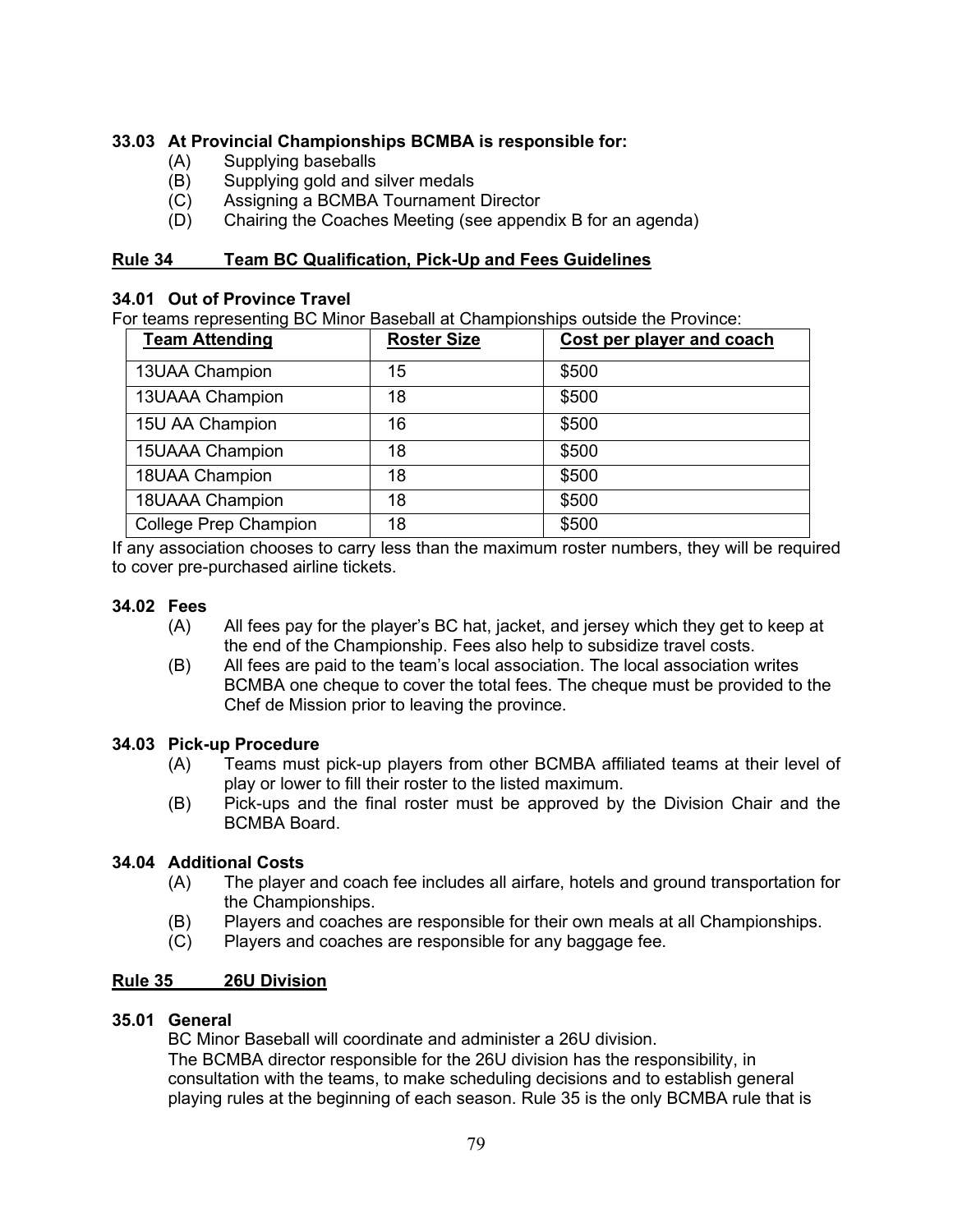applied to the 26U Division. This division is not bound by any other BCMBA rules unless directly referenced in this rule.

## **35.02 26U Division Rules**

- (A) Age Players who are 18-25 years old, as of January 1st of the current playing year, are eligible to play. The business manager of each team must be age 25 or older. (Note: A player who is 24 years old on January 1<sup>st</sup> (12:01AM) and turns 25 during the season is eligible.)
- (B) Discipline The BC Minor Baseball Discipline Committee will rule on all ejections, reported violations of the BC Minor Baseball Code of Conduct, or violations of league rules. This committee will have the authority to suspend or fine any player or coach. Fines may also be issued to teams for incidents involving the conduct of a team. The maximum of individual or team fine is \$100. Umpires are reminded that all ejections must be reported to the BCBUA. Coaches should communicate their perspective on ejections involving their team to the chair of the Discipline Committee within 24 hours of the ejection. The Discipline Committee's decision will be communicated to the BCMBA director and the Head Coach of the team involved. All ejections will be ruled on based on their merits. There is no automatic one game suspension. Any fines incurred during the season will be due to BC Minor Baseball within seven days and will off-set the costs of the year end windup tournament. The discipline process and the Code of Conduct outlined in Rule 13 apply.
- (C) Declaration Dates & Bonds All teams who wish to field a 26U team must declare in writing and submit a performance bond of \$500 per team to the BCMBA director responsible for the division by March 1<sup>st</sup>. This performance bond will not be refunded if a team drops out after March 1<sup>st</sup>.
- (D) Performance Bonds & Fines Each team must submit a performance bond of \$500 per team. All fines outstanding at the end of the season will be deducted from this bond. In addition to fines issued by the Discipline Committee, there will forfeit fines as follows:
	- (i) Team forfeits game at the park due to a lack of players \$150

(ii) Team cancels game with less than 48 hours' notice - \$100 Note: Fines levied under section i & ii will be forwarded to the opposing team to off-set their inconvenience.

- (E) Affiliation Fees League fees due to BCMBA are \$12.50 per player for insurance and administration fees. Divisional league fees due to BCMBA are \$200 (in addition to the bond) per team for the purpose administrator fees as well as hats and registration for the select team going to Provincials. Any money left at the end of the season will be put towards the year end tournament. This money is due to BC by May  $1<sup>st</sup>$ . Any team not paying this fee will not be permitted to play until the fee is played.
- (F) Administrator position The 26U Division has the authority to hire an individual responsible for the administration of the division's schedule at a cost of \$50 per team. This cost will be part of team affiliation fees and paid by the BCMBA
- (G) Boundaries There are no boundaries in this division.
- (H) Appeals The appeal process outlined in Rule 16 applies to the 26U Division.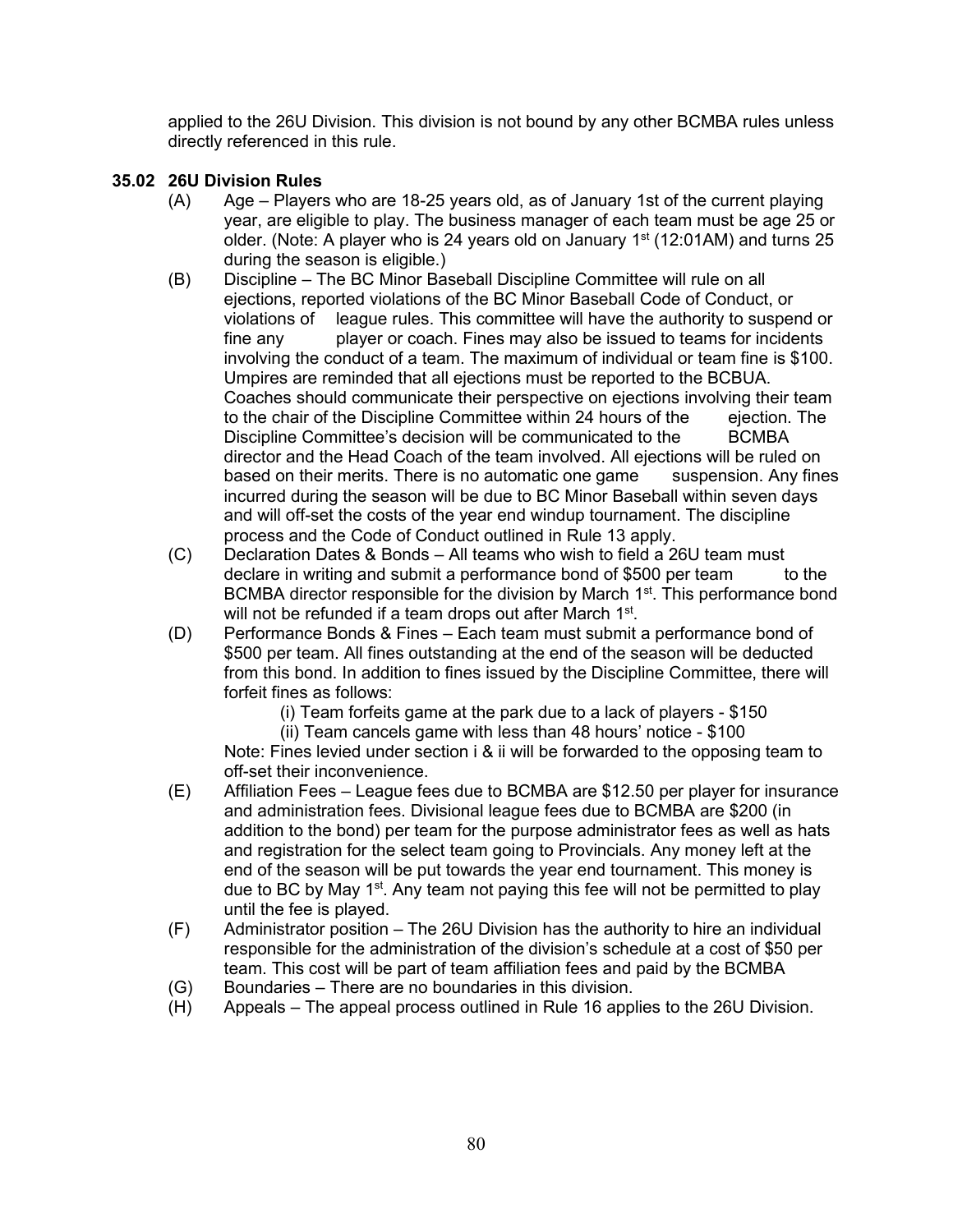#### Appendix A

#### **SAMPLE PROVINCIAL DRAWS**

#### **General Notes:**

- 1) In draws where teams play 2 round robin games on one day the higher seeds should have their DH on Day 1 and Day 2 while the lower seeds should have their DH on Day3.
- 2) Draws may be amended for Opening Ceremonies & Skills Competitions.<br>3) When tournaments use two fields directors must consider whether to h
- When tournaments use two fields directors must consider whether to have one group play on each field or whether to balance each group's games between the two fields. When one field is clearly of higher quality the Director **must** balance the games among fields.
- 4) Directors should balance home and away games on the draw. Single Season leagues must give the choice of home team to the higher seed.
- 5) Directors should consider the wishes of the host when determining provincial draws.
- 6) When using two fields for the round robin, directors must consider whether to play both semi-final games at the same time on different fields or at different times on one field.
- 7) Directors can choose to play games in any order they desire. Teams should not play back to back games including playing the last game in the evening followed by the first game in the morning.
- 8) Monday is always saved as a rain day and teams must be prepared to play in the event of weather.
- 9) Provincial draws, seeding, etc. **must** be forwarded to all teams with their summer league schedule.

# **Standard 10U & 11U Draw (10 teams)**

| Friday          | <b>Group A/B (Two Fields)</b> |
|-----------------|-------------------------------|
| 8:30            | 3-1                           |
| 11:00           | $4 - 2$                       |
| 1:30            | $5-3$                         |
| 4:00            | $1 - 4$                       |
| 6:30            | $2 - 5$                       |
| <b>Saturday</b> |                               |
| 8:30            | 3-4                           |
| 11:00           | $1 - 2$                       |
| 1:30            | $4 - 5$                       |
| 4:00            | $2 - 3$                       |
| 6:30            | $5 - 1$                       |
| Sunday          |                               |
| 10:00           | Semi Finals                   |
| 2:00            | Bronze & Gold                 |
|                 |                               |

# **Any Division (8 teams) – Only one field required**

#### **Thursday** 9:00 Group A 2-4<br>12:00 Group B 2-4 Group B 3:00 Group A 1-3 6:00 Group B 1-3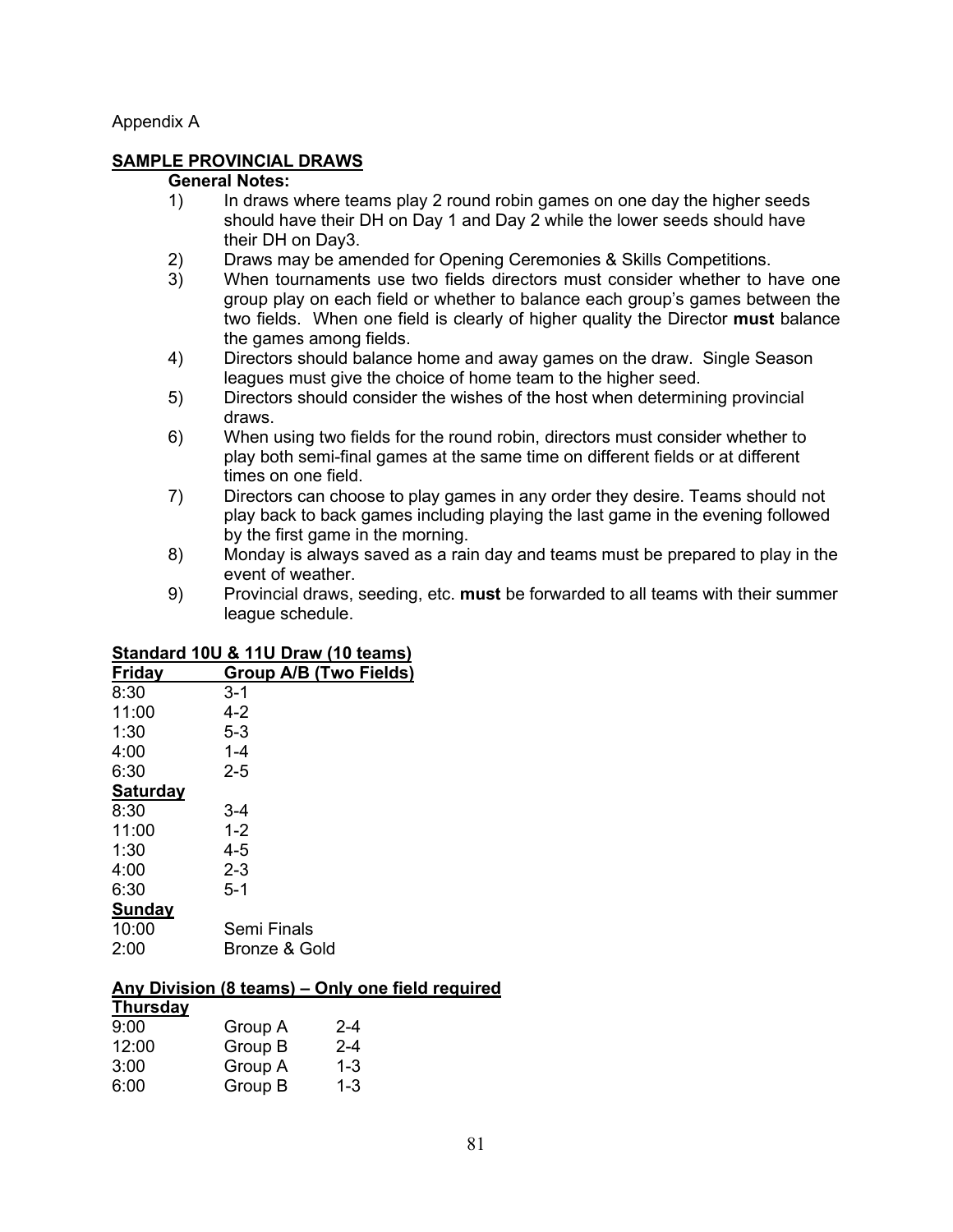| Friday          |               |         |
|-----------------|---------------|---------|
| 9:00            | Group A       | $2 - 1$ |
| 12:00           | Group B       | $2 - 1$ |
| 3:00            | Group A       | $4 - 3$ |
| 6:00            | Group B       | $4 - 3$ |
| <b>Saturday</b> |               |         |
| 9:00            | Group A       | 4-1     |
| 12:00           | Group B       | 4-1     |
| 3:00            | Group A       | $2 - 3$ |
| 6:00            | Group B       | $2 - 3$ |
| Sunday          |               |         |
| 10:00           | Semi Final #1 |         |
| 1:00            | Semi Final #2 |         |
| 4:30            | Final         |         |
|                 |               |         |

# **10 Team Provincial Draws**

There are three options for the organization of this draw.

## **Option A:**

| Thursda  | 2 games per group<br>3/6      |
|----------|-------------------------------|
| Friday   | 4 games per group<br>9/12/3/6 |
| Saturday | 4 games per group<br>9/12/3/6 |
| Sunday   | Semi Finals<br><b>Finals</b>  |

The disadvantage with this draw is that one team in each group does not play Thursday and plays 2 games both Friday and Saturday. This draw does not give any room for make-up games should there be rain. The advantage of this draw is it allows more time for teams to travel to the tournament on Thursday.

#### **Option B:**

| Thursda  | 4 games per group<br>9/12/3/6 |
|----------|-------------------------------|
| Friday   | 4 games per group<br>9/12/3/6 |
| Saturday | 2 games per group<br>9/12     |
| Sunday   | Semi Finals<br><b>Finals</b>  |

The disadvantage of this draw is that one team in each group does not play on Saturday and has an advantage for Sunday. In 15U AAA this advantage can be given to the higher seeds who earn their position in league play.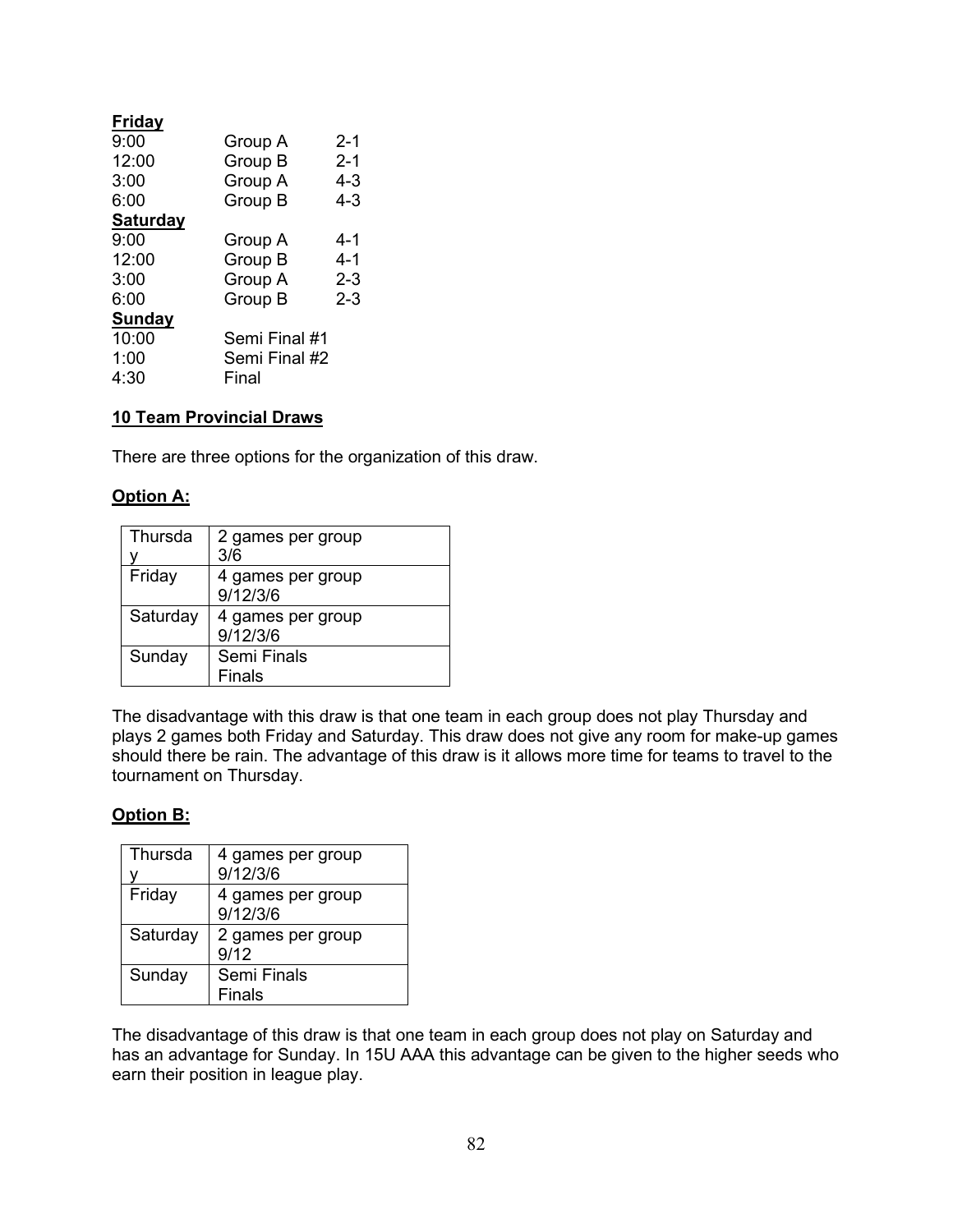The advantage of this draw is there is time on Saturday for make-up games in the event of weather. In 15U and 18U this is a recommended draw because it guarantees tiebreaker games can be played on Saturday evening at 4:30.

# **Option C:**

| 3 games per group |
|-------------------|
| 12/3/6            |
| 4 games per group |
| 9/12/3/6          |
| 3 games per group |
| 9/12/3            |
| Semi Finals       |
| <b>Finals</b>     |
|                   |

This is the recommended draw for 13U because each team plays at least one game each day. The #1 seed in each group should have their DH on Thursday. Seeds 2,3,4 in each group should have their DH on Friday. Seed 5 in each group should have their DH on Saturday.

This draw could be used at 15U and 18U; however, when three round robin games are played on Saturday it is difficult to play a tiebreaker game if it is required. If the teams involved in the tiebreaker had not already played 2 round robin games on Saturday the tiebreaker could be played on Saturday at 6PM. Otherwise the tiebreaker would have to be played Sunday morning and if the team winning the tiebreaker game also won their semi-final then the final would be moved to Monday.